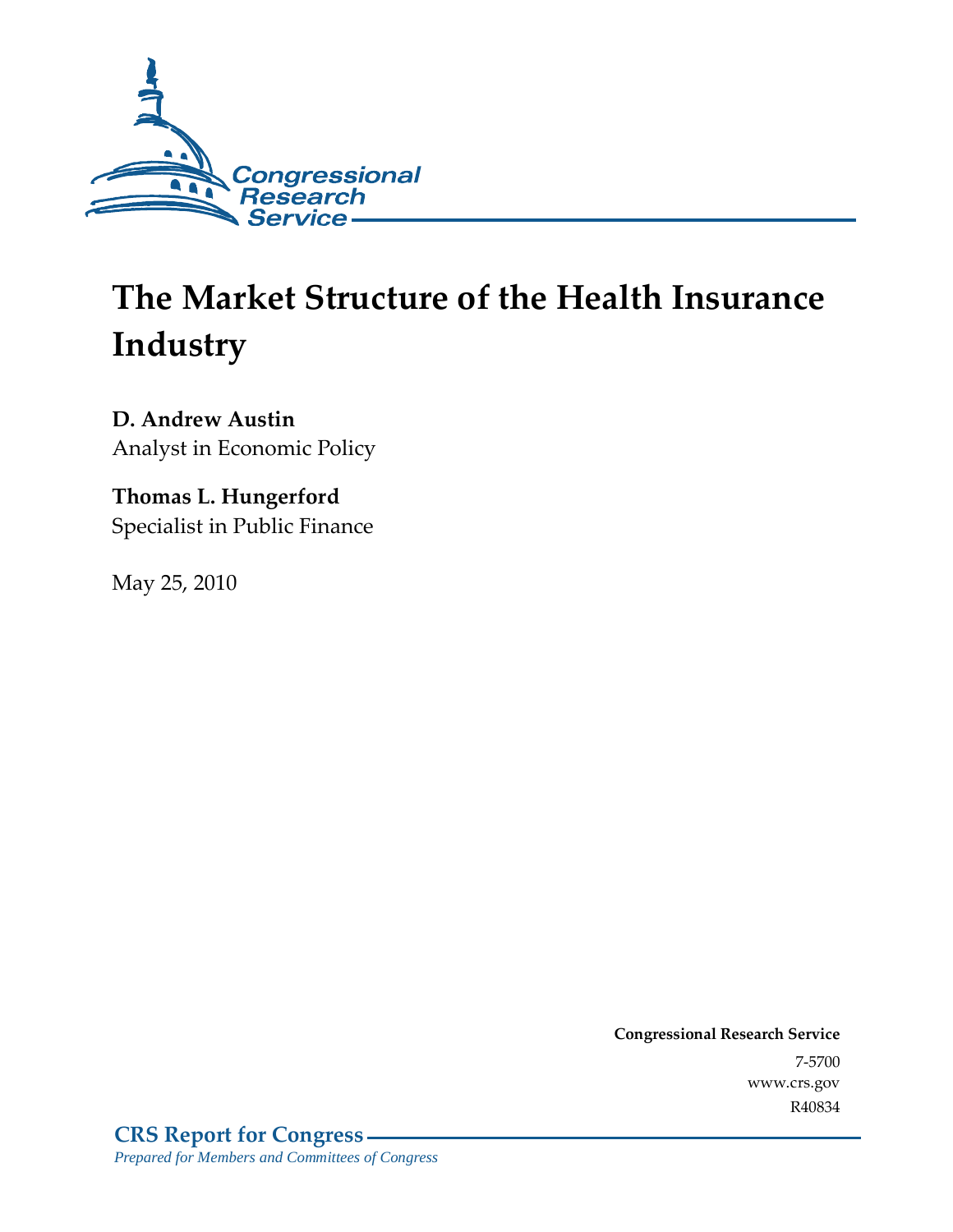# **Summary**

In March 2010, Congress passed a pair of measures designed to reform the U.S. health care system and address the twin challenges of constraining rapid growth of health care costs and expanding access to high-quality health care. On March 21, the House passed the Patient Protection and Affordable Care Act (H.R. 3590), which the Senate had approved on Christmas Eve, as well as the Health Care and Education Reconciliation Act of 2010 (H.R. 4872). President Obama signed the first measure (P.L. 111-148) on March 23 and the second on March 30 (P.L. 111-152). On November 2, 2009, the House Judiciary Committee reported out the Health Insurance Industry Antitrust Enforcement Act (H.R. 3596), which would limit antitrust exemptions provided by the McCarran-Ferguson Act (P.L. 79-15). The House passed the Health Insurance Industry Fair Competition Act (H.R. 4626) on February 24, 2010.

This report discusses how the current health insurance market structure affects the two policy goals of expanding health insurance coverage and containing health care costs. Concerns about concentration in health insurance markets are linked to wider concerns about the cost, quality, and availability of health care. The market structure of the health insurance and hospital industries may have contributed to rising health care costs and deteriorating access to affordable health insurance and health care. Many features of the health insurance market and the ways it links to other parts of the health care system can hinder competition, lead to concentrated markets, and produce inefficient outcomes. Health insurers are intermediaries in the transaction of the provision of health care between patients and providers: reimbursing providers on behalf of patients, exercising some control over the number and types of services covered, and negotiating contracts with providers on the payments for health services. Consequently, policies affecting health insurers will likely affect the other parts of the health care sector.

The market structure of the U.S. health insurance industry not only reflects the nature of health care, but also its origins in the 1930s and its evolution in succeeding decades. Before World War II, many commercial insurers doubted that hospital or medical costs were an insurable risk. But after the rapid spread of Blue Cross plans in the mid-1930s, several commercial insurers began to offer health coverage. By the 1950s, commercial health insurers had become potent competitors and began to cut into Blue Cross's market share in many regions, changing the competitive environment of the health insurance market.

Evidence suggests that health insurance markets are highly concentrated in many local areas. Many large firms that offer health insurance benefits to their employees have self-insured, which may put some competitive pressure on insurers, although this is unlikely to improve market conditions for other consumers. The exercise of market power by firms in concentrated markets generally leads to higher prices and reduced output—high premiums and limited access to health insurance—combined with high profits. Many other characteristics of the health insurance markets, however, also contribute to rising costs and limited access to affordable health insurance. Rising health care costs, in particular, play a key role in rising health insurance costs.

Complex interactions among health insurance, health care providers, employers, pharmaceutical manufacturers, tax policy, and the medical technology industry have helped increase health costs over time. Reducing the growth trajectory of health care costs may require policies that affect these interactions. Policies focused only on health insurance sector reform may yield some results, but are unlikely to solve larger cost growth and limited access problems. This report will be updated as events warrant.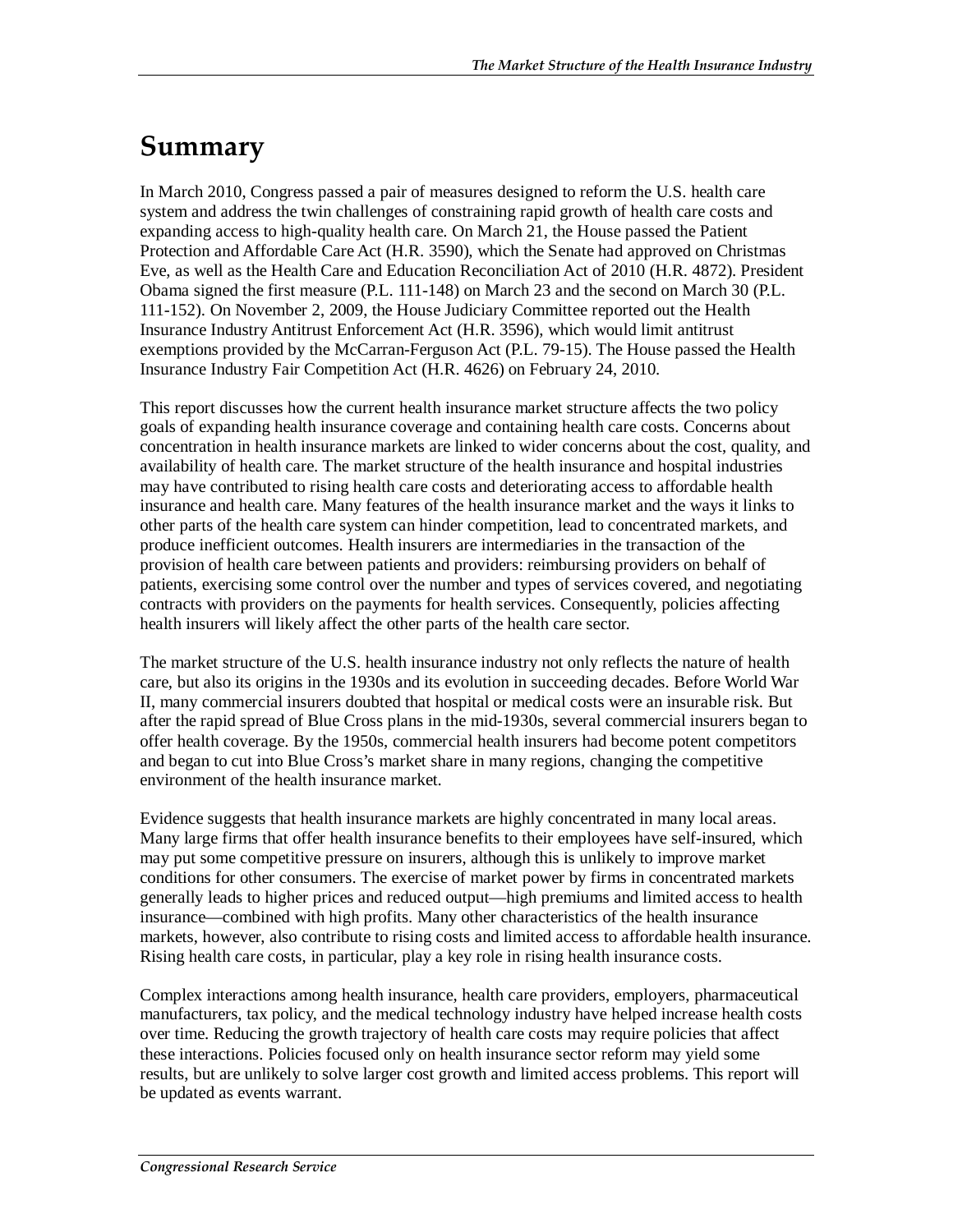# Contents

| What People Know Differs: Information Problems in Insurance Markets 16 |  |
|------------------------------------------------------------------------|--|
|                                                                        |  |
|                                                                        |  |
|                                                                        |  |
|                                                                        |  |
|                                                                        |  |
|                                                                        |  |
|                                                                        |  |
|                                                                        |  |
|                                                                        |  |
|                                                                        |  |
|                                                                        |  |
|                                                                        |  |
|                                                                        |  |
|                                                                        |  |
|                                                                        |  |
|                                                                        |  |
|                                                                        |  |
|                                                                        |  |
|                                                                        |  |
|                                                                        |  |
|                                                                        |  |
|                                                                        |  |
|                                                                        |  |
|                                                                        |  |
|                                                                        |  |
|                                                                        |  |
|                                                                        |  |
|                                                                        |  |
|                                                                        |  |
|                                                                        |  |
|                                                                        |  |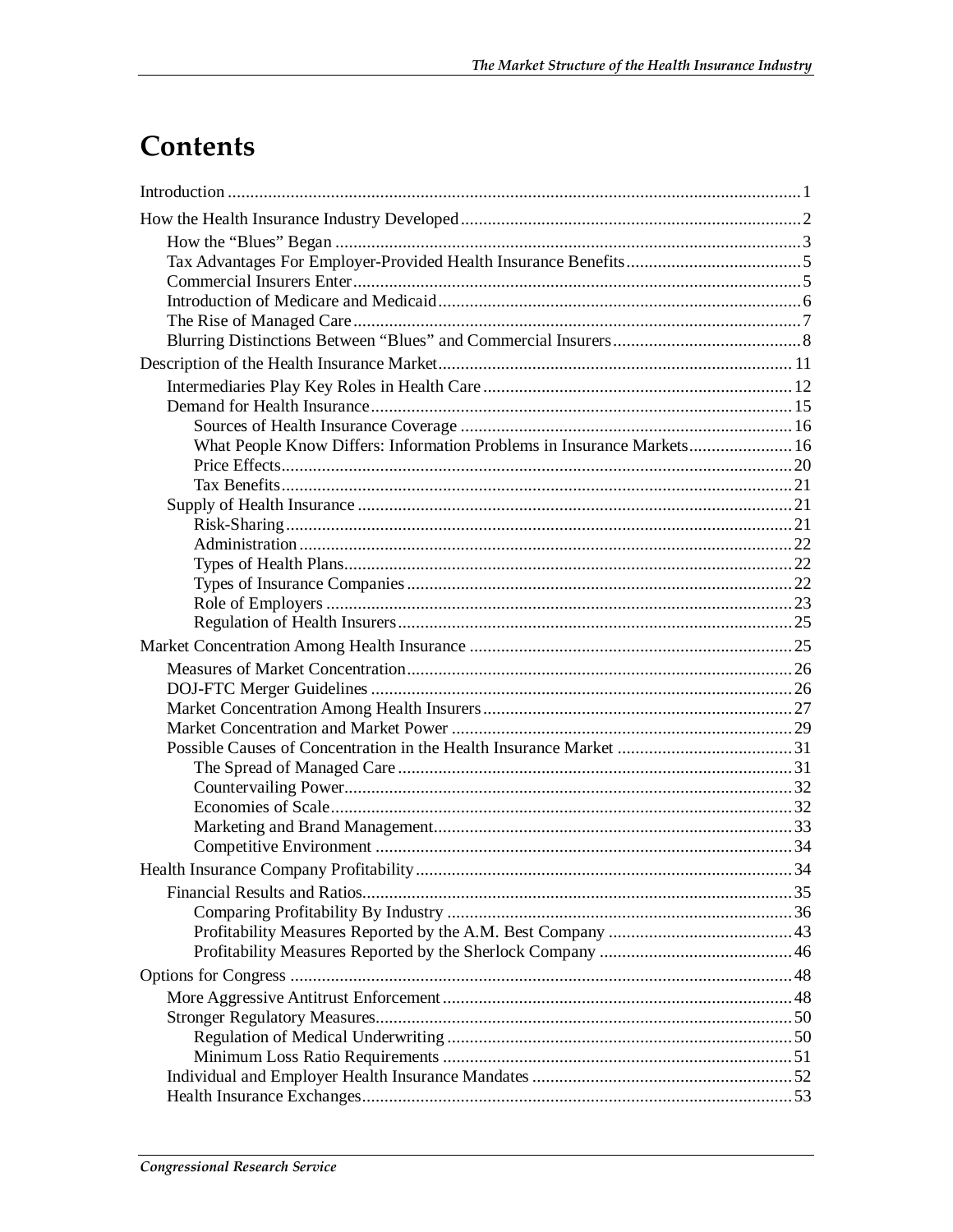# **Figures**

# **Tables**

| Table 1. Top 30 Health Insurance Companies Ranked By Total Medical Enrollment 10      |  |
|---------------------------------------------------------------------------------------|--|
|                                                                                       |  |
| Table 3. Percentage of Private-Sector Establishments Offering Health Insurance That   |  |
|                                                                                       |  |
| Table 5. Medical Loss Ratios for Major Publicly Traded Health Insurers, 2000-2008 44  |  |
|                                                                                       |  |
|                                                                                       |  |
|                                                                                       |  |
|                                                                                       |  |
|                                                                                       |  |
| Table A-2. Return on Revenue for Major Publicly Traded Health Insurers, 2000-2008 60  |  |
| Table A-3. Profits As a Percentage of Shareholder Equity By Industry for Fortune 1000 |  |

# **Appendixes**

|--|--|--|

# **Contacts**

|--|--|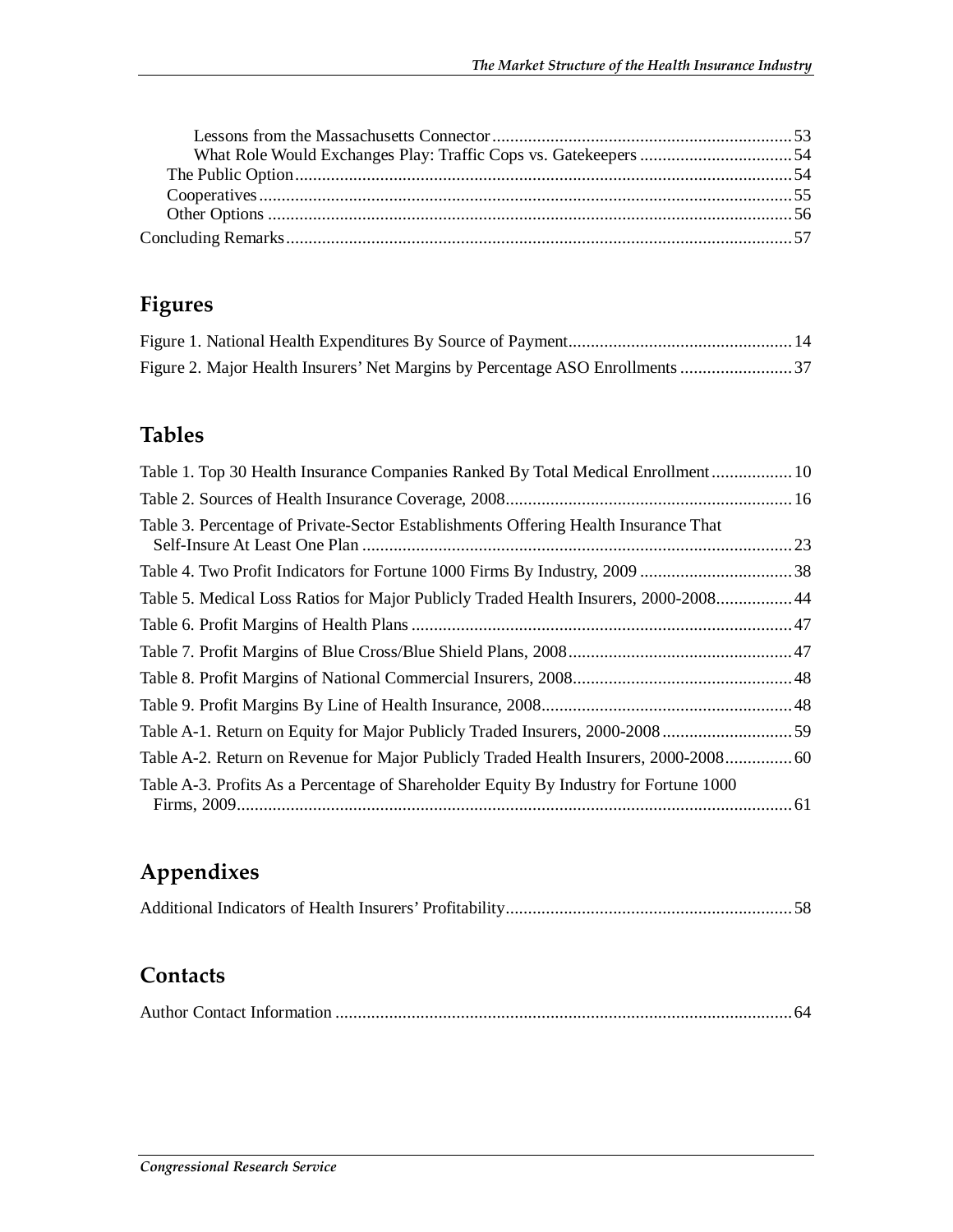# **Introduction**

In March 2010, after more than a year of legislative deliberation, Congress passed a pair of measures designed to reform the U.S. health care system and address the twin challenges of constraining rapid growth of health care costs and expanding access to high-quality health care. On March 21, the House passed the Patient Protection and Affordable Care Act (PPACA; H.R. 3590), which the Senate had approved on Christmas Eve, as well as the Health Care and Education Reconciliation Act of 2010 (H.R. 4872).<sup>1</sup> President Obama signed the first measure (P.L. 111-148) on March 23 and the second on March 30 (P.L. 111-152).

Other health reform proposals were also put forth, such as the Healthy Americans Act (S. 391), introduced by Senators Ron Wyden and Robert Bennett, and the Empowering Patients First Act (H.R. 3400), introduced by Representative Tom Price. On November 2, 2009, the House Judiciary Committee reported out the Health Insurance Industry Antitrust Enforcement Act of 2009 (H.R. 3596), which would limit antitrust exemptions provided by the McCarran-Ferguson Act (P.L. 79- 15).<sup>2</sup> On February 24, 2010, the House passed the Health Insurance Industry Fair Competition Act (H.R. 4626) on a 406–19 vote, which would amend the McCarran-Ferguson Act to enable more robust antitrust enforcement.

Health care costs in the United States, which have risen rapidly in real terms in the last few decades, have strained state and federal budgets. Future growth in health care costs is projected to threaten the fiscal position of state and federal governments unless major policy changes occur. Additionally, for many Americans, the lack of health insurance coverage complicates access to health care. According to the U.S. Census Bureau, 46.3 million or 15.4% of the people in the United States lack health insurance coverage.<sup>3</sup> Furthermore, even families with health insurance may become vulnerable to the financial burdens of a serious health condition or illness either because of the narrowness of plan benefits or the unpredictability of decisions about what care is covered. Increases in health insurance premiums, according to some research, has degraded access to health care.<sup>4</sup>

Health insurance markets are often highly concentrated with one insurer accounting for over 50% of the market. Concerns about concentration in health insurance markets are linked to wider concerns about the cost, quality, and availability of health care. The market structure of the health insurance and hospital industries may have played a role in rising health care costs and in limiting access to affordable health insurance and health care. Some argue market concentration has led to higher health care prices.<sup>5</sup> Higher prices for health care or health care insurance may then make

-

<sup>&</sup>lt;sup>1</sup> CRS Report R41124, *Medicare: Changes Made by the Reconciliation Act of 2010 to the Patient Protection and Affordable Care Act (P.L. 111-148)*, coordinated by Patricia A. Davis; CRS Report R41128, *Health-Related Revenue Provisions: Changes Made by H.R. 4872, the Health Care and Education Reconciliation Act of 2010* , by Janemarie Mulvey.

<sup>2</sup> CRS Report R40968, *Limiting McCarran-Ferguson Act's Antitrust Exemption for the "Business of Insurance": Impact on Health Insurers and Issuers of Medical Malpractice Insurance*, by Janice E. Rubin and Baird Webel.

<sup>3</sup> U.S. Census Bureau, "Health Insurance Coverage: 2008," September 10, 2009, available at http://www.census.gov/ hhes/www/hlthins/hlthin08/hlth08asc.html. See also CRS Report 96-891, *Health Insurance Coverage: Characteristics of the Insured and Uninsured in 2008*, by Chris L. Peterson.

<sup>4</sup> Todd Gilmer and Richard Kronick, "It's The Premiums, Stupid: Projections of the Uninsured Through 2013," *Health Affairs*, Web Exclusive, April 5, 2005, available at http://content.healthaffairs.org/cgi/content/full/hlthaff.w5.143/DC1.

<sup>5</sup> For example, see American Medical Association, *Competition in Health Insurance: A Comprehensive Study of U.S. Markets* (Chicago: AMA, 2008), p. 1; and David Balto, "Why A Public Health Insurance Option Is Essential," blog (continued...)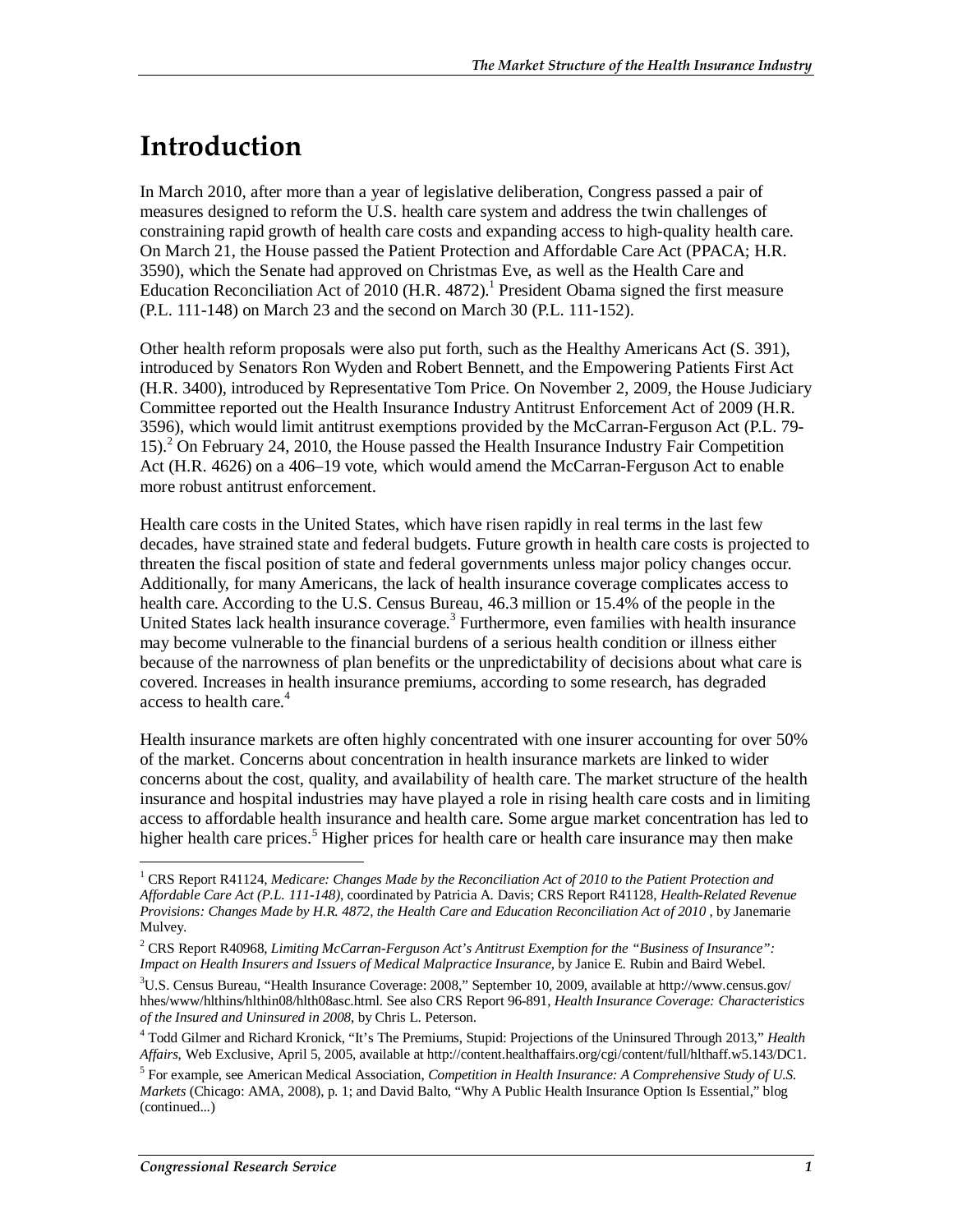health care less affordable and thus less accessible for some families. Consumers in the individual and small group markets typically face particularly challenging conditions.

Others, however, contend that health insurers with strong bargaining leverage might help constrain health providers' ability to raise prices, and that the benefit of lower premiums resulting from that ability to bargain may be passed along to consumers. Some industry analysts have described competition among major health insurers as robust, and some pricing trends indicate that competition has strongly affected insurers' market strategies.<sup>6</sup> Moreover, some contend that economies of scale along with state and federal regulation have contributed to the rising levels of concentration in health insurance markets.

The Obama Administration made reform of the American health insurance and health care system a top policy priority. PPACA, according to the Administration, will broaden access to health care by increasing the number of Americans with health insurance coverage, by lowering the cost of insurance faced by individuals, by providing stronger incentives for individuals to acquire health insurance, and by restructuring parts of the health insurance market. PPACA contains some measures intended to slow the growth of health care costs, although some policy analysts are uncertain whether those initiatives are likely to accomplish that goal.<sup>7</sup> Some argue that a more fundamental reform of the health care sector and the health insurance market would be needed to change the projected trajectory of health care costs.

This report discusses whether or not the current health insurance market structure hinders the U.S. health system's ability to reach the policy goals of expanding health insurance coverage and containing health care costs. The report describes the forces that have shaped the health insurance industry, including its historical evolution, characteristics of health care and health insurance, determinants of supply and demand for health insurance, and the nature of competition among health insurers. Reasons for high market concentration are discussed, along with profitability measures for the industry. Finally, options for Congress regarding the health insurance industry are analyzed.

# **How the Health Insurance Industry Developed**

The market structure of the modern U.S. health insurance industry not only reflects the complexities and uncertainties of health care, but also its origins in the 1930s and its evolution in succeeding decades. Private insurers had offered accident, burial, and sickness policies in the latter half of the 19<sup>th</sup> century, and some railroad, mining, and timber firms began to offer workplace health benefits.<sup>8</sup> As population shifted from rural agricultural regions to industrialized urban centers, workers were exposed to risks of occupational accidents, but had less support from extended family networks that provided informal insurance benefits. Many workers obtained

1

<sup>(...</sup>continued)

posting, *Health Affairs*, September 17, 2009.

<sup>&</sup>lt;sup>6</sup> One leading insurance rating agency recently described the commercial health sector as "very competitive." A.M. Best Company, *Multiple Issues Adversely Impact Health Care Results for 2008*, May 4, 2009, p. 2.

<sup>7</sup> Congressional Budget Office, *The Budgetary Treatment of Proposals to Change the Nations Health Insurance System*, Economic and Budget Issue Brief, May 27, 2009.

<sup>8</sup> Laura A. Scofea, "The Development and Growth of Employer-Provided Health Insurance," *Monthly Labor Review*, vol. 117, no. 3 (March 1994), pp. 3-10.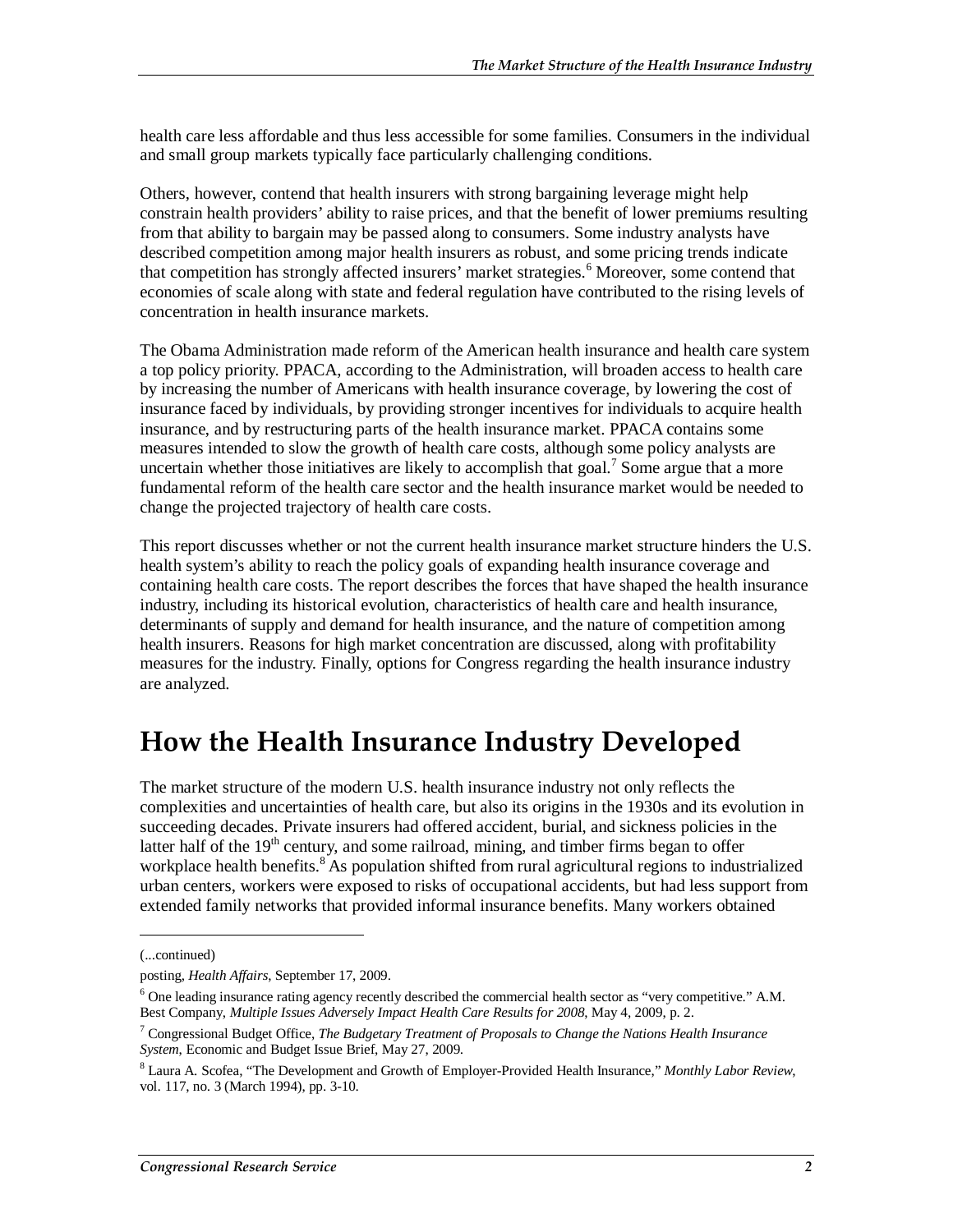accident or sickness policies through fraternal organizations, labor unions, or private insurers. These policies were usually indemnity plans, that would pay a set cash amount in the event of a serious accident or health emergency.<sup>9</sup> Social surveys at the turn of century spotlighted the link between industrial accidents and poverty, leading Progressive-era reformers and labor unions to push for compulsory social insurance, which helped lead to workers' compensation programs.<sup>10</sup>

# **How the "Blues" Began**

The modern health insurance industry in the United States was spurred by the onset of the Great Depression. In 1929, the Baylor University Hospital in Dallas created a pre-paid hospitalization benefit plan for school teachers after a hospital executive discovered that unpaid bills accumulated by local educators were a large burden on hospital finances as well as on the teachers themselves.11 Unlike earlier health insurance policies, subscribers were entitled to hospital care and services rather than a cash indemnity. While the plan did not cover physician bills, it did improve enrollees' ability to pay those charges.

The Baylor Plan was soon extended to other groups. Other hospitals in Dallas quickly followed suit with their own group hospitalization plans as a means of ensuring a steady revenue source in difficult economic times.<sup>12</sup> For individuals, these plans offered a way to obtain hospital care at a reasonable and predictable cost. In 1932, local hospitals in Sacramento, CA, created a joint plan for group hospitalization benefits, and in 1933, hospitals in Essex County, New Jersey, offered a similar plan. Community-based plans in St. Paul, MN, Washington, DC, and Cleveland were created soon afterwards. The Blue Cross emblem, first used by the St. Paul plan, was widely adopted by other prepaid hospital benefit plans adhering to American Hospital Association (AHA) guidelines.

The AHA's 1933 guidelines required prepaid group hospitalization plans using the Blue Cross symbol to stress the public welfare, limit benefits to hospital charges, organize as a non-profit, and run on a sound economic basis.<sup>13</sup> While many of the early group hospitalization plans were organized by community leaders, voluntary hospitals controlled Blue Cross because they provided the key resources in most cases and because they were responsible for underwriting the policies.<sup>14</sup> Through the 1930s, the number of Blue Cross plans grew and enrollments expanded. By 1937, 1 million subscribers were covered, and by 1939, 25 states had passed legislation to

<sup>-</sup><sup>9</sup> For a discussion of insurance before the Great Depression, see David T. Beito, "This Enormous Army:' The Mutual-Aid Tradition of American Fraternal Societies Before the 20<sup>th</sup> Century," in David T. Beito, Peter Gordon, and Alexander Tabarrok, eds., *The Voluntary City* (Ann Arbor, MI: Michigan University Press, 2002).

<sup>&</sup>lt;sup>10</sup> Crystal Eastman, *Work-Accidents and the Law* (New York: Survey Associates, 1910), available at http://books.google.com/books/download/Work\_accidents\_and\_the\_law.pdf?id=0wAtAAAAYAAJ&output=pdf&sig= ACfU3U1rXY2JDamyzoybhpuDxNPKQ-Lr-Q&source=gbs\_v2\_summary\_r&cad=0; David Rosner and Gerald Markowitz, "The Struggle over Employee Benefits: The Role of Labor in Influencing Modern Health Policy," *Milbank Quarterly*, vol. 81, no. 1 (2003), pp. 45-73.

<sup>&</sup>lt;sup>11</sup> Robert D. Eilers, *Regulation of Blue Cross and Blue Shield Plans* (Homewood, IL: R.D. Irwin, 1963), pp. 10-11.

<sup>&</sup>lt;sup>12</sup> Robert Cunningham III and Robert M. Cunningham Jr., *The Blues: A History of the Blue Cross and Blue Shield System* (Dekalb, IL: Northern Illinois University Press, 1997).

<sup>&</sup>lt;sup>13</sup> American Hospital Association, "Essentials of an Acceptable Plan for Group Hospitalization," 1933.

<sup>&</sup>lt;sup>14</sup> Paul Starr, *The Social Transformation of American Medicine* (New York: Basic Books, 1983), pp. 296-297; Eilers, p. 12.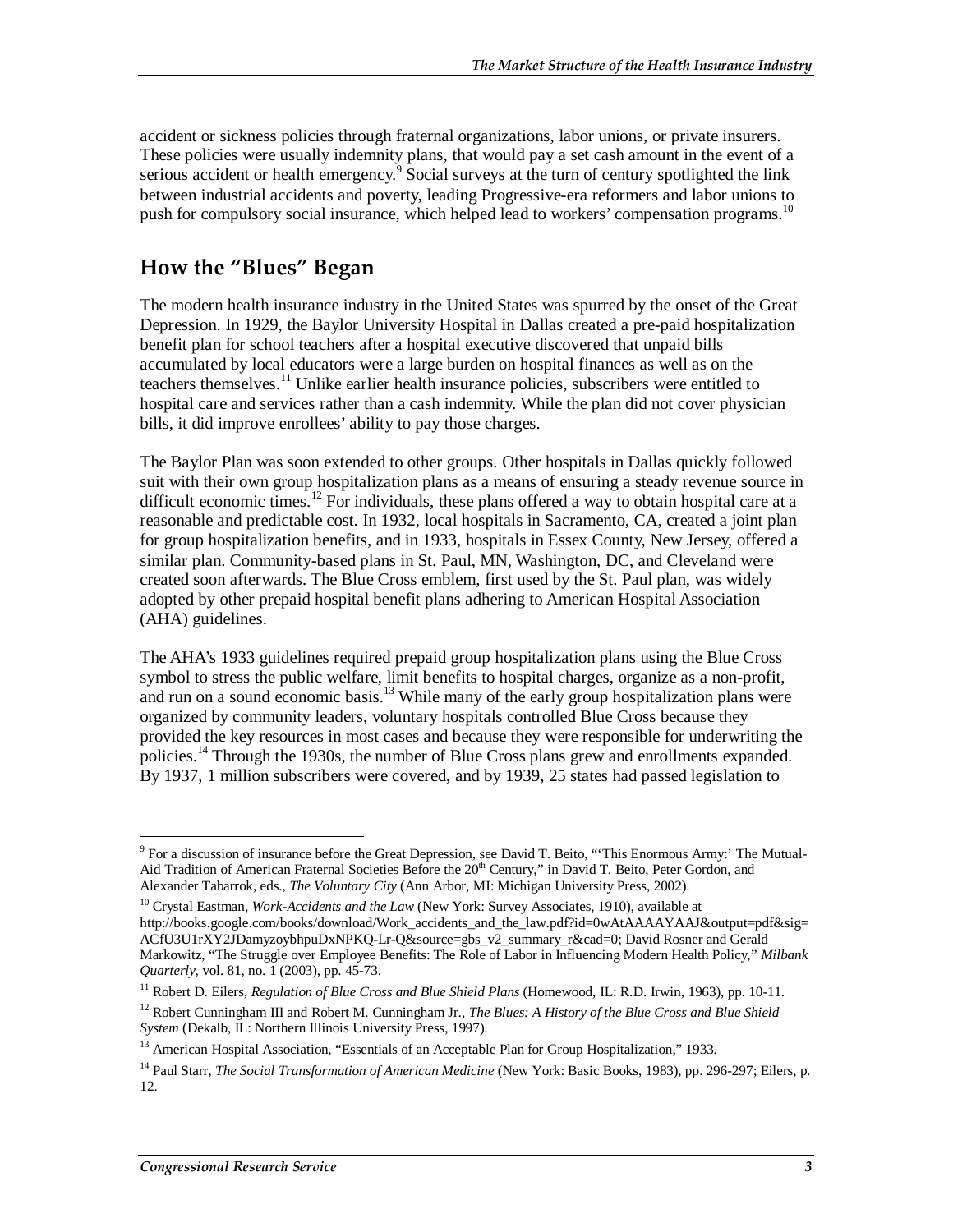enable hospitalization plans. Many state laws deemed Blue Cross plans charitable community organizations that were exempted from certain insurance regulations and taxes.<sup>15</sup>

The health insurance market in the United States, according to many historians, was originally structured to avoid competition among providers.<sup>16</sup> The earliest plans tied benefits to a single sponsoring hospital; each hospital plan competed with others. Groups or individuals with the option to negotiate with specific hospitals might have been able to exert bargaining power. Hospital and professional groups, however, soon pushed for joint plans that required "free choice of physicians and hospital," rather than plans offered by individual hospitals. Joint plans dampened incentives for local hospitals to compete on the basis of price or generosity of plan benefits. The American Hospital Association strongly favored joint plans that allowed a subscriber to obtain care from any licensed local hospital and viewed single-hospital plans as a threat to the economic stability of community hospitals. Furthermore, in 1937, the AHA required Blue Cross plans to have exclusive territories so that they would not compete against each other.<sup>17</sup>

Hospital and physician groups' opposition to competition in health care and health insurance dovetailed with more general criticism of "destructive competition" that was widespread in the early 1930s. Some business leaders and New Deal policymakers viewed heightened competition as the cause of sharp cuts in wages, which in their view reduced consumer buying power and drove price deflation and market instability during the early years of the Great Depression.<sup>18</sup> Most economists believe measures to reduce market competition imposed during the Great Depression actually retarded economic recovery.<sup>19</sup> Competition in health insurance markets, however, raises issues that do not apply in most markets. If health insurers adopt different underwriting standards, competition can make pooling risks more difficult, an issue discussed in more detail below.

Insurance coverage of physician services lagged behind the growth of Blue Cross hospital plans due to opposition from the American Medical Association (AMA) and restrictive state laws.<sup>20</sup> In several states, however, medical societies set up prepaid service plans to preempt proposed state or federal plans, which evolved into Blue Shield plans. In most states, Blue Shield was absorbed into Blue Cross plans, although some retained separate governing boards.

Blue Cross plans accelerated their growth during World War II and extended to almost all states by 1946.<sup>21</sup> Wartime wage and price controls authorized in October 1942 excluded "reasonable"

<u>.</u>

 $20$  Starr, pp. 306-309.

<sup>&</sup>lt;sup>15</sup> Starr, p. 298.

<sup>&</sup>lt;sup>16</sup> Rosemary Stevens, *In Sickness and In Wealth: American Hospitals in the 20<sup>th</sup> Century* (New York: Basic Books, 1989), p. 156.

<sup>17</sup> Starr, p. 297.

<sup>18</sup> Anthony J. Badger, *The New Deal: The Depression Years, 1933-1940* (New York: Hill and Wang, 1989), p. 75.

<sup>&</sup>lt;sup>19</sup> Carl Shapiro, Deputy Assistant Attorney General for Economics, Antitrust Division, U.S. Department of Justice, "Competition Policy In Distressed Industries," Speech delivered at ABA Antitrust Symposium: Competition as Public Policy, May 13, 2009, available at http://www.usdoj.gov/atr/public/speeches/245857.htm; Michael M. Weinstein, Recovery and Redistribution under the NIRA (Amsterdam: North-Holland, 1980); and Harold L. Cole and Lee E. Ohanian, "New Deal Policies and the Persistence of the Great Depression: A General Equilibrium Analysis," *Journal of Political Economy*, vol. 112, no. 4 (August 2004), pp. 779-816. De Long and Summers contend that certain wage and price rigidities may help with macroeconomic stability in some situations, but admit that anticompetitive policies in the early 1930s "may have had contractionary macroeconomic effects." J. Bradford De Long and Lawrence H. Summers, "Is Increased Price Flexibility Stabilizing?" *American Economic Review*, vol. 76, no. 5 (December 1986), pp. 1031-1044.

<sup>&</sup>lt;sup>21</sup> Testimony of C. Rufus Rorem, Executive Director, Hospital Service Plan Commission, in U.S. Congress, Senate (continued...)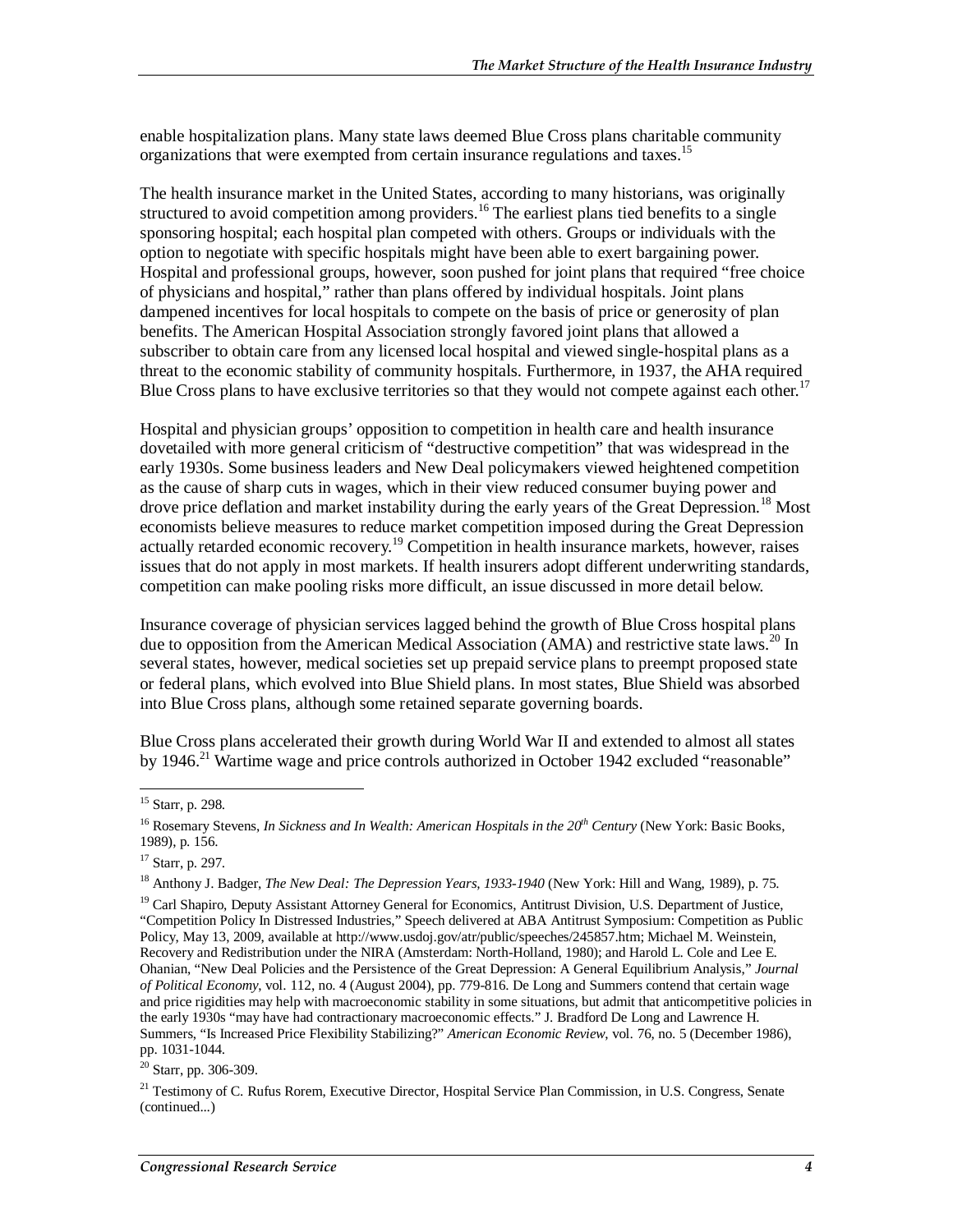insurance and pension benefits.<sup>22</sup> As industries struggled to expand war production, many employers used health insurance and other fringe benefits to attract new workers. In the late 1940s, the National Labor Relations Board (NLRB) successfully sued employers that refused to bargain collectively over fringe benefits, opening the way for unions to negotiate with employers over health insurance, which further helped boost enrollments in health insurance plans.<sup>23</sup>

# **Tax Advantages For Employer-Provided Health Insurance Benefits**

Prior to 1954, no explicit statutory provision excluded health insurance benefits from federal income taxation.<sup>24</sup> The IRS, however, had indicated in 1943 that group health insurance premiums paid by a firm for its employees would be considered an "ordinary and necessary" business expense rather than as taxable income received by the employee.<sup>25</sup> A major overhaul of the Internal Revenue Code of 1954 included Section 106, which explicitly excluded employer contributions for health insurance from employees' taxable income. The tax exclusion for employer-provided health care made health insurance cheaper than non-tax-advantaged forms of consumption for individuals. One study found that health insurance coverage following the 1954 tax changes expanded more rapidly among employees with higher incomes, who generally had marginal tax rates, which could indicate that the tax exclusion led workers to demand more extensive or generous plans.<sup>26</sup> Other factors, such as rising income levels, competition for workers, and rising medical costs, also spurred growth in employer-provided health benefits.

## **Commercial Insurers Enter**

Before World War II, many commercial insurers doubted that hospital or medical costs were an insurable risk. Insurers traditionally considered a risk insurable only if the potential losses were definite, measurable and not subject to control by the insured.<sup>27</sup> The financial risks linked to illness or injury, however, could vary depending on the judgment of medical personnel, and behavior of the insured could affect the probability of ill health in many ways. After the rapid

1

<sup>(...</sup>continued)

Committee on Education,  $79^{th}$  Cong.,  $2^{nd}$  sess., 1946, available at http://www.sigmondpapers.org/shapers\_pdf/ shapers appendix k.pdf.

<sup>&</sup>lt;sup>22</sup> Wage and price controls and the War Labor Board was authorized by the October 2, 1942, entitled "An Act to Amend the Emergency Price Control Act of 1942, to Aid in Preventing Inflation, and for Other Purposes," (P.L. 77- 729, 56 Stat. 765) enacted October 2, 1942. President Franklin Roosevelt's Executive Order issued the following day "exclud[ed] insurance and pension benefits in a reasonable amount as determined by the Director" from wages and salaries covered by the act (Title VI).

<sup>&</sup>lt;sup>23</sup> Two key cases were Inland Steel Co. v. NLRB, 170 F.2d 247 (7<sup>th</sup> Cir. 1948), cert, denied 336 US 960 (1949) over retirement and pension issues, and W.W. Cross & Co. v. NLRB, 174 F.2d. 875 (1st Cir. 1949) regarding insurance benefits.

<sup>24</sup> For a brief review of the history of the exclusion see CRS Report RL34767, *The Tax Exclusion for Employer-Provided Health Insurance: Policy Issues Regarding the Repeal Debate*, by Janemarie Mulvey.

 $^{25}$  IRS Special Ruling, Letter to Mr. Russell L. Davenport, October 26, 1943, quoted in 3 CCH 1943 Fed. Tax Rep. ¶6587 (1943); IRS Ruling Letter dated August 26, 1943, P-H 1943-44 Fed. Tax Serv. ¶ 66,294, cited in "Employer Health or Accident Plans: Taxfree Protection and Proceeds," *University of Chicago Law Review*, Vol. 21, No. 2 (Winter, 1954), pp. 277-286.

<sup>&</sup>lt;sup>26</sup> Melissa Thomasson, "The Importance of Group Coverage: How Tax Policy Shaped U.S. Health Insurance," *American Economic Review*, vol. 93, no. 4 (September 2003), pp. 1373-1384.

 $27$  Eilers, pp. 12-13.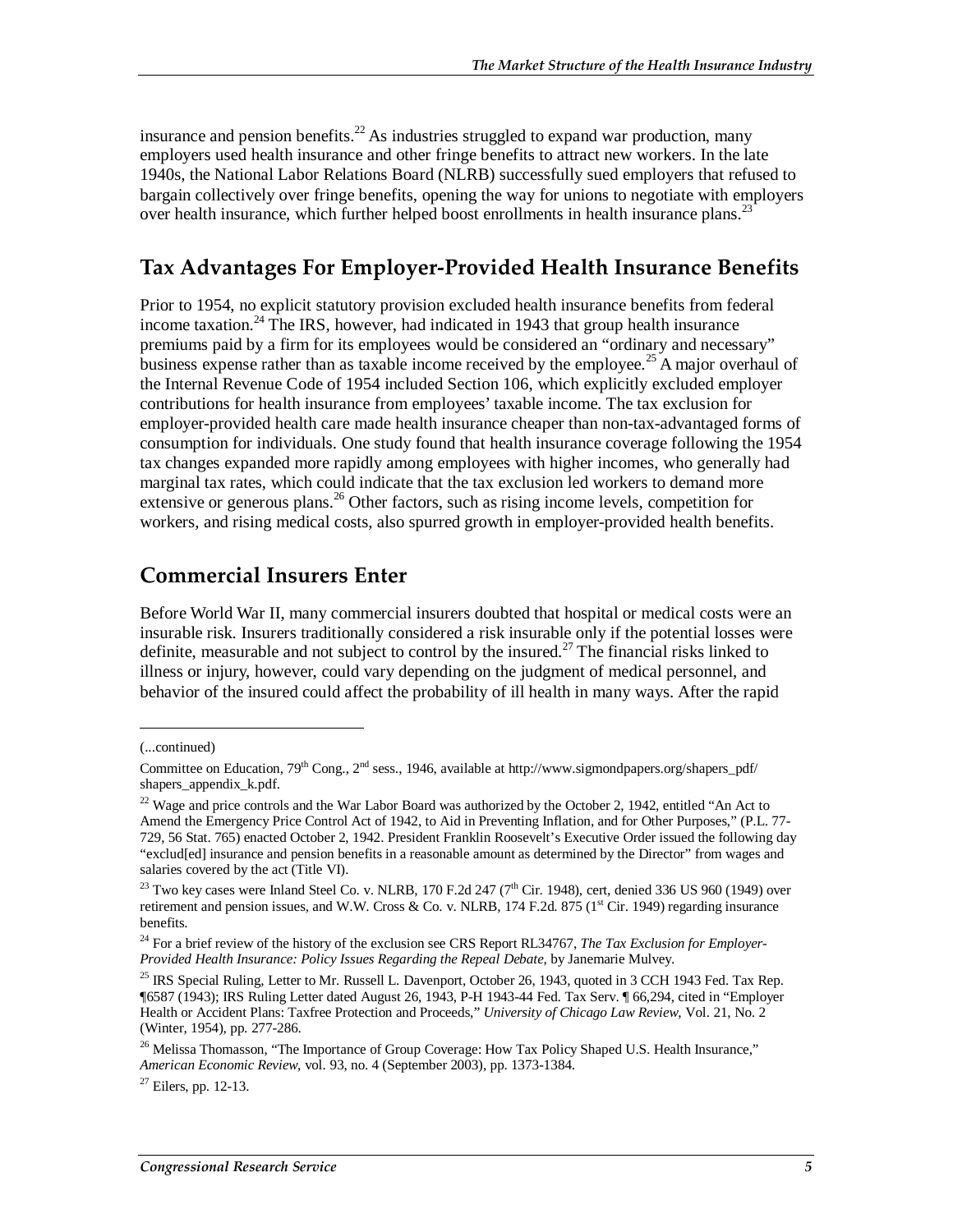spread of Blue Cross plans in the mid-1930s, however, several commercial insurers began to offer similar health coverage. By the 1950s, commercial health insurers had become potent competitors and began to cut into Blue Cross's market share in many parts of the country. The large-scale entry of commercial insurers into the health insurance market changed the competitive environment in two ways. First, Blue Cross organizations, which had been sheltered from competition by exclusive territory and free-choice-of-hospital rules, were now engaged in headto-head competition with commercial rivals.

Second, the commercial health insurers were not bound to set premiums using the Blue Cross community rating principle, which linked premiums to average claims costs across a geographic area rather than to the claims experience of particular groups or individuals. Therefore, commercial insurers using an "experience rating" approach were able to underbid Blue Cross for firms that employed healthier-than-average individuals, which on average were cheaper to insure. The loss of healthier groups then raised average costs among remaining groups, which hampered Blue Cross organizations' ability to compete with commercial insurers on price.<sup>28</sup> Competition from commercial insurers compelled Blue Cross to adopt experience rating in the 1950s, although most Blue Cross plans continued to support efforts to broaden risk pools.<sup>29</sup> The shift toward experience rating changed the nature of competition in the health insurance market. Insurers could cut costs by shifting risks to others, by recruiting firms whose employees and their families were healthier than average, rather than finding more efficient ways of managing risks for a given pool of subscribers.

# **Introduction of Medicare and Medicaid**

By the late 1950s, health insurance benefits had become a standard part of compensation packages among most major employers.<sup>30</sup> In 1959, Congress created the Federal Employees' Health Benefit Plan (FEHBP), which provided Blue Cross and Blue Shield benefits to federal workers across the country.<sup>31</sup> During the late 1950s, hospital costs rose sharply in many parts of the United States due to new hospital construction, the increasing capital intensity of inpatient care, the replacement of flat-rate per diem reimbursement for hospitals with retrospective fullcost payment, and the spread of health insurance benefits that increased patients' ability to pay. Those cost increases led many Blue Cross affiliates to request large premium increases, which raised public concern and resistance from many state insurance regulators. These pressures, according to some historians, led Blue Cross affiliates and voluntary hospitals to push states to enact certificate of need (CON) regulations in the mid-1960s to deflect more stringent cost control measures while raising barriers to entry to newer and proprietary hospitals.<sup>32</sup>

While Blue Cross/Blue Shield and commercial insurance plans covered a large portion of employees and their dependents at the end of the 1950s, many low-income and elderly people had

<sup>-</sup><sup>28</sup> Starr, pp. 327-328.

<sup>29</sup> Robert Cunningham III and Robert M. Cunningham Jr., *The Blues: A History of the Blue Cross and Blue Shield System* (Dekalb, IL: Northern Illinois University Press, 1997).

<sup>&</sup>lt;sup>30</sup> Robin A. Cohen et al., "Health Insurance Coverage Trends, 1959–2007: Estimates from the National Health Interview Survey, National Health Statistics Report," No. 17, July 1, 2009, available at http://www.cdc.gov/nchs/data/ nhsr/nhsr017.pdf.

 $31$  Federal Employees Health Benefits Act of 1959 (P.L. 86-382).

<sup>&</sup>lt;sup>32</sup> Sallyanne Payton and Rhoda M. Powsner, "Regulation Through the Looking Glass: Hospitals, Blue Cross, and Certificate-of-Need," *Michigan Law Review*, vol. 79 (December 1980), pp. 203-277.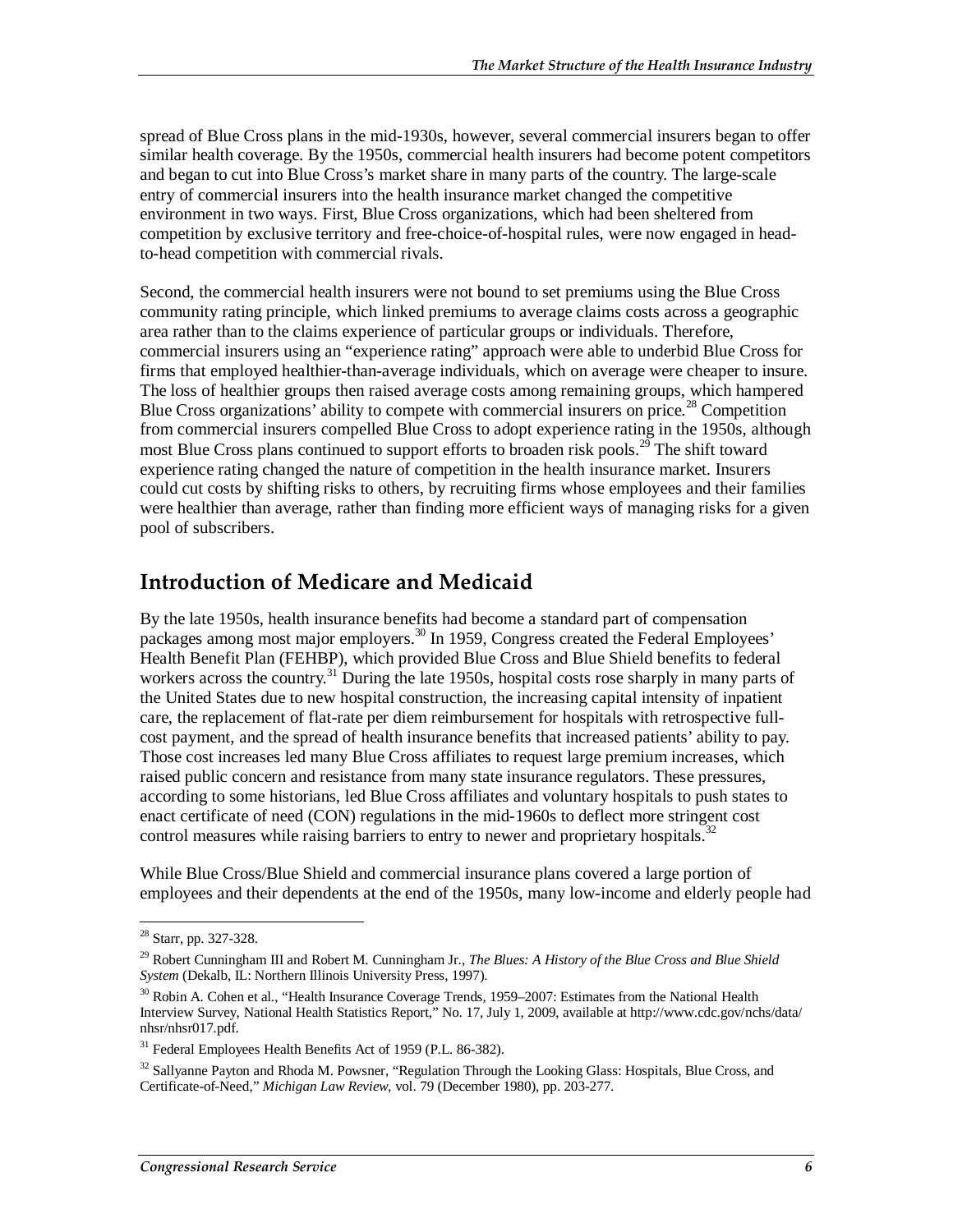trouble obtaining affordable health insurance or paying for health care. Congress in the 1950s began to provide federal aid to states that chose to cover health care costs of these groups. Social Security was extended to pay providers to cover certain medical costs incurred by aged, blind, and disabled beneficiaries starting in 1950.<sup>33</sup> The Kerr-Mills Act of 1960 (P.L. 86-778), a forerunner of Medicaid, supported state programs that paid providers for health care of the "aged, blind, or permanently and totally disabled," as well as low-income elderly individuals.<sup>34</sup> State governments, subject to certain federal requirements, retained substantial discretion over benefit levels and income limits, which were typically linked to welfare assistance programs.<sup>35</sup> By 1965, 40 states had implemented Kerr-Mills programs, and three more had authorized plans. Less than 2% of the elderly, however, were covered by Kerr-Mills programs in 1965.<sup>36</sup>

In 1965, the Johnson Administration worked with Ways and Means Committee Chairman Wilbur Mills to create the Medicare program, which provided health insurance for nearly all Americans over age 65.<sup>37</sup> Medicare combined a compulsory hospital insurance program (Part A) with a voluntary physician services plan (Part B).<sup>38</sup> While some had worried that Medicare would displace private insurers, Blue Cross organizations became fiscal intermediaries for Medicare, responsible for issuing payments to providers and other back office operations. Medicaid, created in the same 1965 act, is a means-tested program financed by federal and state funds. Each state designs and administers its own program under federal rules. Over time, Medicaid eligibility standards and federal requirements have become more complex.<sup>39</sup>

Private health insurance companies play an important role in several federal health programs. Many insurers run Medicare Advantage (Part C) and prescription drug benefit plans (Part D), and some help provide CHIP (Childrens' Health Insurance Program, previously known as SCHIP) benefits.

# **The Rise of Managed Care**

In some parts of the country, plans combining insurance with the direct provision of health care evolved into important players in local markets despite the strong opposition of the AHA and  $AMA<sup>40</sup>$  A health plan designed for southern California construction workers in the mid-1930s eventually became the Kaiser Health Plan. Some physicians set up group practices and clinics in

<sup>&</sup>lt;u>.</u> <sup>33</sup> Social Security Amendments of 1950 (P.L. 81-831), 1956 (P.L. 84-880), 1960 (P.L. 86-778). See Wilbur J. Cohen, "Reflections on the Enactment of Medicare and Medicaid," *Health Care Financing Review*, Annual Supplement 1985, pp. 3-11. Certain other groups, including low-income children deprived of parental support and their caretaker relatives, the elderly, the blind, and individuals with disabilities, also became eligible for Medicare benefits. In later years, Medicare benefits have been extended to other groups, such as those requiring end-stage renal dialysis.

<sup>34</sup> Judith D. Moore and David G. Smith, "Legislating Medicaid: Considering Medicaid and its Origins," *Health Care Financing Review*, vol. 27, no. 2 (winter 2005), pp. 45-52, available at http://www.cms.hhs.gov/ HealthCareFinancingReview/downloads/05-06Winpg45.pdf.

<sup>&</sup>lt;sup>35</sup> U.S. Congress, House Committee on Energy and Commerce, Subcommittee on Health and the Environment, *Medicaid Source Book: Background Data and Analysis (A 1993 Update)*, committee print, 103<sup>rd</sup> Cong., 1<sup>st</sup> sess., January 1993, CP 103-A, p. 29.

<sup>&</sup>lt;sup>36</sup> Moore and Smith, p. 47.

<sup>&</sup>lt;sup>37</sup> Enacted as the Social Security Amendments of 1965 (P.L. 89-97).

<sup>38</sup> See CRS Report R40425, *Medicare Primer*, coordinated by Hinda Chaikind.

<sup>39</sup> For more information about Medicaid eligibility, see CRS Report R40490, *Medicaid Checklist: Considerations in Adding a Mandatory Eligibility Group*, by Chris L. Peterson, Elicia J. Herz, and Julie Stone.

<sup>40</sup> Starr, pp. 303-305.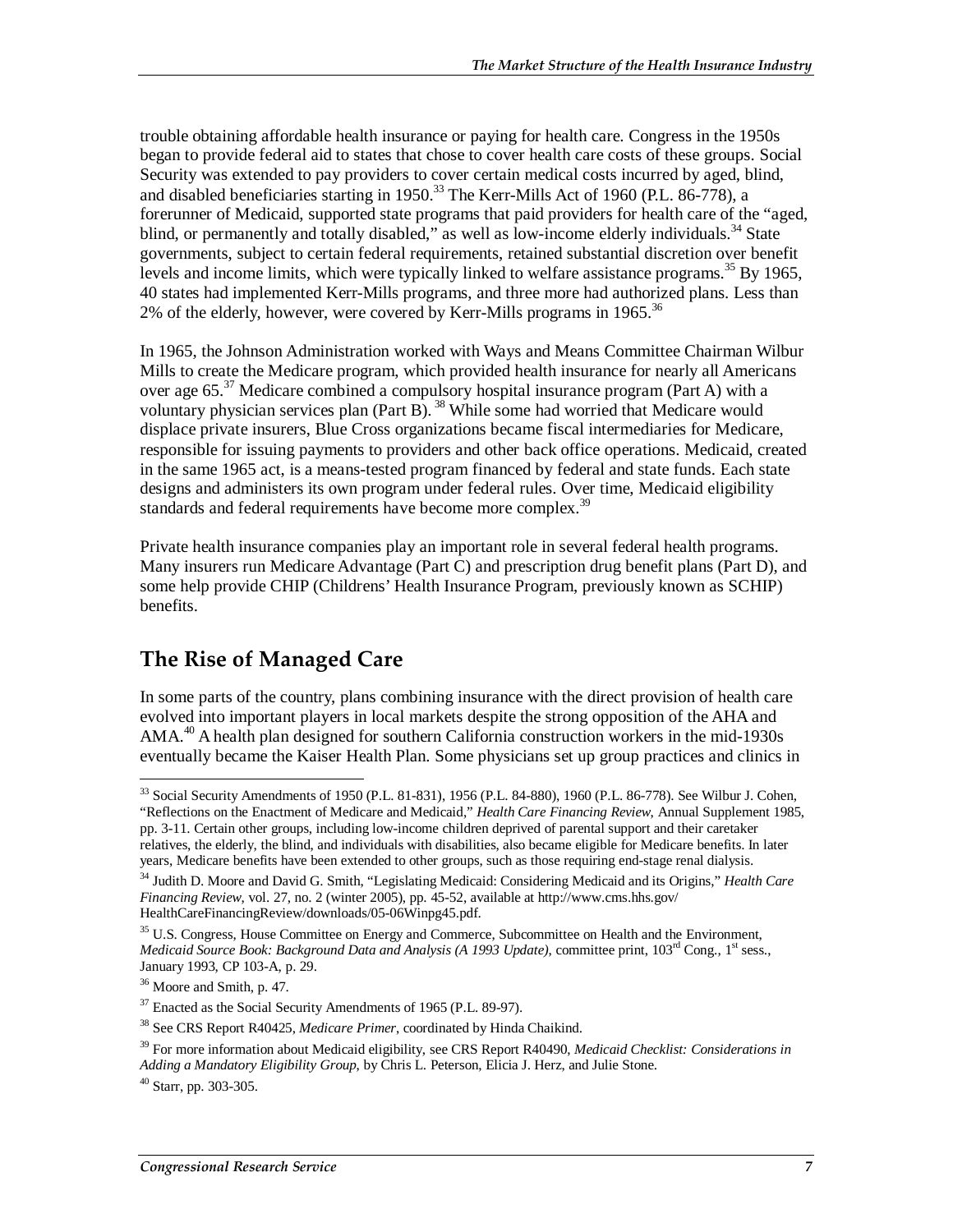the 1920s and 1930s.<sup>41</sup> Many health care cooperatives were formed by employers, employee groups, and the federal governments during the 1930s and  $1940s<sup>42</sup>$  While some of these plans prospered locally or regionally, they did not achieve national reach until the 1970s.

In 1971, President Nixon announced a program to encourage prepaid group plans that joined insurance and care functions as a way to constrain the growth of medical care costs, which had risen sharply in the years following the startup of the Medicare and Medicaid programs, and to enhance competition in the health insurance market. Advocates claimed that health maintenance organizations (HMOs), which integrate health care and health insurance functions, would have a financial motive to promote wellness and would lack incentives to overprovide care. The Health Maintenance Organization Act of 1973 (P.L. 93-222) provided new grants, loans and loan guarantees to expand the number of HMOs, which then only numbered about 30, so that 90% of the country would have access to HMOs in 10 years.<sup>43</sup>

While this ambitious goal was not reached in the 1970s, by the late 1980s policymakers and businesses began to view greater use of managed care organizations such as HMOs and similar organizations as a key strategy for controlling health care costs.44 In the mid-1990s, the broader use of more restrictive forms of managed care (such as stringent gatekeeper, second medical opinion, and pre-approval requirements) sparked strong consumer resistance, which forced an industry retreat from some of those strategies.<sup>45</sup> Networks of providers, known as preferred provider organizations (PPOs), grew rapidly in the late 1980s and early 1990s. PPOs, often owned by hospital systems and other providers, typically contract with insurers or self-insured firms and offer discounted fee-for-service (FFS) rates. PPO enrollees who receive care outside of the network typically must obtain plan approval or pay more. Thus, a PPO plans provided patients with more flexibility than staff-model HMOs, which generally did not cover care provided outside of the HMO.<sup>46</sup> As various types of managed care plans such as HMOs and PPOs became widespread, more employers offered choices among competing health plans to let workers willing to pay higher premiums avoid restrictive plans.

## **Blurring Distinctions Between "Blues" and Commercial Insurers**

By the 1980s, health researchers and policymakers had begun to view the differences between Blue Cross/Blue Shield insurers, which were organized as non-profit organizations, and for-profit commercial health insurers as having narrowed. $47$  The Internal Revenue Service regulations had regarded Blue Cross organizations as tax exempt community service organizations since their

<sup>-</sup> $41$  Stevens, p. 155.

<sup>42</sup> Cooperatives created by the Farm Security Administration are discussed in the *Options for Congress* section below.

<sup>43</sup> See CRS Report 91-261, *Health Maintenance Organizations and Employer Group Health Plans*, by Mark Merlis (out of print, available from the author of this report).

<sup>44</sup>Jon Gabel, et al., "The Commercial Health Insurance Industry In Transition," *Health Affairs*, vol. 6, no. 3 (fall 1987), pp. 46-60.

<sup>&</sup>lt;sup>45</sup> M. Susan Marquis, Jeannette A. Rogowski, and José J. Escarce, "The Managed Care Backlash: Did Consumers Vote with Their Feet?" *Inquiry*, vol. 41, no. 4 (2004), pp. 376-390.

<sup>&</sup>lt;sup>46</sup> As managed care spread in the 1990s, staff-model HMOs became much less common. Karen L. Trespacz, "Staff-Model HMOs: Don't Blink or You'll Miss Them," *Managed Care*, July 1999, available at http://www.managedcaremag.com/archives/9907/9907.staffmodel.html.

<sup>47</sup> U.S. General Accounting Office, *Health Insurance: Comparing Blue Cross and Blue Shield Plans With Commercial Insurers*, HRD-86-110, July 11, 1986 , available at http://archive.gao.gov/d4t4/130462.pdf.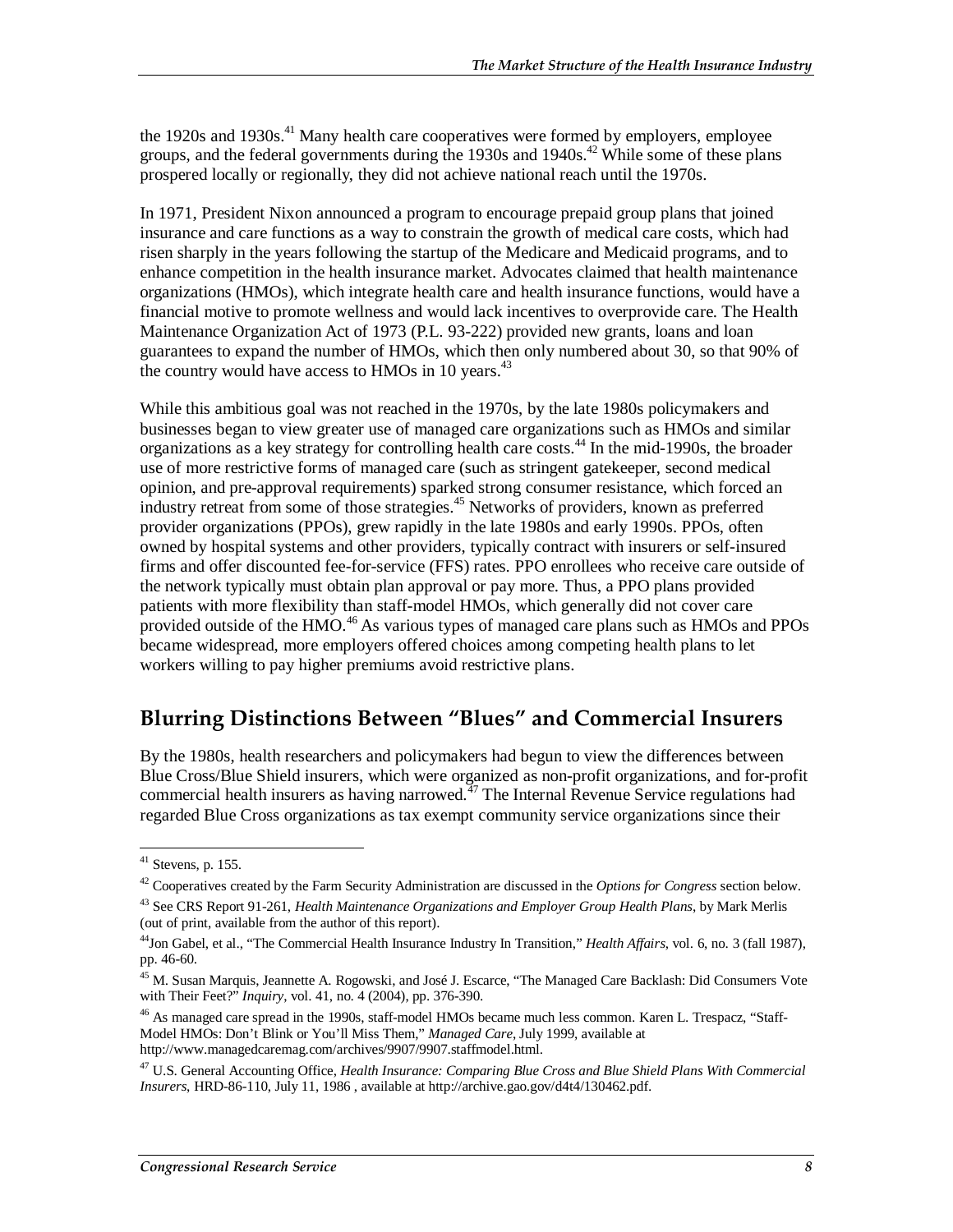inception in the 1930s. $^{48}$  The Tax Reform Act of 1986 (P.L. 99-514) removed Blue Cross/Blue Shield plans' tax exemption because Congress believed that "exempt charitable and social welfare organizations that engage in insurance activities are engaged in an activity whose nature and scope is inherently commercial rather than charitable," and that "the tax-exempt status of organizations engaged in insurance activities provided an unfair competitive advantage."49 The 1986 act retained some limited tax advantages to reflect Blue Cross/Blue Shield plans' provision of community-rated health insurance, especially in the individual and small-group markets.<sup>50</sup>

In the 1990s, many health insurers struggled with rising health care costs and sharper criticism of industry practices. Blue Cross/Blue Shield of West Virginia went bankrupt and several other Blue Cross/Blue Shield affiliates faced serious financial difficulties.<sup>51</sup> In 1994, Blue Cross/Blue Shield guidelines were amended to let affiliates reorganize as for-profit insurers, leading the way for more than a dozen Blue Cross/Blue Shield affiliates to convert to for-profit status.<sup>52</sup> Other Blue Cross/Blue Shield insurers bought other insurers, merged, or restructured in other ways. At the same time, private insurers acquired HMOs and other managed care organizations. Consolidations reduced both the number of commercial and Blue Cross/Blue Shield organizations, leading to the emergence of a small number of very large insurers with strong market positions across the country.<sup>53</sup> For example, the commercial insurer Anthem acquired Blue Cross/Blue Shield affiliates located in Colorado, Connecticut, Indiana, Kentucky, Maine, Missouri, Nevada, New Hampshire, Ohio, Virginia, and Wisconsin. In 2004, Anthem bought WellPoint Inc., which had acquired Blue Cross/Blue Shield plans in California, Georgia, and New York, and now operates under the WellPoint name.<sup>54</sup> Table 1 lists the top 30 health insurers ranked by total medical enrollment at the end of 2008. Commercial health plan enrollments for fully insured health plans in 2007 totaled 168.2 million enrollees.<sup>55</sup>

<sup>-</sup>48 James J. McGovern, "Federal Tax Exemption of Prepaid Health Care Plans." *The Tax Adviser*, vol. 7 (February 1976), pp. 76-81.

<sup>&</sup>lt;sup>49</sup> U.S. Congress, Joint Committee on Taxation. "Tax Exempt Organizations Engaged in Insurance Activities." In General Explanation of the Tax Reform Act of 1986. Joint Committee Print,  $100^{th}$  Cong.,  $1^{st}$  sess. Washington, DC: Government Printing Office, May 4, 1987, pp. 583-592.

 $50$  The small-group market is typically defined as covering firms with fifty or fewer employees.

<sup>51</sup> U.S. General Accounting Office, *Blue Cross and Blue Shield: Experiences of Weak Plans Underscore the Role of Effective State Oversight*, April 1994, GAO/HEHS-94-71, available at http://archive.gao.gov/t2pbat3/151562.pdf. A Senate staff report issued in 1992 concluded that the West Virginia Blue Cross and Blue Shield Plan failed in part because of mismanagement by senior officials, diversion of resources to non-insurance activities, conflicts of interest among the plan's board, creation of unsuccessful affiliates and subsidiaries, as well as increased health care costs. See Staff Statement, Part VII, in U.S. Congress, Senate Committee on Governmental Affairs, Permanent Subcommittee on Investigations, *Efforts to Combat Fraud and Abuse in the Insurance Industry*, 102<sup>nd</sup> Cong., 2<sup>nd</sup> sess., July 2, 29 and 30, 1992; and Robert Pear, "Money Shortage Puts Blue Cross on Shaky Ground," *New York Times*, July 20, 1992, p. A1.

<sup>52</sup> Robert Cunningham III and Robert M. Cunningham Jr., *The Blues: A History of the Blue Cross and Blue Shield System* (DeKalb, IL: Northern Illinois University Press, 1997); Christopher J. Conover, "Impact of For-Profit Conversion of Blue Cross Plans: Empirical Evidence," paper presented at the Conversion Summit, Princeton University, December 5, 2008. Regulators have blocked several other proposals to convert Blue Cross organizations to for-profit status.

<sup>&</sup>lt;sup>53</sup> For a more complete description of market conditions in health insurance and health care, see Federal Trade Commission and U.S. Department of Justice, *Improving Health Care: A Dose of Competition*, July 2004, available at http://www.usdoj.gov/atr/public/health\_care/204694.pdf. Also, see notes to **Table 5**.

<sup>&</sup>lt;sup>54</sup> For details, see Steven B. Larsen, Commissioner of the Maryland Insurance Administration, Report Regarding the Proposed Conversion of CareFirst Inc. to For-Profit Status and Acquisition by WellPoint Health Networks, Inc., March 5, 2003, available at http://www.mdinsurance.state.md.us/sa/documents/FinalMIAReport-CareFirst3-5-03.pdf.

<sup>55</sup> Enrollments in **Table 1** total 181 million, which includes enrollments in some public insurance plans such as Medical Advantage and certain Medicaid plans. Some individuals may obtain health coverage from more than one source.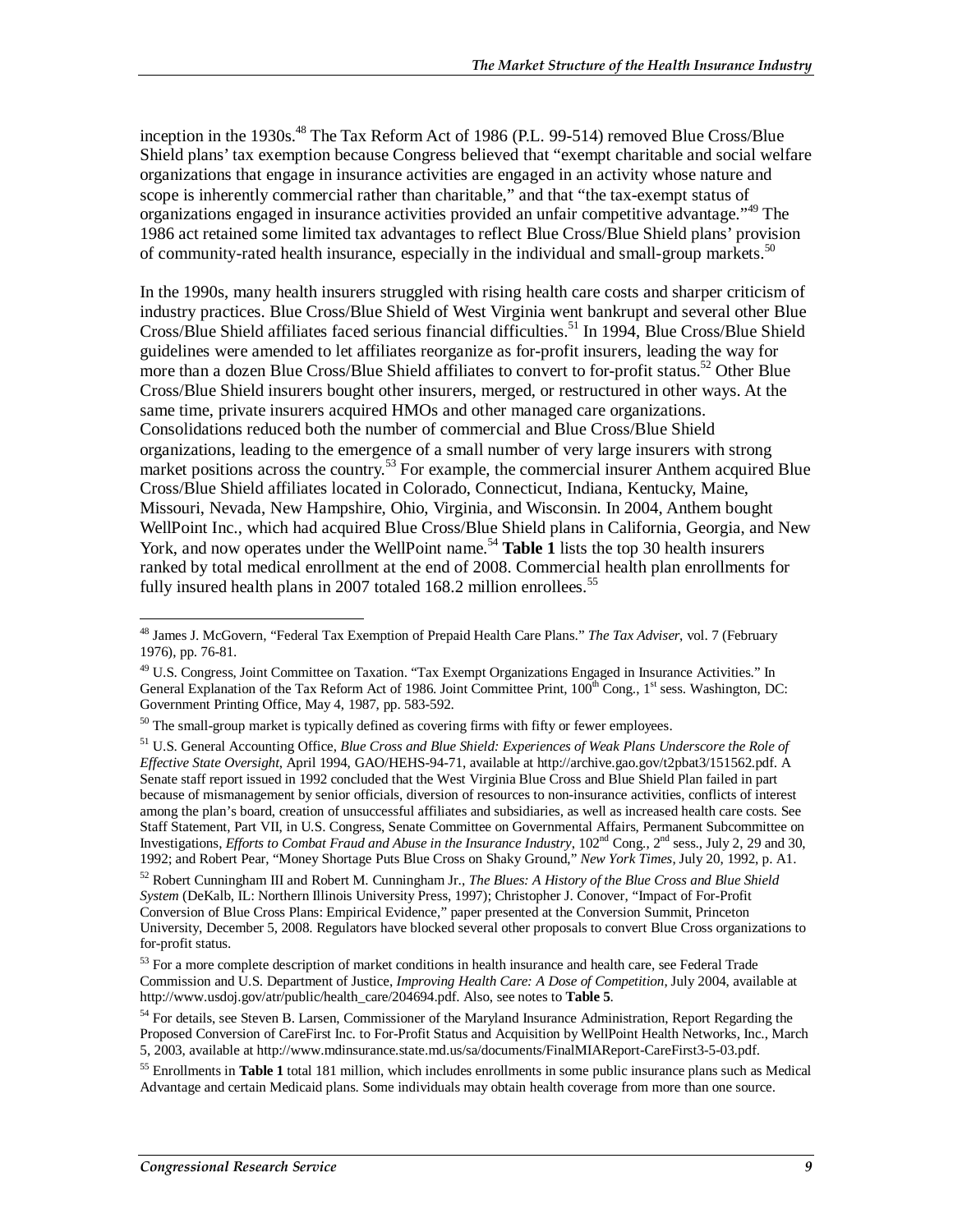| Company                                        | <b>Total Medical Enrollment (2008)</b> |
|------------------------------------------------|----------------------------------------|
| UnitedHealth Group, Inc.                       | 32,702,445                             |
| WellPoint, Inc.                                | 30,622,381                             |
| Aetna, Inc.                                    | 16,318,625                             |
| Health Care Service Corporation                | 12,218,623                             |
| CIGNA HealthCare, Inc.                         | 9,922,135                              |
| Kaiser Permanente                              | 8,532,951                              |
| Humana, Inc.                                   | 8,486,913                              |
| Health Net, Inc.                               | 6,180,395                              |
| Highmark, Inc.                                 | 5, 182, 186                            |
| Blue Cross Blue Shield of Michigan             | 5,011,359                              |
| Coventry Health Care, Inc.                     | 4,762,000                              |
| EmblemHealth, Inc.                             | 4,035,710                              |
| Medical Mutual of Ohio                         | 3,929,677                              |
| <b>WellCare Group of Companies</b>             | 3,537,777                              |
| Independence Blue Cross                        | 3,480,168                              |
| Horizon Healthcare Services, Inc.              | 3,149,279                              |
| CareFirst. Inc.                                | 3,044,880                              |
| Blue Cross Blue Shield of North Carolina       | 2,789,587                              |
| Regence Group, The                             | 2,545,973                              |
| <b>Blue Cross Blue Shield of Minnesota</b>     | 2,483,968                              |
| Lifetime Healthcare Companies                  | 1,797,053                              |
| Wellmark, Inc.                                 | 1,745,372                              |
| Premera, Inc.                                  | 1,720,057                              |
| AMERIGROUP Corporation, Inc.                   | 1,549,000                              |
| Molina Healthcare, Inc.                        | 1,313,211                              |
| Centene Corporation                            | 1,275,829                              |
| MVP Health Care Preferred Care                 | 931,844                                |
| CareSource, Inc.                               | 678,654                                |
| Group Health Cooperative                       | 566,156                                |
| University of Pittsburgh Medical Center (UPMC) | 514,377                                |

**Table 1. Top 30 Health Insurance Companies Ranked By Total Medical Enrollment** 

**Source:** Atlantic Information Service, *Directory of Health Plans: 2009* (Washington, DC: Atlantic Information Service, 2009).

**Notes:** Membership data represent health plan enrollments in managed care companies offering commercial and certain public-sector (government) programs. Fully funded (insured) and self-insured (administrative services only [ASO]) enrollments are both included. Enrollments are for the fourth quarter of 2008. Parent company enrollment include enrollments of regional subsidiaries. These data exclude ancillary health insurance programs such as for dental, chiropractic, and vision benefits.

In the 1990s, proponents of "consumer-directed" health care proposed measures intended to make consumers more sensitive to medical care costs. In 1996, Congress enacted legislation to create Archer Medical Savings Accounts (MSAs), which were superseded in 2003 when Congress passed legislation to allow consumers with high-deductible health insurance plans to set up Health Savings Accounts (HSAs) that allow people to pay for out-of-pocket expenses through a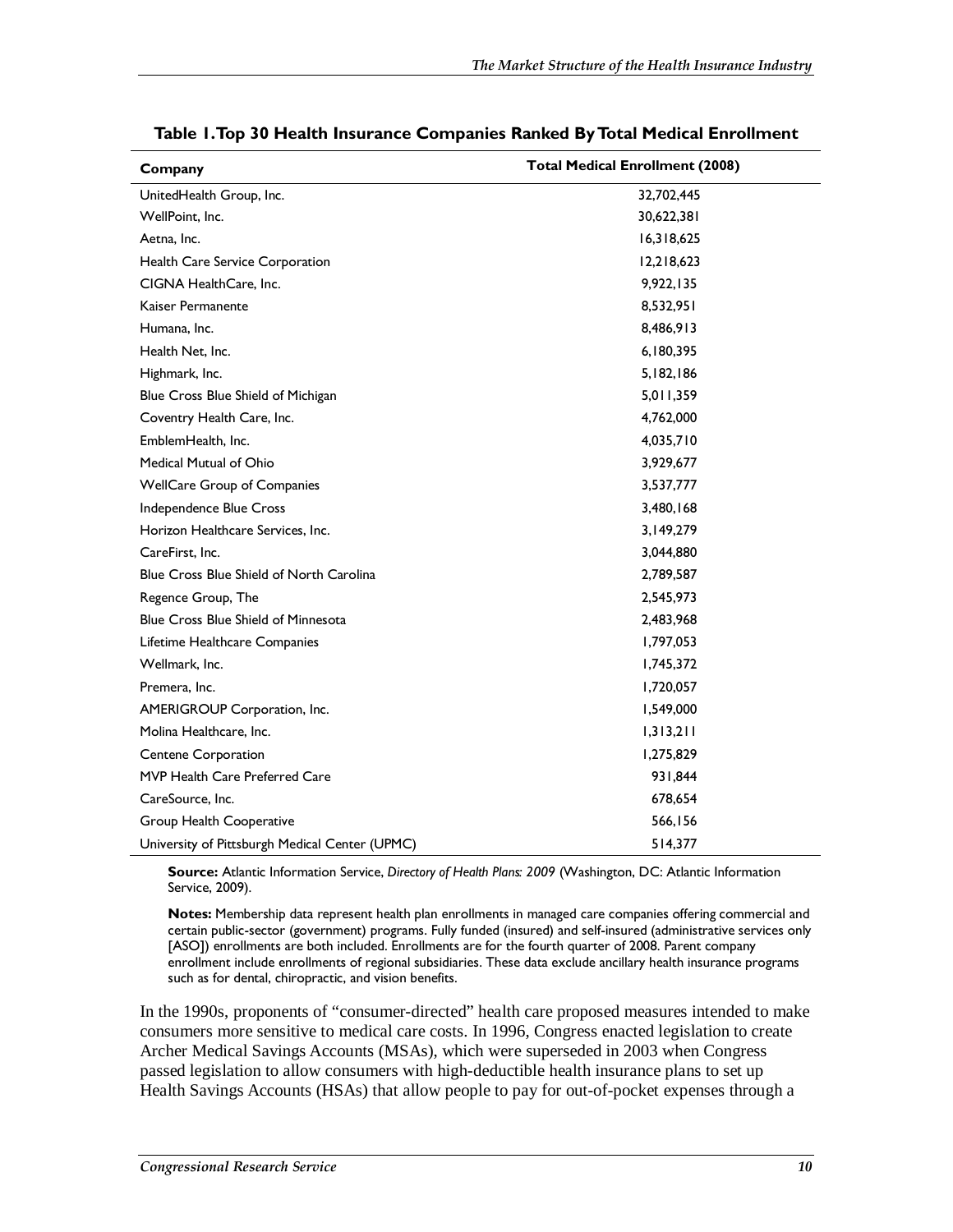tax-advantaged medical savings account.<sup>56</sup> By early 2009, HSA-qualified high-deductible plans covered an estimated 8 million consumers.<sup>57</sup>

# **Description of the Health Insurance Market**

Individuals and families typically buy insurance to avoid risks by paying a known premium in order to receive benefits if an adverse event were to occur during the insurance policy's term. Most individuals are willing to pay an insurer to assume the bulk of financial risks associated with unpredictable health outcomes of uncertain severity. Health insurance is a method of pooling risks so that the financial burden of medical care is distributed among many people. Some insured people will become sick or injured and incur significant medical expenses. Most people, however, will remain relatively healthy, thus incurring little or no medical expenses.<sup>58</sup> While it is difficult to predict who will incur high expenses, the average medical expense among a large group of people is more predictable. Insurance pools the medical expenses of the insured, who pay for the expenses through their premiums. In essence, money is shifted from those who remain healthy to those who become sick or injured.

The health insurance market is tightly interrelated with other parts of the health care system. Consequently, many parties play a role in the health insurance market. Health insurers are intermediaries in the transaction of the provision of health care between patients and providers health insurers are a third-party who reimburse providers on behalf of patients.<sup>59</sup> Health insurers not only reimburse providers, but also typically have some control over the number and types of services covered and negotiate contracts with providers on the payments for health services most health insurance plans are managed care plans (HMOs, PPOs) rather than indemnity or traditional health insurance plans that provide unlimited reimbursement for a fixed premium.<sup>60</sup> Other parties involved in the health insurance market include employers (most private health insurance is obtained through an employer), federal, state and local governments, and health care providers. The federal government directly provides health insurance through Medicare. The Department of Veterans Affairs (VA) health system provides health care benefits, and military health systems provide both health insurance and health care benefits. States and the federal government share responsibility for Medicaid and private health insurance industry regulation.

<sup>-</sup><sup>56</sup> Archer MSAs were introduced in the Health Insurance Portability and Accountability Act of 1996 (P.L. 104-191). HSAs were authorized by the Medicare Prescription Drug, Improvement, and Modernization Act of 2003 (MMA, P.L. 108-173). For details, see CRS Report RL33257, *Health Savings Accounts: Overview of Rules for 2010*, by Janemarie Mulvey.

<sup>57</sup> America's Health Insurance Plans, "January 2009 Census Shows 8 Million People Covered By HSA/High-Deductible Health Plans," May 2009, available at http://www.ahipresearch.org/pdfs/2009hsacensus.pdf.

<sup>&</sup>lt;sup>58</sup> A analysis of 2002 Medical Expenditure Panel Survey data found that "[h]alf of the population spends little or nothing on health care, while 5 percent of the population spends almost half of the total amount." For details, see Mark W. Stanton, "The High Concentration of U.S. Health Care Expenditures," U.S. Department of Health and Human Services, Agency for Healthcare Research, *Research in Action*, Issue 19, June 2006, available at http://www.ahrq.gov/ research/ria19/expendria.pdf.

<sup>&</sup>lt;sup>59</sup> In some cases the insurer and the provider are a single entity as in the case of staff-model HMOs.

 $60$  Gary Claxton, Jon Gabel, and Bianca DiJulio, et al., "Health Benefits in 2007: Premium Increases Fall to an Eight-Year Low, While Offer Rates and Enrollment Remain Stable," *Health Affairs*, vol. 26, no. 5 (September/October 2007), pp. 1407-1416.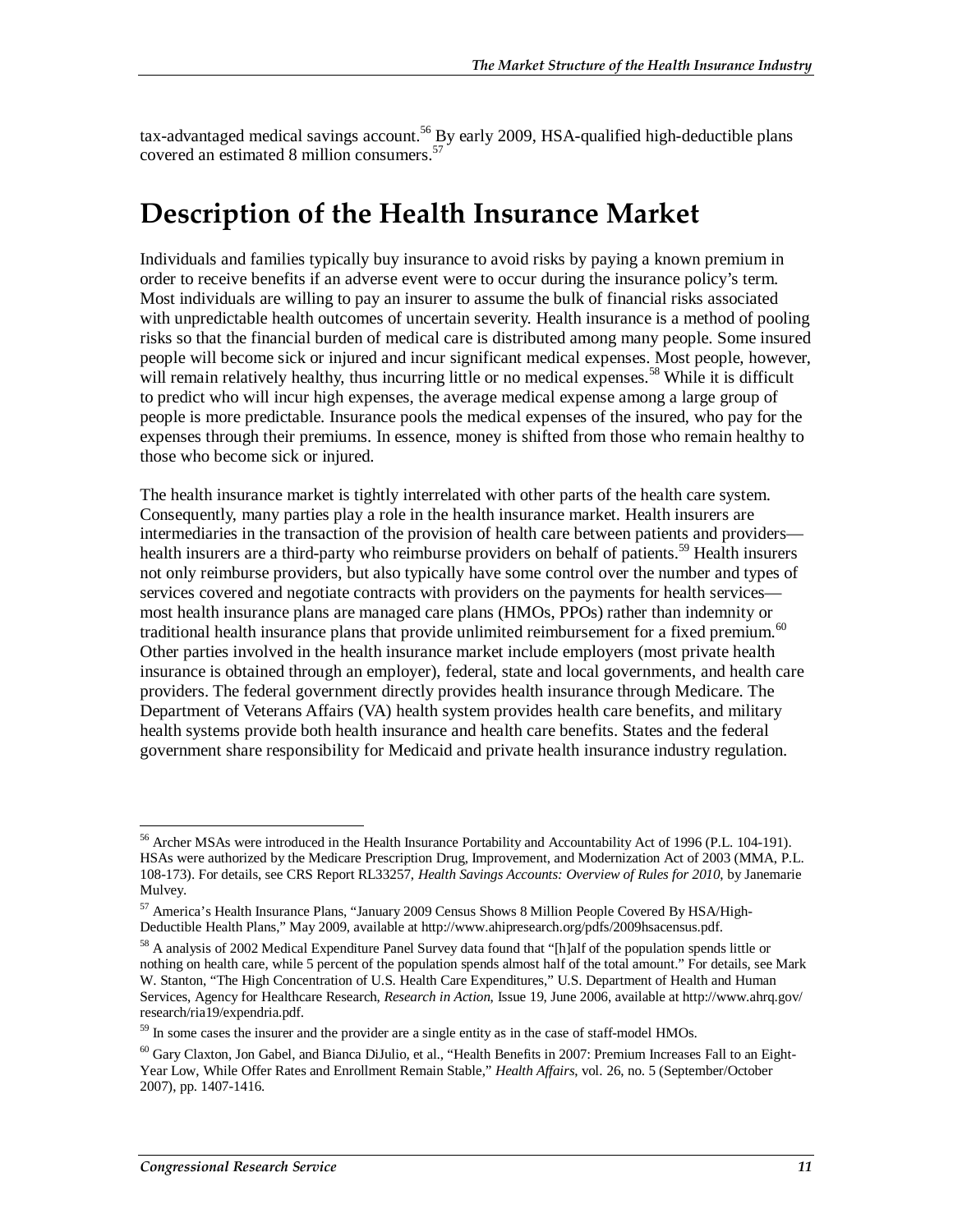The health insurance market has many features that push it far from the economic benchmark of perfect competition. Perfectly competitive markets, according to economic theory, allocate goods and services efficiently if certain conditions are met. Markets allocate goods and services efficiently when the social cost of the resources (e.g., labor, buildings, machinery, raw materials) used to make the last unit sold equals the social benefit of consuming that unit.<sup>61</sup> Conditions required to ensure the efficiency of competitive markets include the following:

- many buyers and sellers—each participant is small in relation to the market and cannot affect the price through its own actions;
- neither consumption nor production generates spillover benefits or costs;
- free entry and exit from the market—new firms can open up shop and existing firms can costlessly leave the market as conditions change;
- symmetric information—all market participants know the same things so that no one has an informational advantage over others;
- no transaction costs—the buyers and sellers incur no additional cost in making the transaction, and the complexity of decisions has no effect on choices; and
- firms maximize profits and consumers maximize well-being.

Competitive markets may allocate goods inefficiently if those conditions are not met. Most of these conditions often fail to hold in the health insurance market. Departures from these conditions can hinder markets and lead to inefficient outcomes. Reforms are most likely to be effective, according to some economists, when they are tied to underlying structural causes of poor market performance.<sup>62</sup> The lack of symmetric information plays a particularly important role in the health insurance market; most consumers rely heavily on the specialized knowledge and expertise of intermediaries such as insurers, employers, labor unions, physicians, and others.

## **Intermediaries Play Key Roles in Health Care**

Quality of health care is hard to evaluate. Consequently, consumers typically set up relationships with various intermediaries in advance. This can provide benefits as well as limit consumer choice.63 Health insurers (public and private) make the bulk of health care payments. As **Figure 1** shows, national health expenditures paid through federal, state and local, and private insurance as a proportion of gross domestic product (GDP) have increased since 1960, while the proportion paid by consumers out of pocket has slightly decreased. In other words, over the past 40 years consumer out-of-pocket spending in real (i.e., inflation-adjusted) terms has grown slightly more slowly than the U.S. economy, while health expenditures paid through other sources have grown faster than the U.S. economy.

How insurers design health care networks influences how consumers use health care. Consumers typically choose a primary physician who selects tests and treatments and makes referrals to

<sup>-</sup><sup>61</sup> This is the familiar condition of supply equaling demand in a market with no third-party effects. In the absence of third-party effects, the demand curve reflects social benefits and the supply curve reflects social costs of production.

<sup>62</sup> Robin W. Boadway and David E. Wildasin, *Public Sector Economics*, Second Edition (New York: Little, Brown, 1984), pp. 1-4.

<sup>63</sup> For an explanation, see Peter Zweifel and Friedrich Breyer, *Health Economics* (New York; Oxford University Press, 1997), p. 238.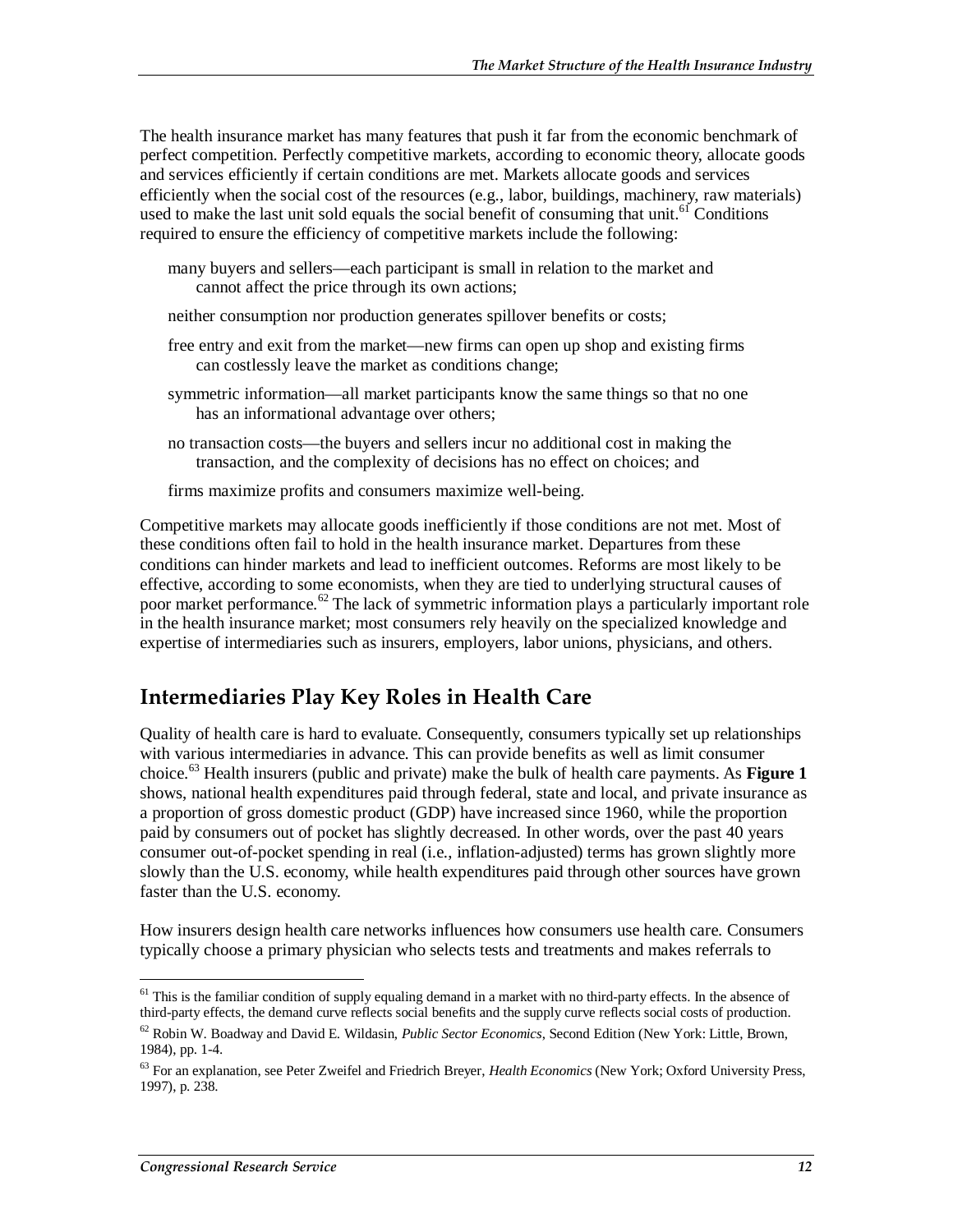medical specialists. Employers negotiate with insurers on behalf of their workers, and labor unions negotiate with employers over health benefits on behalf of their members. Health insurers, in turn, negotiate contracts with providers and handle payments for individual services. A primary physician's admitting privileges typically determine where his patient goes for non-emergency hospital care. Patients must go through a physician to obtain most medical tests and pharmaceuticals. Health care consumers typically rely on these intermediaries instead of interacting directly with other parts of the health care system. This heavy reliance on intermediaries is a key characteristic of the current health care market.

Consumers benefit from the specialized expertise of intermediaries, such as employers, insurers, and physicians, as they navigate the health care system. Consumers also may benefit from the bargaining power of their employer or health insurer, in much the same way as they may benefit from the market power of a very large retailer (such as Walmart or Costco) when they buy ordinary consumer goods. Intermediaries may also help patients navigate the fragmented and complex structure of the U.S. health care system.<sup>64</sup> Patients may depend on physicians and health insurers to intermediate with a highly diverse array of health care providers, such as imaging centers, specialized surgery centers, public health clinics, hospice organizations, home health care providers, nursing homes, as well as other health care providers.

Using intermediaries such as health insurers protects consumers from financial risks linked to serious medical problems, but also insulates consumers from information about costs and prices for specific health care goods and services. When a third-party, such as a private insurer or a government, pays for the bulk of health care costs, consumers may demand more care and providers may wish to supply more care. Links among intermediaries and providers can also limit consumers' choices. For example, a person's job may limit her health insurance choices, and another person's choice of physician may limit choices among hospitals.

Some families and individuals lacking these intermediaries must navigate the health insurance and health care system themselves, which may be a serious challenge. People without health insurance coverage are not only vulnerable to the financial risks accompanying serious medical problems, but may also pay higher prices for care because they lack the bargaining leverage of insurers. Hospitals and physicians have charged individuals who pay their own bills far more than they charge insurance companies and public health programs.<sup>65</sup> Generous tax advantages for employer-sponsored plans do not help those who buy health insurance in the individual market. Those without a regular primary care physician may struggle to find an appropriate care setting.

<sup>-</sup>64 Randall D. Cebul, "Organizational Fragmentation and Care Quality in the U.S. Healthcare System," *Journal of Economic Perspectives*, vol. 22, no. 4 (fall 2008), pp. 93-113.

<sup>65</sup> CRS Report RL34101, *Does Price Transparency Improve Market Efficiency? Implications of Empirical Evidence in Other Markets for the Health Sector*, by D. Andrew Austin and Jane G. Gravelle.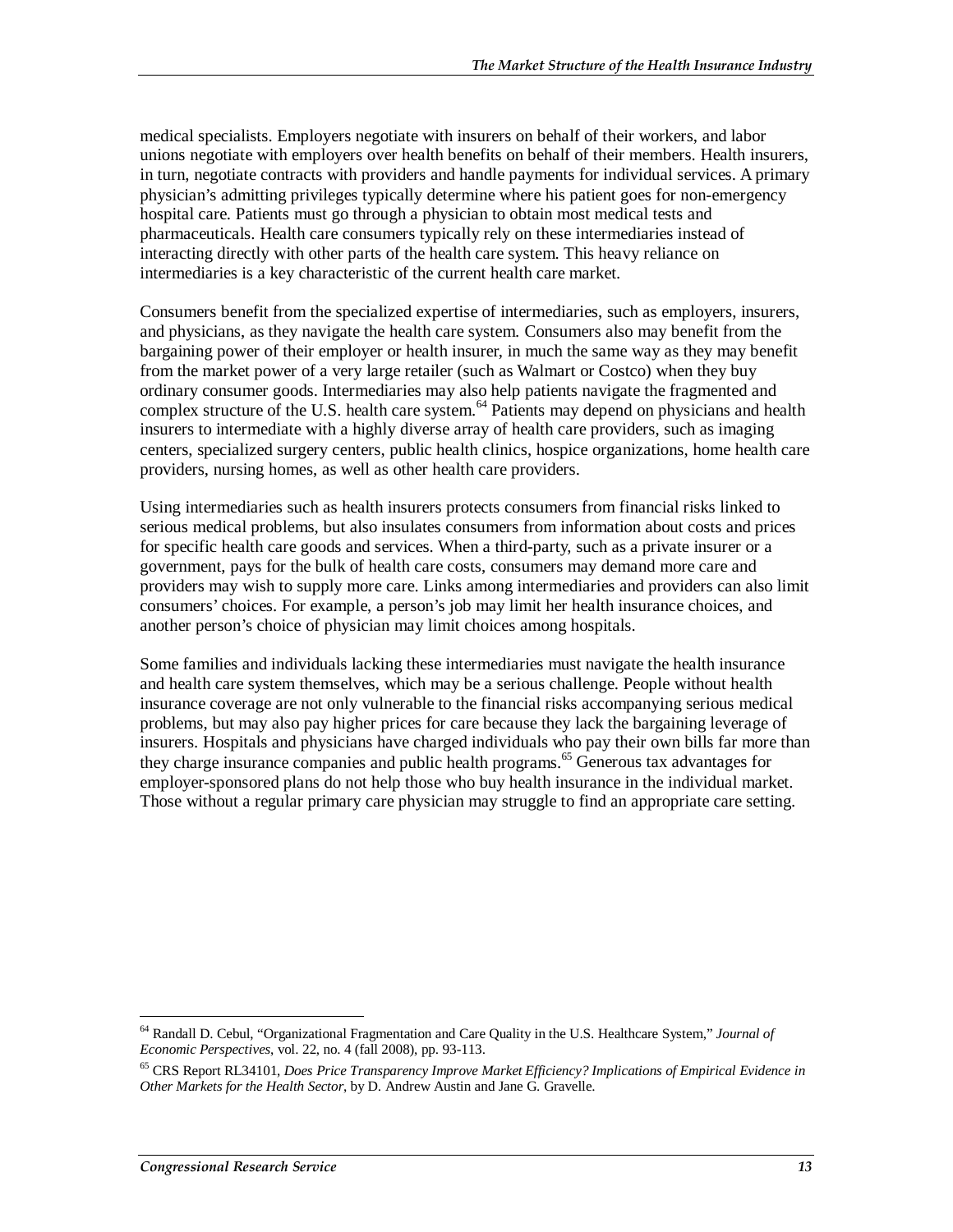#### **Figure 1. National Health Expenditures By Source of Payment**

As a Percentage of GDP



**Source: CMS, Office of the Actuary.** 

**Notes:** Category definitions are available at http://www.cms.hhs.gov/NationalHealthExpendData/downloads/quickref.pdf.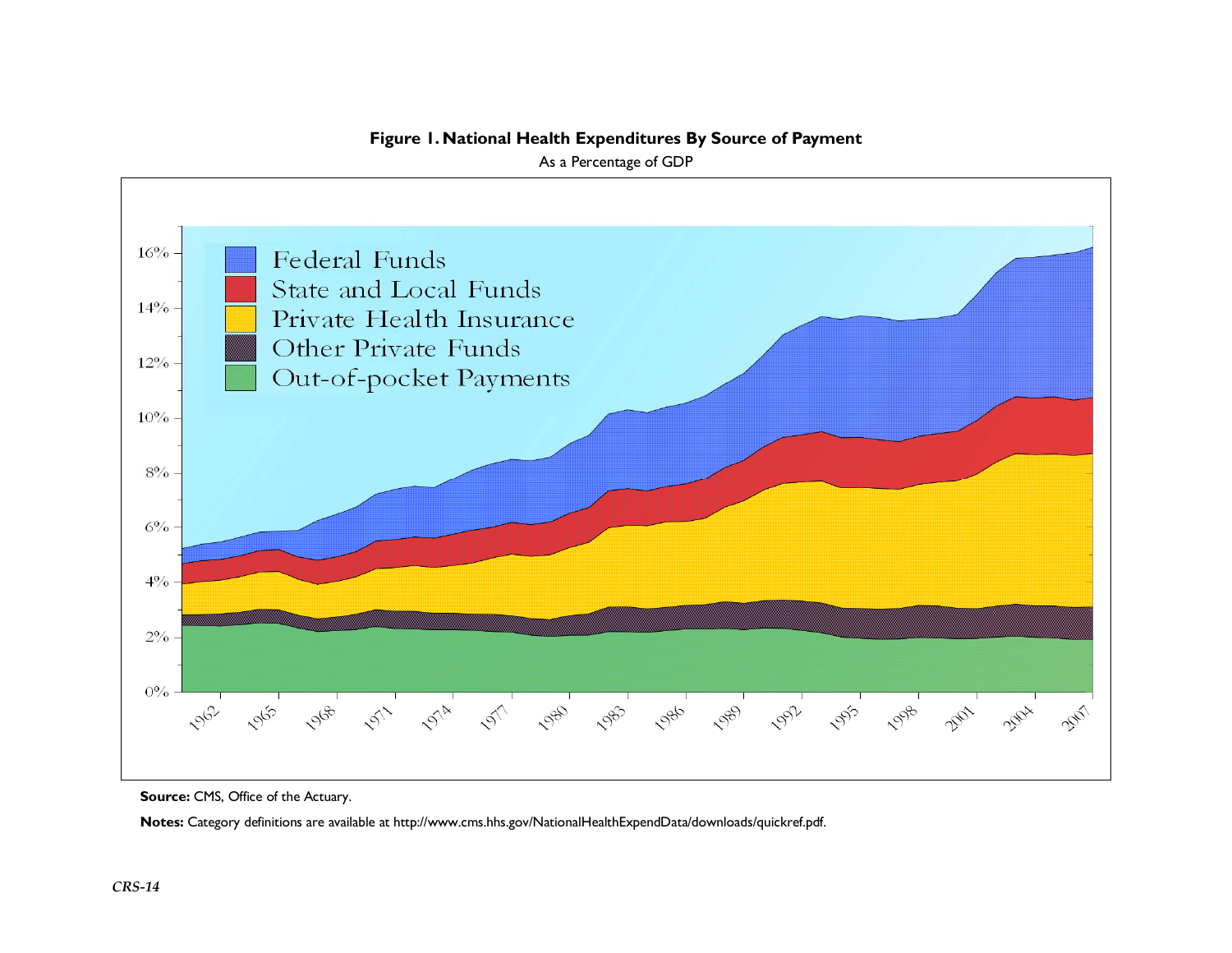Finally, how intermediaries interact has important consequences in the health care market. For instance, employers and health insurers, which both intermediate on behalf of individuals, interact through negotiations over insurance benefits packages. Politicians can also act as intermediaries for their constituents by helping determine reimbursement rates for public insurance programs and by changing the regulatory environment facing health insurers. $\frac{6}{6}$  The interaction of intermediaries in the health care market can improve or impede efficiency, cost control, and quality of service.

# **Demand for Health Insurance**

Demand for health insurance, according to economic theory, depends on a person's attitudes towards risk, the variability of medical expenses, the effectiveness of health care covered by insurance, income, and the level of premiums. In a simplified case, an insurance policy is characterized by the premiums charged, medical services covered, and cost sharing (deductibles, coinsurance, and copayments).<sup>67</sup> The insurance premium equals the expected benefits the insurance company will pay out, which equals the average price of medical care multiplied by the average quantity of medical care provided, plus a loading fee to cover administrative expenses and profits.<sup>68</sup> The loading fee acts as a "price" of insurance: other things equal, higher loading fees reduce demand for insurance coverage.

The average price of medical care may depend on the complexity of services, the relative bargaining power of providers and insurers, and the cost structure of the providers. The average quantity depends on consumers' demand for health care, providers' willingness to supply care at prevailing prices, and managed care controls of the insurer. The size of the load factor depends on the insurers' administrative costs, costs of capital, and the ability of insurers to pass along higher premiums to employers and consumers.

In this simple example, providers gain when medical care prices are higher and when quantities are higher, so long as prices exceed their unit costs and so long as prices do not reduce demand too much. Consumers within a given plan benefit when quantities are higher (so long as the benefits of health care exceed out-of-pocket costs and non-monetary costs such as pain and inconvenience) and when prices are lower, so long as providers are willing to supply care. Higher cost-sharing rates and stricter managed care requirements may lead to higher out-of-pocket costs, but lower premiums. Insurers gain when the load factor and cost-sharing rates rise, so long as these do not reduce demand for health insurance too much. If competitive pressure is high, so that employers and consumers can resist higher premiums, insurers will face pressure to lower load

- Consumer pays out of pocket  $Cp_m \cdot m^*$  in addition to the premiums
- Insurer retains  $L(1-C)$ ·  $p_m$ ·m<sup>\*</sup> (amount remaining after paying claims)
- Provider receives  $p_m$  ·m<sup>\*</sup>.

<sup>&</sup>lt;u>.</u> <sup>66</sup> For a discussion of complementary agents (intermediaries), see Zweifel and Breyer, pp. 239-257.

 $67$  Insurance plans typically have out-of-pocket limits and global payment caps, and coinsurance requirements differ for care obtained through in-network and out-of-network providers. This example ignores investment income made possible by the lag between premiums and claims payments.

<sup>&</sup>lt;sup>68</sup> More explicitly, premiums (R) thus equal  $R=(1+L) \cdot (1-C) \cdot p_m \cdot m^*$ , where L is the load factor, C is the average costsharing rate (percentage of covered expenses paid out of pocket by the individual),  $p_m$  is the average price of medical care, and m\* is the average quantity of medical care of the insured. The costs of medical care and insurance in this stylized example are split as follows: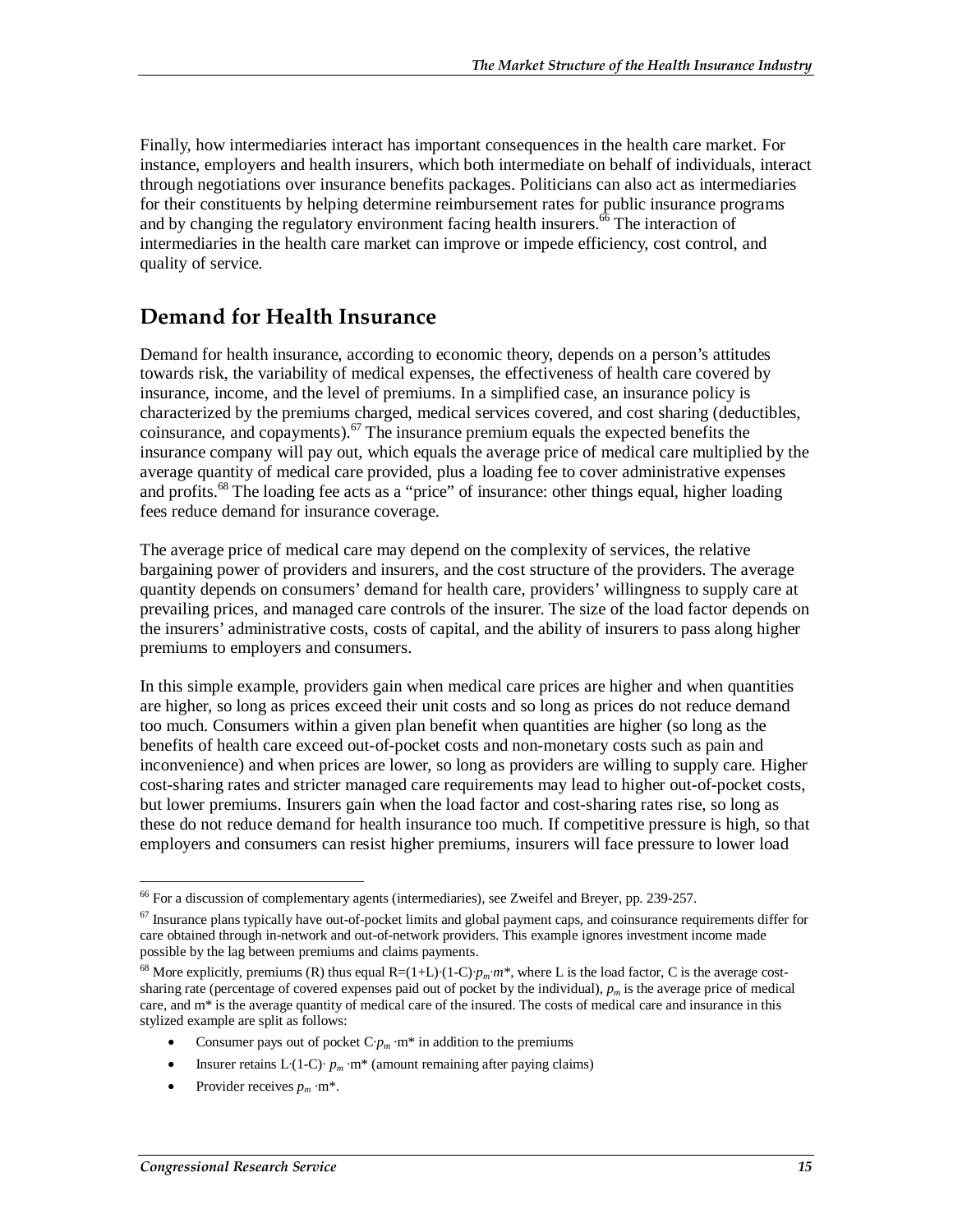factor, cost-sharing rates, prices, and quantities. Factors affecting competition in the health care market are discussed below.

#### **Sources of Health Insurance Coverage**

Employer-sponsored health insurance covers the majority of the nonelderly U.S. population (see **Table 2**). Individuals, in general, pay only a fraction of the total premiums of employer-sponsored plans, while employers pay the balance. Research has found, however, that employers generally pass their share of the financial burden onto the employees through reduced compensation.<sup>69</sup>

|                                |          | <b>Age Group</b> |       |                 |
|--------------------------------|----------|------------------|-------|-----------------|
|                                | Under 19 | Under 65         | 65+   | <b>All Ages</b> |
| Population (millions)          | 78.7     | 263.7            | 37.8  | 301.5           |
| Type of Insurance              |          |                  |       |                 |
| Employment-based               | 60.0%    | 63.3%            | 35.5% | 59.8%           |
| Private Nongroup               | 5.1%     | 6.3%             | 26.7% | 8.9%            |
| Medicare                       | 0.8%     | 2.9%             | 93.4% | 14.3%           |
| Medicaid or Other Public       | 29.7%    | 14.9%            | 9.1%  | 14.I%           |
| Military or Veterans' Coverage | $3.0\%$  | $3.3\%$          | 7.5%  | 3.8%            |
| Uninsured (percent)            | 10.3%    | 17.3%            | 1.7%  | 15.4%           |
| Uninsured (millions)           | 8.1      | 45.7             | 0.6   | 46.3            |

#### **Table 2. Sources of Health Insurance Coverage, 2008**

**Source:** CRS analysis of data from the March 2009 Current Population Survey (CPS), taken from CRS Report 96-891, *Health Insurance Coverage: Characteristics of the Insured and Uninsured in 2008*, by Chris L. Peterson, Table 1, which presents a more detailed breakdown of these data.

**Notes:** Percentages may total to more than 100 because people may have more than one source of coverage. Employer-based category includes group health insurance through current or former employer or union and all coverage from outside the home (published Census Bureau figures are slightly lower due to the exclusion of certain people with outside coverage). Medicaid and Other Public category includes Children's Health Insurance Program (CHIP) and other state programs for low-income individuals and excludes military and veterans' coverage.

## **What People Know Differs: Information Problems in Insurance Markets**

When market participants do not share the same information, so that some have information advantages over others, markets may fail to generate efficient outcomes. Insurance analysts have long focused on two basic concepts of information asymmetry: *adverse selection*, which occurs when some have risk characteristics hidden from others, and *moral hazard*, which occurs when insurance status alters behavior. Information asymmetries between a consumer and an

<sup>-</sup><sup>69</sup> See, for example, Katherine Baicker and Amitabh Chandra, "The Labor Market Effects of Rising Health Insurance Premiums," *Journal of Labor Economics*, vol. 24, no. 3 (2006), pp. 609-634; and Dana Goldman, Neeraj Sood, and Arleen Leibowitz, "Wage and Benefit Changes in Response to Rising Health Insurance Costs," *Forum for Health Economics and Policy*, vol. 8, article 3 (2005).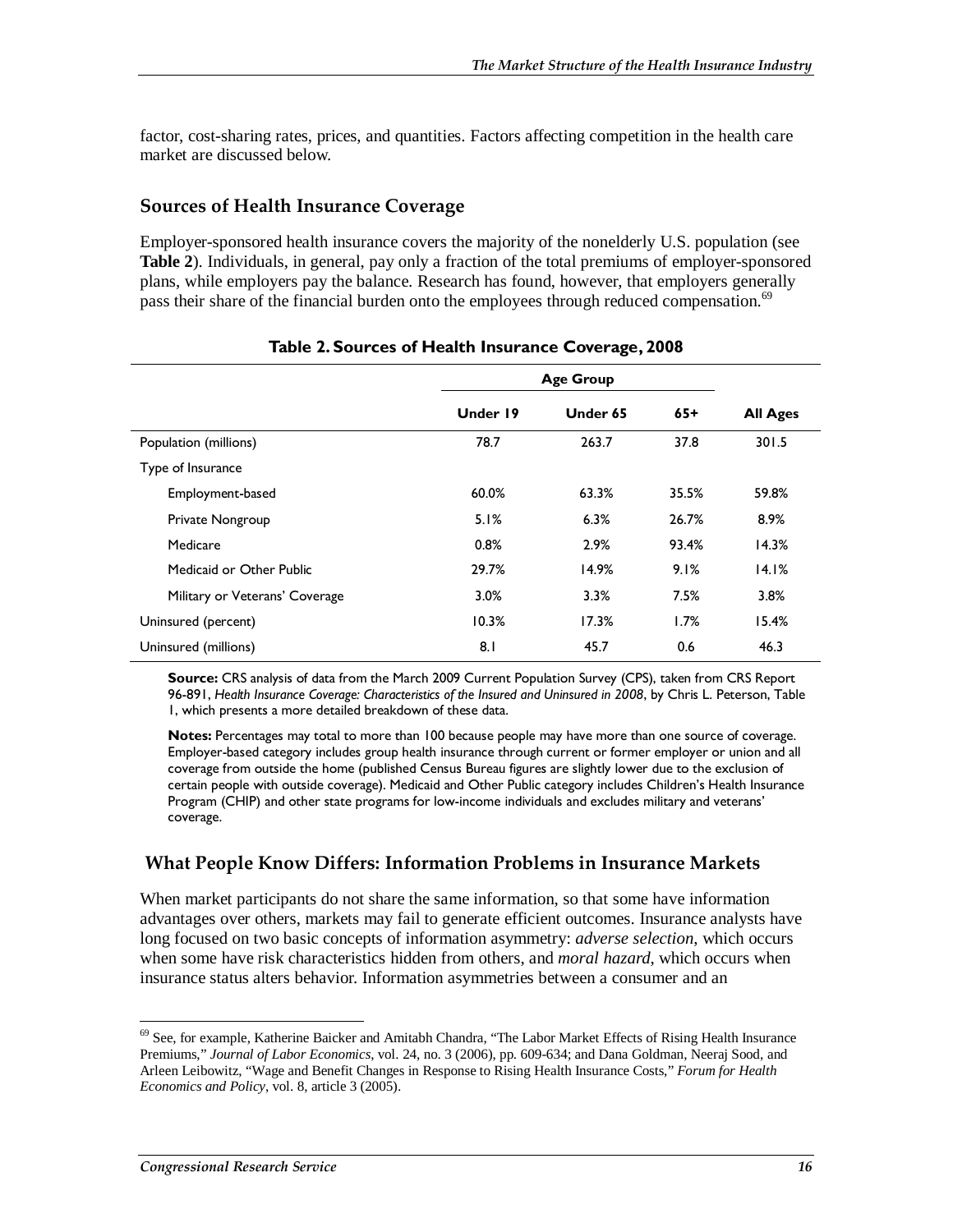intermediary (principal-agent problems) can also create inefficiencies. These concepts are discussed below. Other, more complex information problems affect insurance markets as well.

#### *Adverse Selection*

Differences in what buyers of insurance and insurers know is a central problem in the health insurance market. Buyers of insurance may know more about individual health risk factors than the insurance company.<sup>70</sup> Therefore, an insurer may be unable to distinguish a less healthy applicant, who derives a greater benefit from more generous insurance plans, from healthier applicants. Consequently, the insurance company could offer an insurance plan that would break even if it covered a representative sample of buyers in the market, but would bankrupt the insurer if it attracted a subset of the population with very high health care needs. This is known as adverse selection, a problem that could be especially severe in the individually purchased health insurance market. Adverse selection can force insurers to charge very high premiums, which then can drive healthier buyers out of the voluntary insurance market. Three decades of research suggest that adverse selection is quantitatively large.<sup>71</sup>

Firms typically pay a large portion of the costs of employer-sponsored health insurance plans, which economic research suggests is passed along to employees via lower wages and salaries.<sup>72</sup> Substantial tax advantages and employer cost-sharing of premiums supports high health plan participation, which allows the insurer to attract a group of individuals who are healthy enough to work and who participate in the plan for reasons other than buying health insurance. This reduces the extent of adverse selection, although it also makes employees less sensitive to health insurance costs. Firms' ability to self-insure, however, may raise other adverse selection issues.

Group plans typically charge the same premiums to individuals with differing characteristics (e.g., sex, age, and other health risk factors). This contrasts with risk-rated premiums where younger, healthier individuals are charged lower rates due to their lower expected claims. When premiums are not adjusted for individual characteristics and when consumers can opt in or out of insurance plans, risk pools can splinter, leading to an "adverse selection death spiral." If the proportion of older, sicker individuals increases in the insurance pool, the rates charged will increase in response to the higher costs (claims). Some of the younger, healthier individuals will respond by dropping coverage (either dropping health coverage altogether or moving to a less expensive plan). This could cause costs to rise further, leading to higher rates and, consequently, more younger, healthier individuals dropping their coverage in the plan. In the extreme, only older, sicker individuals will be left in the plan. Studies have documented that an adverse selection death spiral can occur when an employer offers a choice of health insurance plans.<sup>73</sup> Other researchers find that a common premium need not result in a death spiral.<sup>74</sup>

<u>.</u>

 $70$  On the other hand, health insurers may have much more sophisticated information about average health risks for specific categories of people.

 $71$  For a literature review see David M. Cutler and Richard J. Zeckhauser, "The Anatomy of Health Insurance," in *Handbook of Health Economics*, ed. A.J. Culyer and J.P. Newhouse, vol. 1A (Amsterdam: Elsevier, 2000), pp. 563- 643.

<sup>&</sup>lt;sup>72</sup> See, for example, Katherine Baicker and Amitabh Chandra, "The Labor Market Effects of Rising Health Insurance Premiums," *Journal of Labor Economics*, vol. 24, no. 3 (2006), pp. 609-634; and Dana Goldman, Neeraj Sood, and Arleen Leibowitz, "Wage and Benefit Changes in Response to Rising Health Insurance Costs," *Forum for Health Economics and Policy*, vol. 8, article 3 (2005).

<sup>73</sup> See, for example, David M. Cutler and Sarah J. Reber, "Paying for Health Insurance: The Trade-off Between (continued...)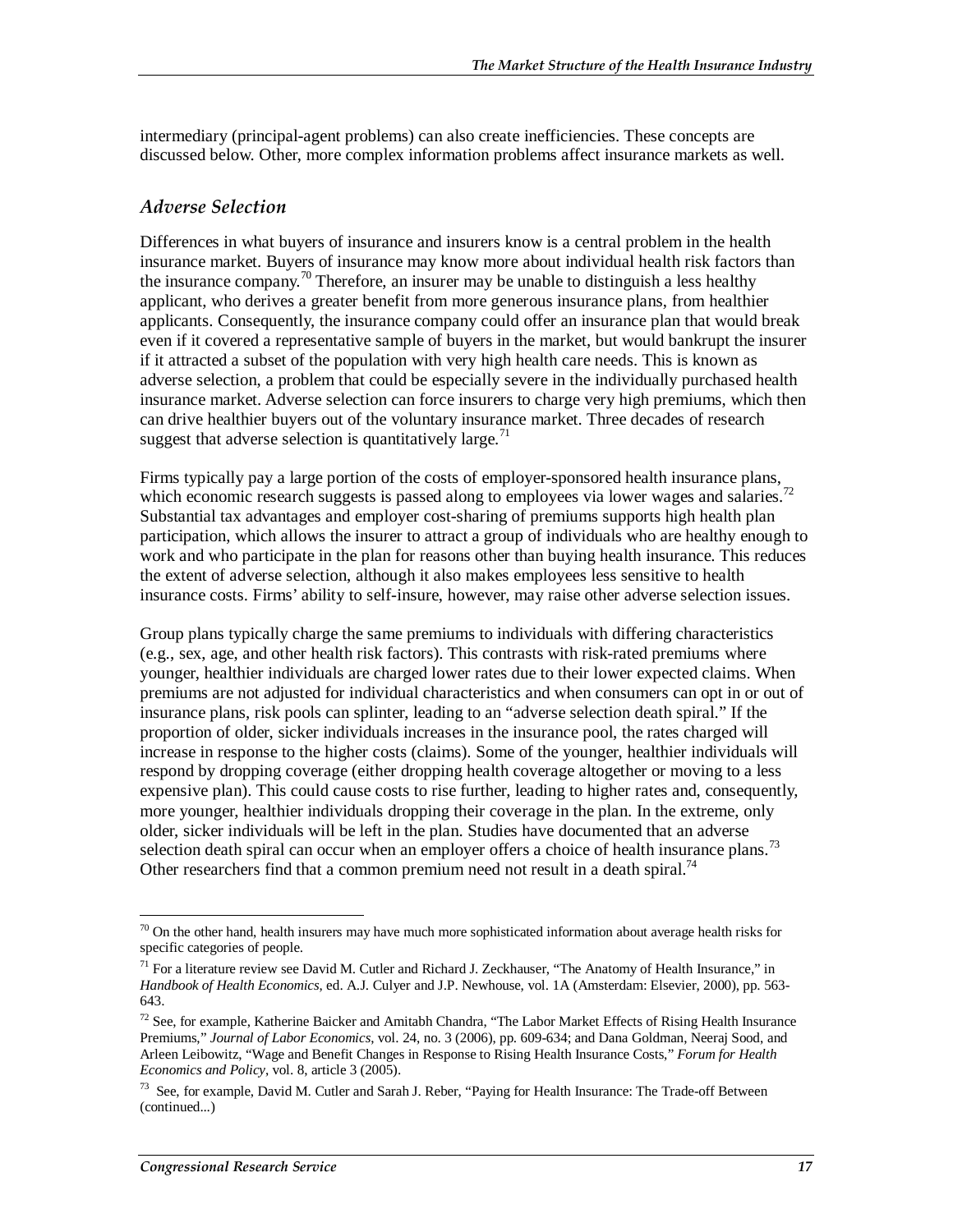The splintering of health insurance pools into narrower risk categories in the small group and individual insurance markets has raised congressional concern about the availability and affordability of coverage for individuals who lack employer-sponsored health insurance coverage and who are ineligible for public insurance programs. Individual mandates that would require more people to obtain health insurance coverage, according to proponents, could mitigate some adverse selection risks.

#### *Cancellation, Renewal, and Incentives*

The insurance benefit of a policy is reduced if the insurance carrier can cancel it when adverse events occur or are anticipated. Similarly, if insurers can change conditions and premiums for a policy renewal once an adverse event occurs, which would make renewal unaffordable or unattractive for the enrollee, then insurance plans become a less effective means of spreading risks. Conversely, insurers suffer losses due to adverse selection if uninsured individuals can enroll once they anticipate an adverse event. For this reason, some group health insurance plans have limited open enrollment seasons for large group insurance and impose preexisting conditions limits on individual or small-group insurance. In the individual health insurance market, the lack of guaranteed renewal at average-risk rates can limit effective risk pooling.

When individuals can switch insurers, insurers may lack sufficient incentives to make long-term investments in an individuals' health. For example, an insurer may hesitate to cover wellness benefits that lower health costs in future years if enrollees can switch plans in coming months.

### *Moral Hazard*

Moral hazard, which occurs when insurance status changes behavior, is another problem in the health insurance market.<sup>75</sup> Moral hazard occurs if an insured individual consumes more medical services than she would have had she been uninsured. For example, having health insurance could induce someone to seek medical care for minor conditions (e.g., a sore throat), choose a highamenity health care setting (e.g., a more hotel-like hospital), or neglect his health (e.g., by eating fatty foods). Consequently, moral hazard leads the insurer to pay providers more for an insured person's medical services than that person would have paid out of his own pocket had he not been insured.<sup>76</sup> Of course, non-monetary costs, such as the pain and inconvenience of obtaining unnecessary medical care, may help limit moral hazard among patients.

Insurers typically react to moral hazard by raising premiums to cover the costs of additional services and by limiting care, either directly (e.g., through prior approval requirements) or through cost-sharing measures such as copayments and deductibles. Research has shown that the

1

<sup>(...</sup>continued)

Competition and Adverse Selection," *Quarterly Journal of Economics*, vol. 113, no. 2 (May 1998), pp. 433-466. The authors analyze the case of Harvard University's relatively generous Blue Cross/Blue Shield PPO, which was one of several plans offered in Harvard's health insurance program. Faced with a deficit in the employee benefits budget in the mid-1990s, Harvard implemented pricing reforms that raised the employee's costs of the PPO.

<sup>&</sup>lt;sup>74</sup> See, for example, Thomas Buchmueller and John DiNardo, "Did Community Rating Induce an Adverse Selection" Death Spiral? Evidence from New York, Pennsylvania, and Connecticut," *American Economic Review*, vol. 92, no. 1 (March 2002), pp. 280-294.

<sup>&</sup>lt;sup>75</sup> Arson is perhaps the clearest example of moral hazard. Few owners are tempted to ignite an uninsured building.

 $^{76}$  The price paid by the insured individual depends on cost-sharing through coinsurance, deductibles, and copayments.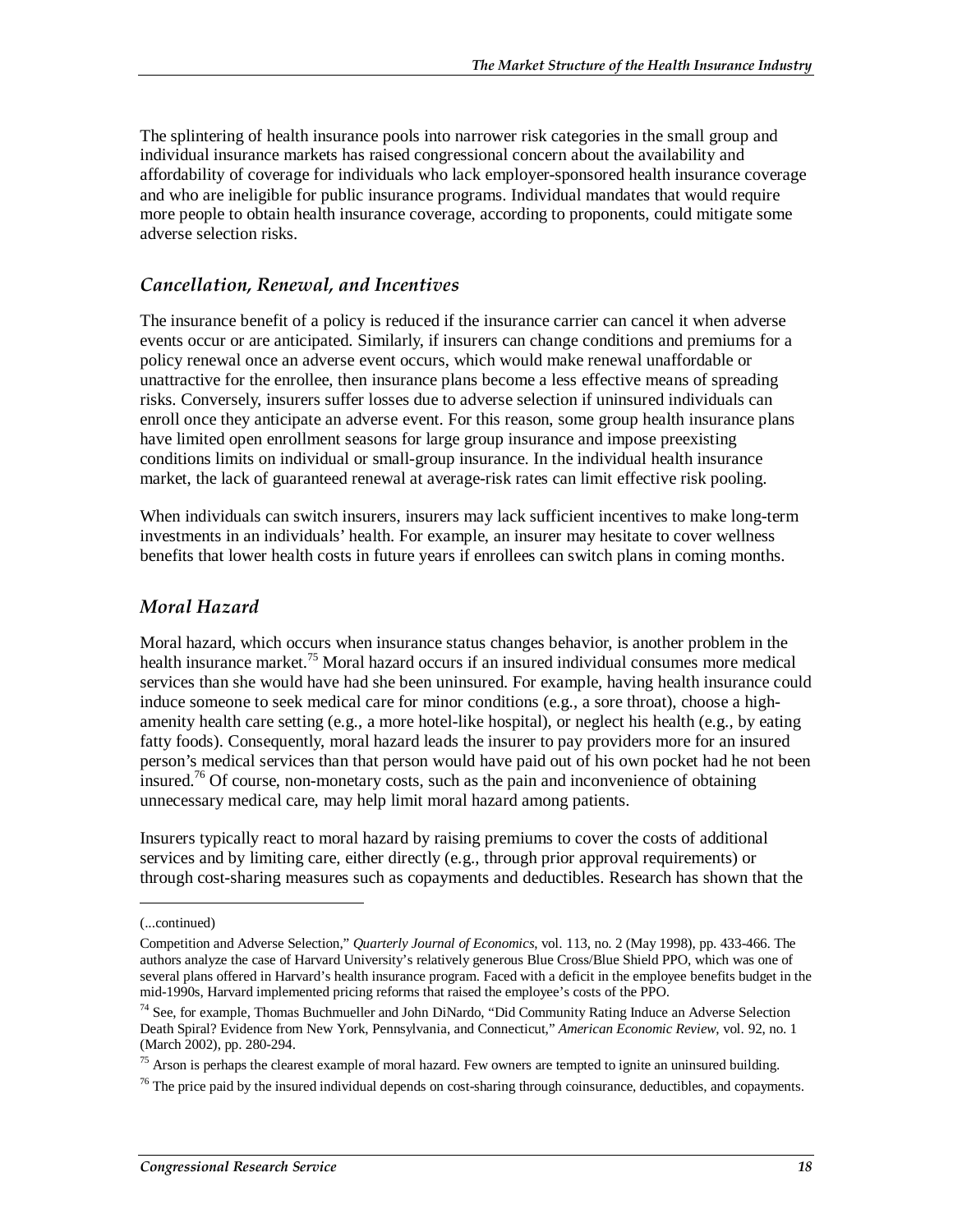extent of cost-sharing does have a significant impact on health care spending.<sup>77</sup> The lack of transparency in the pricing of medical services contributes to this problem—most people do not know the cost of medical services (both what the provider normally charges and what the insurance company reimburses the provider).<sup>78</sup>

### *The Principal-Agent Problem*

A patient (here, a *principal*), as noted above, typically relies on a physician (an *agent*) for care and advice. The physician, or other intermediary, might face incentives to act to further their own interests, rather than those of the patient, by providing a higher quantity or lower quality of care than would be appropriate for a patient.<sup>79</sup>

 When someone uses an intermediary (agent) with special knowledge or expertise, the principal often has trouble evaluating or monitoring the quality or appropriateness of the agent's work. When the aims of the principal and agent do not fully coincide, payment and incentive systems may mitigate conflicts of interests. Professional standards and professional organizations may also help mitigate those conflicts. Fixed fees and a system of professional standards and licensing may be seen as one response to the principal-agent problem between patients and physicians.

While that arrangement may avoid some problems, it may not solve others. In fee-for-service (FFS) arrangements, physicians and other providers may face financial incentives to provide more care than would best suit the patient's interests. When insurance pays most of the costs associated with health care, providers have little financial incentive to control costs and may overprovide health care services. One study randomly selected doctors into a salary group and a fee-for-service group during a nine-month study.<sup>80</sup> The results show that doctors in the fee-forservice group scheduled more office visits than salaried doctors and almost all of the difference was due to the fee-for-service doctors seeing well patients rather than sick patients. Defensive medicine, in which physicians or other providers order tests that may reduce the probability of medical malpractice litigation but which provide limited therapeutic benefits to the patient, presents a similar problem.<sup>81</sup>

<sup>-</sup> $^{77}$  The RAND Health Insurance Experiment examined this issue in the 1970s with a randomized trial. See Willard G. Manning et al., "Health Insurance and the Demand for Medical Care: Evidence from a Randomized Experiment," *American Economic Review*, vol. 77, no. 3 (June 1987), pp. 251-277; Emmett B. Keeler, "Effects of Cost Sharing on Use of Medical Services and Health," *Journal of Medical Practice Management*, vol. 8 (summer 1992), pp. 317-321; and RAND, *The Health Insurance Experiment*, RAND Corporation, Research Highlights, Santa Monica, CA, 2006, available at http://www.rand.org.

<sup>78</sup> CRS Report RL34101, *Does Price Transparency Improve Market Efficiency? Implications of Empirical Evidence in Other Markets for the Health Sector*, by D. Andrew Austin and Jane G. Gravelle.

<sup>79</sup> For details, see Thomas G. McGuire, "Physician Agency," in *Handbook of Health Economics* (Amsterdam: Elsevier, 2000), vol. 1, pt. 1, pp. 461-536.

<sup>80</sup> Gerald B. Hickson, William A. Altemeier, and James M. Perrin, "Physician Reimbursement by Salary or Fee-for-Service: Effect on Physician Practice Behavior in a Randomized Prospective Study," *Pediatrics*, vol. 80, no. 3 (September 1987), pp. 344-350.

<sup>&</sup>lt;sup>81</sup> Defining and measuring "defensive medicine" is hard because many procedures that may lower physicians' risk of malpractice litigation also provide at least some diagnostic or therapeutic benefit to the patient.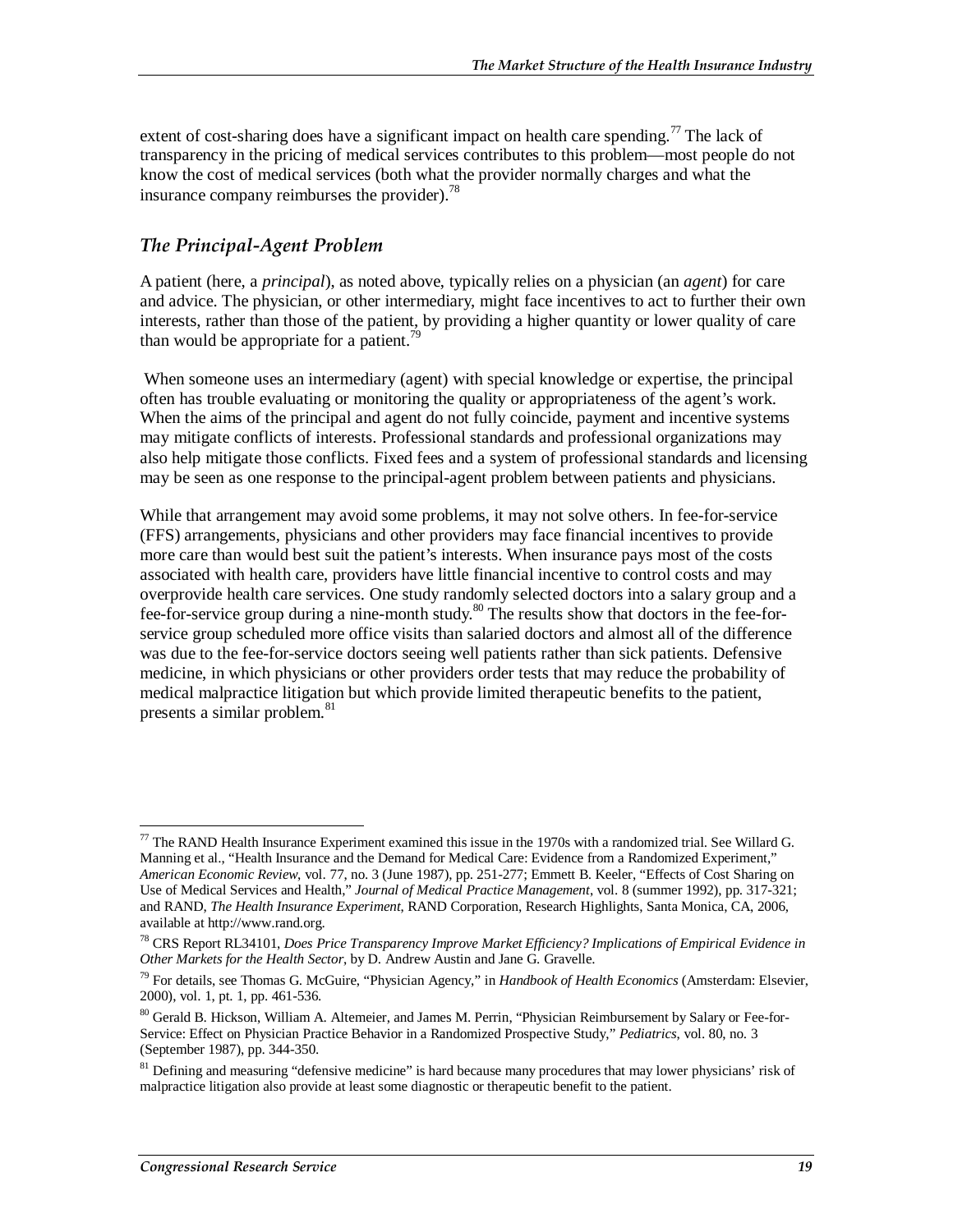## *Information Problems and the Structure of Health Care Finance*

Responses to adverse selection, moral hazard, and principal-agent problems affect the structure of the health financing system. Health insurers, as noted above, use coinsurance and pre-approval requirements to limit potential moral hazard among patients. Health insurers concerned about moral hazard and principal-agent problems among providers design incentive systems to limit overprovision of care. For example, the rapid transition to managed care in the 1990s might be seen as an attempt to control costs due to moral hazard. In addition, research and development (R&D) decisions made by medical technology and pharmaceutical firms may be indirectly guided by how health insurance coverage affects choices of providers and patients. Reforms that change the health financing system without taking into account potential moral hazards that previous structures and practices were designed to mitigate could encounter unanticipated problems.

## **Price Effects**

How price affects the demand for health insurance is an important piece of information given the extent of current tax subsidies for health insurance, proposals to change this tax treatment, and proposals to further subsidize the purchase of health insurance. Consumers' price sensitivity is usually measured in terms of price elasticity. A price elasticity is the percentage change in market demand for a good resulting from a 1% increase in its price. Many older studies (published before 1995) estimated price elasticities for health insurance that are quite large, ranging from -1.0 to - 2.0; that is, a 1% increase in price would lead to a 1% to 2% reduction in the number of people buying health insurance.<sup>82</sup> This suggests that a small price reduction could lead to moderately large increases in health insurance coverage. With improved data and empirical methods, more recent studies find elasticities in the range of 0.0 to  $-0.1$ .<sup>83</sup> This research, however, applies to workers who are offered group health insurance; workers who are not offered employersponsored insurance (about three-quarters of the uninsured) might react differently to price changes.84 One study examining the group of uninsured not offered employer-sponsored insurance estimates an elasticity in the range of -0.3 to -0.4.85 Lastly, a recent study using timeseries data estimates a price elasticity in the range of  $-0.2$  to  $-0.3$ .<sup>86</sup> Overall, the recent studies estimate that a 1% increase in price would lead to a 0% to 0.4% reduction in participation in health insurance. These recent results suggest that subsidies, by themselves, would have to be quite large to increase health insurance coverage. Moreover, cost-effective targeting health

<sup>&</sup>lt;u>.</u> 82 See Charles E. Phelps, *Health Economics, Fourth Edition* (New York: Addison-Wesley, 2009), p. 334 for a summary of the early literature estimating the price sensitivity of health insurance demand.

 $83$  See Linda J. Blumberg, Len M. Nichols, and Jessica S. Banthin, "Worker Decisions to Purchase Health Insurance," *International Journal of Health Care Finance and Economics*, vol. 1 (2001), pp. 305-325; Michael Chernew, Kevin Frick, and Catherine G. McLaughlin, "The Demand for Health Insurance Coverage by Low-Income Workers: Can Reduced Premiums Achieve Full Coverage?" *Health Services Research*, vol. 32, no. 4 (October 1997), pp. 453-470; and Jonathan Gruber and Ebonya Washington, "Subsidies to Employee Health Insurance Premiums and the Health Insurance Market," *Journal of Health Economics*, vol. 24, no. 2 (March 2005), pp. 253-276.

<sup>84</sup> Jonathan Gruber, "Covering the Uninsured in the United States," *Journal of Economic Literature*, vol. 46, no. 3 (September 2008), p. 590.

<sup>85</sup> M. Susan Marquis and Stephen H. Long, "Worker Demand for Health Insurance in the Non-Group Market," *Journal of Health Economics*, vol. 14, no. 1 (January 1995), pp. 47-63.

<sup>&</sup>lt;sup>86</sup> Francis W. Ahking, Carmelo Giaccotto, and Rexford E. Santerre, "The Aggregate Demand for Private Health Insurance Coverage in the United States," *Journal of Risk and Insurance*, vol. 76, no. 1 (March 2009), pp. 133-157.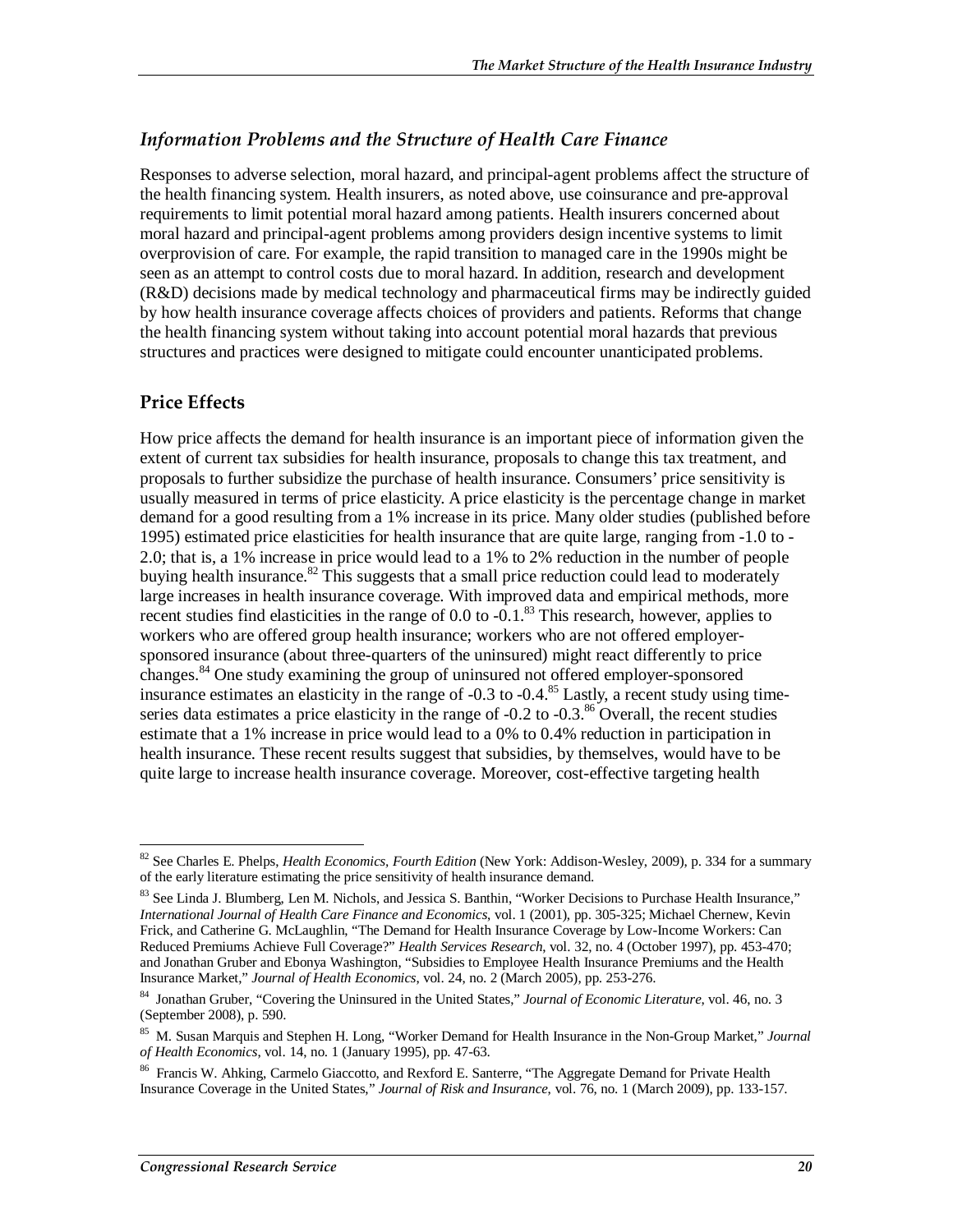insurance subsidies to this group (employees not offered health insurance) is difficult, which could increase the public costs of such subsidy programs.<sup>87</sup>

### **Tax Benefits**

Health insurance is subsidized through the tax system in several ways. First, workers pay no income or payroll tax on the portion of the health insurance premium paid by the employer on behalf of covered workers. The Joint Committee on Taxation (JCT) estimates the federal government forgoes about \$230 billion annually in tax revenue because of this exclusion.<sup>88</sup> Second, the self-employed may deduct the full amount paid for health insurance and long-term care insurance, which JCT estimated led to a revenue loss of \$4.4 billion in 2008. Third, some taxpayers may deduct their own contributions to health savings accounts, which leads to an estimated revenue loss of \$500 million in 2008.<sup>89</sup>

# **Supply of Health Insurance**

The basic tasks of insurers are to bear risks, which are pooled to reduce overall risks, and to administer plans, by paying claims, providing customer support, and negotiating with providers.

## **Risk-Sharing**

While the medical expenses of an insured group may be somewhat predictable, a group's expenses could be extraordinarily high or low. This variability, however, declines as the number of people in the insured pool increases.90 Insurance risk is inversely related to group size. In other words, according to the law of large numbers, average expenses for larger and larger groups will become less and less variable—and thus less risky.<sup>91</sup> Some experts believe that a financially sound health insurer would need a minimum insurance pool size of about 25,000 policies, which would cover about 50,000 individuals, along with appropriate surplus or stabilization funds.<sup>92</sup> Even very large employer pools, such as the Federal Employee Health Benefit (FEHP) program,

<sup>&</sup>lt;u>.</u> <sup>87</sup> Providing subsidies for workers that are not offered health benefits might motivate some employers to drop health coverage benefits. For details, see Jonathan Gruber, "Incremental Universalism for the United States: The States Move First?" *Journal of Economic Perspectives*, vol. 22, no. 4 (fall 2008), pp. 65–66. Maine's Dirigo Health Plan provides some subsidies for low-income workers. See Commonwealth Fund, "Expanding Health Coverage: Maine's Dirigo Health Reform Act," Innovations Note, May 2005, available at http://www.commonwealthfund.org/Content/ Innovations/State-Profiles/2004/Aug/Expanding-Health-Coverage—Maines-Dirigo-Health-Reform-Act.aspx.

<sup>&</sup>lt;sup>88</sup> For 2008, the estimate is \$226.2 billion of which \$132.7 billion is forgone income tax and \$93.5 billion is forgone payroll tax. See U.S. Congress, Joint Committee on Taxation, *Background Materials for Senate Committee on Finance Roundtable on Health Care Financing*, May 8, 2009, JCX-27-09.

<sup>&</sup>lt;sup>89</sup> The two deductions for health insurance of the self-employed and health savings accounts are above-the-line deductions. Furthermore, individuals can exclude from taxable income the contributions their employer makes to their health savings account.

<sup>90</sup> See Thomas E. Getzen, *Health Economics: Fundamentals and Flow of Funds*, Second Edition (New York: John Wiley & Sons, 2004), pp. 72-73 for a discussion.

<sup>&</sup>lt;sup>91</sup> The law of large numbers is a mathematical theorem stating that the average of a randomly drawn sample of observations will converge to the true value of the underlying probability distribution as the sample size increases under certain conditions. See Charles M. Grinstead and J. Laurie Snell, *Introduction to Probability* (Providence, RI: American Mathematical Society, 2003).

 $92$  American Academy of Actuaries, private communication, August 26, 2009.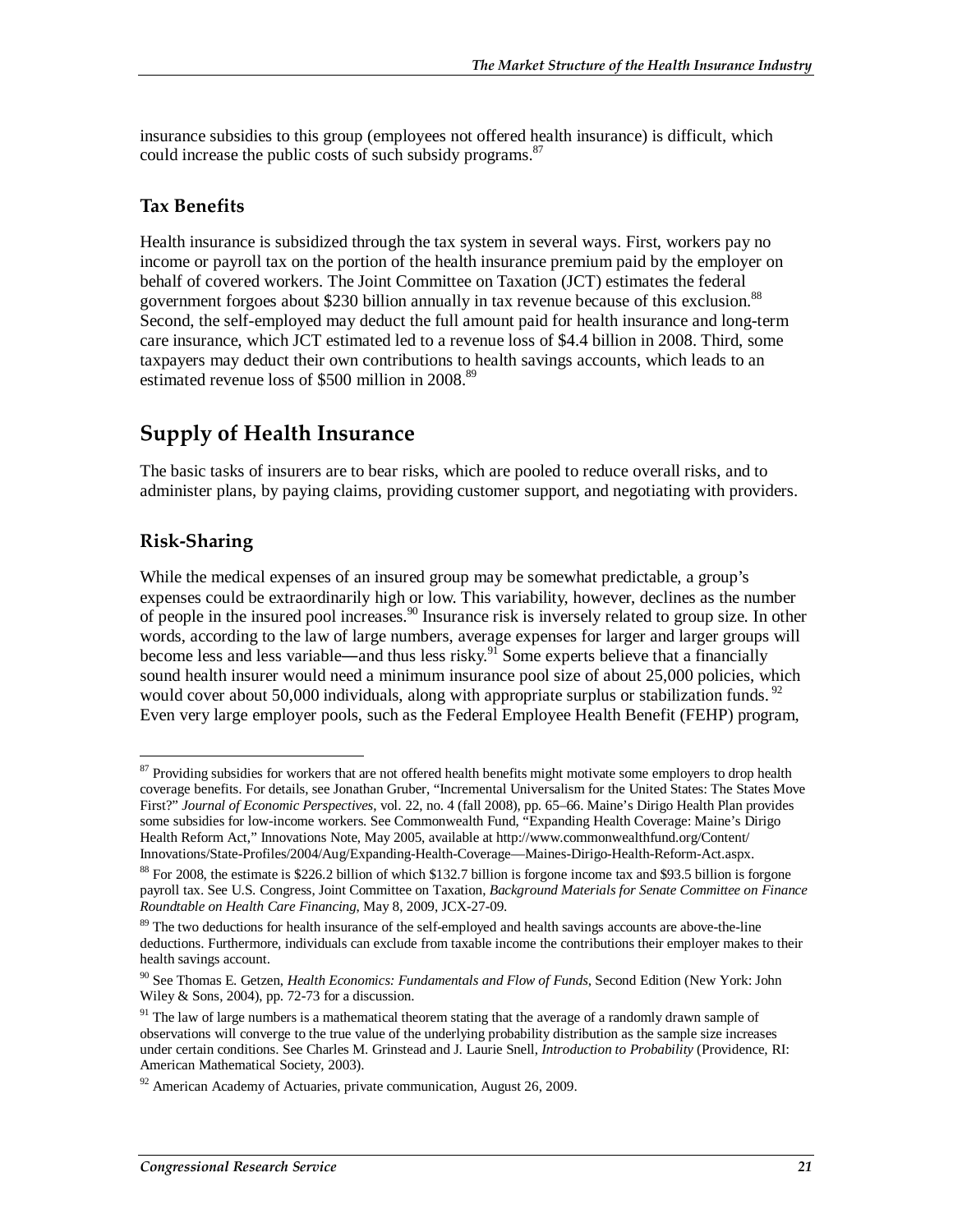can experience year-to-year random fluctuations in expenses. Many individual and small-group insurance pools, by contrast, are much smaller. Higher expense variability and adverse selection risks may explain, in part, why premiums in the individual and small-group market are high relative to large-group premiums.

## **Administration**

The administrative tasks of insurance companies include underwriting, processing claims, making payments to providers, and negotiating agreements with providers. The main components of this production process are people, computers, and buildings. These costs are covered by the loading fees, which are included in premiums charged by the insurance company. Insurance companies also earn a return on investments. Premiums are usually collected at the beginning of the policy period, but claims are paid throughout the policy period or afterwards. Because of this timing difference, the insurance companies hold and invest premiums until needed to pay claims. The lag between premium collection and claims payments, however, may be shorter than for some other types of insurance.

## **Types of Health Plans**

The predominant type of health insurance plan has changed dramatically over the past 25 years. Over 90% of the privately insured were covered by an indemnity or traditional "unmanaged" health insurance plan in 1980; now the share is less than  $10\%$ .<sup>93</sup> Today, most people covered by private insurance are covered by some kind of managed care plan ranging from a managed indemnity plan (e.g., PPOs, where the insurers negotiate fees with providers) to a staff HMO (the insurer and the provider are the same, and patients see physicians who are on salary). With managed care, the health insurers and the providers are vertically integrated to some extent.<sup>94</sup>

Most major health insurers offer administrative service only (ASO) support to self-insured plans, which in some ways resembles a specialized type of outsourcing. The characteristics of the ASO market differ in some important ways from more traditional health plans that combine riskbearing and administration, which is discussed in more detail below.

## **Types of Insurance Companies**

Health insurers are a diverse group of organizations. Health insurers may be commercial insurance firms, for-profit or non-for-profit Blue Cross/Blue Shield plans, or HMO-type organizations such as Kaiser Permanente. Established health insurance companies can be either non-profit organizations or for-profit companies.

These non-profit organizations have limited tax advantages and often face less state regulation (depending on the state) than their for-profit rivals. The "Blues" (Blue Cross/Blue Shield) have been the most prominent example of non-profit health insurers, although Blue Cross/Blue Shield organizations have been allowed to convert to for-profit status since 1994. These organizations

<sup>-</sup>93 David M. Cutler and Richard J. Zeckhauser, "The Anatomy of Health Insurance," in *Handbook of Health Economics*, ed. A.J. Culyer and J.P. Newhouse, vol. 1A (Amsterdam: Elsevier, 2000), pp. 563-643.

<sup>94</sup> See Charles E. Phelps, *Health Economics, Fourth Edition* (New York: Addison-Wesley, 2009), pp. 350-352; and CRS Report RL32237, *Health Insurance: A Primer*, by Bernadette Fernandez.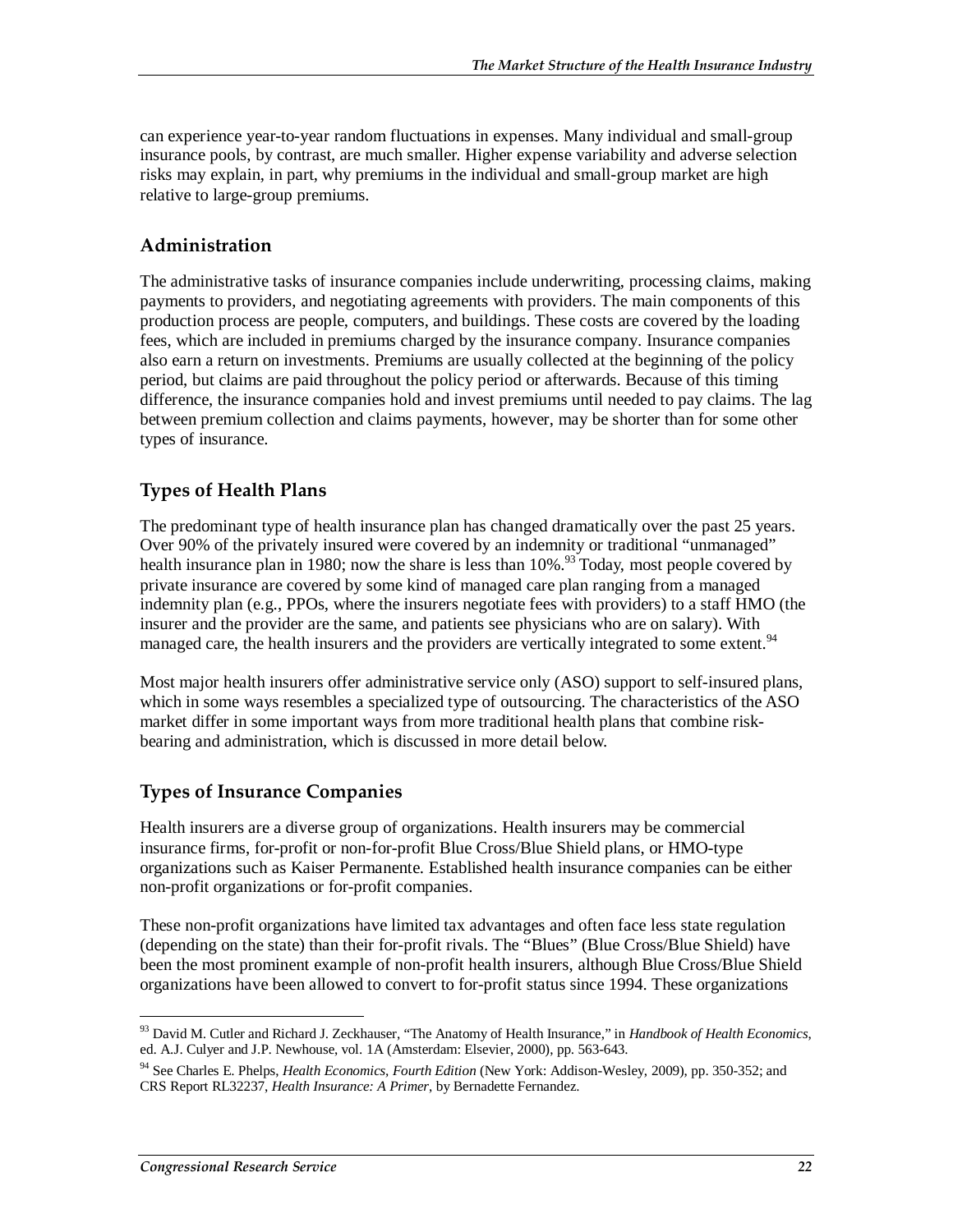were originally organized on a state or substate level, which may have prevented them from taking advantage of possible economies of scale that larger multi-state insurers can capture.<sup>95</sup> Many Blue Cross/Blue Shield plans are now part of large national insurers, such as WellPoint.

Employers that self-insure take on some or all of the functions of an insurance company, such as bearing risk and paying the claims of its employees. Self-insuring employers mostly contract with an established insurance company for administrative services. The Employee Retirement and Income Security Act of 1974 (ERISA, P.L. 93-406) provides some advantages to large multi-state firms that self-insure by preempting state regulation and establishing federal standards, which ensures that the firm's employee benefits are subject to the same benefit law across all states. ERISA, which exempts firms from certain benefit mandates and premium taxes, also benefits firms that operate in a single state.

For-profit insurers play an increasingly prominent role in the health insurance market. Many offer a wide variety of plans tailored for different firms or market segments. These insurers have an obligation to their shareholders to maximize profits. Many operate in several states or nationwide and often offer other lines of insurance, such as life or disability coverage.

#### **Role of Employers**

Most private health insurance is offered through employers. With employer-sponsored plans, employers may simply offer health benefit plans through an insurance company for a negotiated price and bear no insurance risk. At the other extreme, the employer may self-insure and handle the plan itself, thus bearing all of the insurance risk and the administrative burden of the plan. Often the extent of employer involvement depends on the number of employees. Research has found that 80% of large employers (500 or more employees) choose to self-insure rather than purchase coverage from a health insurer.<sup>96</sup> Table 3 presents data on characteristics of establishments offering health insurance that have chosen to self-insure at least one health plan.

|                                | Total | Fewer than 100<br><b>Employees</b> | 100-499<br><b>Employees</b> | 500 or More<br><b>Employees</b> |
|--------------------------------|-------|------------------------------------|-----------------------------|---------------------------------|
| All Firms                      | 34.2% | 13.1%                              | 29.2%                       | 81.8%                           |
| Number of Locations            |       |                                    |                             |                                 |
| I location only                | 13.6% | 13.3%                              | 24.1%                       | 38.8%                           |
| 2 or more locations            | 63.5% | 11.0%                              | 30.3%                       | 82.0%                           |
| Industry group **              |       |                                    |                             |                                 |
| Agriculture, fishing, forestry | 15.1% | 12.1%                              | 12.5%                       | 71.9%                           |
| Mining and manufacturing       | 25.5% | 9.9%                               | 41.6%                       | 84.8%                           |

| Table 3. Percentage of Private-Sector Establishments Offering Health Insurance |
|--------------------------------------------------------------------------------|
| <b>That Self-Insure At Least One Plan</b>                                      |

<sup>-</sup><sup>95</sup> The Federal Employees Health Benefits program, which provides health benefits to most federal workers, has a national Blue Cross option. Beneficiaries in that plan receive benefits from the Blue Cross affiliate where they live.

<sup>96</sup> Thomas C. Buchmueller and Alan C. Monheit, *Employer-Sponsored Health Insurance and the Promise of Health Insurance Reform*, National Bureau of Economic Research, Working Paper 14839, Cambridge, MA, April 2009.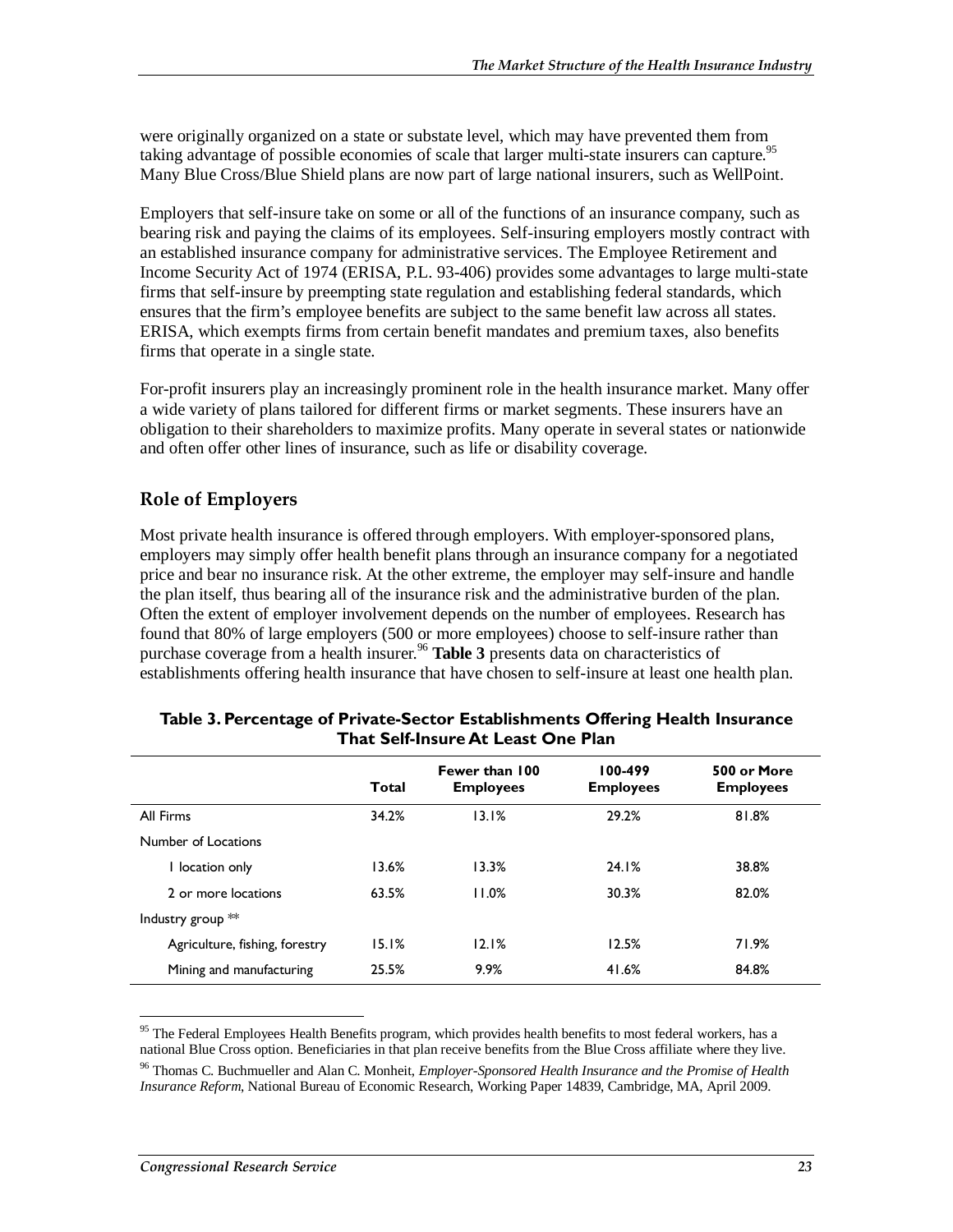|                                    | <b>Total</b> | Fewer than 100<br><b>Employees</b> | 100-499<br><b>Employees</b> | 500 or More<br><b>Employees</b> |
|------------------------------------|--------------|------------------------------------|-----------------------------|---------------------------------|
| Construction                       | 17.5%        | 14.6%                              | 39.1%                       | 76.2%                           |
| Utilities and transportation       | 41.5%        | 9.3%                               | 26.7%                       | 87.3%                           |
| Wholesale trade                    | 28.8%        | 9.3%                               | 42.9%                       | 86.1%                           |
| Financial services and real estate | 46.5%        | 10.5%                              | 29.7%                       | 85.5%                           |
| Retail trade                       | 53.7%        | 12.6%                              | 31.3%                       | 89.4%                           |
| Professional services              | 26.3%        | 14.3%                              | 23.2%                       | 74.6%                           |
| Other services                     | 31.4%        | 14.9%                              | 24.2%                       | 71.2%                           |
| Ownership                          |              |                                    |                             |                                 |
| For profit, incorporated           | 37.6%        | 12.9%                              | 31.7%                       | 84.1%                           |
| For profit, unincorporated         | 25.0%        | 11.8%                              | 28.2%                       | 78.3%                           |
| Nonprofit                          | 23.1%        | 17.2%                              | 20.9%                       | 50.8%                           |
| Unionization                       |              |                                    |                             |                                 |
| No union employees                 | 27.9%        | 12.4%                              | 27.6%                       | 77.6%                           |
| Has union employees                | 72.5%        | 32.4%                              | 44.3%                       | 92.3%                           |
| Low wage employees                 |              |                                    |                             |                                 |
| 50% or more low wage               | 43.0%        | 13.8%                              | 25.3%                       | 80.7%                           |
| Less than 50% low wage             | 31.3%        | 12.9%                              | 31.1%                       | 82.4%                           |

**Source:** Agency for Healthcare Research and Quality, Center for Financing, Access and Cost Trends. 2008 Medical Expenditure Panel Survey-Insurance Component., available at http://www.meps.ahrq.gov/mepsweb/ data\_stats/summ\_tables/insr/national/series\_1/2008/tia2a.htm

**Notes:** See *Technical Notes* for the Insurance Component of the Medical Expenditure Panel Survey, available at http://meps.ahrq.gov/mepsweb/survey\_comp/ic\_technical\_notes.shtml.

Additionally, choice of insurance options also differs by firm size. Among small firms (fewer than 200 employees) offering health benefits, 86% offer only one plan to their employees. Among very large firms  $(5,000)$  or more employees), 72% offer two or more plan choices to their employees.<sup>97</sup> Research evidence suggests that plan choice is associated with higher levels of employersponsored health coverage and health care satisfaction.<sup>98</sup>

Health insurance premiums have increased dramatically over the past nine years. Between 1999 and 2008, the average worker contribution for employer-sponsored health insurance increased by 80% in real (inflation-adjusted) terms while the employer's contribution increased by 83%.<sup>99</sup> Nonetheless, evidence suggests that employer's health insurance decisions are fairly unresponsive

<sup>&</sup>lt;u>.</u> 97 Kaiser Family Foundation and Health Research and Educational Trust, *Employer Health Benefits: 2009 Annual Survey*, Kaiser Family Foundation and Health Research and Educational Trust, 2009, Exhibit 4.1, available at http://ehbs.kff.org/pdf/2009/7936.pdf.

<sup>98</sup> Barbara Steinberg Schone and Philip F. Cooper, "Assessing the Impact of Health Plan Choice," *Health Affairs*, vol. 20, no. 1 (January/February 2001), pp. 267-275.

<sup>99</sup> Kaiser Family Foundation and Health Research and Educational Trust, *Employer Health Benefits: 2009 Annual Survey*, Kaiser Family Foundation and Health Research and Educational Trust, 2009, Exhibit 6.4. Inflation adjustment made using U.S. Bureau of Economic Analysis GDP price index.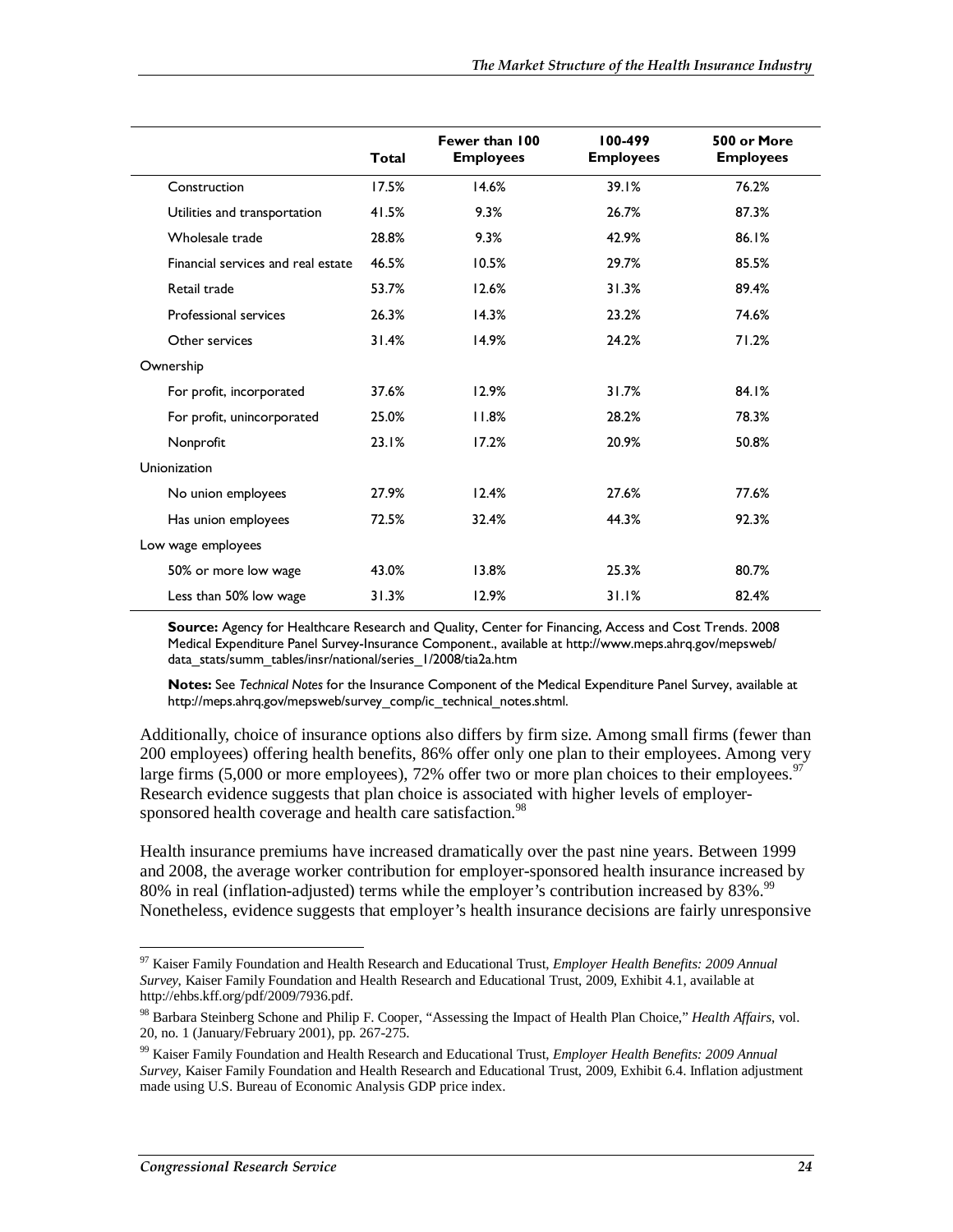to price with estimated elasticities in the range of -0.1 to -0.25.<sup>100</sup> As noted above, employer cost sharing, which covers about 75% of premiums on average, along with the large tax exemption for employer-provided health insurance, helps insulate employees from the price of health insurance.

## **Regulation of Health Insurers**

Health insurance is primarily regulated at the state level, although some federal standards apply. Regulation seeks to promote a variety of social goals including assuring the financial solvency of insurance companies, protecting consumers from insurance fraud, and ensuring promised benefits are paid. While all states require insurers to be solvent and pay claims, state regulations pertaining to health insurance access, minimum acceptable ratings, and covered benefits vary.<sup>101</sup> Large employers that self-insure are exempt from many state regulations under ERISA. State laws still apply to these firms for issues involving the "business of insurance." Longstanding debates and litigation continue, however, over the scope of the ERISA preemption.<sup>102</sup>

Federal standards were generally set in two pieces of legislation.<sup>103</sup> The Consolidated Omnibus Budget Reconciliation Act of 1985 (COBRA, P.L. 99-272) gives workers who lost their jobs a right to pay for continued job-based coverage of their dependents and themselves under certain circumstances.104 The Health Insurance Portability and Accountability Act of 1996 (HIPAA, P.L. 104-191) improved access to health insurance by restricting exclusions for pre-existing conditions and prohibiting discrimination against certain people with medical needs and limited the use of preexisting condition restrictions. HIPAA, however, does not guarantee that consumers can renew their policies at rates that reflect pool characteristics, which some contend limits the act's effectiveness.<sup>105</sup> Moreover, while HIPAA can help ensure continuity and portability of insurance coverage when a person changes from employer-provided group insurance to individual coverage, HIPAA does not cover certain other transitions.<sup>106</sup>

# **Market Concentration Among Health Insurance**

The health insurance market, according to many researchers, is highly concentrated in much of the United States. If large health insurers in highly concentrated markets exercised market power when selling insurance, prices would be distorted and an inefficiently low level of health insurance coverage would be provided. In simple economic models, firms with market power in

<sup>&</sup>lt;u>.</u> <sup>100</sup> See, for example, M. Susan Marquis and Stephen H. Long, "To Offer or Not to Offer: The Role of Price in Employers' Health Insurance Decisions," *Health Services Research*, vol. 36, no. 5 (October 2001), pp. 935-958.

<sup>101</sup> For a discussion of state differences see Mila Kofman and Karen Pollitz, *Health Insurance Regulation by States and the Federal Government: A Review of Current Approaches and Proposals for Change*, Health Policy Institute, Georgetown University, Washington, DC, April 2006.

<sup>&</sup>lt;sup>102</sup> See CRS Report RL32237, *Health Insurance: A Primer*, by Bernadette Fernandez.

<sup>103</sup> See CRS Report RL33759, *Health Care and Markets*, by D. Andrew Austin for details.

<sup>104</sup> For details, see CRS Report R40142, *Health Insurance Continuation Coverage Under COBRA*, by Janet Kinzer and Meredith Peterson.

<sup>&</sup>lt;sup>105</sup> Vip Patel and Mark V. Pauly, "Guaranteed Renewability And the Problem of Risk Variation in Individual Health Insurance Markets," *Health Affairs* Web Exclusive, August 28, 2002, available at http://content.healthaffairs.org/cgi/ content/abstract/hlthaff.w2.280.

<sup>106</sup> For details, see CRS Report RL31634, *The Health Insurance Portability and Accountability Act (HIPAA) of 1996: Overview and Guidance on Frequently Asked Questions*, by Hinda Chaikind et al.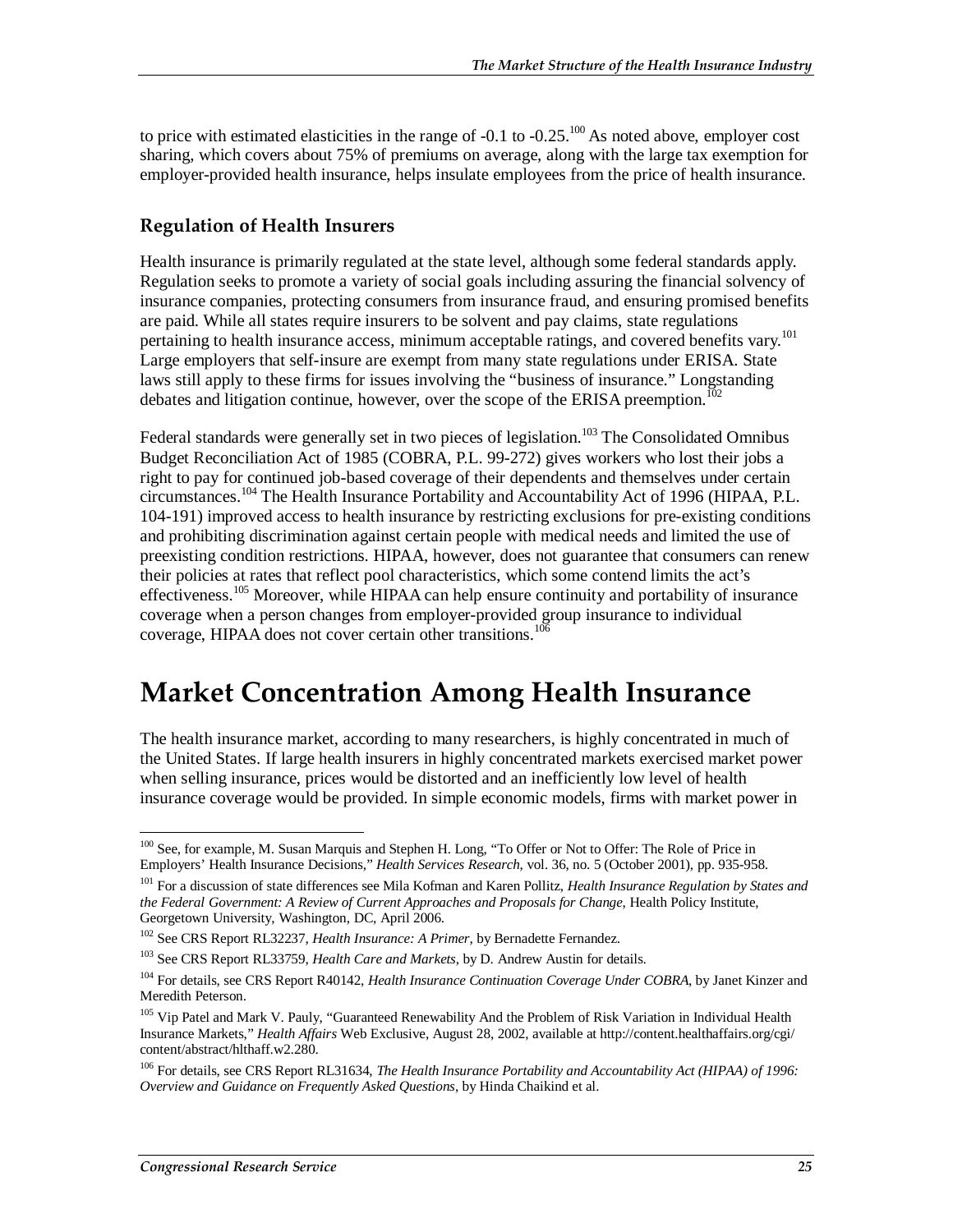product markets raise prices above and reduce output below competitive levels.<sup>107</sup> Firms that exercise market power when buying from suppliers (i.e., hiring labor and buying inputs) can lower payments and reduce output below competitive levels.<sup>108</sup> Firms' profitability depends on market interactions with both consumers and suppliers. For instance, a firm with a market position relative to its suppliers may be forced to pass along savings by strong competitive forces in the consumer market. A buyer that exercises market power to lower supplier prices below competitive levels, however, reduces economic efficiency, whether or not gains are retained by the firm or passed onto consumers.

# **Measures of Market Concentration**

Measures of market concentration are intended to reflect the potential for firms within a specific market to exercise market power by raising prices. Market concentration is typically measured by analyzing market shares of firms that supply a specific good or service within a particular geographic area. Factors other than market share may also affect a firm's ability to exercise market power. A firm with a strong brand, obtained through successful advertising and marketing or through a reputation for higher quality and reliability, may possess more market power than indicated by concentration measures based on market share data. Potential entry by new firms, or by firms in related markets, may constrain firms from exerting market power.

Two common measures are N-firm concentration ratios and the Hirschman-Herfindahl index (HHI), which are based on market shares of firms that sell products competing within a geographic area. An N-firm concentration ratio (CR) is the simple sum of the market shares of the top N firms. For example, a CR-3 is just the total market share of the top three firms in a market. The Hirschman-Herfindahl index is calculated by summing the squares of the percentage market share of all firms in the market. For instance, the HHI for an market with two firms with equal market shares would be  $50^2 + 50^2 = 5000$ . A market with 100 firms with equal market shares would have a HHI of  $100 \cdot 1^2 = 100$ . Thus, a higher HHI indicates a greater degree of market concentration. The HHI measure has the advantage of reflecting the market shares of all firms in the market and is commonly used in antitrust and merger analysis.

# **DOJ-FTC Merger Guidelines**

The U.S. Department of Justice (DOJ) first incorporated the HHI into its horizontal merger guidelines in 1982.<sup>109</sup> The guidelines included detailed requirements for defining product markets and geographic market areas. The merger guidelines have been revised several times by the Department of Justice and Federal Trade Commission since 1982, most recently in 1997.<sup>110</sup>

The merger guidelines were intended to provide a clearer indication of which corporate mergers or acquisitions the U.S. Department of Justice or Federal Trade Commission would be likely to oppose by specifying HHI thresholds. Markets with an HHI below 1,000 were deemed

<sup>-</sup> $107$  A single seller in a market is a monopolist and a small group of firms in a market are called oligopolists.

<sup>&</sup>lt;sup>108</sup> A single buyer in a market is a monopsonist and a small group of firms in a market are called oligopsonists.

<sup>&</sup>lt;sup>109</sup> Horizontal mergers are those among firms that compete in the same product market.

<sup>110</sup> U.S. Department of Justice, *Merger Guidelines*, 47 *Federal Register* 28493, June 30, 1982; U.S. Department of Justice and the Federal Trade Commission, *Horizontal Merger Guidelines*, April 8, 1997, available at http://www.usdoj.gov/atr/public/guidelines/horiz\_book/hmg1.html.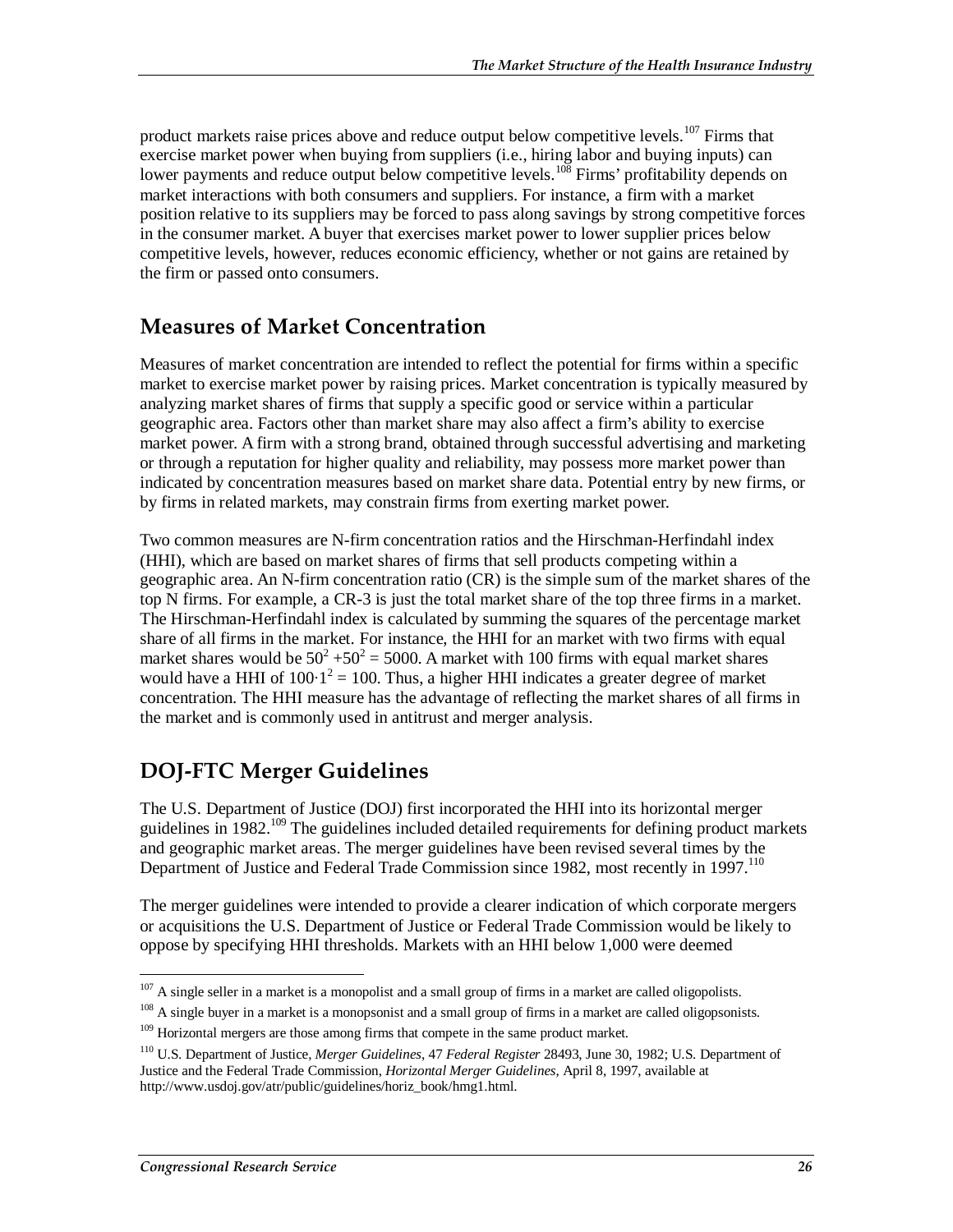"unconcentrated," those with an HHI between 1,000 and 1,800 were deemed "moderately concentrated," and those with an HHI above 1,800 were deemed "highly concentrated." The guidelines stated that mergers in unconcentrated or moderately concentrated markets were unlikely to face federal opposition unless the merger significantly raised the  $HHI<sup>111</sup>$ 

The 1982 merger guidelines reflected new research that suggested that economies of scale and economies of scope (that is, efficiencies made possible by combining related lines of business within one firm) could play important roles in shaping market structure and in serving consumers. Moreover, some industrial organization researchers argued that the success of leading firms, who might possess superior management or better technologies, could lead to high levels of market concentration, but still benefit consumers.<sup>112</sup> For these reasons, industrial organization economists note that an industry concentrated due to forces that promoted economic efficiency (e.g., a firm with a superior technology) could easily resemble an industry that was concentrated because of anticompetitive consolidation strategies. The 1982 merger guidelines and subsequent updates reflected those views and allowed a wider role for "efficiency defenses" in antitrust policy.<sup>113</sup>

Concentration measures are sensitive to how a market is defined in terms of product lines and geographic area. If a market is defined to include a broader variety of products, more firms will be counted as competing in the market, which tends to lower measured market concentration. Similarly, if the geographic area of a market is large, more firms will be included, which will tend to produce lower measures of market concentration. For example, Coca Cola, responding to a Federal Trade Commission (FTC) antitrust challenge to carbonated soft drink producers, argued that the relevant market should include all beverages, including coffee, tea, and milk, and the geographic scope of the market extended throughout the United States.<sup>114</sup> Market concentration computed using that market definition was sharply lower compared with measures that defined the relevant market as carbonated soft drinks within local metropolitan areas. Thus, defining markets by product category and by geographic area so that they reflect a reasonable set of alternatives available to consumers is crucial to obtaining a valid measure of market concentration.<sup>115</sup>

# **Market Concentration Among Health Insurers**

Health insurance markets in most parts of the country, according to data published by the American Medical Association (AMA) and others, are highly concentrated. <sup>116</sup> In 2007, according

<sup>-</sup><sup>111</sup> According to the guidelines, HHI increases of 100 or more in moderately concentrated markets or 50 or more in highly concentrated markets raise significant competitive concerns, although other factors play a role.

<sup>&</sup>lt;sup>112</sup> For instance, many economists would argue that Google acquired its dominance of internet search engines by developing superior technologies and better marketing strategies rather than through anticompetitive measures.

<sup>113</sup> For an economic analysis of the merger guidelines, see Janusz A. Ordover and Robert D. Willig, "The 1982 Department of Justice Merger Guidelines: An Economic Assessment," *California Law Review*, vol. 71, no. 2 (March 1983), pp. 535-574.

<sup>114</sup> This view was rejected by the judge. F.T.C. v. Coca Cola Co., 641 F Supp. 1128.

<sup>115</sup> David A. Hyman and William E. Kovacic, "Monopoly, Monopsony, And Market Definition: An Antitrust Perspective on Market Concentration Among Health Insurers," *Health Affairs*, vol. 23, no. 6 (2004), pp. 25-28.

 $116$  The AMA publishes an annual report that lists a two-firm concentration ratio (CR-2) and the HHI for health insurers by metropolitan statistical areas (MSAs) across the country. The 2008 AMA report lists market concentration data for 42 states and 314 MSAs (out of 362 MSAs in the United States). Other states and MSAs were excluded due to data limitations. American Medical Association, *Competition in Health Insurance: A Comprehensive Study of U.S. Markets 2007 Update* (AMA: Chicago, 2007), available at http://www.ama-assn.org/ama1/pub/upload/mm/368/ (continued...)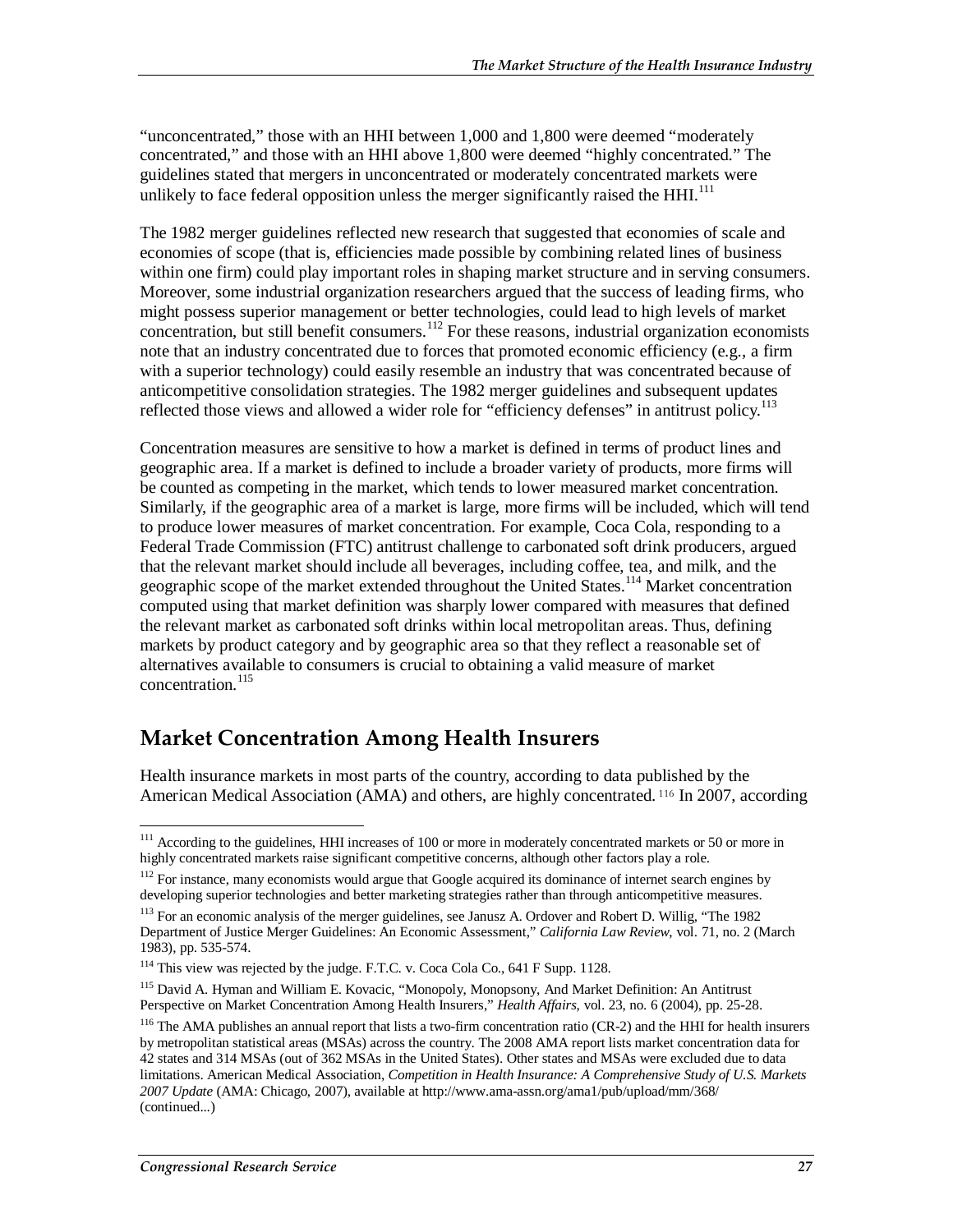to the AMA, 295 out of 314 metropolitan statistical areas (MSAs) had HHIs over 1800 for the combined HMO and PPO market, a range that the DOJ/FTC merger guidelines deem "highly concentrated" (that is, if the AMA market and product definitions are accepted). The percentages for the HMO and PPO markets considered separately were higher. The Government Accountability Office (GAO) found that in 2004, markets for private small group health insurance coverage were highly concentrated in most states. $117$ 

The AMA market share statistics underlying the concentration measures are based on commercial health insurance data on enrollments in managed care organizations. Those enrolled in public insurance plans such as Medicare and the State Children's Health Insurance Plan are excluded. In addition, some enrolled in self-insured employer plans are also excluded.<sup>118</sup> Because some might consider that HMO plans and PPO type plans belong to distinct market segments, the AMA report calculates concentration statistics for the HMO market, the PPO market, and the combined HMO and PPO market. If most consumers view HMO and PPO plans as substitutes competing in the same market segment, then the market will be more competitive than if the market for each type of plan were considered separately. Differences between HMO and PPO plans have blurred over the last two decades to the point that a significant minority of consumers do not know which type of plan they have.119 This suggests that HMO and PPO plans no longer occupy distinct market segments.

Counting employees in fully or partially self-insured employer plans as enrollees of health insurers who administer such plans, however, could arguably overstate the effective market shares of those insurers if the market for administrative services to self-insured firms was more competitive than the standard commercial insurance market. Industry analysts note that many large employers have responded to rising premiums by shifting to self-insured plans.<sup>120</sup> The bulk of administrative service only (ASO) contracts with self-insured firms are held by large health insurers. Some evidence, discussed below, suggests that profit margins on ASO contracts are lower than on standard commercial health plans. Of course, firms with ASO contracts bear risks and some administrative costs that would be borne by insurance companies in a standard plan.

Market share data collected on the consumer side of the health insurance market might not reflect important factors that affect the potential for health insurers to exert market power on the supply side of the market. Many health care providers and health insurers are deeply involved in public health insurance programs such as Medicare Advantage (MA), Medicare drug benefit plans, the

<u>.</u>

<sup>(...</sup>continued)

compstudy\_52006.pdf.

<sup>&</sup>lt;sup>117</sup> U.S. Government Accountability Office, "Private Health Insurance: Number and Market Share of Carriers in the Small Group Health Insurance Market in 2004," letter to Senator Olympia J. Snowe, GAO-06-155R, October 13, 2005.

<sup>&</sup>lt;sup>118</sup> If a firm self-insures through an ERISA plan administered by an insurance company, or if an insurance company bears some risk, then those enrollments are probably included in the AMA market share data. Data for employees covered in employer self-insured plans administered by health insurers were checked to avoid double-counting. For additional information on ERISA, see CRS Report RS22643, *Regulation of Health Benefits Under ERISA: An Outline*, by Jennifer Staman. Enrollments in some employer self-insure plans that are self-administered or administered by a servicer that is not a health insurer may be excluded from the AMA data. Combining administrative data on coverage, on which the AMA report is based, with survey data on, such as MEPS data presented in Table 4, is probably too imprecise to impute the extent of health insurance coverage offered by self-insured plans not run by a health insurer.

<sup>&</sup>lt;sup>119</sup> James Reschovsky, J. Lee.Hargraves, Albert F. Smith, "Consumer Beliefs and Health Plan Performance: It's Not Whether You Are in an HMO but Whether You Think You Are," *Journal of Health Politics, Policy and Law*, vol. 27, no. 3 (June 2002).

<sup>120</sup> A.M. Best Company, *Earnings Decline, Expenses Are Up, But BCBS Results Remain Favorable*, July 28, 2008, p. 3.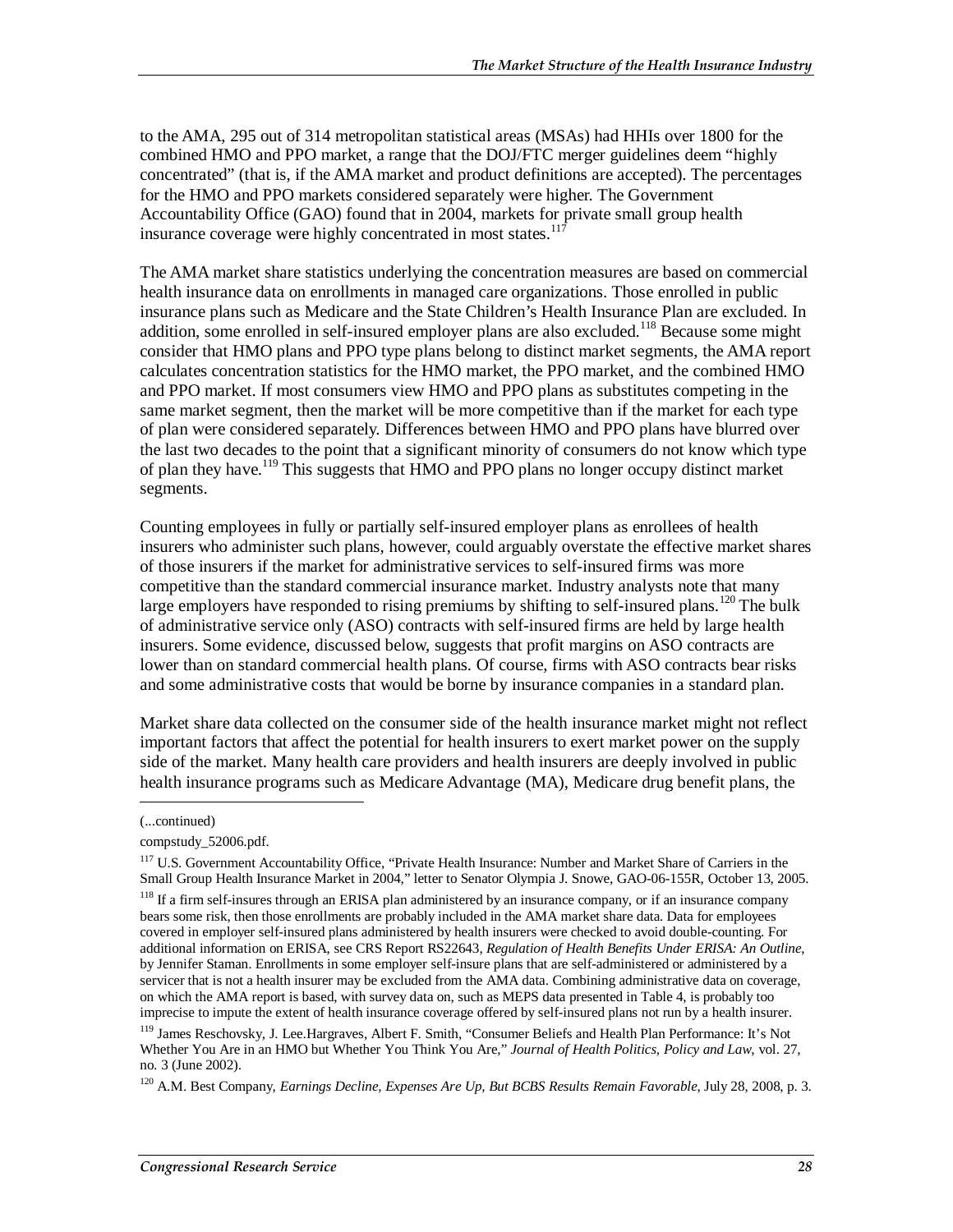State Childrens' Health Insurance Program (CHIP; formerly known as SCHIP), and Medicaid. Most hospitals derive a large share of their revenues from Medicare Part A. A few health care providers derive significant shares of their revenue from self-paying individuals. To the extent that providers and insurers can enter or leave specific market segments, concentration measures based on consumer shares in the private health insurance market may underestimate the competitiveness of the supply side.

# **Market Concentration and Market Power**

Market concentration, as noted above, might not translate into the ability to use market power to raise prices or lower output or quality for several reasons.<sup>121</sup> First, concentration measures may be computed in ways that overlook the range of alternatives available to consumers and employers. Second, potential entrants may curb incumbent firms' ability to raise prices. For instance, other types of insurers with extensive contacts with firms could potentially enter the health insurance business, and some firms may choose to offer health insurance benefits through self-insured plans. Market concentration could be overestimated in areas where employer self-insured plans not included in AMA data have significant enrollments.

Third, firms in concentrated industries might choose not to exercise what market power they may possess, perhaps because their governance and organizational structure is designed to pursue other goals. For instance, some contend that non-profit health insurers act differently than forprofit insurers and may choose not to exercise their market power.<sup>122</sup> On the other hand, others have expressed skepticism that non-profit and for-profit health care providers and insurers act in substantially different ways.<sup>123</sup>

Whether market concentration allows firms to enhance profitability by exercising market power has fueled controversy among economists and industry analysts. Many economists have pointed to strong correlations between market concentration levels and elevated profit levels across industries.<sup>124</sup> Those correlations led some economists to argue that market concentration enables firms to exercise market power through enhanced pricing power. While prices elevated above competitive levels increase firms' profitability, they reduce economic efficiency by reducing output levels below optimal levels. Others point out that other factors, such as successful innovation, could both promote economic efficiency and market concentration.

Several recent studies have examined the effects of market concentration in the health insurance market. One study found evidence that private health insurers charge higher premiums to more profitable firms, indicating that health insurers have exercised market power. Furthermore, this

<sup>-</sup> $121$  For an overview of research examining links between market concentration and health insurance profitability, see Government Accountability Office, *Private Health Insurance: Research on Competition in the Insurance Industry*, GAO-09-864R, letter to Senator Herb Kohl, July 31, 2009, available at http://www.gao.gov/new.items/d09864r.pdf.

<sup>&</sup>lt;sup>122</sup> For a systematic overview of research on differences between profit and non-profit health care organizations, see Allyson M. Pollock et al., "A Literature Review on the Structure and Performance of Not-For-Profit Health Care Organisations," Report for the National Coordinating Centre for NHS Service Delivery and Organisation R&D (NCCSDO), February 2007, chapter 3, available at http://www.sdo.nihr.ac.uk/files/project/106-final-report.pdf. The authors contend that much of the research on this issue is flawed.

<sup>&</sup>lt;sup>123</sup> Jack Needleman, "The Role of Nonprofits in Health Care," *Journal of Health Politics, Policy and Law*, vol. 26 (2001), pp. 1113-1130.

<sup>124</sup> Leonard Weiss, ed., *Concentration and Price* (Cambridge, MA: MIT Press, 1990).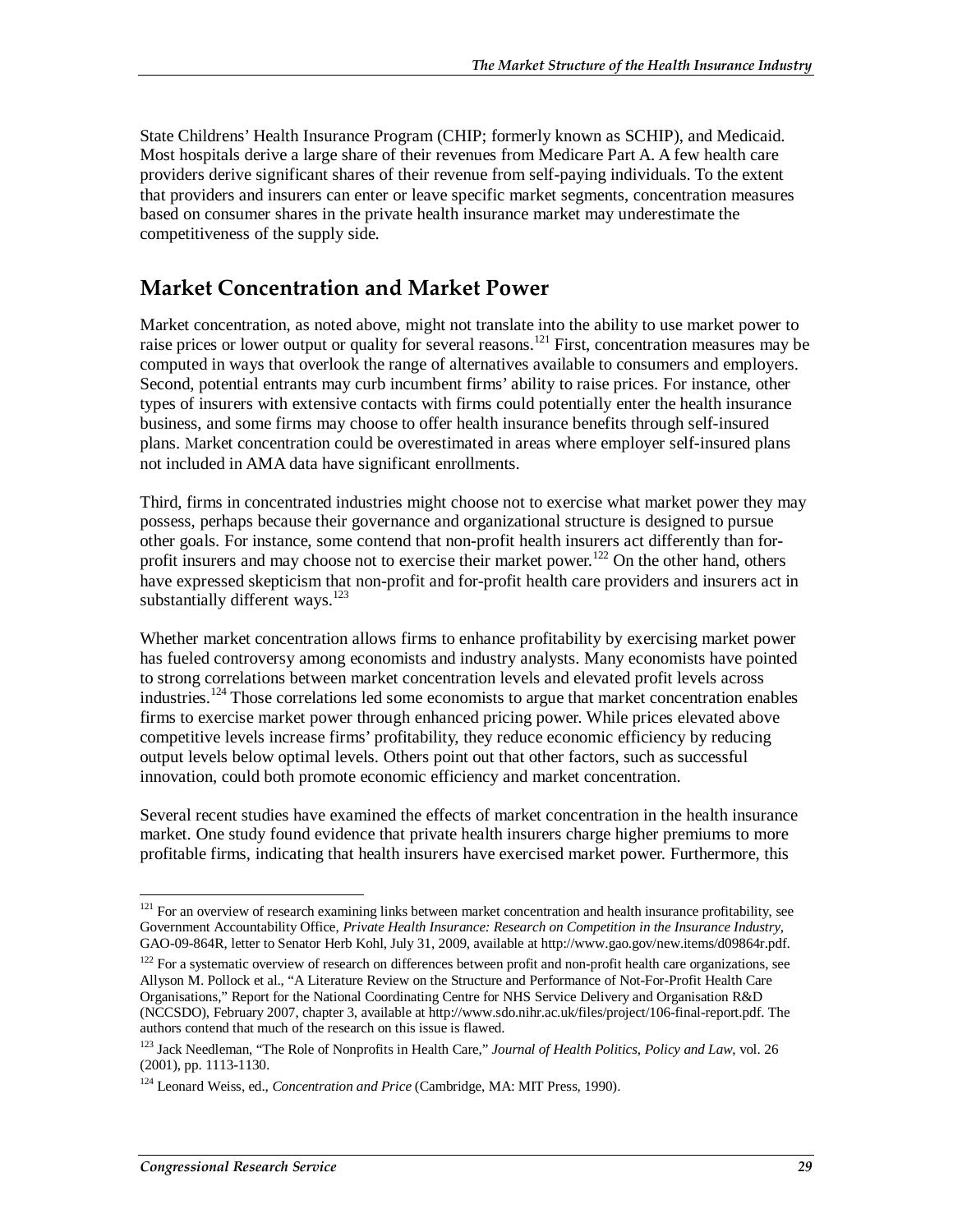effect was estimated to be stronger where health insurance markets were more concentrated.<sup>125</sup> A related study estimated that the increase in health insurance market concentration between 1998 and 2006 led to a 2% average increase in inflation-adjusted premiums over that period, after controlling for many employee and employer characteristics. Moreover, the study found that increased market concentration was linked to lower job and earnings growth for physicians, but higher job and earnings growth for nurses.<sup>126</sup> That finding supports claims of some provider groups that assert many health insurers exert their market power to lower prices paid to providers below efficient levels.<sup>127</sup> The exertion of insurer market power, however, could affect various provider types in different ways. Another recent study found that hospitals in areas where health insurance markets were more concentrated provided more inpatient days of service, which the authors contend shows that concentration among health insurers enhances provider efficiency.<sup>128</sup> Finally, one health economist contends that some health insurers with a dominant market position use high physician reimbursement rates to deter entry by potential rivals.<sup>129</sup>

Many economists who studied the effects of industrial structure in the 1960s and 1970s viewed market structure as a primary determinant of firm behavior, including pricing and output policies. Firms' choices, in this view, in turn determined the performance of the industry as a whole, as reflected in market prices and aggregate output, the rate of technical progress, and the success in meeting consumer needs while minimizing production costs.<sup>130</sup> In this view, market concentration led to higher output prices and profits, as well as lower output levels and product quality.

More recently, economists who study the structure of industries and markets emphasize deeper causes of market concentration, while allowing a role for historical factors in some types of industries.<sup>131</sup> More modern theories of market competition have focused on cost structures such as economies of scale and the intensity of competition as influencing market structures. For example, industries with strong economies of scale, such as those that manage networks, will tend to be highly concentrated because larger firms can reduce costs more than smaller firms.<sup>132</sup> In other industries in which branding strategies can be effective, market structure may reflect leading firms' past strategic choices. Other economists note that regulation and legislative barriers to entry, which might also reflect policy responses structural factors such as economies of scale,

<sup>-</sup>125 Leemore Dafny, "Are Health Insurance Markets Competitive?" forthcoming *American Economic Review*, available at http://www.kellogg.northwestern.edu/faculty/dafny/personal/Documents/Working%20Papers/Dafny5\_09.pdf.

<sup>&</sup>lt;sup>126</sup> Leemore Dafny, Mark Duggan, Subramaniam Ramanarayanan, "Paying A Premium On Your Premium? Consolidation In The U.S. Health Insurance Industry," National Bureau of Economic Research (NBER) Working Paper 15434, October 2009, available at http://www.nber.org/papers/w15434.

<sup>127</sup> American Medical Association, *Competition in Health Insurance: A Comprehensive Study of U.S. Markets 2007 Update* (AMA: Chicago, 2007).

<sup>&</sup>lt;sup>128</sup> Laurie J. Bates and Rexford E. Santerre, "Do Health Insurers Possess Monopsony Power in the Hospital Services Industry?" *International Journal of Health Care Finance and Economics*, vol. 8 (March 2008), pp. 1-11.

<sup>&</sup>lt;sup>129</sup> Testimony of Len M. Nichols, Ph.D., Director, Health Policy Program, New America Foundation, in U.S. Congress, Senate Committee On Commerce, Science, and Transportation, "Competition In The Healthcare Marketplace," hearings, 111<sup>th</sup> Cong., 1<sup>st</sup> sess., July 16, 2009, available at http://www.newamerica.net/files/NICHOLS\_Commerce.pdf.

<sup>&</sup>lt;sup>130</sup> This view, known as the structure-conduct-performance approach, is presented in Frederic M. Scherer, and David Ross, *Industrial Market Structure and Economic Performance, Third Edition* (Boston: Houghton-Mifflin, 1990).

<sup>&</sup>lt;sup>131</sup> John Sutton, *Sunk Costs and Market Structure* (Cambridge, MA: MIT Press, 1991).

<sup>&</sup>lt;sup>132</sup> Networks of health care providers are not obviously similar to networks in transportation or communications. A hospital not within a network of other hospitals generates much the same benefits as a hospital within a network. By contrast, a road or telephone not connected to a network of other roads or telephones generates few, if any, benefits.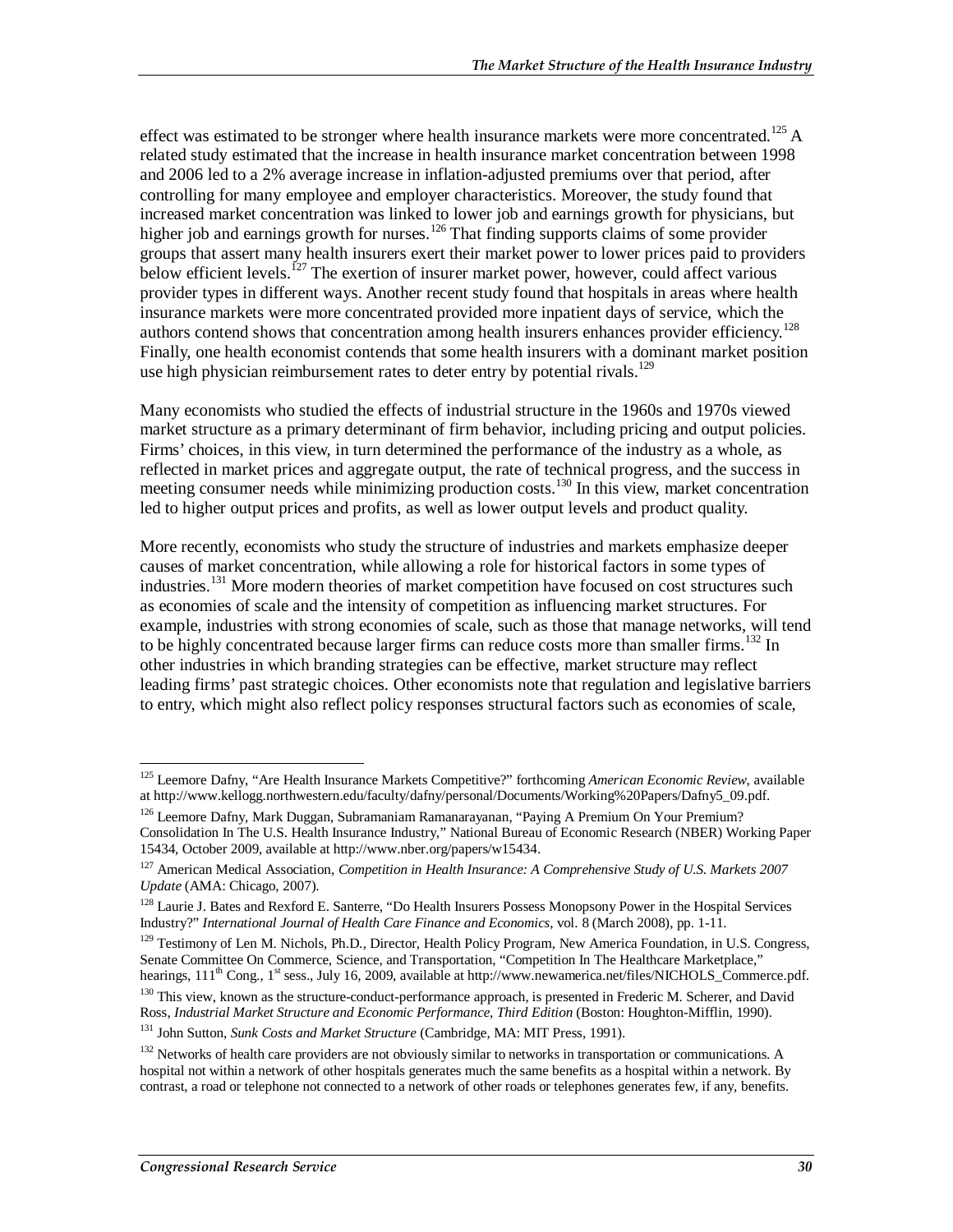can also promote highly concentrated market structures. Factors that may affect market concentration are discussed in more detail in the following section.

## **Possible Causes of Concentration in the Health Insurance Market**

The causes of market concentration in the health insurance market are complex, and reflect historical elements as well as forces related to the special characteristics of health insurance and health care. Historically, the original structure of Blue Cross plans was designed to avoid competition by requiring exclusive territories and barring plans linked to specific hospitals. Those requirements may have been aimed at supporting community rating policies and broadly based risk pools, which may have benefited many consumers. Regulators and policymakers at times have also made decisions that were intended to avoid splintering of risk pools, which may have tended to encourage higher levels of market concentration. As commercial insurers and managed care strategies became more prominent, market forces along with merger and acquisition strategies have helped reshape the health insurance market. Some insurers may have engineered mergers and acquisitions to enhance their market power; the success of that strategy depends on underlying factors that determine the structure of the market.

The nature of employment-based health benefits and the market structure of health care providers may strongly affect the structure of the health insurance market. In addition, state and federal regulations and tax policy have helped shape the health insurance market. Moreover, the federal government's involvement in health markets through Medicare, Medicaid, and other programs has profoundly affected U.S. health care markets, and may have important indirect effects on the private health insurance market. Federal antitrust policy has affected the market structure of many industries, but at times federal enforcement agencies have had trouble persuading courts to apply antitrust remedies to health care and health insurance markets.<sup>133</sup>

The following sections discuss possible causes of market concentration. Determining which factors have been most important in promoting market concentration among health insurance markets may be difficult, but such analysis is critical to the assessment of the likely consequences of proposed reforms of the health insurance industry.

## **The Spread of Managed Care**

During the 1980s and 1990s, as noted above, the spread of managed care transformed the American health care system. Rising health care costs put pressure on insurers to find ways to control the growth of premiums by limiting utilization or by holding down medical costs. Many traditional insurers, according to some analysts, had difficulty implementing managed care techniques successfully. Not all insurers were able to balance the demands of managing care, maintaining consumer satisfaction, and responding to changing market conditions. This led some insurers to acquire or merge with existing health maintenance organizations or similar types of organizations as a way to gain the management capability to run managed care health plans.<sup>134</sup> While the spread of managed care might help explain increases in market concentration in the

<sup>-</sup><sup>133</sup> Martin Gaynor, "Why Don't Courts Treat Hospitals Like Tanks for Liquefied Gases? Some Reflections on Health Care Antitrust Enforcement," *Journal of Health Politics, Policy, and Law*, vol. 31, no. 3 (June 2006), pp. 497-510.

<sup>134</sup> Paul B. Ginsburg, "Competition In Health Care: Its Evolution Over The Past Decade," *Health Affairs*, vol. 24, no. 6 (2005), pp. 1512-1522.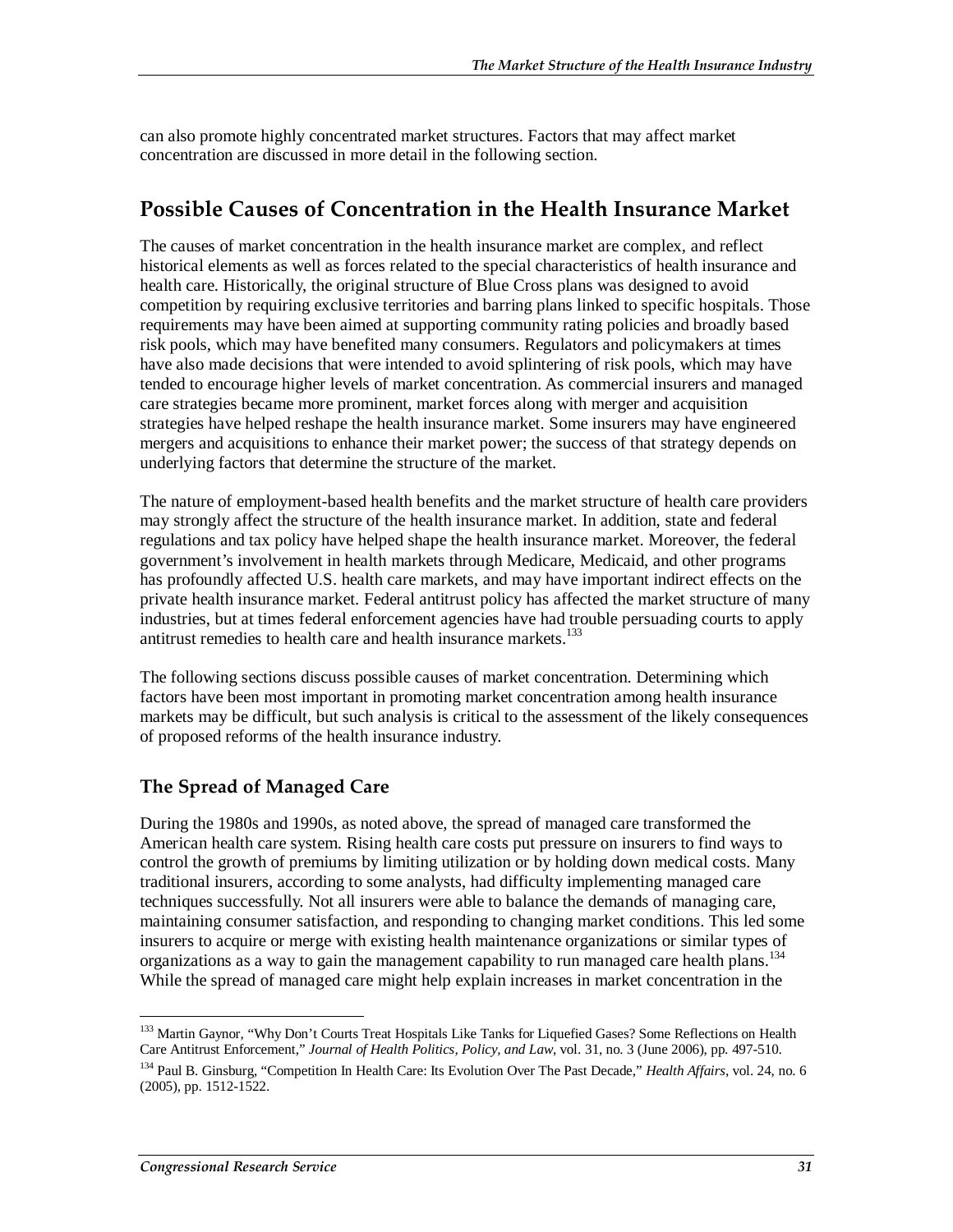1990s, it is less clear that it can explain changes in market structure once managed care strategies become more widespread and standardized.

### **Countervailing Power**

High levels of market concentration among health insurers may be a response to the market power of hospitals and other health care providers. Both hospitals and insurers may want to acquire "countervailing power" to enhance their bargaining strength.<sup>135</sup> In many geographic areas, market concentration among hospitals has steadily increased over the past few decades. Many hospitals banded together to create exclusive networks of providers, in part to increase in part bargaining power in negotiations with insurers.<sup>136</sup> Some hospitals viewed the hospital chain Columbia/HCA, which had expanded its networks rapidly in the early 1990s and had used aggressive business practices, both as a model and a potential competitive threat to independent hospitals.<sup>137</sup> Moreover, the introduction of Medicare's inpatient prospective payment system (IPPS) and the adoption of similar systems by private insurers in the early 1990s reduced average hospital lengths of stays and occupancy rates. Some hospitals viewed mergers as an easier way to eliminate excess capacity compared with other strategies. Some physicians also formed groups, which may have been, in part, motivated by the desire to enhance bargaining power in negotiations with payors.<sup>138</sup>

Increasing market concentration or strategic coordination among providers and insurers may create distortions that can lead to the misallocation of resources and suboptimal health access or availability.<sup>139</sup> While both insurers or providers may employ market strategies to build up countervailing power in response to increasing concentration on the opposite side of the market, many economists believe those measures weaken market competition and are likely to reduce consumer well-being and possibly reduce the availability of certain services.<sup>140</sup>

## **Economies of Scale**

-

Economies of scale play an important role in many industries. If larger firms can produce more cheaply than smaller rivals, then markets will be composed of a smaller number of large firms. In

<sup>&</sup>lt;sup>135</sup> J. Kenneth Galbraith introduced the term "countervailing power" to describe the use of one large organization to check the power of another. As noted above, consumers use the bargaining power of large retailers to counteract the power of large suppliers. J. Kenneth Galbraith, *American Capitalism: The Concept of Countervailing Power* (Boston: Houghton Mifflin, 1952).

<sup>&</sup>lt;sup>136</sup> Boston Globe, "A Healthcare System Badly Out of Balance: Call It the 'Partners Effect,'" November 16, 2008, available at http://www.boston.com/news/local/articles/2008/11/16/a\_healthcare\_system\_badly\_out\_of\_balance/.

<sup>137</sup> Robert Kuttner, "Columbia/HCA and the Resurgence of the For-Profit Hospital Business," *New England Journal of Medicine*, vol. 335, no. 5 (Aug 1, 1996) , p. 362 and no. 6 (August 8, 1996), p. 446-453. Columbia/HCA was subject to several major fraud lawsuits and investigations. For details, see U.S. Department of Justice, Largest Health Care Fraud Case In U.S. History Settled: HCA Investigation Nets Record Total of \$1.7 Billion," Press release #03-386, June 26, 2003, available at http://www.justice.gov/opa/pr/2003/June/03\_civ\_386.htm.

<sup>138</sup> U.S. Department of Justice and Federal Trade Commission, *Improving Health Care: A Dose of Competition*, July 2004, p. 14. The report concluded that "countervailing power should not be considered an effective response to disparities in bargaining power between payors and providers. (p. 27)

<sup>&</sup>lt;sup>139</sup> Martin Gaynor, "Why Don't Courts Treat Hospitals Like Tanks for Liquefied Gases? Some Reflections on Health Care Antitrust Enforcement," *Journal of Health Politics, Policy and Law*, 2006, vol. 31, no. 3, pp. 497-510.

<sup>&</sup>lt;sup>140</sup> See Kuttner (1996); and Joyce Gelb and Colleen J. Shogan, "Community Activism in the USA: Catholic Hospital Mergers and Reproductive Access," Social Movement Studies, vol. 4 no. 3 (December 2005), pp. 209-229.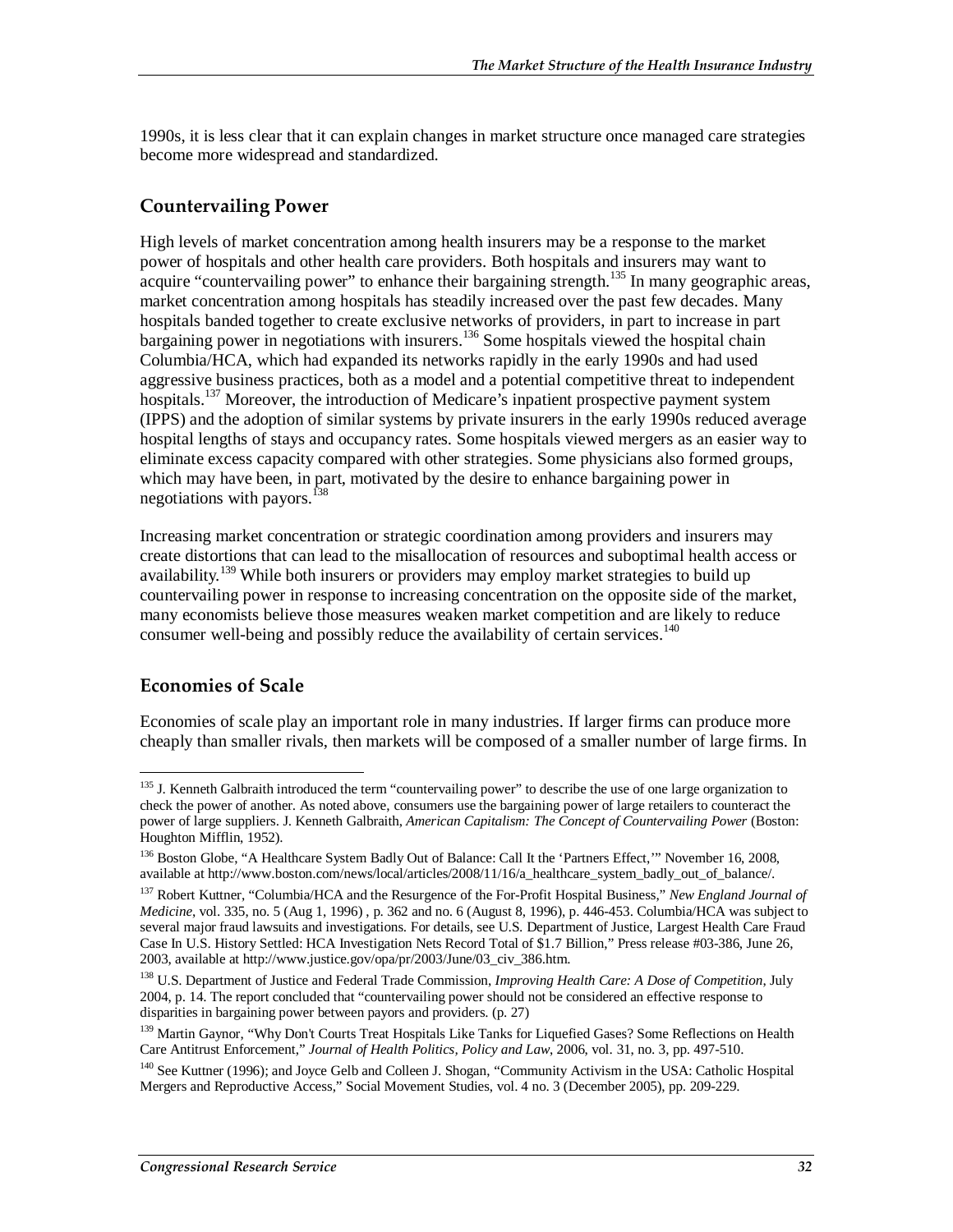health insurance, economies of scale could be captured in claims processing, building compliance regimes, designing software systems, or negotiating provider networks. While larger employer groups are cheaper to administer than smaller ones, there is little relation between the size of major insurers and administrative costs, according to some industry analysts.<sup>141</sup> This suggests that the largest health insurers do not enjoy substantial scale economies unavailable to their smaller rivals and that economies of scale in administrative functions plays little role in explaining market concentration among health insurers. As noted above, some experts believe that a financially sound insurer would need a risk pool with about 25,000 policies covering about 50,000 people. Actuarial gains due to risk sharing across wider coverage pools may taper off above that point.

If indeed the health insurance industry lacks of economies of scale above a certain minimum point, then a public option might not achieve administrative cost efficiencies by simply being larger. It also suggests that efficiency losses would be small if incumbent firms were forced to contract the scale of their operations.

Some economists and financial analysts believe that in some industries that lack scale economies (above some minimal level), firms may seek to grow, not because they can become more efficient or more profitable, but because senior managers may obtain more benefits by leading a larger firm. According to this view, weak corporate governance, that prevents shareholders from focusing management attention on profits rather than perquisites, may motivate corporate growth.

## **Marketing and Brand Management**

The ability of firms to use marketing strategies to heighten customer loyalty can affect market structure and market concentration if the creation of strong brand identities hinders entry of potential rivals or changes the nature of competition with existing rivals.<sup>142</sup> For instance, the Blue Cross emblem has proved a potent marketing tool in the health insurance market. Marketing plays a larger role in the health insurance market and may complicate or retard the entry of new firms. Advertising and other marketing strategies can also provide potential consumers with information to help them choose among insurers. Where employees have had expanded choices among health plans, insurers have stepped up marketing efforts.

Health insurers spend considerable sums on marketing. According to one estimate, commercial health plans spent 4.6% of total premium revenues on marketing in 2007.<sup>143</sup> By contrast, marketing expenses for employers' self-insured plans administered by commercial insurers (administration services only [ASO] plans) were only 1.0% of total premium income in 2007. Marketing directed towards employers' human resources departments, who help select plans or design self-insured plans, may be more focused and therefore cheaper than marketing aimed at individuals.

<sup>-</sup><sup>141</sup> Douglas B. Sherlock and Christopher de Garay, "Administrative Expenses of Health Plans, and for the Small Groups and Individual Markets," presentation to CRS staff, April 2009.

<sup>142</sup> John Sutton, *Sunk Costs and Market Structure* (Cambridge, MA: MIT Press, 1991).

<sup>&</sup>lt;sup>143</sup> Sherlock and de Garay, 2009.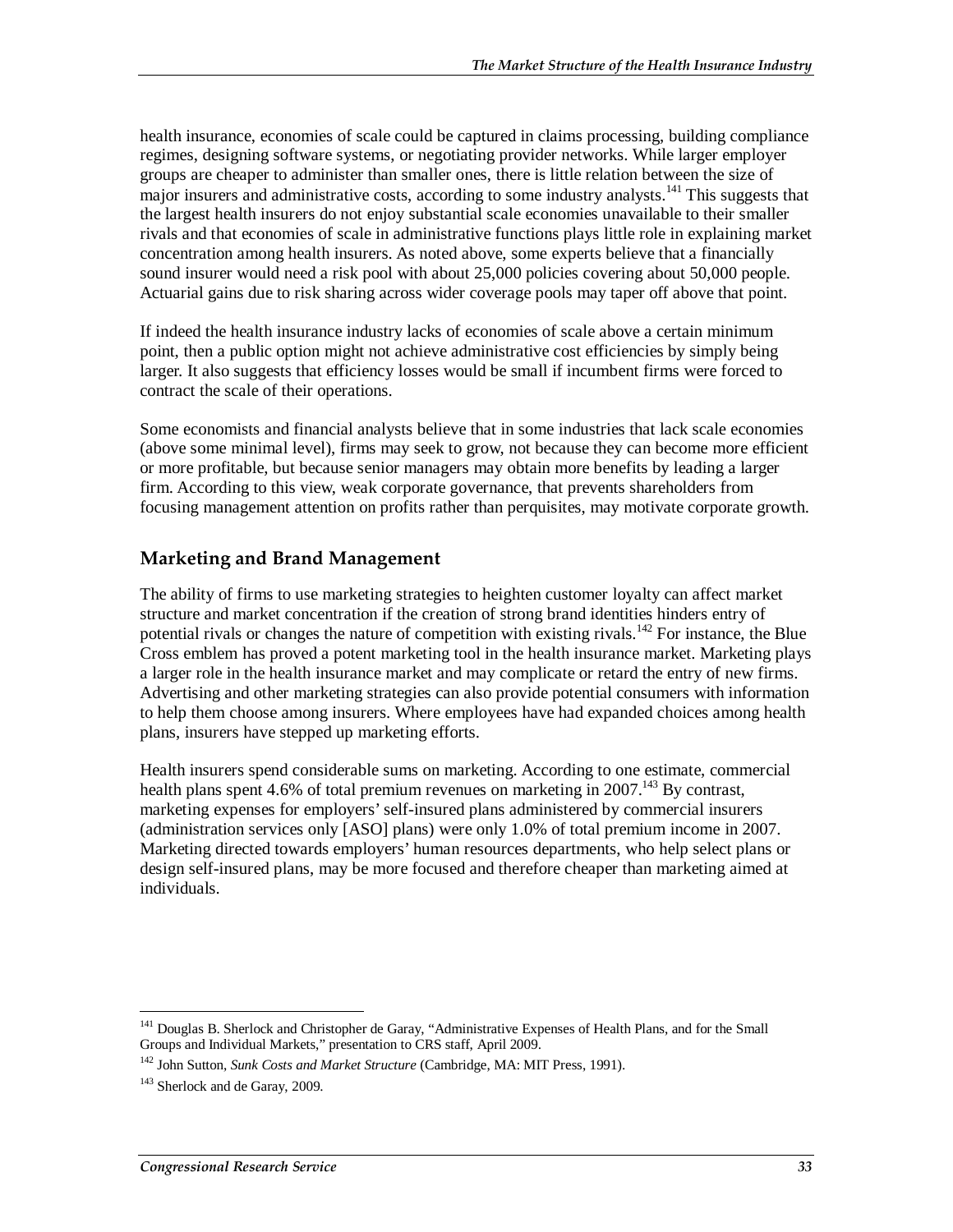## **Competitive Environment**

The nature of competition in the health insurance market may also affect market structure. Because most nonelderly Americans obtain health insurance coverage through their employers, insurers must compete for the business of both employers and employees.

Some aspects of health insurance promote competition. Many, but not all, employers allow workers to choose among different insurers. Those buying coverage on the individual market can use websites such as eHealthInsurance.com to compare plans. Consumers generally must decide which insurer to choose well in advance of the need to use health care. Many insurers provide detailed information about policies and procedures. On the other hand, even detailed plan brochures may omit important details, and comparing competing plans can be difficult even for sophisticated health care consumers.

Other aspects of health insurance can reduce the sharpness of competition. Employers are typically reluctant to switch insurers, which could require a major overhaul of human resources department procedures and a reorientation of employees.<sup>144</sup> Health insurance policies are often difficult to compare, and information on some important aspects of policies, such as promptness and fairness of claim handling, prompt and convenient access to plan representatives, and willingness to approve certain medical or surgical procedures, are often unavailable.

Some researchers have found underwriting cycles in some health insurance markets, suggesting that at times health insurers have engaged in aggressive price competition. Underwriting cycles are said to occur when insurers compete to gain market share by offering attractive premiums and then when investment or premium income threatens to fall short of claim costs, raise premiums. Some health insurance executives in 2004 said that better cost monitoring techniques and market consolidation would let health insurers link medical cost increases and premium growth more closely, making sharp price competition and large swings in premiums less likely in the future.<sup>145</sup>

# **Health Insurance Company Profitability**

Many have expressed concern about the rapid growth of health insurance premiums during the past half century. Rising premiums are linked to the growth of medical and other health care costs, which now make up about four-fifths of health insurance premium income. Many economists believe the extent of health insurance coverage has encouraged providers to increase the quantity of health care services, and over the longer term has led to higher prices for health care.<sup>146</sup> The portion of premiums not paid out as claims, often called the loading costs, includes administrative costs, taxes, and profits. Administrative costs include employee salaries, business overhead, marketing expenses, and other expenditures necessary to running an insurance firm. The rest of this section discusses trends in health insurance companies' profitability.

<sup>-</sup><sup>144</sup> Randall Cebul et al., "Employer-Based Insurance Markets and Investments in Health," Case Western Reserve University Working Paper, July 2007, available at http://wsomfaculty.case.edu/rebitzer/Employer-Based%20Insurance%20Markets%20and%20Investments%20in%20Health\_02.pdf.

<sup>145</sup> Joy M. Grossman and Paul B. Ginsburg, "As The Health Insurance Underwriting Cycle Turns: What Next?" *Health Affairs*, vol. 23, no. 6 (2004), pp. 91-102.

<sup>&</sup>lt;sup>146</sup> Amy Finkelstein, "The Aggregate Effects of Health Insurance: Evidence from the Introduction of Medicare," *Quarterly Journal of Economics*, vol. 122, no. 1 (2007).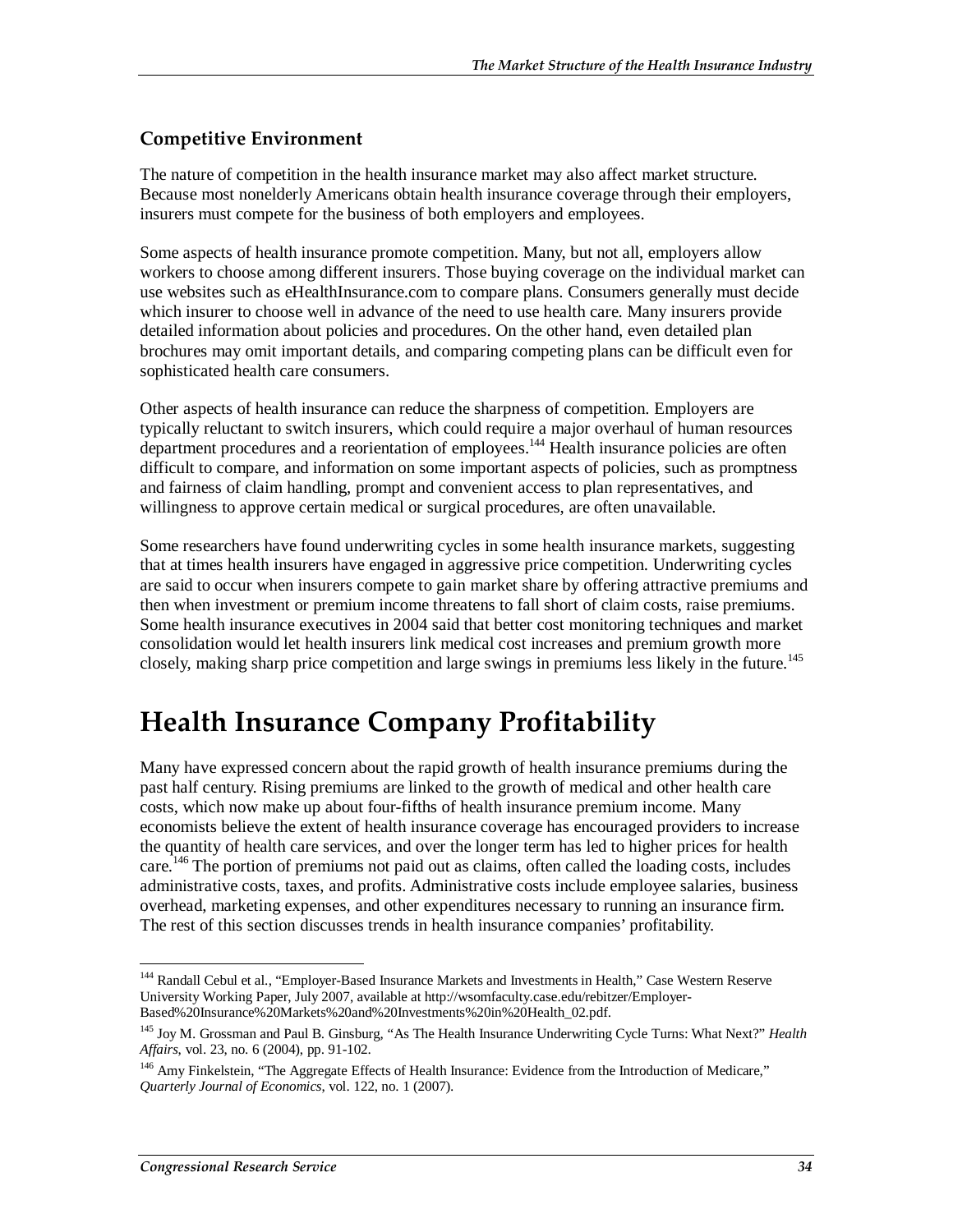Evaluating the profitability of health insurers is complicated because insurers earn part of their profits from the difference between total premiums and total claims paid, and another part of their profits from the "float," that is, the lag between the payment of premiums and the payment of claims. Because claims lag premium payments, insurance companies can invest funds gathered from premiums until the claims are paid, thus allowing the insurer to collect investment income. This lag is generally shorter for health insurers than for many other lines of insurance. Some insurers suffered sharp declines in investment income in 2007 and 2008 due to lower interest rates on bonds and other fixed income securities as well as to steep declines in asset values in the wake of the economic recession. Profitability data for those years may therefore be atypical.<sup>147</sup>

Insurers typically participate in multiple segments of the health insurance market (large group, small group, individual, public insurance programs), but each segment differs in important ways. While most policies are issued through employer-provided plans, some insurers obtain a significant portion of their earnings from public programs such as Medicare Advantage, the Medicare Part D prescription drug program, and the State Children's Health Insurance Program (CHIP). Medicare Advantage (MA) may play a particularly important role in insurers' profitability. The Medicare Payment Advisory Commission (MedPAC) has calculated that MA plan costs are 18% higher than traditional fee-for-service (FFS) Medicare plan costs, in part because MA enrollees tend to be healthier than FFS enrollees.<sup>148</sup> Generous reimbursement policies, in turn, have helped encourage insurers to grow MA enrollments.

Some research has found that high market concentration in health insurance markets tends to accelerate increases in premiums on the consumer side, although one study found that HMO merger did not tend to higher premium growth rates.<sup>149</sup> Another study failed to find evidence that higher HMO market concentration reduced physician reimbursement rates, although a different study found an association between HMO concentration rates and lower hospital reimbursement rates.<sup>150</sup> Some economists believe that more empirical research is needed to explore links between health insurance market concentration and economic outcomes.

# **Financial Results and Ratios**

Insurance companies typically report financial data that include widely used measures of profitability such as net income, the medical loss ratio, return on revenues, and return on equity. Typically, analysts rely on several sources of financial data and various financial ratios to assess the profitability of a firm or industry.

<sup>-</sup>147 A.M. Best Company, Inc., *Earnings Decline, Expenses are Up, But BCBS Results Remain Favorable*, Special Report, July 28, 2008; *Multiple Issues Adversely Impact Health Care Results for 2008*, Special Report, May 4, 2009. According to the latter report, net income for the managed care industry fell by 36.5% year over year, as underwriting income fell 22.5% and investment income fell by almost 60%.

<sup>148</sup> Medicare Payment Advisory Commission, *A Data Book: Healthcare Spending and the Medicare Program*, June 2009, Table 10-7; U.S. Government Accountability Office, *Medicare Advantage: Increased Spending Relative to Medicare Fee-for-Service May Not Always Reduce Beneficiary Out-of-Pocket Costs*, February 2008, GAO-08-359.

<sup>&</sup>lt;sup>149</sup> For a literature review of research on the effects of market concentration in the health insurance market, see U.S. Government Accountability Office, *Private Health Insurance: Research on Competition in the Insurance Industry*, letter to Sen. Herb Kohl, July 31, 2009, GAO-09-864, available at http://www.gao.gov/new.items/d09864r.pdf.  $150$  Ibid., pp. 3-4.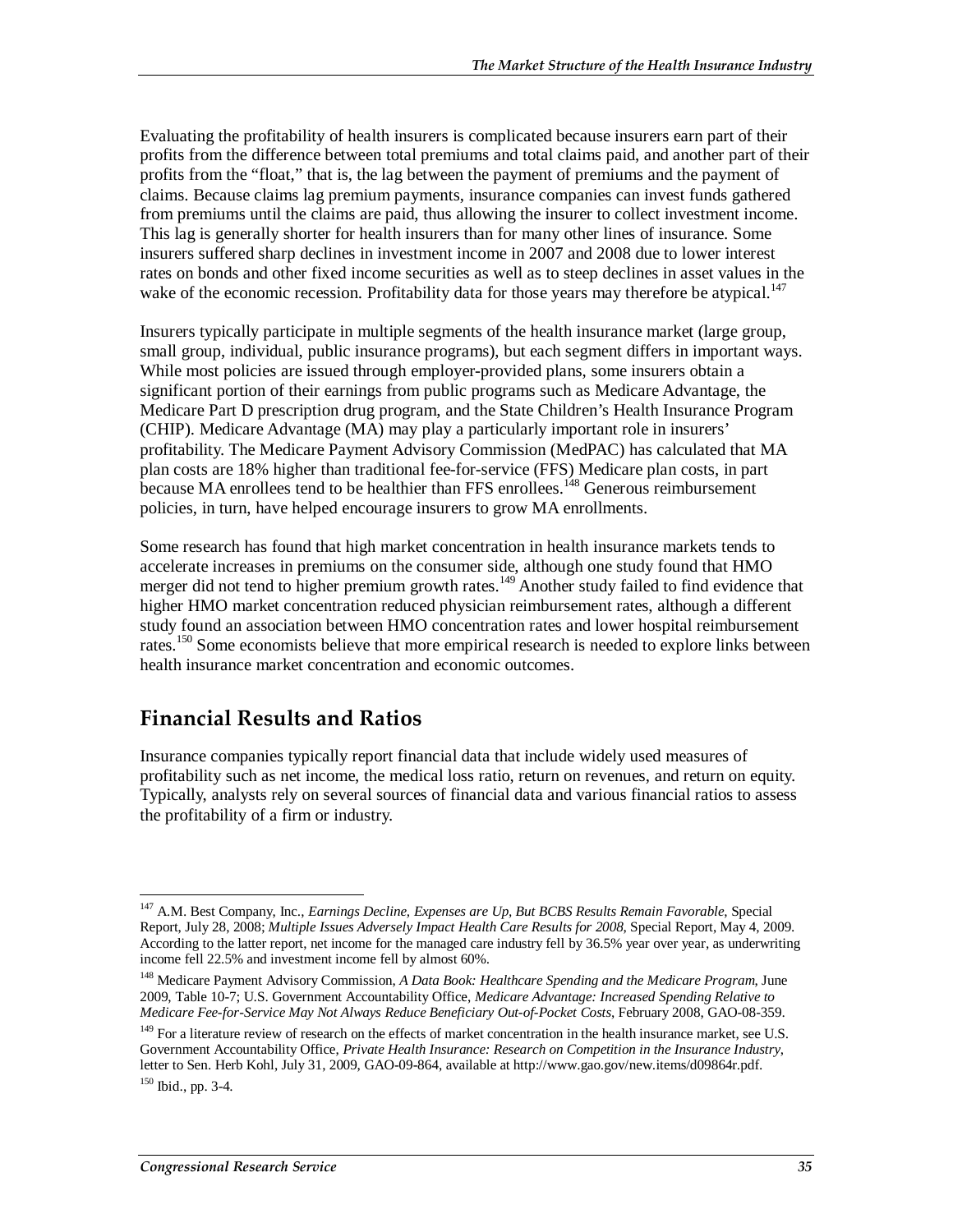Financial data for the health insurance industry can be sensitive to firms' accounting and financial reporting―accounting in the insurance industry can be complex because of the nature of the business. Insurance companies take in premiums from customers when a policy is issued and at some later time may pay claims on that policy. Insurers will make a profit if total premiums and investment income exceed total claims and operating expenses. In addition, because of the lag between the collection of a premium and the payment of a claim, insurers can invest funds in stocks, bonds, or direct investments that yield earnings.

Insurers typically keep three sets of books, so financial data reported for one purpose may differ from data reported for a different purpose. First, insurers use statutory accounting practices to compile reports to state regulators who monitor solvency of insurance companies or subsidiaries that write policies. Statutory accounting standards are issued by the National Association of Insurance Commissioners (NAIC). Second, insurers use generally accepted accounting principles (GAAP) to present financial data for investors in documents such as 10-Ks filed with the Securities and Exchange Commission (SEC). Third, insurers also keep a separate book for tax accounting, which is governed by state and federal tax rules. What insurers report as net income, a common measure of profitability, can depend on which accounting standards are used as well as accounting and actuarial judgments regarding investment cash flows and insurance reserves, although these are generally subject to state insurance regulation.<sup>151</sup> In particular, the link between data in state insurance filings for separate legal entities and financial results reported on a consolidated group basis by major insurers consisting of many subsidiaries is often unclear.

Financial indicators from three sources (Fortune magazine, the A.M. Best Company and the Sherlock Company) are discussed below. Because financial data presented below derive from different sources and may be calculated using different procedures, results may vary.

## **Comparing Profitability By Industry**

**Table 4** presents two indicators of profitability by major industrial sector. A third indicator, profits as a percentage of shareholder equity, is presented in **Table A-3**. For each industry, simple averages (means), weighted averages, and medians are presented.<sup>152</sup>

Profits as a percentage of revenues is widely used to compare performance of retail-oriented industries. This measure is sensitive to what funds pass through a firm as revenues. For example, for traditional commercial coverage, the insurer collects premiums (which are booked as revenues) and pays claims. When self-insured employers outsource health plan administration and claims processing to an insurer via an ASO plan, the insurer does not book premiums paid by workers as revenue, but instead collects administrative service fees. While the insurer may offer substantially the same services (apart from differences in risk-bearing) for both types of plans, profits as a percentage of revenues will generally be much lower for traditional commercial risk coverage than for ASO plans because those revenues include full premiums, not just administrative fees. For example, **Figure 2** shows how net margins for major health insurance companies vary depending on ASO plan enrollments as a share of total enrollments. In general, insurers with higher shares of ASO enrollments earn higher net margins.

<sup>-</sup><sup>151</sup> Douglas Sherlock, President of the Sherlock Company, letter to Ms. Janet Kinzer, CRS, dated June 25, 2009.

<sup>&</sup>lt;sup>152</sup> Half of the firms have profits below the median and half have profits above. Weighted means are computed using industry totals for firms within the Fortune 1000.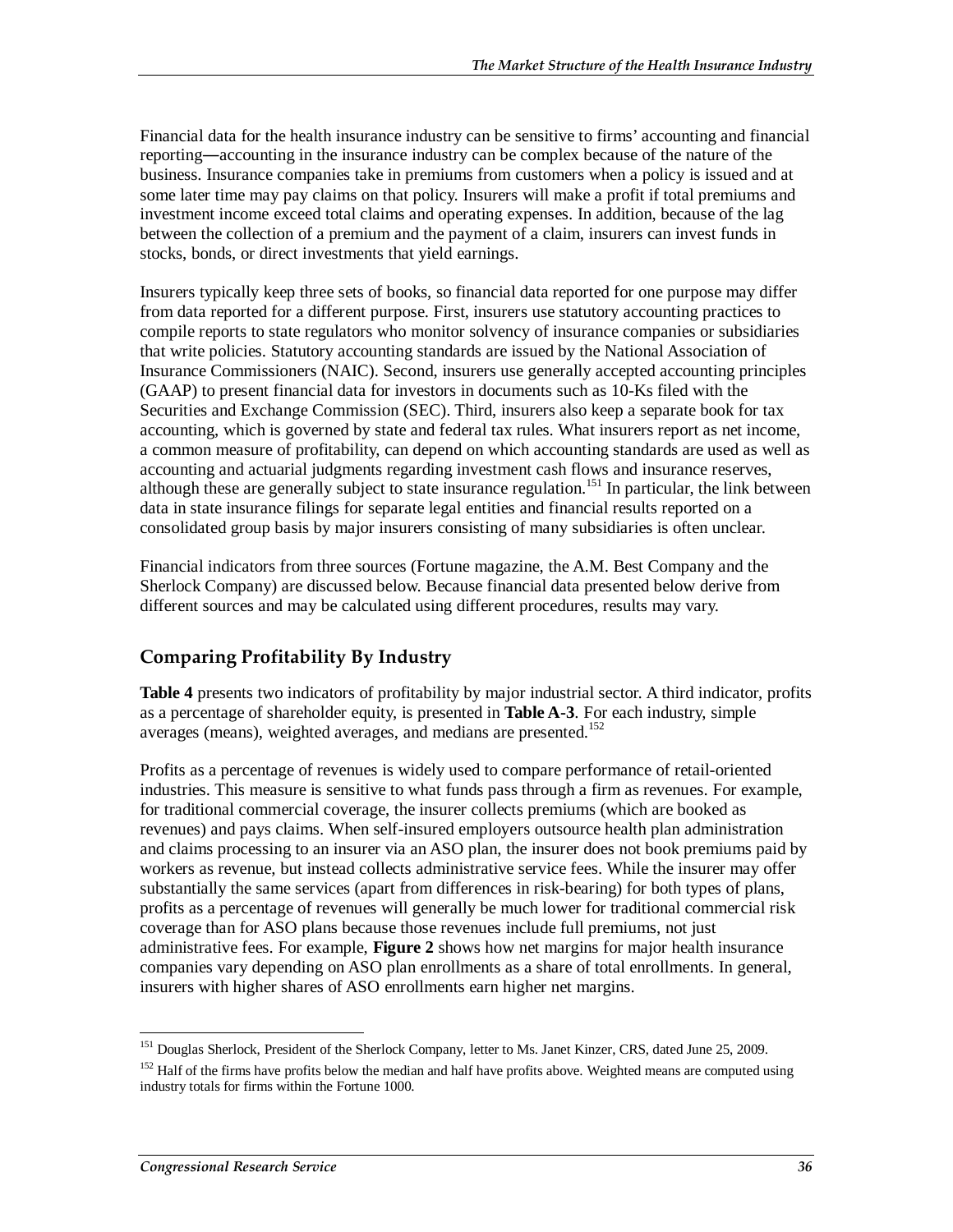

**Figure 2. Major Health Insurers' Net Margins by Percentage ASO Enrollments** 

**Source:** Atlantic Information Service, *Directory of Health Plans: 2009* (Washington, D.C., 2009). Net margin is for second quarter of 2009. Graph by CRS. **Notes:** CIGNA data may include non-health lines of insurance. ASO plans are generally self-insured plans. Data gathered from public sources.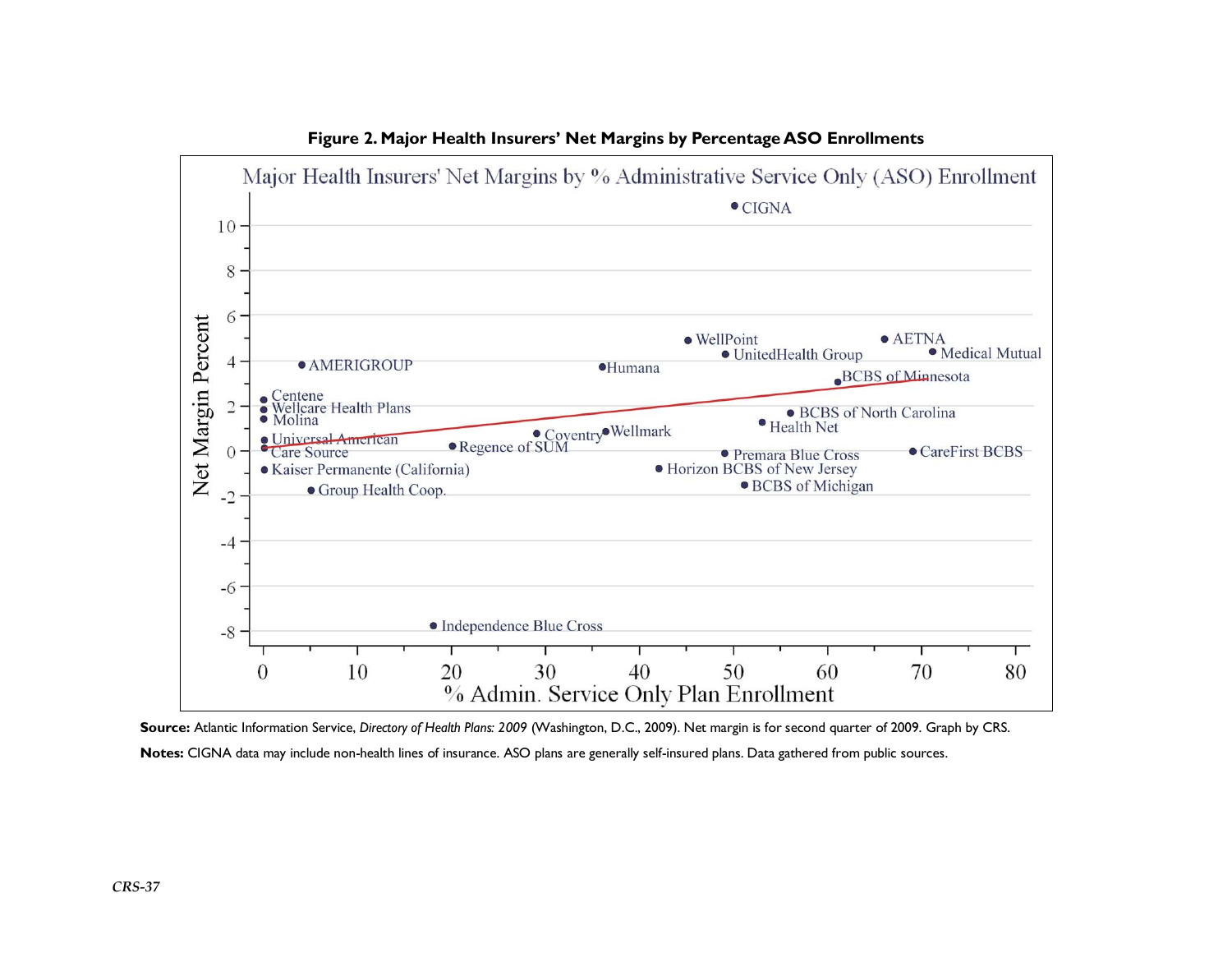|                                                      |                            | Profits As a Percentage of |         |                     |                |               |         |                     |                |
|------------------------------------------------------|----------------------------|----------------------------|---------|---------------------|----------------|---------------|---------|---------------------|----------------|
|                                                      |                            | <b>Revenues</b>            |         |                     |                | <b>Assets</b> |         |                     |                |
| <b>Industry Group</b>                                | # Firms in<br>Fortune 1000 | Median                     | Average | Weighted<br>Average | Rank           | Median        | Average | Weighted<br>Average | Rank           |
| Internet Services and Retailing                      | $\overline{7}$             | 20.9                       | 23      | 22.3                | T              | 13            | 13.4    | 14.2                | T              |
| Savings Institutions                                 | $\overline{2}$             | 20                         | 20      | 19.4                | $\overline{2}$ | 0.9           | 0.9     | 0.9                 | 60             |
| Pharmaceuticals                                      | 21                         | 17.3                       | 17.7    | 24                  | 3              | 8.2           | 9.9     | 10.2                | 5              |
| Tobacco                                              | 6                          | 15.2                       | 15.4    | 19.9                | $\overline{4}$ | 8.1           | 13.8    | 12.2                | 6              |
| <b>Medical Products and Equipment</b>                | 18                         | 13.5                       | 0.7     | 7.6                 | 5              | 8.4           | 4.8     | 4.2                 | 4              |
| Computer Software                                    | $\mathbf{H}$               | 13.1                       | $-0.3$  | 13.3                | 6              | 6.2           | $-0.5$  | 8.3                 | 3              |
| Railroads                                            | 4                          | 12.9                       | 12.9    | 12.9                | $\overline{7}$ | 4.4           | 4.2     | 4.3                 | 26             |
| Network and Other<br><b>Communications Equipment</b> | 9                          | 11.8                       | 11.9    | 11.7                | 8              | 5.8           | 5       | 6.3                 | 17             |
| <b>Financial Data Services</b>                       | 16                         | 11.1                       | 9       | 8.2                 | 9              | 6.9           | 6       | 3.2                 | $\mathbf{H}$   |
| <b>Securities</b>                                    | 4                          | 9.6                        | 5       | 5.1                 | 10             | 1.5           | 1.2     | 0.5                 | 57             |
| Toys, Sporting Goods                                 | $\overline{2}$             | 9.5                        | 9.5     | 9.5                 | $\mathbf{H}$   | 10.3          | 10.3    | 10.4                | $\overline{2}$ |
| Scientific, Photographic and<br>Control Equipment    | 10                         | 9.1                        | 6.7     | 6.1                 | 12             | 4.7           | 3.9     | 3.4                 | 22             |
| Household and Personal Products                      | 13                         | 9                          | 11.3    | 13.6                | 13             | 9.8           | 10.8    | 10.4                | 3              |
| Oil and Gas Equipment, Services                      | 4                          | 8.3                        | 7.4     | 6.9                 | 4              | 5.4           | 4.6     | 4.8                 | 8              |

# **Table 4. Two Profit Indicators for Fortune 1000 Firms By Industry, 2009**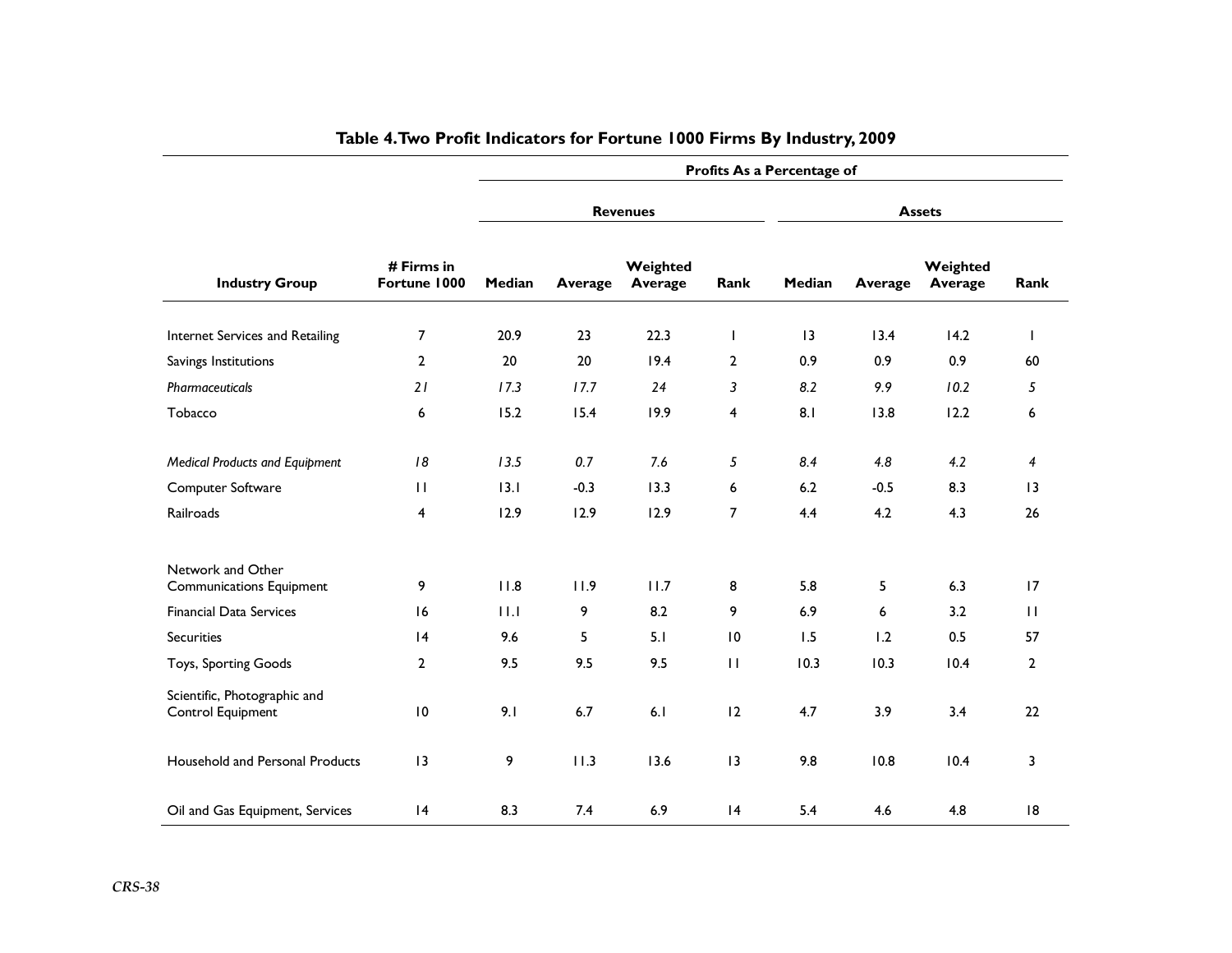|                                              |                            | Profits As a Percentage of |                |                     |      |                 |              |                     |      |  |  |  |
|----------------------------------------------|----------------------------|----------------------------|----------------|---------------------|------|-----------------|--------------|---------------------|------|--|--|--|
|                                              |                            |                            |                | <b>Revenues</b>     |      | <b>Assets</b>   |              |                     |      |  |  |  |
| <b>Industry Group</b>                        | # Firms in<br>Fortune 1000 | Median                     | Average        | Weighted<br>Average | Rank | Median          | Average      | Weighted<br>Average | Rank |  |  |  |
| <b>Food Consumer Products</b>                | 20                         | 7.5                        | 7.2            | 8.1                 | 15   | $\overline{7}$  | 7.3          | 7.7                 | 10   |  |  |  |
| <b>Beverages</b>                             | 8                          | 7.3                        | 9.7            | 11.5                | 16   | 5.3             | 6            | 8.4                 | 21   |  |  |  |
| Waste Management                             | $\overline{2}$             | 7.2                        | 7.2            | 7.4                 | 17   | 3.6             | 3.6          | 3.7                 | 30   |  |  |  |
| Utilities: Gas and Electric                  | 47                         | 7.1                        | 7.3            | 8.2                 | 8    | 2.6             | 2.7          | 2.8                 | 45   |  |  |  |
| Aerospace and Defense                        | 20                         | 6.6                        | 6.8            | 5.8                 | 9    | 6               | 7.2          | 5.9                 | 4    |  |  |  |
| Apparel                                      | 13                         | 6.4                        | 4.2            | 5.4                 | 20   | 6.9             | 4.9          | 7.1                 | 12   |  |  |  |
| Insurance: Life, Health (stock)              | 19                         | 6.3                        | 3.5            | 2.8                 | 21   | 0.5             | 0.6          | 0.2                 | 65   |  |  |  |
| Insurance: Property and Casualty<br>(Mutual) | 5                          | 6                          | 4.1            | 1.8                 | 22   | 1.3             | 1.3          | 0.6                 | 59   |  |  |  |
| <b>Diversified Outsourcing Services</b>      | 15                         | 6                          | 6.2            | 5.9                 | 23   | 3.6             | 4.8          | 4.3                 | 33   |  |  |  |
| Information Technology Services              | 9                          | 5.4                        | 7.1            | 11.4                | 24   | 7.1             | 8.5          | 11.1                | 7    |  |  |  |
| <b>Diversified Financials</b>                | 15                         | 5.3                        | $-14.1$        | $-24.7$             | 25   | $\mathsf{I}$ .4 | 1.8          | $-2.7$              | 58   |  |  |  |
| Insurance: Property and Casualty<br>(Stock)  | 31                         | 4.9                        | $\mathbf{I}$   | 2.1                 | 26   | 1.9             | $\mathbf{I}$ | 0.4                 | 55   |  |  |  |
| Education                                    | 4                          | 4.8                        | 6.7            | 7.1                 | 27   | 3.8             | 6.9          | 6.1                 | 28   |  |  |  |
| Electronics, Electrical Equip.               | 14                         | 4.7                        | 2.4            | 3.8                 | 28   | 4.4             | 2.4          | 3.9                 | 25   |  |  |  |
| Packaging, Containers                        | 8                          | 4.5                        | 4.6            | 4.2                 | 29   | 4.6             | 4.5          | 3.9                 | 23   |  |  |  |
| Advertising, marketing                       | $\overline{2}$             | 4.4                        | 4.4            | 5.2                 | 30   | 2.7             | 2.7          | 3                   | 39   |  |  |  |
| Telecommunications                           | 24                         | 4.4                        | $\overline{2}$ | 4.9                 | 31   | 2.4             | 0            | 2.2                 | 48   |  |  |  |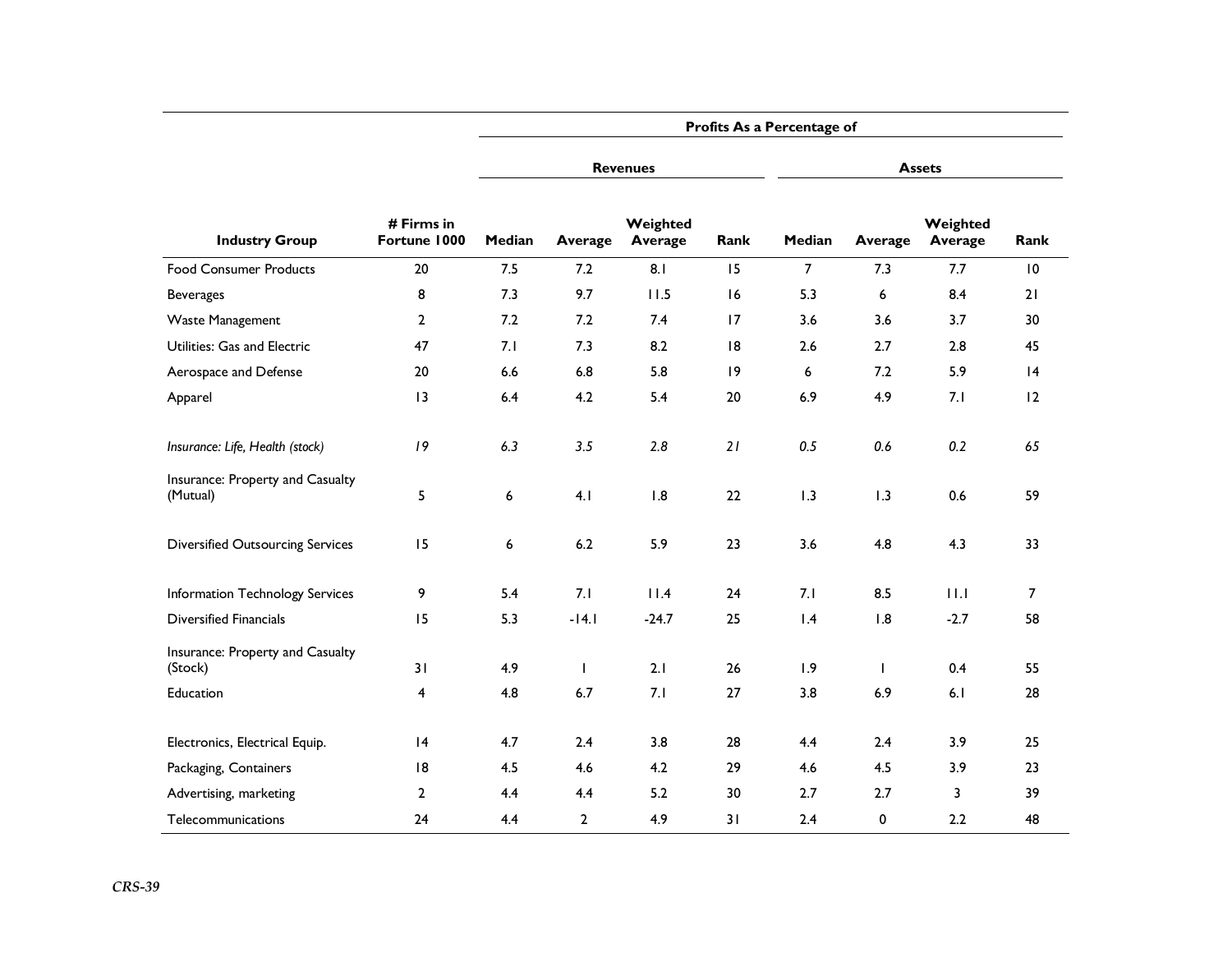|                                                    |                            | Profits As a Percentage of |         |                     |                |                |         |                     |      |  |  |  |
|----------------------------------------------------|----------------------------|----------------------------|---------|---------------------|----------------|----------------|---------|---------------------|------|--|--|--|
|                                                    |                            |                            |         | <b>Revenues</b>     |                |                |         |                     |      |  |  |  |
| <b>Industry Group</b>                              | # Firms in<br>Fortune 1000 | Median                     | Average | Weighted<br>Average | Rank           | Median         | Average | Weighted<br>Average | Rank |  |  |  |
| <b>Industrial Machinery</b>                        | 23                         | 4.3                        | 2.5     | 3.7                 | 32             | 3.3            | 2.8     | 3.2                 | 34   |  |  |  |
| <b>Food Services</b>                               | $\mathbf{H}$               | $\overline{4}$             | 5.3     | 10                  | 33             | $\overline{7}$ | 6.6     | $\mathbf{H}$        | 9    |  |  |  |
| Computer Peripherals                               | 5                          | 3.8                        | 3.6     | 5.7                 | 34             | 4.1            | 3.2     | 4.1                 | 27   |  |  |  |
| Energy                                             | 21                         | 3.6                        | 5.3     | 7.7                 | 35             | 2.7            | 3.5     | 3                   | 42   |  |  |  |
| Chemicals                                          | 37                         | 3.6                        | 4.7     | 5.4                 | 36             | 4.6            | 4.1     | 4.2                 | 24   |  |  |  |
| Health Care: Pharmacy and Other<br><b>Services</b> | 4                          | 3.4                        | 5       | 3.5                 | 37             | 7              | 5.9     | 6.2                 | 8    |  |  |  |
| Mining, Crude-Oil Production                       | 20                         | 3.1                        | 0.4     | 1.7                 | 38             | 1.9            | 1.1     | 0.6                 | 54   |  |  |  |
| Engineering, Construction                          | 4                          | 3.1                        | 3.2     | 3.1                 | 39             | 5.3            | 5.8     | 5.9                 | 20   |  |  |  |
| Pipelines                                          | 4                          | 3                          | 3.5     | 3.2                 | 40             | 2.4            | 2.1     | 1.8                 | 49   |  |  |  |
| Computers, Office Equipment                        | 8                          | 3                          | 2.1     | 5.5                 | 4 <sub>1</sub> | 3.1            | 1.1     | 5.3                 | 36   |  |  |  |
| Health Care: Insurance and Managed<br>Care         | 15                         | 2.9                        | 3.1     | 4.4                 | 42             | 3.7            | 4.5     | 5.6                 | 29   |  |  |  |
| <b>Building Materials, Glass</b>                   | $\overline{7}$             | 2.8                        | 0       | $-0.9$              | 43             | 2.4            | 0.4     | $-0.6$              | 50   |  |  |  |
| Construction and Farm Machinery                    | 9                          | 2.8                        | 1.3     | 2.2                 | 44             | 2.1            | 1.8     | 1.5                 | 52   |  |  |  |
| <b>Specialty Retailers</b>                         | 64                         | 2.7                        | 2.3     | 2.7                 | 45             | 6              | 4.4     | 5.2                 | 16   |  |  |  |
| Home Equipment, Furnishings                        | $\overline{10}$            | 2.6                        | 2.1     | $\overline{2}$      | 46             | 2.3            | 2.3     | 1.7                 | 51   |  |  |  |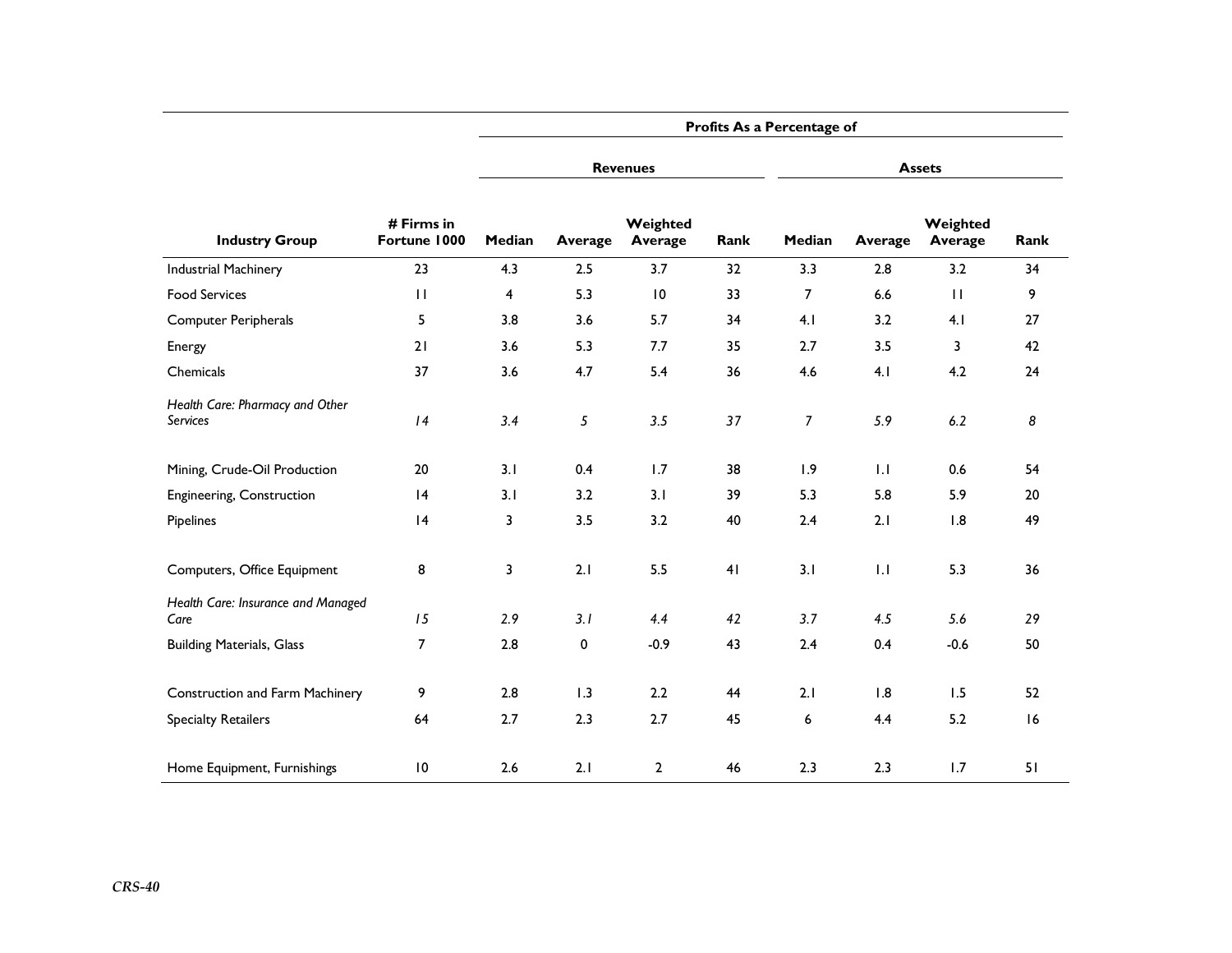|                                                          |                            | Profits As a Percentage of |              |                     |      |               |              |                     |      |  |  |
|----------------------------------------------------------|----------------------------|----------------------------|--------------|---------------------|------|---------------|--------------|---------------------|------|--|--|
|                                                          |                            |                            |              | <b>Revenues</b>     |      | <b>Assets</b> |              |                     |      |  |  |
| <b>Industry Group</b>                                    | # Firms in<br>Fortune 1000 | Median                     | Average      | Weighted<br>Average | Rank | Median        | Average      | Weighted<br>Average | Rank |  |  |
| Semiconductors and Other<br><b>Electronic Components</b> | 9                          | 2.6                        | 1.7          | 3.8                 | 47   | 2.5           | $\mathbf{I}$ | 2.9                 | 47   |  |  |
| Mail, Package, and Freight Delivery                      | $\mathbf{2}$               | 2.5                        | 2.5          | 2.8                 | 48   | 3.6           | 3.6          | 4                   | 32   |  |  |
| <b>Health Care: Medical Facilities</b>                   | 16                         | 2.5                        | 2.2          | 2.7                 | 49   | 2.7           | 2.1          | 2.7                 | 40   |  |  |
| <b>Commercial Banks</b>                                  | 29                         | 2.4                        | $-8.6$       | $\overline{4}$      | 50   | 0.1           | $-0.5$       | 0.3                 | 67   |  |  |
| Trucking, Truck Leasing                                  | 6                          | 2.3                        | 0.2          | $-1.5$              | 51   | 2.9           | 0.6          | $-1.7$              | 38   |  |  |
| Petroleum Refining                                       | 15                         | 2.2                        | 1.5          | 4.2                 | 52   | 3.1           | 1.3          | 4.9                 | 37   |  |  |
| <b>Food Production</b>                                   | 8                          | 1.8                        | $\mathsf{I}$ | 0.9                 | 53   | 2.7           | 1.9          | 1.9                 | 41   |  |  |
| <b>Wholesalers: Diversified</b>                          | 18                         | 1.8                        | 1.8          | 2.3                 | 54   | 3.6           | 3.1          | 3.8                 | 31   |  |  |
| Entertainment                                            | 15                         | 1.7                        | $-2.9$       | 0.3                 | 55   | 0.8           | $-0.3$       | 0.1                 | 61   |  |  |
| <b>General Merchandisers</b>                             | 13                         | 1.5                        | 1.9          | 3.2                 | 56   | $\mathbf{2}$  | 3.2          | 6.3                 | 53   |  |  |
| Wholesalers: Food and Grocery                            | $\overline{7}$             | 1.5                        | 1.3          | 1.9                 | 57   | 5.4           | 5            | 7.1                 | 19   |  |  |
| Forest and Paper Products                                | $\overline{7}$             | 1.5                        | $-5.4$       | $-2.8$              | 58   | 2.6           | $-2.1$       | $-2.1$              | 44   |  |  |
| <b>Wholesalers: Health Care</b>                          | $\overline{7}$             | 1.3                        | 2.6          | 1.1                 | 59   | 6             | 6            | 4.3                 | 15   |  |  |
| Transportation and Logistics                             | 4                          | 1.1                        | $-0.7$       | 1.8                 | 60   | 3.3           | $-9.2$       | 4.4                 | 35   |  |  |
| <b>Airlines</b>                                          | $\mathbf{H}$               | $\mathbf{I}$               | $-0.2$       | $-3$                | 61   | 0.7           | $-0.4$       | $-2.3$              | 62   |  |  |
| Food and Drug Stores                                     | 17                         | 0.9                        | $-0.1$       | 0.1                 | 62   | 2.6           | $-1.3$       | 0.2                 | 43   |  |  |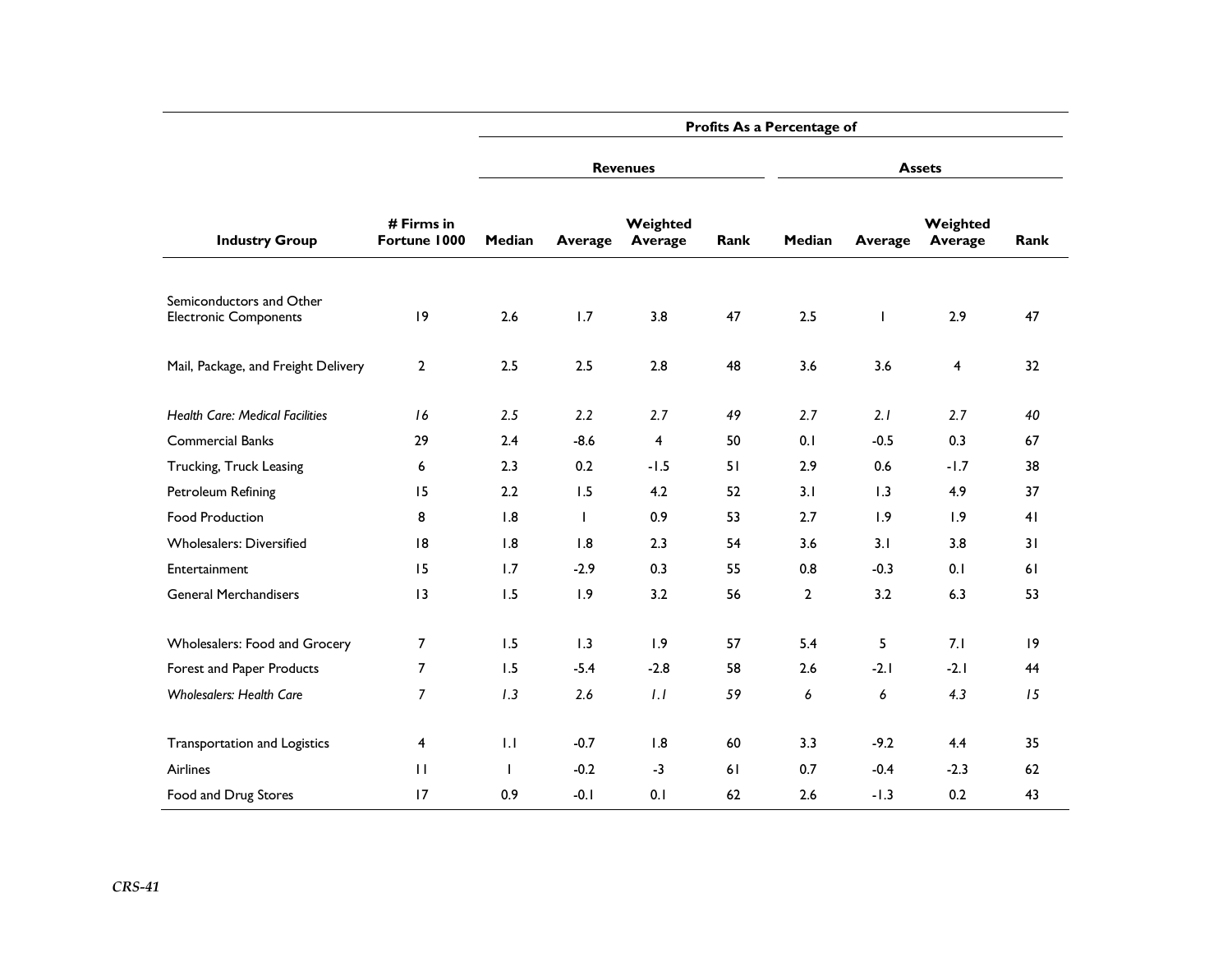|                                                  |                            | Profits As a Percentage of |                |                     |      |               |         |                     |      |  |  |
|--------------------------------------------------|----------------------------|----------------------------|----------------|---------------------|------|---------------|---------|---------------------|------|--|--|
|                                                  |                            |                            |                | <b>Revenues</b>     |      | <b>Assets</b> |         |                     |      |  |  |
| <b>Industry Group</b>                            | # Firms in<br>Fortune 1000 | Median                     | <b>Average</b> | Weighted<br>Average | Rank | Median        | Average | Weighted<br>Average | Rank |  |  |
| Wholesalers: Electronics and<br>Office Equipment | 10                         | 0.8                        | 0.3            | $-0.3$              | 63   | 2.5           | 1.1     | $-0.9$              | 46   |  |  |
| Real estate                                      | 7                          | 0.8                        | $-2.4$         | $-3.3$              | 64   | 0.5           | $-0.5$  | $-0.7$              | 64   |  |  |
| Automotive Retailing, Services                   | $\mathbf{H}$               | 0.8                        |                | 0.7                 | 65   | 1.7           | 1.4     | 0.8                 | 56   |  |  |
| Insurance: Life, Health (Mutual)                 | $\mathbf{H}$               | 0.3                        | 0.3            | 0.4                 | 66   | $\mathbf 0$   | 0.1     | 0                   | 68   |  |  |
| Publishing, Printing                             | 13                         | 0.3                        | $-26.2$        | $-15.1$             | 67   | 0.2           | $-14$   | $-13$               | 66   |  |  |
| Miscellaneous                                    | 10                         | $\mathbf{0}$               | 6.3            | 8.1                 | 68   | 0.6           | 2.3     | 4.9                 | 63   |  |  |
| Temporary Help                                   | 4                          | $-0.2$                     | $-0.4$         | $-0.3$              | 69   | $-0.7$        | $-1.6$  | $-0.9$              | 71   |  |  |
| Motor Vehicles and Parts                         | 22                         | $-0.5$                     | $-3.4$         | $-0.1$              | 70   | $-0.6$        | $-5.3$  | $-0.1$              | 70   |  |  |
| Hotels, Casinos, Resorts                         | $\mathbf{H}$               | $-1.3$                     | $-2.9$         | $-2.5$              | 71   | $-0.6$        | $-1.2$  | $\mathbf{I}$        | 69   |  |  |
| Metals                                           | 10                         | $-2.2$                     | $-6.8$         | $-6.3$              | 72   | $-2.4$        | $-10.1$ | $-4.8$              | 73   |  |  |
| <b>Transportation Equipment</b>                  | 4                          | $-3.2$                     | $-5.3$         | $-5.8$              | 73   | $-1.8$        | $-3$    | $-3.9$              | 72   |  |  |
| Homebuilders                                     | 8                          | $-21.9$                    | $-22.5$        | $-21.7$             | 74   | $-9.9$        | $-11.6$ | $-11.3$             | 74   |  |  |

**Source:** *Fortune, May 3, 2010, and data provided by Fortune. Calculations by CRS.* 

Notes: Health insurance and health care industries are emphasized for ease of comparison. For additional notes, see "The Largest U.S. Corporations," Fortune, vol. 161, no. 6 (May 3, 2010), pp. F-28-29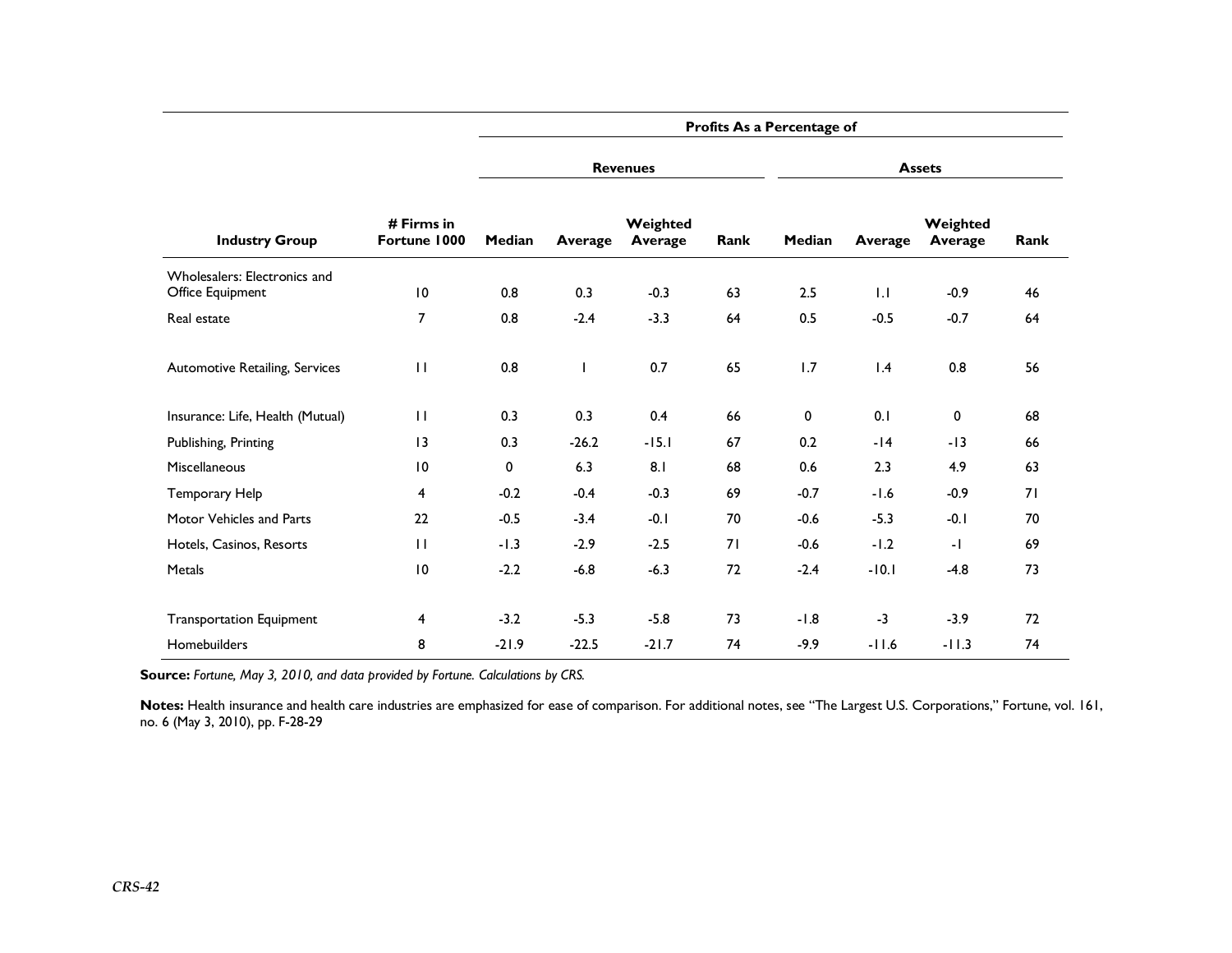Profits as a percentage of assets reflects an industry's profitability with its capital intensity. Profits as a percentage of equity indicate returns to stock investors. Return-on-equity ratios, unlike return-on-revenue, depends on how a firm raises its capital, and may change abruptly due to changes in corporate structures such as mergers and acquisitions. A firm that relies more on equity, rather than debt, may be less vulnerable to bankruptcy. Comparisons of profitability ratios across industries requires some caution, as each industry has a different cost structure and each faces a particular set of risks and opportunities. Industry profitability is also affect by temporary economic shocks and broader social trends. Individual firms, of course, vary from the industry averages, with some performing better on profit measures, and with others performing less well.

Neither of the two health insurance sectors (Health Care: Insurance & Managed Care; and Insurance: Life, Health [stock]) are in the top 20 industries on either of the two profitability measures for 2009 presented in **Table 4**, nor among the top 20 industries in terms of profits as percentage of shareholder value (see **Table A-3**).

### **Profitability Measures Reported by the A.M. Best Company**

The A.M. Best Company provides ratings and analysis for the insurance industry, including GAAP financial indicators for major health insurers.<sup>153</sup> Which companies A.M. Best lists varies over time due to mergers, acquisitions, and the growth of smaller firms.

**Table 5** presents medical loss ratios for major health insurers over the period 2000-2008. Two other measures of profitability the health insurance industry, return on equity and return on revenues, are presented in **Table A-1** and **Table A-2**.

The medical loss ratio, defined as total health benefits paid divided by premium income, is a commonly used, albeit rough, indicator of profitability and administrative efficiency. The proportion of premium revenues not paid through benefits is used to cover administrative costs, taxes, interest payments, and profits. Investment income, which can be much more volatile than premium income due to occasional rapid price changes in asset markets, is excluded. To industry analysts, the medical loss ratio reflects how well premiums are keeping up with increases in medical costs. To consumers, the medical loss ratio shows what proportion of premiums, on average, are returned through benefits. State insurance regulators typically monitor health insurers' medical loss ratios to ensure adequate benefits are paid out and that premiums do not rise much more quickly than claims expenses. Some financial analysts perceive that lower medical loss ratios signal profit potential. Some have proposed stricter federal requirements on medical loss ratios (see below). Medical loss ratios typically do not include data from ASO plans used by self-insured plans, which make up the bulk of enrollments for larger firms (see **Table 3**).

-

<sup>&</sup>lt;sup>153</sup> Most of these reports provide GAAP data for the previous two years. Thus, for many companies two sets of financial results are reported for the same year, which might not agree due to accounting revisions or other factors.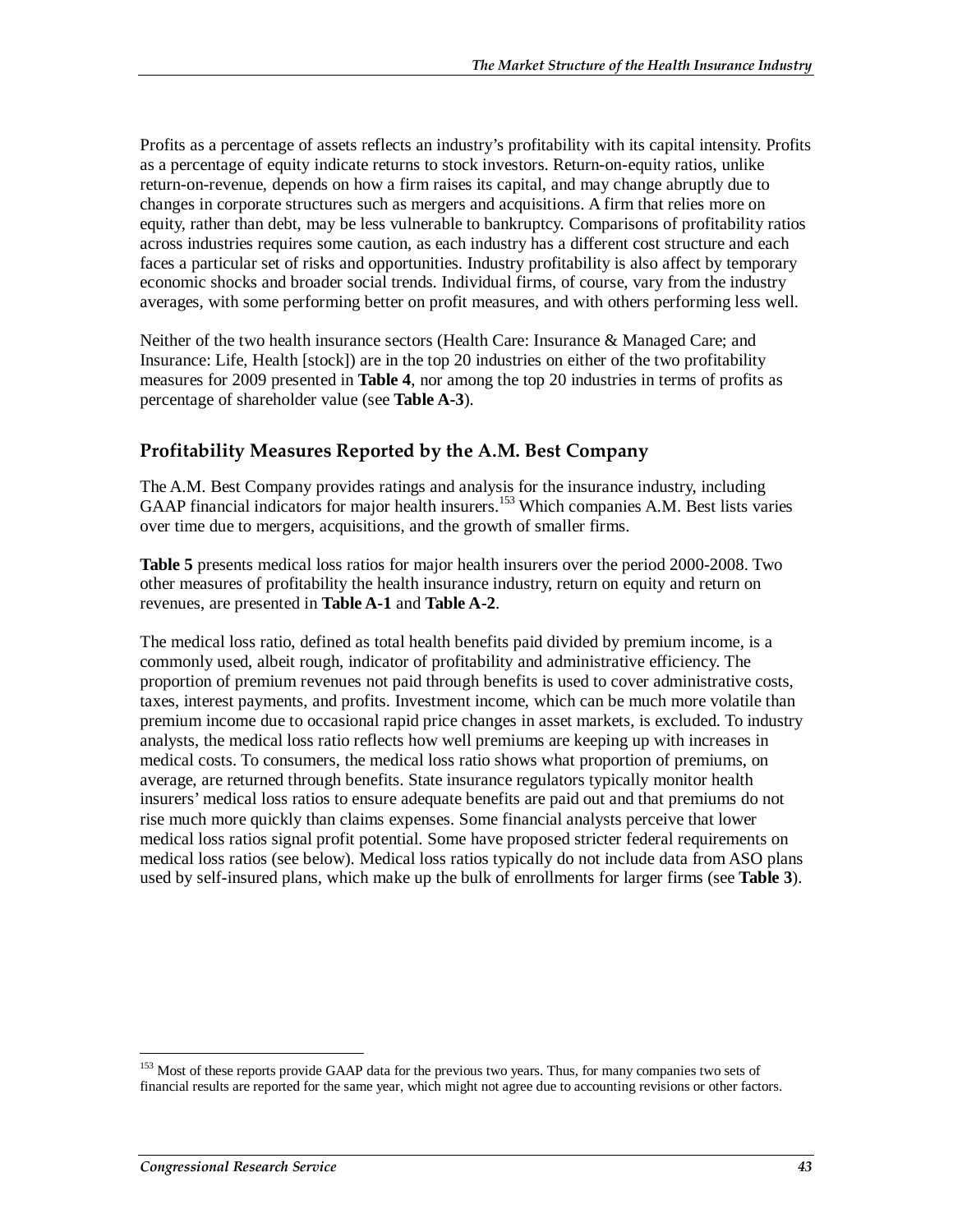|                                       | 2000 | 2001 | 2002 | 2003 | 2004 | 2005 | 2006 | 2007 | 2008 |
|---------------------------------------|------|------|------|------|------|------|------|------|------|
| Aetna Inc.                            | 92.1 | 89.8 | 89.8 | 76.6 | 78.3 | 77.4 | 79.9 | 80.4 | 81.5 |
| Amerigroup Corp.                      | 81.0 | 80.6 | 80.6 | 80.2 | 81.0 | 84.7 | 81.1 | 83.1 | 81.4 |
| Anthem Inc.                           | 84.7 | 84.5 | 84.5 | 82.4 |      |      |      |      |      |
| Centene Corp.                         | 84.3 | 82.8 | 82.8 | 83.4 | 81.5 | 82.6 | 85.9 | 83.8 | 82.0 |
| Cigna HealthCare Inc.                 | 84.2 | 86.3 | 70.5 | 75.5 | 71.5 | 72.1 | 71.5 | 72.2 | 70.7 |
| Cobalt Corp.                          | 81.8 | 77.9 | 89.2 | 85.0 |      |      |      |      |      |
| Coventry Health Care Inc.             | 85.8 | 86.0 | 86.0 | 81.2 | 80.5 | 79.4 | 79.3 | 79.6 | 84.0 |
| Health Net Inc.                       | 82.8 | 84.4 | 84.4 | 82.6 | 89.3 | 86.5 | 85.0 | 86.6 | 88.4 |
| Humana Inc.                           | 84.5 | 83.3 | 83.3 | 83.5 | 84.I | 83.2 | 84.0 | 83.0 | 84.5 |
| Molina Healthcare Inc.                |      |      |      | 83.4 | 84.4 | 86.9 | 84.6 | 84.5 | 84.8 |
| Mid Atlantic Medical Services Inc.    | 86.1 | 85.3 | 86.4 | 85.0 |      |      |      |      |      |
| Oxford Health Plans Inc.              | 77.5 | 78.9 | 78.9 | 79.4 |      |      |      |      |      |
| PacifiCare Health Systems Inc.        | 87.5 | 89.7 | 89.7 | 86.8 | 88.5 |      |      |      |      |
| RightCHOICE Managed Care, Inc.        | 81.7 | 80.3 |      |      |      |      |      |      |      |
| Sierra Health Services Inc.           | 95.4 | 91.0 | 84.8 | 79.2 | 79.5 | 79.I | 79.9 | 84.2 |      |
| Trigon Healthcare, Inc.               | 83.6 | 84.0 |      |      |      |      |      |      |      |
| Triple-S Management, Corp.            |      |      |      |      |      |      | 87.6 | 87.0 | 88.9 |
| UnitedHealth Group                    | 85.4 | 85.3 | 85.3 | 81.4 | 80.6 | 80.0 | 81.2 | 80.6 | 82.0 |
| Universal American Corp.              |      |      |      |      |      |      |      | 80.4 | 83.3 |
| WellCare Health Plans Inc.            |      |      |      | 82.5 | 80.9 | 81.2 | 81.1 | 79.4 | 85.3 |
| WellChoice Inc.                       |      |      | 88.1 | 85.4 | 86.3 |      |      |      |      |
| <b>WellPoint Health Networks Inc.</b> | 80.8 | 81.5 | 81.5 | 81.0 | 82.5 | 80.9 | 82.0 | 83.2 | 84.4 |

**Table 5. Medical Loss Ratios for Major Publicly Traded Health Insurers, 2000-2008** 

**Source:** A.M. Best Company, Special Reports, various years. The medical loss ratio is defined as total health benefits divided by total premium revenue.

**Notes:** Anthem Inc. acquired WellPoint in late 2004 and operates under the WellPoint name. Cobalt Corp. was acquired by WellPoint in late 2003. Mid Atlantic Medical Services, Inc. (also known as MAMSI) was acquired by UnitedHealth Corp. in February 2004. PacifiCare Health Systems Inc. was acquired by UnitedHealth on December 20, 2005. RightCHOICE Managed Care, Inc. was acquired by WellPoint on January 31, 2002. Sierra Health Services Inc. was acquired by UnitedHealth on February 25, 2008. Trigon Healthcare, Inc. merged with Anthem on July 31, 2002. Triple-S Management, Corp., the Blue Cross/Blue Shield affiliate for Puerto Rico, became a publicly traded company in 2006. As of December 28, 2005, WellChoice Inc. has operated as a subsidiary of WellPoint Inc. See source for additional notes.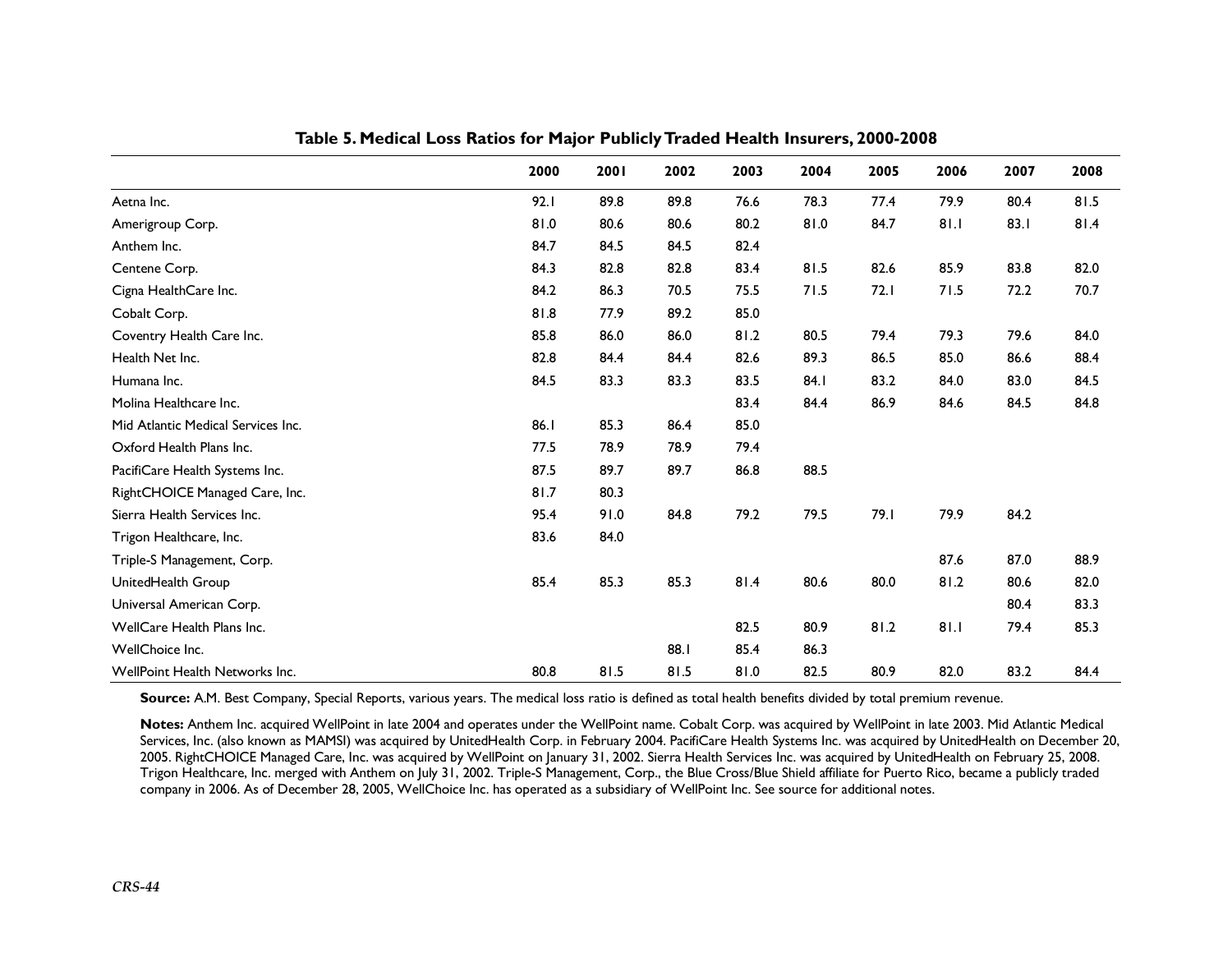Some contend that the medical loss ratio is a seriously flawed measure of administrative costs, profitability, and plan efficiency, and argue that customer satisfaction and cost-per-coveredperson-per-month data on specific health insurance market segments would be more informative.<sup>154</sup> Medical loss ratios can differ by market segment. For instance, administrative costs are typically higher, and medical loss ratios are therefore generally lower, for individual plans than for large group plans. Medical loss ratios are typically higher when health insurers shift insurance risks to consumers through cost-sharing or to providers through capitation arrangements. The allocation of overhead costs, which is inherently arbitrary to some degree, will typically depend on accounting judgments, which may vary from insurer to insurer, although computation of medical loss ratios is generally constrained by some state regulators and by generally accepted accounting principles.<sup>155</sup> While many insurance companies and some large employers use those data to track health plan performance, those data are typically considered proprietary. A more stringent limit on medical loss ratios might require careful attention to how those ratios are defined.<sup>156</sup>

In the latest data (2008), medical loss ratios among major insurers range from a low of 70.7% to almost 89%. Some major commercial insurers have had significant decreases in medical expense ratios in the past decade. For example, CIGNA HealthCare's medical loss ratio, 86.3% in 2001, fell to 70.7% in 2008, according to A.M. Best reports. In general, medical loss ratios are somewhat volatile and can change dramatically from one year to the next. Such swings may be explained by aggressive pricing intended to increase market share or by unexpectedly high medical costs.

Trends in medical loss ratios may also reflect changes in insurers' administrative costs. A major component of insurers' administrative costs is linked to processing of claims and running call centers, which are both closely linked to information technology. While many other businesses saw rapid productivity advances in the 1990s due to better and cheaper information technology, some evidence suggests that productivity in the insurance industry grew less rapidly. While productivity in the finance industry (in value added terms) *grew* by 1.3% per year in the first half of the 1990s and by 4.9% in the second half, according to one estimate, productivity in the insurance industry *fell* by 1.5% in the first half of the 1990s and fell by 0.06% in the second half of that decade.<sup>157</sup> In recent years, some insurers have claimed that better information technology management has helped constrain administrative costs.<sup>158</sup> Finally, as noted above, health insurers in some market segments have significant marketing expenses. Trends in marketing costs may therefore affect medical loss ratios.

<sup>-</sup>154 James C. Robinson, "Use and Abuse of the Medical Loss Ratio to Measure Health Plan Performance," *Health Affairs*, vol. 16, no. 4 (1997), pp. 176-187, available at http://content.healthaffairs.orglcgi/reprintl16/4/176.pdf.

<sup>&</sup>lt;sup>155</sup> The Securities and Exchange Commission has sued Wellcare Health Plans alleging that it manipulated medical loss ratio data in order to avoid refunding the State of Florida certain Medicaid costs. For details, see U.S. SEC v. Wellcare Health Plans, U.S. District Court, Middle District of Florida, Civil Action 8:09.CV.00910-T-33EAS, available at http://www.sec.gov/litigation/complaints/2009/comp21044.pdf.

<sup>156</sup> American Academy of Actuaries, *Critical Issues in Health Reform: Minimum Loss Ratios*, July 2009, available at http://www.actuary.org/pdf/health/loss\_july09.pdf.

<sup>&</sup>lt;sup>157</sup> Susanto Basu et al., "The Case of the Missing Productivity Growth: Or, Does Information Technology Explain Why Productivity Accelerated in the United States but not the United Kingdom?" Federal Reserve Bank of Chicago Working Paper 2003-08, June 2003.

<sup>158</sup> Atlantic Information Services, Inc., *Health Plan Facts, Trends and Data: 2008-2009* (Washington, DC: Atlantic Information Services, 2009), p. 25.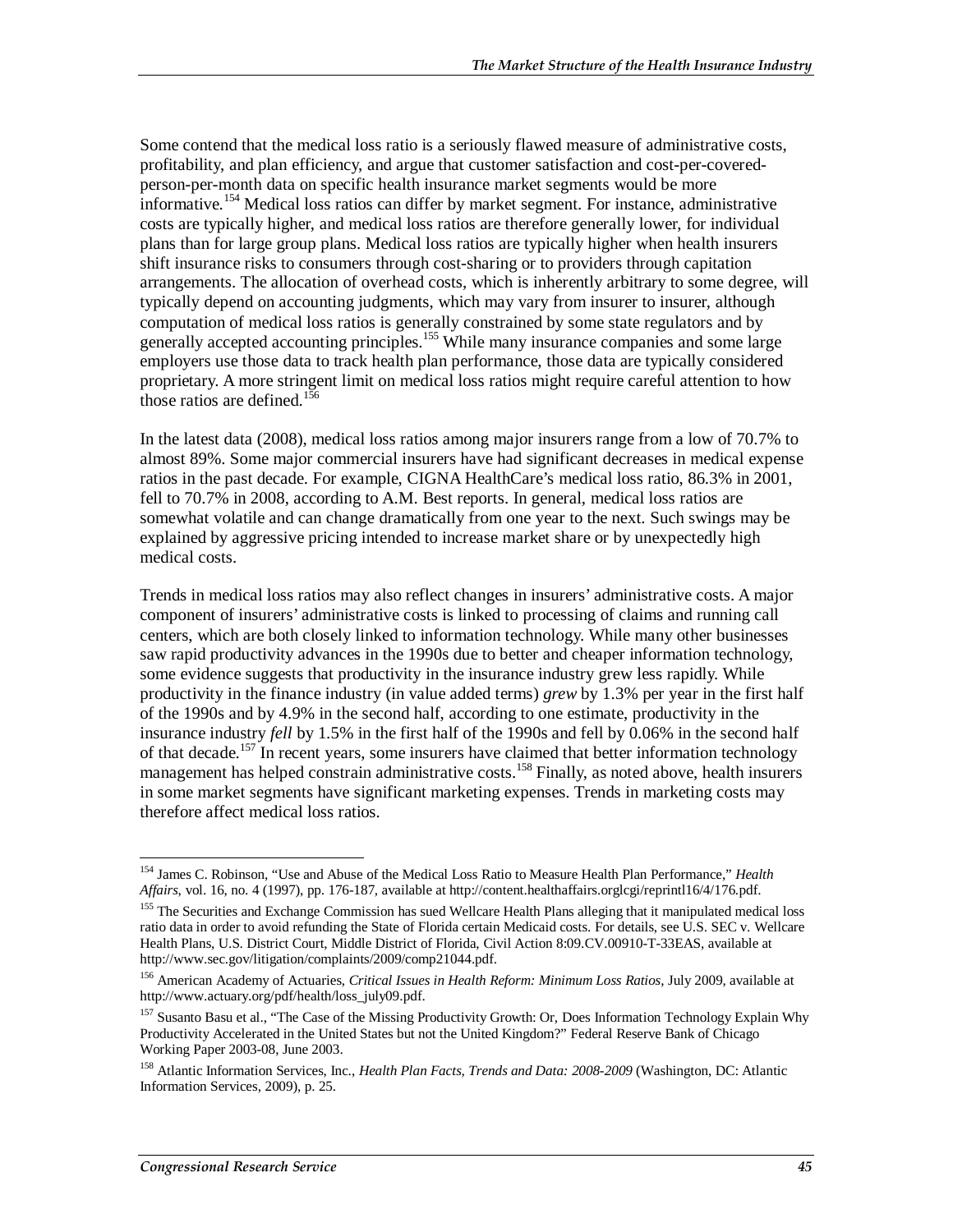## **Profitability Measures Reported by the Sherlock Company**

The Sherlock Company tracks administrative expenses for health insurance companies by collecting financial and operating data from a large number of health insurance firms. These data are checked and compiled in a consistent manner. Sherlock Company estimates are widely used in the industry. The Sherlock data are not drawn by random sample; therefore, if firms not cooperating with the Sherlock Company's data collection were more profitable than average, the profitability measures would be skewed downwards.

The tables below present Sherlock Company data for 2007 and 2008. Profit margins for 2007 and 2008 in the health insurance industry may reflect substantial job losses, which reduce the number of employees covered by employer plans. Losses due to asset price declines following the turmoil in financial markets in late 2007 and 2008 have also adversely affected some insurers' profits. Thus, profitability measures for 2007 and 2008 might be atypical for the insurance industry.

Profit margins in the health insurance industry for 2007 appear to be lower than profit margins reported for other parts of the health sector, such as the pharmaceutical industry, reflecting different investment, risk, and opportunities in each industry. **Table 6** presents data for 2007 on profit margins for standard commercial plans and administrative service only (ASO) plans used by firms that self insure.<sup>159</sup> Within each category, unweighted averages (means), medians, and weighted averages are presented.<sup>160</sup> These profit margin estimates exclude investment income as well as interest expenses and many taxes. Results for 2007 presented in **Table 6** suggest that standard commercial plans were more profitable than ASO plans. When the weighted average margins are higher than the unweighted mean, it suggests that larger firms in 2007 tended to be more profitable than smaller firms.

**Table 6** includes an adjustment that helps make profit margins on standard and ASO plans more comparable. Insurers that run ASO plans charge firms fees, but the firms pay claims themselves (aside from any reinsurance provisions) out of funds collected from employees.<sup>161</sup> For example, out of every \$100 of employee health insurance funds, a hypothetical firm might pay \$90 in benefits and pay an insurance firm \$10 to administer the program. In standard plans, firms pass on premiums from employees to insurers, who then pay claims. Thus, for an ASO plan the insurance firm would receive \$10, but would get \$100 in premium income in a standard plan. Therefore, calculating ASO profit margins by using premium equivalents in the denominator puts profit margins on ASO and standard plans on a more comparable basis.

**Table 7** presents profit data for all Blue Cross/Blue Shield plans in 2008 taken from publicly reported data, such as filings with the Securities and Exchange Commission (SEC). Unlike the profit data in **Table 6** these data include investment income and may include income from other lines of insurance. The adjustment for ASO plans used for profit margins presented in **Table 6** is not included in margins reported in **Table 7**.

 $\frac{1}{1}$ <sup>159</sup> Douglas Sherlock, President of the Sherlock Company, letter to Ms. Janet Kinzer, CRS, dated June 25, 2009.

<sup>&</sup>lt;sup>160</sup> Half of reporting firms have profits below the median and half have profits above. Weighted means are weighted by enrollments. These match means weighted by revenues to the extent that revenue per enrollee is the same for insurers.

<sup>&</sup>lt;sup>161</sup> These payments might be routed through the insurer running the ASO plan, but are not typically booked as revenues by the insurer.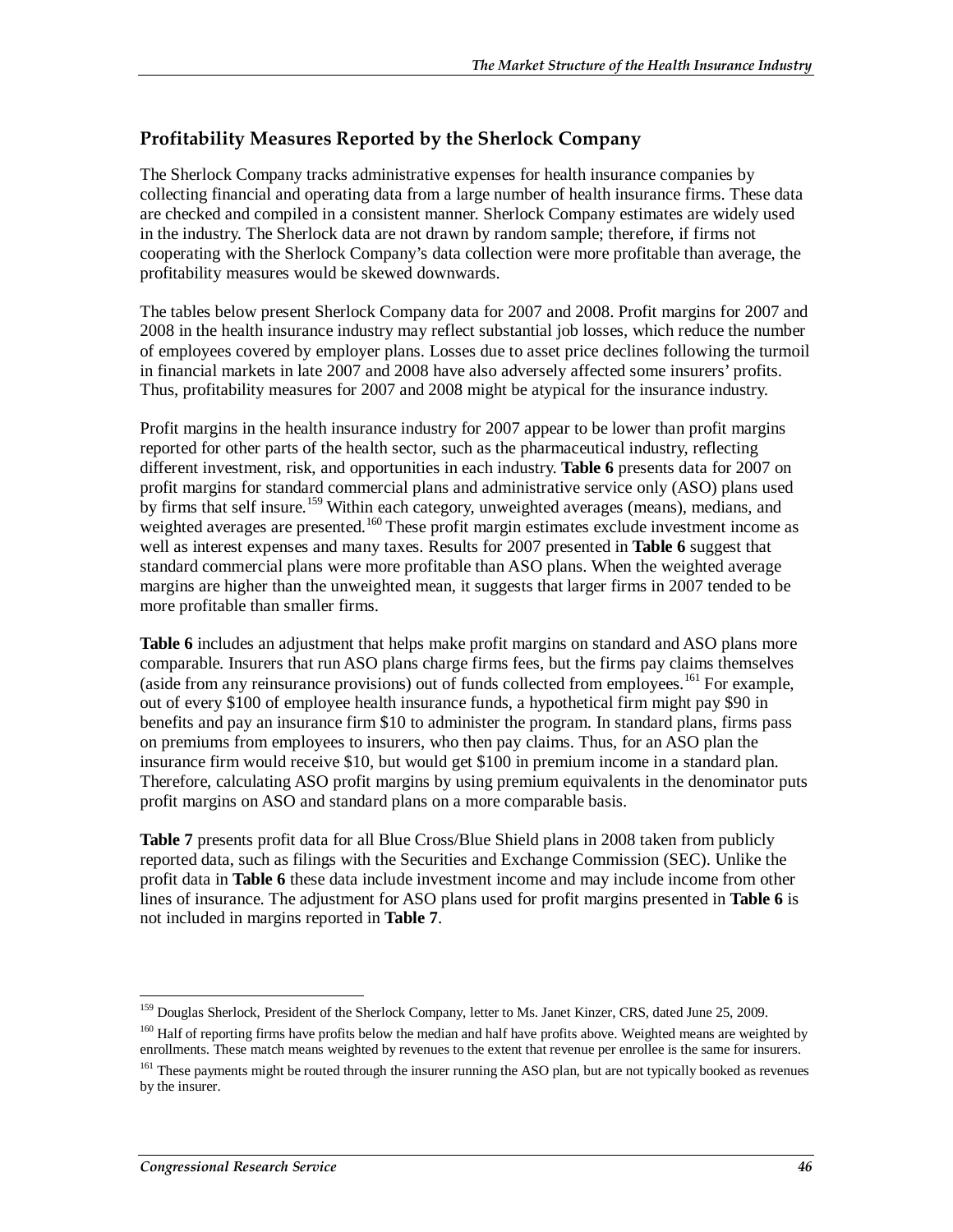|                                    | <b>Commercial Insured</b> |          |        |          | <b>Commercial ASO</b> |          | <b>Commercial Total</b> |          |        |  |
|------------------------------------|---------------------------|----------|--------|----------|-----------------------|----------|-------------------------|----------|--------|--|
|                                    | Mean                      | Weighted | Median | Mean     | Weighted              | Median   | Mean                    | Weighted | Median |  |
| <b>Blue Cross</b>                  | 0.63%                     | 0.10%    | 1.95%  | $-0.30%$ | 0.27%                 | $-0.11%$ | 0.39%                   | 0.22%    | 0.59%  |  |
| Independent/<br>Provider-Sponsored | 1.87%                     | 1.93%    | 1.26%  | -1.09%   | $-1.24%$              | $-0.18%$ | 1.56%                   | I.I6%    | I.I9%  |  |
| Total                              | 0.63%                     | 0.37%    | 1.95%  | $-0.30%$ | 0.17%                 | $-0.11%$ | 0.39%                   | 0.32%    | 0.59%  |  |

#### **Table 6. Profit Margins of Health Plans**

Operating Profits as a Percentage of Premium Equivalents, 2007

**Source:** Sherlock Company, Sherlock Expense Evaluation Reports data.

**Notes:** Mean is an unweighted average. Weighted averages are weighted by enrollments. Income taxes, certain state taxes, investment income and interest expense are excluded from these calculations. Premium equivalents for administrative service only (ASO) plans are fees plus health benefits. Operating Profits include pharmacy and mental health expenses and exclude miscellaneous business taxes. Premium equivalents exclude miscellaneous business taxes. Provider-sponsored plans are owned by non-profit health systems. Independent plans are regionally based and often are closely associated with a provider network.

#### **Table 7. Profit Margins of Blue Cross/Blue Shield Plans, 2008**

|                          | Mean   | Weighted | Median |
|--------------------------|--------|----------|--------|
| <b>Operating Margins</b> | 1.02%  | 2.84%    | I.I8%  |
| Pretax Margin            | 1.65%  | 2.55%    | 1.67%  |
| Margin After Taxes       | 1.52%  | 1.64%    | 1.24%  |
| Federal Income Tax Rate  | 23.45% | 35.41%   | 13.71% |

Computed Using Publicly Reported Data

**Source:** Sherlock Company analysis of public data (e.g., SEC, NAIC).

**Notes:** Includes data for all 39 Blue Cross/Blue Shield plans. See notes for **Table 6**.

**Table 8** shows profit margins for the six largest national commercial insurers in 2008 (Aetna, CIGNA, Coventry, Health Net, Humana and UnitedHealth), whose plans covered 73 million members. Profit margins in **Table 8** were computed in the same way as in **Table 7**. These data suggest that large commercial insurers enjoyed higher profit margins in 2008 than Blue Cross/Blue Shield plans. To the extent that the 2007 data reported in **Table 6** is similar to 2008 profit data, the profit margins reported in **Table 7** and **Table 8** suggest that investment income is a significant source of insurer's profits.

Many insurers are active in many different segments of the health insurance market. **Table 9** shows profit margins for the individual market, the small group insurance market, and the ASO market. These markets, according to these data, were less profitable in 2008 than standard commercial plans. Health insurers on average had negative profit margins in the small group and commercial ASO markets, but had positive margins in the individual market. That the weighted mean margin for the individual market is less than the unweighted mean suggests that smaller insurers in 2007 tended to have higher profit margins in that market segment.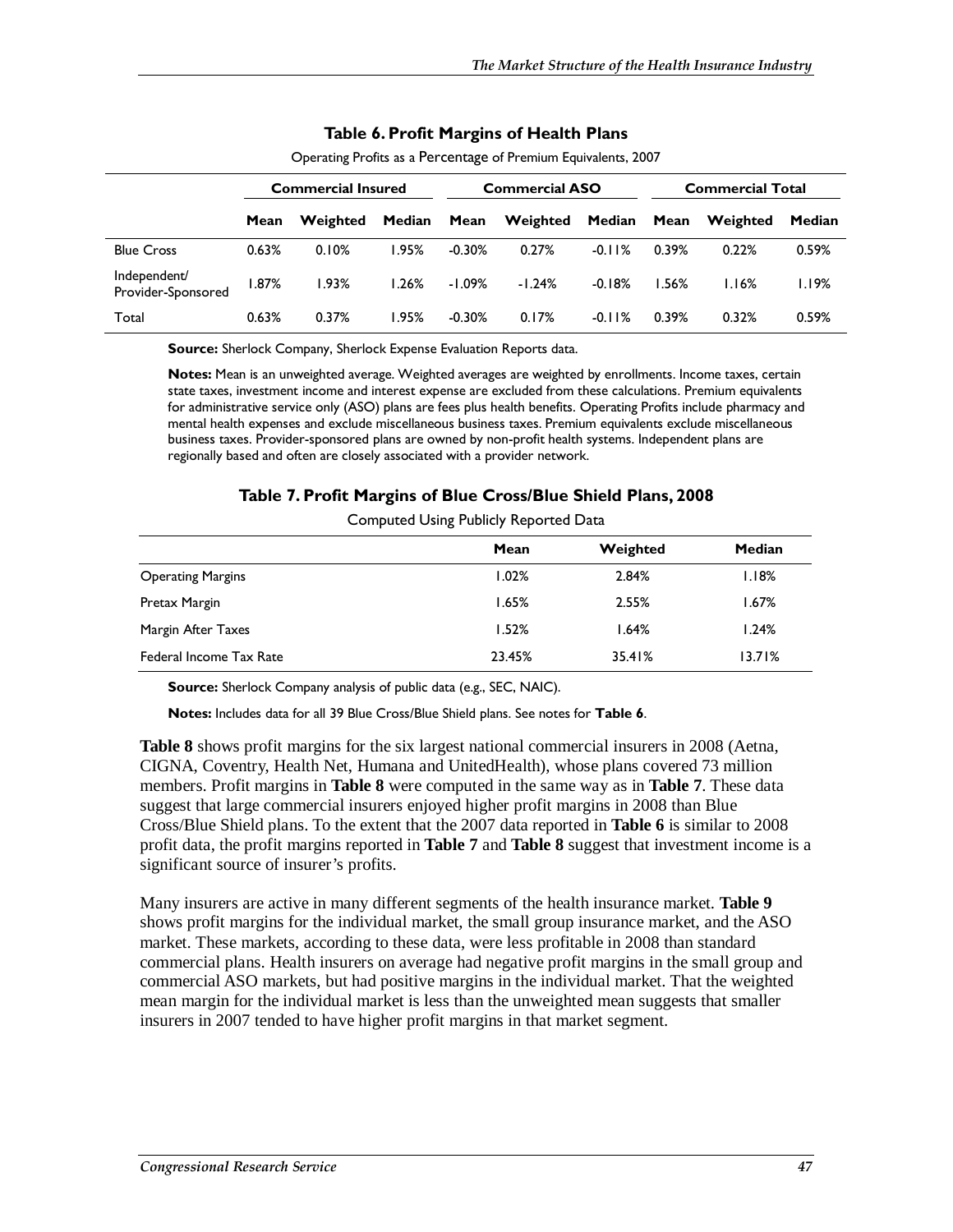|                          | Compated Osing Fability Reported Data |          |        |
|--------------------------|---------------------------------------|----------|--------|
|                          | Mean                                  | Weighted | Median |
| <b>Operating Margins</b> | 6.01%                                 | 5.96%    | 5.32%  |
| Pretax Margin            | 5.40%                                 | 5.90%    | 5.13%  |
| Margin After Taxes       | 3.62%                                 | 3.81%    | 3.35%  |
| Federal Income Tax Rate  | 35.61%                                | 35.35%   | 34.75% |

### **Table 8. Profit Margins of National Commercial Insurers, 2008**

Computed Using Publicly Reported Data

**Source:** Sherlock Company analysis of public data (e.g., SEC, NAIC).

**Notes**: See text and notes for **Table 6**.

|          | <b>Individual</b>     |          |  |  |  |  |  |  |  |  |
|----------|-----------------------|----------|--|--|--|--|--|--|--|--|
| Mean     | Weighted              | Median   |  |  |  |  |  |  |  |  |
| 2.17%    | 1.04%                 | 6.41%    |  |  |  |  |  |  |  |  |
|          | <b>Small Group</b>    |          |  |  |  |  |  |  |  |  |
| Mean     | Weighted              | Median   |  |  |  |  |  |  |  |  |
| $-5.96%$ | $-8.47%$              | $-6.28%$ |  |  |  |  |  |  |  |  |
|          | <b>Commercial ASO</b> |          |  |  |  |  |  |  |  |  |
| Mean     | Weighted              | Median   |  |  |  |  |  |  |  |  |
| $-0.30%$ | 0.27%                 | $-0.11%$ |  |  |  |  |  |  |  |  |
|          |                       |          |  |  |  |  |  |  |  |  |

#### **Table 9. Profit Margins By Line of Health Insurance, 2008**

**Source:** Sherlock Company, Sherlock Expense Evaluation Reports and publicly reported data.

**Notes:** Profit margins for Commercial ASO using data for Blue Cross/Blue Shield Commercial ASO plans (**Table 6**). Profit margins for the small group and individual markets were estimated using data from 10 plans serving policyholders in 13 states. See text and notes for **Table 6**.

# **Options for Congress**

In the wake of health care reform measures enacted in March 2010, congressional concern over health insurance policy is likely to persist, even if health reform takes a less central role in legislative deliberations. Congress could take several further actions to affect the behavior and structure of health insurance markets. Important policy details remain to be resolved through federal rule-making, agency actions, and possibly through further legislation. The remainder of this section discusses some possible policy responses to perceived problems in the health insurance market.

# **More Aggressive Antitrust Enforcement**

More aggressive antitrust enforcement is one potential response to perceived problems resulting from high levels of market concentration among health insurers. Federal agencies with antitrust enforcement responsibilities have been active in health care markets, opposing many hospital mergers and putting restrictions on some health insurance mergers. The U.S. Department of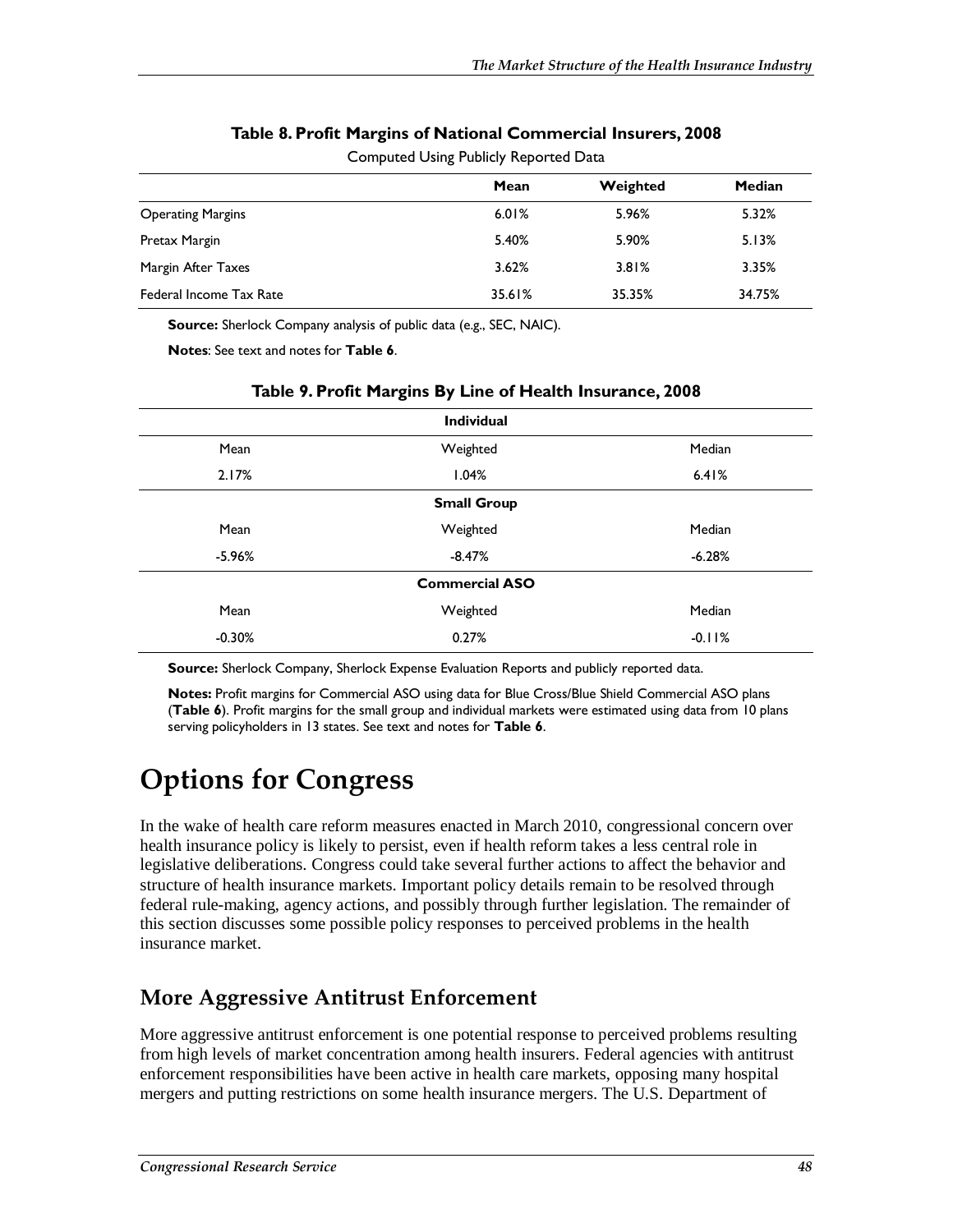Justice and the Federal Trade Commission issued a major report on competition, antitrust policy, and the health care sector in 2004, which urged policies to enhance competition in the health care and health insurance markets.<sup>162</sup> State governments, which generally have primary responsibility for insurance regulation, also have antitrust enforcement capabilities.<sup>163</sup> Some have argued that the McCarran-Ferguson Act, which delineates federal and state responsibilities for insurance regulation, has hindered effective antitrust enforcement. One former FTC official contends that modifying the McCarran-Fergusson Act (P.L. 79-15) and removing other impediments could strengthen federal antitrust policy in the health care market.<sup>164</sup> Congress could amend antitrust laws to facilitate stronger pro-competition policies among health insurers. On November 2, 2009, the House Judiciary Committee reported out the Health Insurance Industry Antitrust Enforcement Act (H.R. 3596), which would limit antitrust exemptions provided by the McCarran-Ferguson Act (P.L. 79-15). On February 24, 2010, the House passed the Health Insurance Industry Fair Competition Act (H.R. 4626) on a 406–19 vote, which would amend the McCarran-Ferguson Act to enable more robust antitrust enforcement. The Obama Administration supports passage of H.R. 4626, and has promised stronger antitrust action in healthcare markets.<sup>165</sup>

Strong antitrust action is preferable to allowing both health insurers and providers to build up countervailing power, according to some economists who argue that a more fully competitive market would better protect consumers. <sup>166</sup> Such antitrust remedies may be most effective in promoting economic efficiency if applied to both the health insurance market and key health care provider markets.

On the other hand, the federal government in the past has had trouble using antitrust remedies to increase the competitiveness in the health sector. The federal government lost many antitrust cases intended to promote competition among hospitals.<sup>167</sup> While federal antitrust authorities have

<sup>-</sup>162 U.S. Department of Justice and Federal Trade Commission, *Improving Health Care: A Dose of Competition*, July 2004. The report recommended that (1) experiments to find ways to motivate providers to reduce costs and improve quality should continue; (2) states should remove barriers to entry for providers such as certificate of need (CON) programs; (3) governments should reconsider health care subsidies, especially indirect subsidies that may create distortions; (4) governments should not let physicians bargain collectively; (5) states should consider costs and benefits of pharmacy benefit manager regulation; and (6) governments should reconsider the use of health care mandates (i.e., requirements that insurance plans cover certain types of benefits).

<sup>&</sup>lt;sup>163</sup> The McCarran-Fergusson Act (P.L. 79-15) delineates state and federal responsibilities for insurance regulation and exempts insurers from certain antitrust actions. The act, however, allows federal regulation of the "business of insurance," including antitrust actions. The act also leaves some regulatory and antitrust options to the discretion of states. For a detailed discussion, see CRS Report RL33683, *Courts Narrow McCarran-Ferguson Antitrust Exemption for "Business of Insurance": Viability of "State Action" Doctrine as an Alternative*, by Janice E. Rubin; and CRS Report R40968, *Limiting McCarran-Ferguson Act's Antitrust Exemption for the "Business of Insurance": Impact on Health Insurers and Issuers of Medical Malpractice Insurance*, by Janice E. Rubin and Baird Webel.

<sup>&</sup>lt;sup>164</sup> Testimony of David Balto, Senior Fellow, Center for American Progress, in U.S. Congress, House Committee on the Judiciary, Subcommittee on Courts and Competition Policy, "Health Insurance Industry Antitrust Enforcement Act of 2009 (H.R. 3596)," hearings,  $111^{\text{th}}$  Cong.,  $1^{\text{st}}$  sess., October 8, 2009, available at http://judiciary.house.gov/hearings/ pdf/Balto091008.pdf.

<sup>165</sup> U.S. Office of Management and Budget, *Statement of Administration Policy on H.R. 4626,* February 23, 2010, available at http://www.whitehouse.gov/omb/assets/sap\_111/saphr4626r\_20100223.pdf; and Christine A. Varney, Assistant Attorney General, Antitrust Division, U.S. Department of Justice, "Antitrust and Healthcare: Remarks as Prepared for the American Bar Association/American Health Lawyers Association Antitrust in Healthcare Conference Arlington, Virginia," May 24, 2010, available at http://www.justice.gov/atr/public/speeches/258898.pdf.

<sup>&</sup>lt;sup>166</sup> Martin Gaynor, "Why Don't Courts Treat Hospitals Like Tanks for Liquefied Gases? Some Reflections on Health Care Antitrust Enforcement," *Journal of Health Politics, Policy, and Law*, vol. 31, no. 3 (June 2006), pp. 497-510.  $167$  Ibid.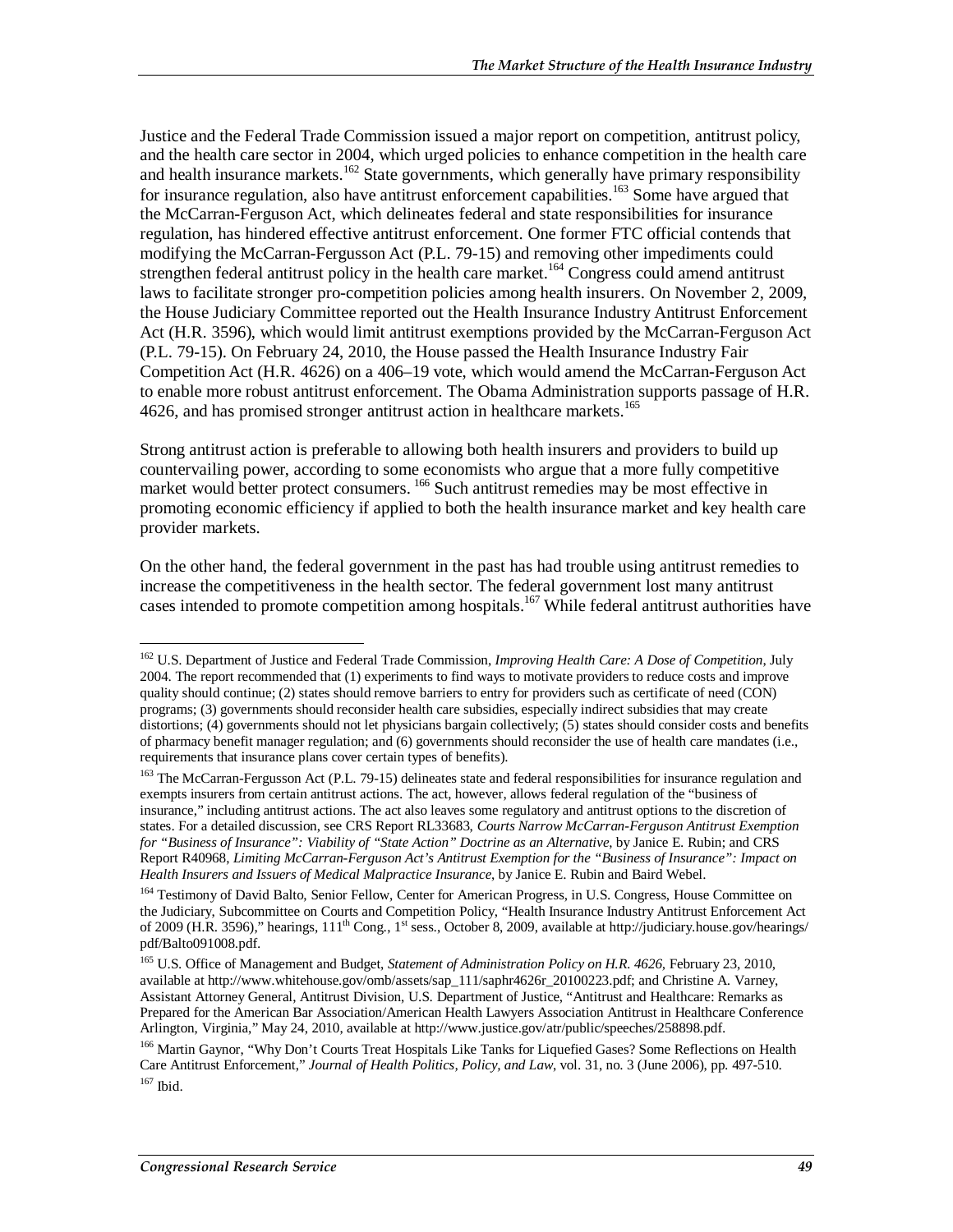forced alterations of some health insurance mergers, federal antitrust policies do not appear to have had a determining influence on the structure of health insurance markets.<sup>168</sup>

Other measures could also inject greater competition into health insurance markets. Some analysts contend that simplifying regulatory policies encourages new entrants. Standardization of claims processes and payment mechanisms could also lower barriers to entry. Other policies might allow insurers in related lines of business, such as life and disability insurance, to provide more competition in ASO markets for firms that self-insure.

# **Stronger Regulatory Measures**

Congress could adopt more stringent regulatory measures designed to improve performance in private health insurance markets. This may require a realignment of regulatory responsibilities with state governments, which now play the leading role in insurance regulation. Congress has taken some steps in the past to regulate health insurance. For example, the Health Insurance Portability and Accountability Act of 1996 (HIPAA; P.L. 104-191) imposed several federal requirements on health insurance plans.<sup>169</sup> Although HIPAA provided uniform federal standards on certain aspects of insurance plans, some contend that HIPAA had only limited effects on health insurance markets. Legislative changes to the Employee Retirement Income Security Act (ERISA), which provides a federal exemption to many state health insurance requirements, could also have important consequences in the health insurance market. Many large corporations, which typically operate in many states, oppose changes in ERISA.

### **Regulation of Medical Underwriting**

The Protection and Affordable Care Act (H.R. 3590; P.L. 111-148) bars some medical underwriting practices, which may change how health insurance companies compete.<sup>170</sup> The practice of medical underwriting, which consists of offering better prices and conditions to the healthy, rearranges the cost burden of health care but has little or no effect on overall costs. Although an individual insurer earns higher profits by attracting a healthier risk pool via medical underwriting, total costs to society are not reduced. Because underwriting consumes real resources, a system with extensive medical underwriting may have higher administrative costs, which provide little social benefit.

Individual firms, however, could face major financial risks by unilaterally dropping medical underwriting practices. The health insurers' trade association, America's Health Insurance Plans

-

<sup>&</sup>lt;sup>168</sup> Some contend that the George W. Bush Administration undertook very little federal antitrust enforcement. The DOJ in the past decade required minor adjustments to three health insurance mergers, out of a total of nearly 400 such mergers during that period. For case citations, see Leemore Dafny, "Are Health Insurance Markets Competitive?" forthcoming *American Economic Review*, available at http://www.kellogg.northwestern.edu/faculty/dafny/personal/ Documents/Working%20Papers/Dafny5\_09.pdf; also see David Balto, "Why a Public Health Insurance Option is Essential," blog posting, *Health Affairs*, September 17, 2009.

<sup>169</sup> For more information, see CRS Report RL31634, *The Health Insurance Portability and Accountability Act (HIPAA) of 1996: Overview and Guidance on Frequently Asked Questions*, by Hinda Chaikind et al.

<sup>&</sup>lt;sup>170</sup> The act directs the HHS Secretary to work with states to create high-risk insurance pools that do not impose preexisting condition limitations, and a more general prohibition on preexisting condition limitations in group insurance plans takes effect for plans years after the beginning of 2014.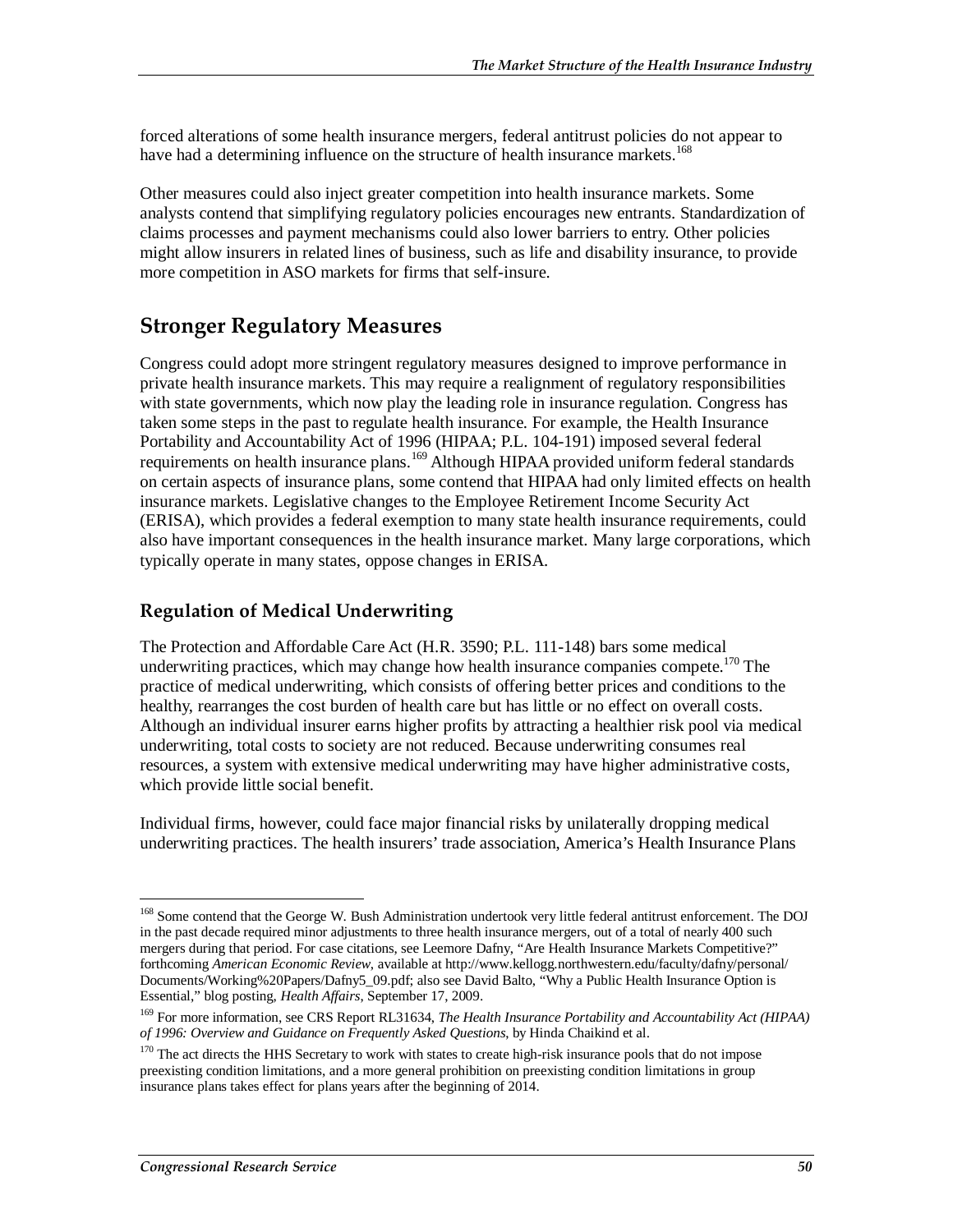(AHIP), had said it would accept limitations of pre-existing condition exclusions, but only if individuals are required to purchase coverage, so that not just the sick enroll.<sup>171</sup>

Regulations barring medical underwriting practices, such as limiting coverage of those with preexisting conditions, could change the nature of competition in health insurance markets. If those regulations motivated health insurers to compete on the basis of how well they served consumers rather than on the ability to shift risks to others, economic efficiency could be enhanced. Even with limits on medical underwriting, however, health insurers may affect the composition of their risk pools through marketing, customer service practices, and by other means. The implementation of individual mandate provisions that encourage purchase of health insurance may have important interactions with management and marketing decisions of health insurers.

## **Minimum Loss Ratio Requirements**

Some critics of the health insurance industry contend that medical loss ratios (defined as total claims divided by premium income) are too low, which in their view has helped push health insurance premiums up. Health insurance industry analysts argue that high medical loss ratios could undermine insurers' ability to raise capital and could lead to cuts in cost of care coordination activities, chronic disease management activities and quality assurance programs. A few states have minimum medical loss ratio requirements for some segments of the health insurance market.<sup>172</sup>

The Protection and Affordable Care Act (H.R. 3590; P.L. 111-148, Sec. 1331(b)(3)) requires that plans offered through state health insurance exchanges (which are to be operational at the beginning of 2014) have a medical loss ratio of at least 85%. The act also will require large group health insurance plans to have a medical loss ratio of at least 85%. Small-group and individual plans will have to satisfy an 80% threshold.

That requirement may require the Secretary of the Department of Health and Human Services to specify how medical loss ratio will be calculated, and how that requirement will interact with state-level insurance regulation. A 30-day request for comments on defining medical loss ratios was issued in April 2010.<sup>173</sup> AHIP and NAIC, along with many other trade groups and interested parties, submitted detailed responses.<sup>174</sup>

<sup>-</sup><sup>171</sup> AHIP, "Health Plans Propose Guaranteed Coverage for Pre-Existing Conditions and Individual Coverage Mandate," November 19, 2008, available at http://www.ahip.org/content/pressrelease.aspx?docid=25068.

<sup>172</sup> For details, see Families USA, *Medical Loss Ratios: Evidence from the States*, June 2008, available at http://www.familiesusa.org/assets/pdfs/medical-loss-ratio.pdf.

<sup>&</sup>lt;sup>173</sup> Internal Revenue Service, Department of the Treasury; Employee Benefits Security Administration, Department of Labor; Office of the Secretary, Department of Health and Human Services, "Medical Loss Ratios; Request for Comments Regarding Section 2718 of the Public Health Service Act," 75 *Federal Register* 71, April 14, 2010.

<sup>&</sup>lt;sup>174</sup> NAIC, "NAIC Response to Request for Information Regarding Section 2718 of the Public Health Service Act," May 12, 2010, available at http://www.naic.org/documents/committees\_e\_hrsi\_hhs\_response\_mlr\_adopted.pdf; AHIP, letter to Donald B. Moulds, Acting Assistant Secretary for Planning and Evaluation, Office of the Secretary, Department of Health and Human Services, regarding DHHS-2010-MLR, Medical Loss Ratios; Request for Comments Regarding Section 2718 of the Public Health Service Act, available at http://wonkroom.thinkprogress.org/wp-content/ uploads/2010/05/AHIPmlr.pdf.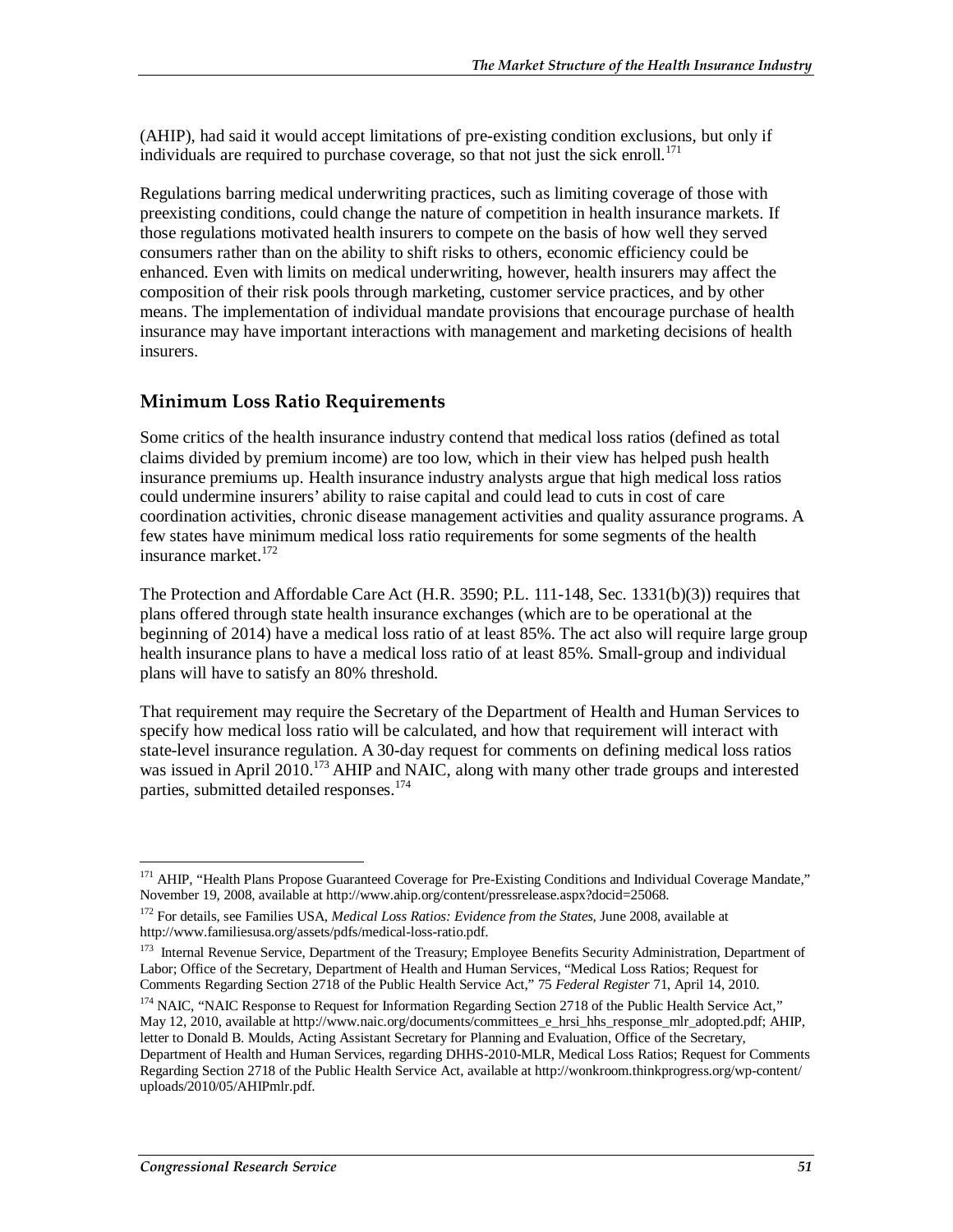# **Individual and Employer Health Insurance Mandates**

Individual or employer mandates could affect the health insurance market in important ways. An individual mandate would require individuals to offer proof of health insurance either to avoid financial penalties or to qualify for certain tax benefits. An individual health insurance mandate in some ways would resemble the individual mandate most states impose on automobile drivers that require either minimum insurance coverage levels or proof of financial responsibility. The aim of these mandates is to widen the insurance risk pool as broadly as possible and to discourage individuals from forgoing insurance and then transferring the costs of an accident or illness onto others. Of course, enforcing a health insurance mandate would likely require different administrative mechanisms than an automobile insurance mandate.

Critics note that an individual mandate could compel purchase of an insurance policy that in the individual's view would cost more than its expected benefits. In particular, if premiums were not adjusted for age and other relevant risk factors, an individual mandate could be seen as helping transfer economic resources from younger and healthier people to older and sicker people. In Massachusetts, the individual health insurance mandate was tied to the availability of "affordable" policies, which required a state panel to judge what "affordable" meant.<sup>175</sup>

An employer mandate would require certain firms to offer qualifying health insurance to their employees or pay some amount into a government health fund or alternatively, face the loss of some tax benefits. Some argue that health costs of uncovered employees are to some degree borne by those with private insurance coverage because providers shift some costs of uncompensated care onto others. Some argue that imposing a employer mandate would level the playing field among larger firms, who are more likely to offer health insurance benefits, and smaller firms, which are most likely not to offer those benefits. On the other hand, an employer mandate could force some firms to lower wages and other benefits. Some employees may value those forgone wages and benefits more than new health benefits.

Employer mandates would affect the health insurance market more broadly as well. The number and proportion of American workers receiving employer-provided health insurance has been declining over time. Imposing an employer mandate would probably slow or even reverse that trend.

Employer-provided health care has important advantages and disadvantages. As noted above, employer-provided health insurance coverage can be administratively efficient and helps mitigate adverse selection problems that could lead to splintering of risk pools. On the other hand, tying health benefits to employment can reduce job mobility and hinder efficient matching of workers to positions that make the best use of their skills. Making the individual health insurance market more attractive (see discussion of Wyden-Bennett plan below) or providing health coverage on the basis of citizenship, as do many other advanced industrial countries, could enhance job mobility.

-

<sup>175</sup> See Jonathan Gruber, "Incremental Universalism for the United States: The States Move First?" *Journal of Economic Perspectives*, vol. 22, no. 4 (fall 2008), pp. 51–59.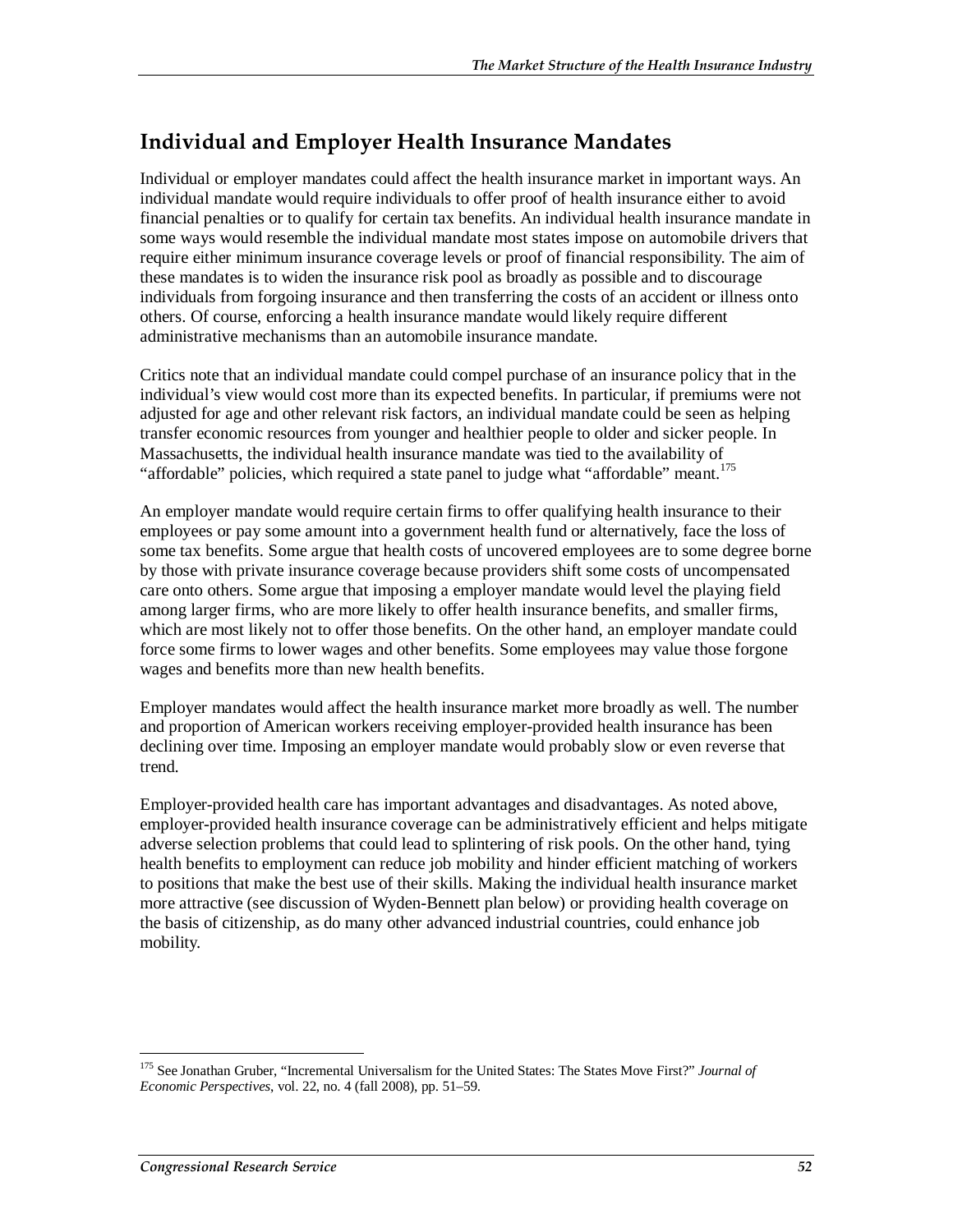# **Health Insurance Exchanges**

Some proposals that Congress considered contained measures partially intended to heighten competition in the market for health care.<sup>176</sup> For example, H.R. 3200 proposed creation of a "Health Insurance Exchange" that would provide an alternative to employer-based health coverage for groups that have had difficulty obtaining affordable health insurance. The Health Insurance Exchange proposed in H.R. 3200 includes a "public option" insurance plan intended to spur greater competition among health insurers. Critics of H.R. 3200 expressed concern that a federally financed public option would enjoy special advantages unavailable to private health insurers and that creation of a public option might be a first step towards a much broader federal role in health care finance.

The Affordable Health Choices Act (S. 1679), approved by the Senate Health, Education, Labor, and Pensions (HELP) Committee on July 15, 2009, proposes new federal private health insurance standards and the creation of an "Affordable Health Benefit Gateway" in each state, along with a public option plan called the "Community Health Insurance Plan." On September 16, 2009, the Chairman of the Senate Finance Committee, Senator Baucus, released a chairman's mark of the America's Healthy Futures Act of 2009, which also included new federal health insurance standards and health insurance exchanges, but does not include a public option plan. $177$  On November 19, Senator Reid proposed a measure that melded provisions of the HELP and Finance Committee bills, which allowed states to include a public option in health insurance exchanges.<sup>178</sup> The version of H.R. 3590 that passed the Senate on December 24, 2009, however, omitted the public option.<sup>179</sup>

#### **Lessons from the Massachusetts Connector**

The proposed Health Insurance Exchange in some ways resembles the Massachusetts Connector created in 2006 and implemented at the end of 2007. Both the proposed federal Health Insurance Exchange and the Massachusetts Connector act as an intermediary between insurance companies and eligible enrollees, playing a similar role to employers who act as health insurance intermediaries for most Americans.180 Massachusetts mandates that individuals have health insurance (as long as "affordable" insurance options are available) or face financial penalties. All but the smallest firms (fewer than 10 employees) that offer no (qualifying) health insurance benefits must pay an annual penalty of \$295 per full-time employee. The program has roughly halved the number of uninsured people in the state.<sup>181</sup>

<sup>-</sup><sup>176</sup> For a summary of H.R. 3200's provisions and information on current legislative status, see CRS Report R40724, *Private Health Insurance Provisions of H.R. 3200*, by Hinda Chaikind et al.

<sup>&</sup>lt;sup>177</sup> A revised mark of the bill was released on September 22, 2009.

<sup>&</sup>lt;sup>178</sup> S.Amndt. 2786 to H.R. 3590, November 19, 2009.

<sup>&</sup>lt;sup>179</sup> See *New York Times* website, "Public Health Insurance Option," Times Topics website, updated March 25, 2010, available at http://www.nytimes.com/info/public-health-insurance-option/.

<sup>&</sup>lt;sup>180</sup> For a description of recent Massachusetts experience with health insurance reform, see Jonathan Gruber, "Incremental Universalism for the United States: The States Move First?" *Journal of Economic Perspectives*, vol. 22, no. 4 (fall 2008), pp. 51–68; John Holahan and Linda Blumberg, "Massachusetts Health Reform: Solving the Long-Run Cost Problem," Robert Wood Johnson/Urban Institute issue brief, January 2009, available at http://www.urban.org/ UploadedPDF/411820\_mass\_health\_reform.pdf.

 $181$  Ibid.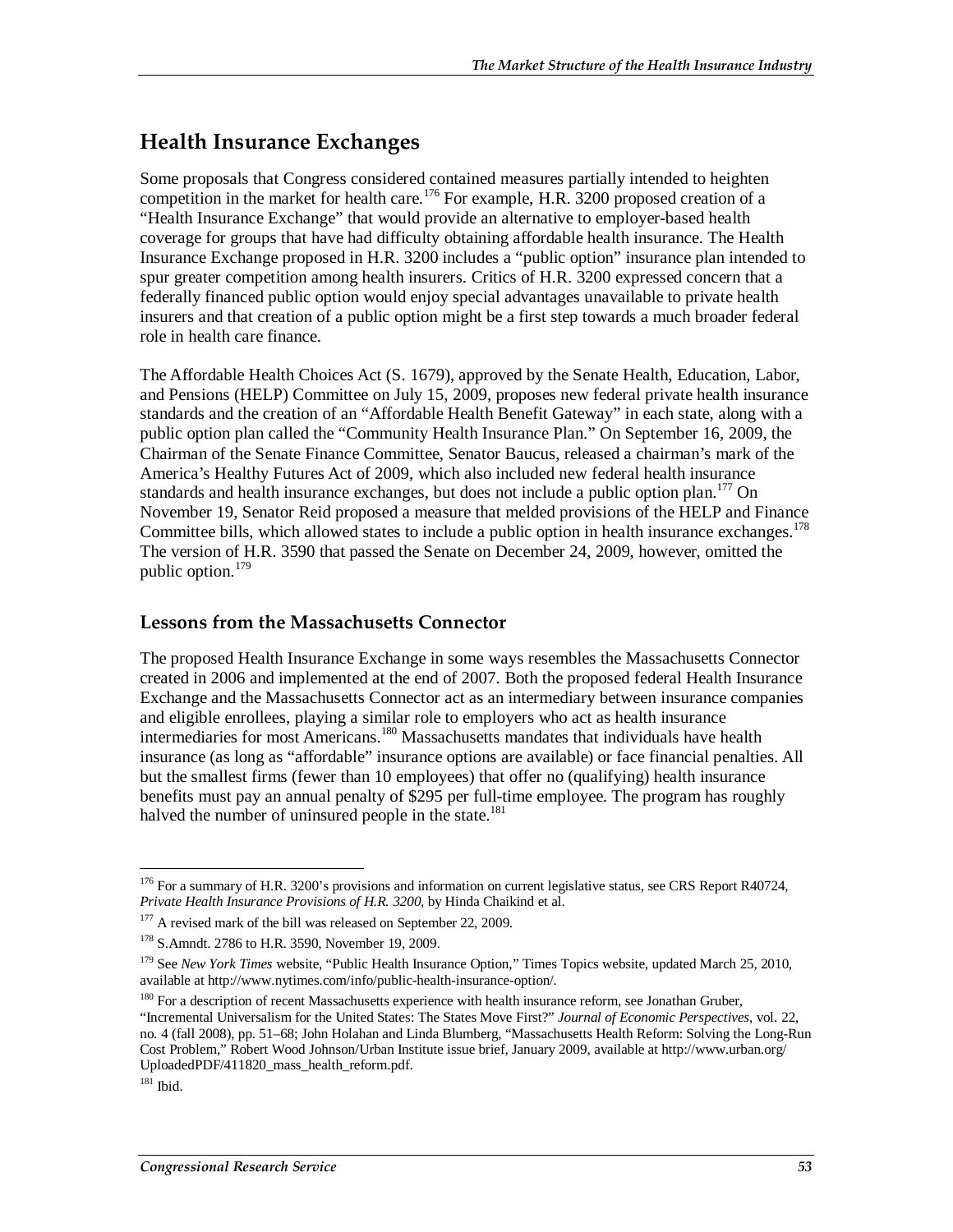## **What Role Would Exchanges Play: Traffic Cops vs. Gatekeepers**

The role played by a Health Insurance Exchange could have important effects. The exchange could act as a "traffic cop" that imposed minimal requirements on plans, in order to allow a large number of insurers to offer coverage to eligible individuals. Alternatively, the exchange could act as a "gatekeeper," as most large employers do, and preselect a limited number of alternatives. In Medicare Part D, which offers prescription drug coverage, the Center for Medicare and Medicaid Services (CMS) acts more like a traffic cop, allowing a wide range of insurers to enter that market. This policy allows Medicare beneficiaries to choose among a wide array of plans. Prices for actuarially equivalent plans, however, are widely dispersed, which suggests that market competition has been ineffective in weeding out plans that offer less value for the money.

Alternatively, an exchange could also play a more active "gatekeeper" role. Many employers have played a very active role in designing health insurance offerings.<sup>182</sup> The exchange could either select a limited number of plans judged to be more attractive or impose stricter requirements on plans. Some economists have found that consumers have difficulty choosing among plans when alternatives are numerous and when differences among plans are difficult to compare. <sup>183</sup> Congress arguably acted as a gatekeeper by requiring standardization of Medigap policies in order to encourage more effective competition among insurers.<sup>184</sup>

# **The Public Option**

Creation of a public option within the proposed Health Insurance Exchanges would have arguably been one way to expand health insurance coverage and control the growth of health insurance costs. The public option proposals responded to concerns about high levels of market concentration and the exercise of market power in health care markets, as well as to concerns about some industry practices in the individual and small-group market segments. Proponents of the public option argued that it would help limit costs in two ways.<sup>185</sup> First, a public option plan could institute administrative efficiencies. Second, some argued that a public plan could negotiate better discounts with providers.

Government intervention in the market motivated by concerns about market concentration and the exercise of market power could have unintended consequences if the determinants of market structure are not well understood. The bargaining power of a public option could enhance economic efficiency by counteracting monopoly power exerted by providers, thus lowering prices and increasing output.<sup>186</sup> But if providers are operating efficiently, then increased bargaining

<sup>-</sup>182 Henry Aaron, "A Funny Thing Happened on the Way to Managed Health Competition," *Journal of Health Politics, Policy and Law*, vol. 27, no. 1 (2002), pp. 31-36.

<sup>183</sup> Richard G. Frank and Richard J. Zeckhauser, "Health Insurance Exchanges—Making the Markets Work," *New England Journal of Medicine* website, July 22, 2009, available at http://content.nejm.org/cgi/reprint/ NEJMp0906246.pdf.

<sup>184</sup> CRS Report RL33300, *Standardized Choices: Medigap Lessons for Medicare Part D*, by Jim Hahn.

<sup>185</sup> See, for example, Jacob S. Hacker, *The Case for Public Plan Choice in National Health Reform*, Institute for America's Future and Center on Health, Economic and Family Security, Berkeley, CA, December 2008, http://www.law.berkeley.edu/chefs.htm; and Jacob S. Hacker, *Healthy Competition: How to Structure Public Health Insurance Plan Choice to Ensure Risk-Sharing, Cost Control, and Quality Improvement*, Institute for America's Future and the Berkeley Center on Health, Economic and Family Security, Policy Brief, Berkeley, CA, April 2009.

<sup>&</sup>lt;sup>186</sup> Economic efficiency would be enhanced only to the extent that providers did not shift costs to other insurers with less bargaining power.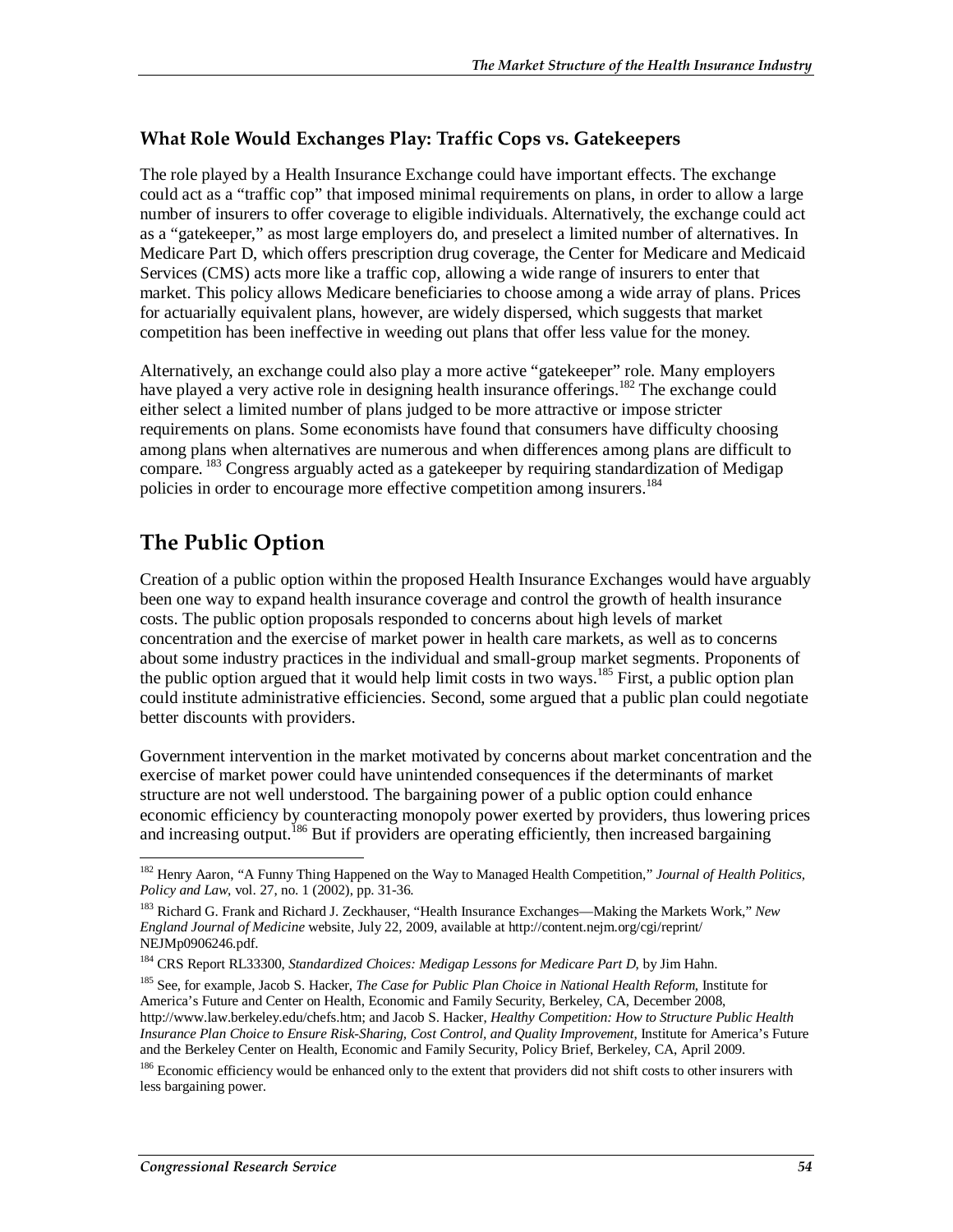power by insurers could lead to economic inefficiency in the health care market. Evidence suggests, however, that many providers are not operating efficiently.<sup>187</sup>

Without further regulation, however, a public plan would have likely attracted high-cost individuals—those who, because of health or age, can only buy insurance for very high premiums, or who are medically uninsurable because of pre-existing conditions. This adverse selection would have threatened the viability and stability of a public option. As an example, many states have high-risk health insurance pools (HRPs) to cover these high-cost individuals. But state HRPs typically charge premiums higher than premiums charged by private plans offered to healthier individuals and all operate at a loss.<sup>188</sup> To avoid or mitigate adverse selection problems, most public option proposals mandated health insurance coverage by all, require community rating, and prohibit denial of insurance based on health or pre-existing conditions by private insurance plans.

# **Cooperatives**

Some proposed creation of health insurance cooperatives as an alternative to a public plan.<sup>189</sup> Cooperative health insurance policies would be available to eligible individuals through health insurance exchanges created by health insurance reform legislation. Proponents argued that cooperative-run plans would increase competition in the health insurance market without requiring more direct federal involvement.<sup>190</sup> Others contended that cooperatives would be unable to improve performance of the health insurance industry.<sup>191</sup>

Some medical cooperatives were created in the 1930s, such as the Group Health Association in Washington, DC, and the Group Health Cooperative of Puget Sound. The AMA and local medical societies, however, vigorously opposed medical cooperatives and succeeded in driving many of them out of business.<sup>192</sup> The Farm Security Administration (FSA) created several programs to provide medical care to low-income rural households, which included cooperatives that at their peak reached 600,000 people.<sup>193</sup> Some historians argue the success of these cooperatives was limited by the lack of clear direction from FSA administrators and opposition from traditional farm groups.<sup>194</sup> These programs were discontinued starting in 1946. The United Mine Workers'

<sup>&</sup>lt;u>.</u> 187 See, for example, Medicare Payment Advisory Commission, *Report to the Congress: Medicare Payment Policy*, Washington, DC, March 2008, available at http://www.medpac.gov/documents/mar08\_entirereport.pdf.

<sup>188</sup> U.S. Government Accountability Office, *State High-Risk Health Insurance Pools*, GAO-09-730R, July 22, 2009, http://www.gao.gov.

<sup>189</sup> Ezra Klein, "Has Kent Conrad Solved the Public Plan Problem? An Interview," *Washington Post*, blog, posted June 11, 2009, available at http://voices.washingtonpost.com/ezra-klein/2009/06/has\_kent\_conrad\_solved\_the\_pub.html.

<sup>&</sup>lt;sup>190</sup> The proposed health insurance cooperatives would not resemble health insurance purchasing cooperatives (HIPC), which several states have set up to improve access to coverage.

<sup>191</sup> Jacob S. Hacker, "Un-Cooperative: The Trouble with Conrad's Compromise," *The New Republic*, The Treatment Blog, posted June 14, 2009, available at http://blogs.tnr.com/tnr/blogs/the\_treatment/archive/2009/06/14/hacker.aspx. 192 Starr, pp. 302-306, 320-327.

<sup>&</sup>lt;sup>193</sup> Michael R. Grey, *New Deal Medicine: The Rural Health Programs of the Farm Security Administration (Baltimore:* Johns Hopkins University Press, 1999). The Bankhead-Jones Farm Tenancy Act of July 1937 (P.L. 75-210) authorized the Farm Security Administration, and the Farmers' Home Administration Act of 1946 (P.L. 79-731) liquidated it.

<sup>194</sup> Anthony J. Badger, *The New Deal: The Depression Years, 1933-1940* (New York: Hill and Wang, 1989), p. 185; Kevin R. Kosar, "A Nearly Forgotten Classic Study in Public Administration: Edward C. Banfield's Government Project," *Public Administration Review*, vol. 69, no. 5 (Sept/Oct, 2009), pp. 993-997.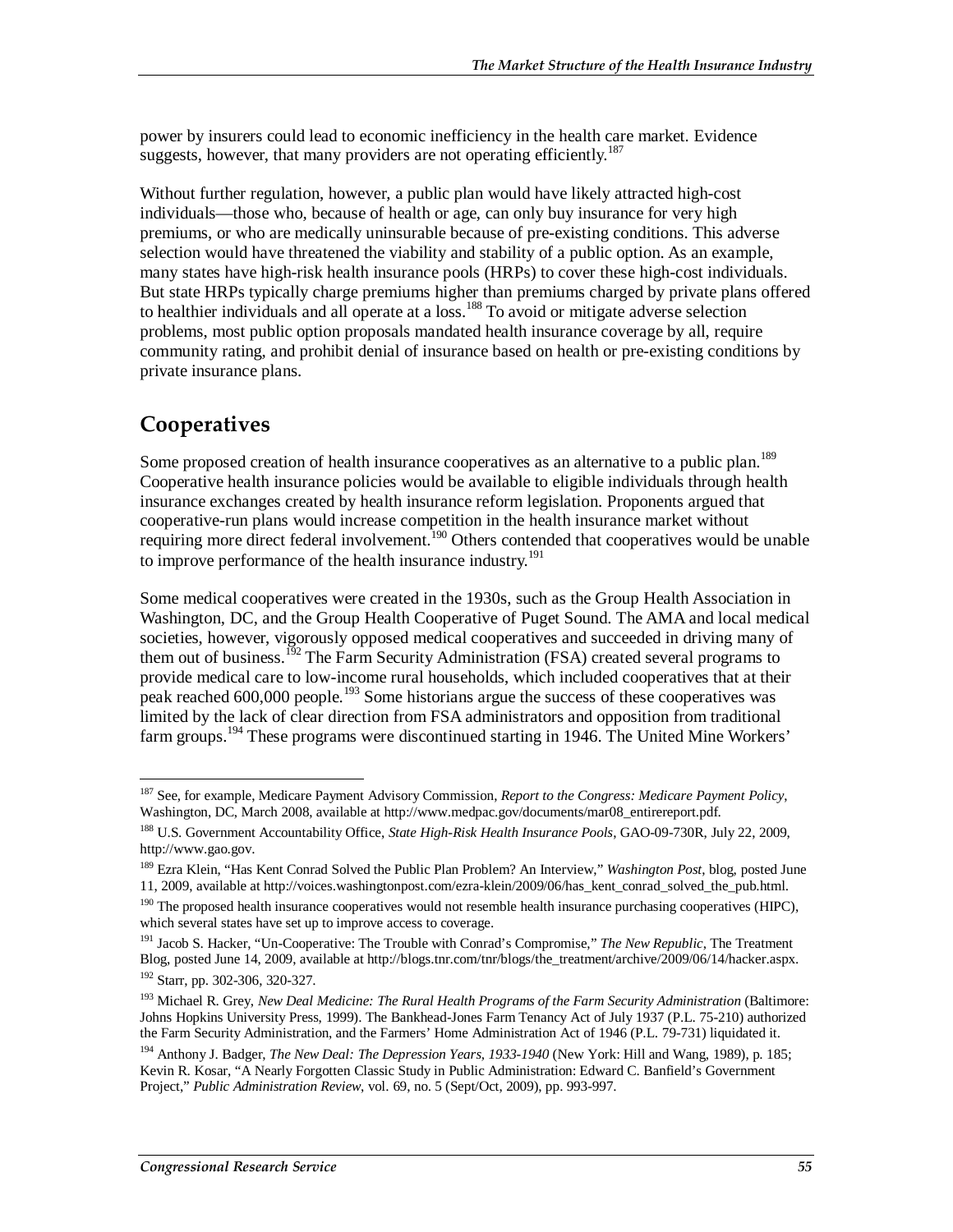Welfare and Retirement Fund, created in the 1940s, might provide another model of a health cooperative.<sup>195</sup>

The early history of Blue Cross may be instructive. The Blue Cross idea, incorporated through a stream of new organizations, spread rapidly across the country during the 1930s and 1940s, demonstrating that a suitable design with support from existing organizations could transform the American health finance system. Blue Cross was able to piggyback on local hospitals and the AHA, and Blue Shield initially piggybacked on local medical societies. Links between hospitals and Blue Cross had profound effects on the governance and structure of Blue Cross. Though the modern health care sector is very different than when Blue Cross began, the strategy of linking new structures, such as cooperatives, to existing organizations could accelerate implementation. Those organizations would likely have a strong imprint on how proposed health insurance cooperatives were run.

Blue Cross, in its earliest days, was originally strongly community oriented. This, in part, reflected the ideals of the "voluntary hospital" movement. Yet while charity and altruism have played important roles in the hospital industry, business-like behavior has also been prominent.<sup>196</sup> By 1986, Congress concluded that Blue Cross organizations did not act much differently than commercial insurers.<sup>197</sup> Competitive pressures on cooperatives may also be strong enough to motivate them to act much like other insurers.

# **Other Options**

Some have proposed more fundamental reforms of the health care sector. Senators Wyden and Bennett have introduced a medical voucher proposal, the Healthy Americans Act, which was introduced in the 110<sup>th</sup> Congress as S. 334 and in the 111<sup>th</sup> Congress as S. 391.<sup>198</sup> The Wyden-Bennett plan would mandate that individuals carry private health insurance and would create state-run pools to restructure the individual health insurance market. The federal government would support the plan by providing subsidies to certain individuals.

The Empowering Patients First Act (H.R. 3400), introduced by Representative Tom Price on July 30, 2009, would provide additional tax incentives to individuals and employers to maintain or expand health insurance coverage; modify federal regulations governing insurance pools for individual purchasers; would take steps to ease purchase of individual insurance policies across state lines; would modify remedies for alleged medical malpractice; and would ban certain applications of comparative effectiveness research data in health care.

<sup>-</sup>195 Ivana Krajcinovic, *From Company Doctors to Managed Care: The United Mine Workers' Noble Experiment*. Cornell Studies in Industrial and Labor Relations, no. 31 (Ithaca: Cornell University Press, 1997).

<sup>&</sup>lt;sup>196</sup> See Rosemary Stevens, *In Sickness and In Wealth: American Hospitals in the 20<sup>th</sup> Century* (New York: Basic Books, 1989).

<sup>&</sup>lt;sup>197</sup> U.S. Congress, Joint Committee on Taxation, "Tax Exempt Organizations Engaged in Insurance Activities." In General Explanation of the Tax Reform Act of 1986, Joint Committee Print, 100<sup>th</sup> Cong., 1<sup>st</sup> sess. (Washington, DC: Government Printing Office, May 4, 1987), pp. 583-592.

<sup>&</sup>lt;sup>198</sup> For more detailed analyses of the Wyden-Bennett proposals, see Congressional Budget Office, letter to Senators Ron Wyden and Robert Bennett, May 1, 2008, available at http://cbo.gov/ftpdocs/91xx/doc9184/05-01-HealthCare-Letter.pdf; and Edwin Park, "An Examination of the Wyden-Bennett Health Reform Plan: Key Issues in a New Approach to Universal Coverage," Center on Budget and Policy Priorities working paper, September 24, 2008, available at http://www.cbpp.org/cms/?fa=view&id=674.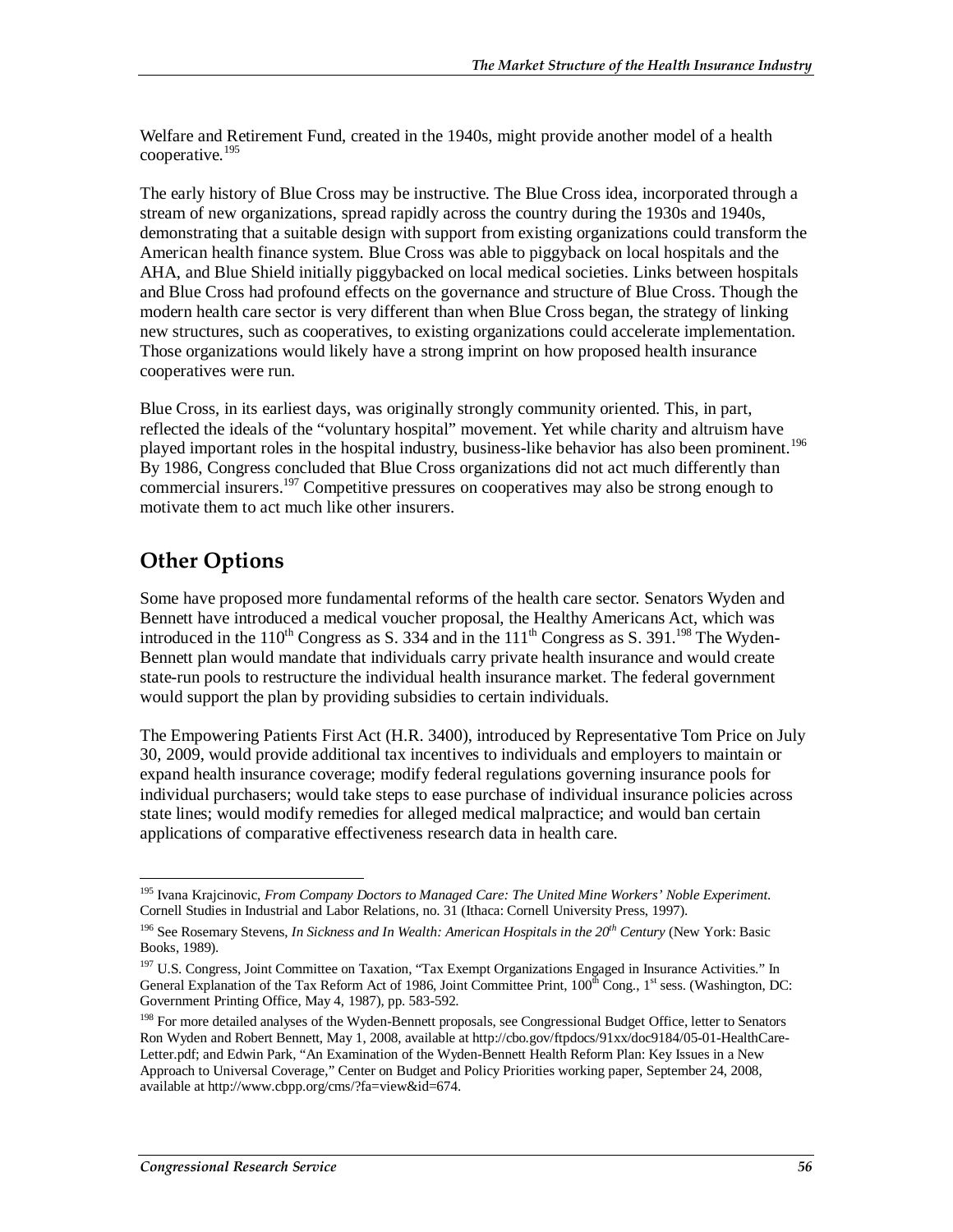Others have proposed more limited reforms that would reintroduce cash indemnity payments under certain circumstances. For example, one proposal would allow patients in end-of-life care to choose between standard care or a package of palliative care and a cash payment that could be used for other purposes. <sup>199</sup> The option of indemnity benefits could make providers more conscious of the costs and benefits of the care they deliver.

# **Concluding Remarks**

Evidence suggests that health insurance markets in many local areas are highly concentrated. Many large firms have reacted to market conditions by self-insuring, which may provide some competitive pressure on insurers, although this is unlikely to improve market conditions for other consumers. The exercise of market power by firms in concentrated markets generally leads to higher prices and reduced output—high premiums and limited access to health insurance combined with high profits. Many other characteristics of the health insurance markets, however, also contribute to rising costs and limited access to affordable health insurance.

Some evidence suggests that insurance companies' profits are not large, especially during the current economic recession; although some of those estimates exclude investment income. Even if health insurers were highly profitable, it is unclear how much reducing insurance industry profits would do to reduce total health care costs or even reduce administrative costs. Nor is it clear that more vigorous enforcement of antitrust laws and regulations would succeed in courts or would significantly reduce health insurance premiums or expanded health insurance coverage.

Health insurance is intertwined with the whole health care system. Health costs appear to have increased over time in large part because of complex interactions among health insurance, health care providers, employers, pharmaceutical manufacturers, tax policy, and the medical technology industry. Reducing the growth trajectory of health care costs may require policies that affect these interactions. Policies focused on health insurance sector reform may yield some results, but are unlikely to solve larger cost growth and problems of limited access to health care if other parts of the health are left unchanged.

-

<sup>&</sup>lt;sup>199</sup> Margaret M. Byrne and Peter Thompson, "Death and Dignity: Terminal Illness and the Market for Non-Treatment," *Journal of Public Economics*, vol. 76, no. 2 (May 2000), pp. 263-294.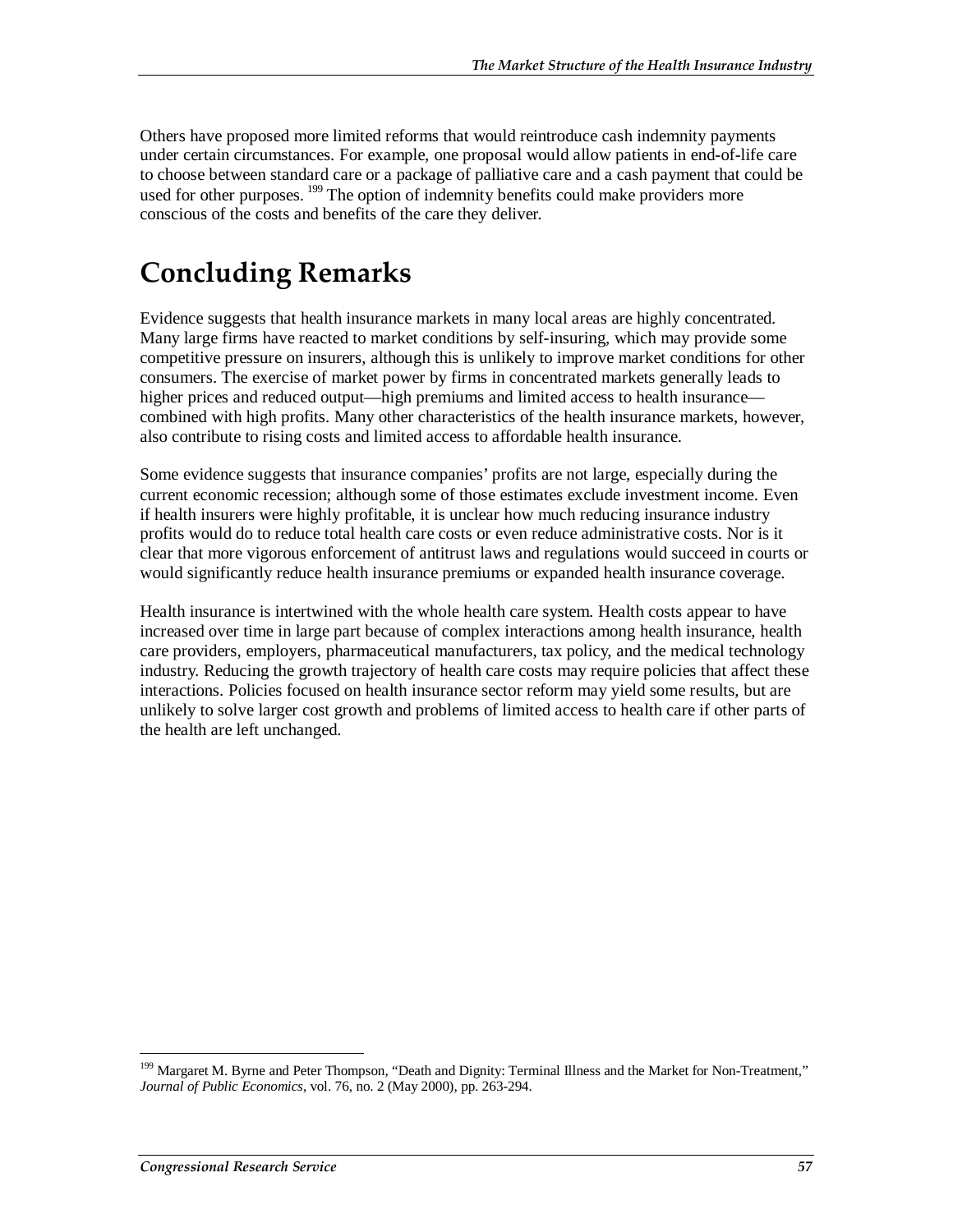# **Additional Indicators of Health Insurers' Profitability**

This appendix presents two indicators of health insurer profitability for the period 2000-2008, and profits as a percentage of shareholder equity for Fortune 1000 firms by industry in 2008.

**Table A-1** presents return-on-equity figures for major publicly traded health insurers over the period 2000-2008. Return on equity measures a company's overall after-tax profitability from underwriting and investment activity, and is defined as the sum of after-tax net income and unrealized capital gains divided by equity. Return on equity provides a useful comparison to profits in other lines of business, but can be volatile, especially when accounting changes require adjustments of equity levels. Firms obtain capital through equity (typically through the sale of shares that entitle shareholders to dividend payments and certain voting rights) and debt (typically through loans or bonds that require fixed or specified interest payments). Firms can increase return on equity by increasing their debt-to-capital ratio, but at an increased risk of bankruptcy in the event of adverse business conditions that make interest payments to debt holders hard to sustain.

**Table A-2** presents return-on-revenue figures for major publicly traded health insurers over the period 2000-2008. Return-on-revenue ratios are roughly analogous to return-on-sales figures in other industries. Return-on-revenue figures, unlike return-on-equity, measures profitability independently of how a firm raises its capital.<sup>200</sup>

**Table A-3** presents profits as a percentage of shareholder equity for Fortune 1000 firms by industry in 2008, which complements other profitability measures presented in **Table 4**. Shareholder equity can change dramatically when a firm's capital structure changes, and can be affected by the timing of major writedowns on a firm's financial statements.

As in **Table 4**, which presented profits as a percentage of revenues and as a percentage of assets, neither of the two health insurance sectors listed (Health Care: Insurance & Managed Care; and Insurance: Life, Health [stock]) are in the top 20 industries in terms of profits as a percentage of shareholder value for 2008.

-

<sup>&</sup>lt;sup>200</sup> Return-on-revenue figures for health insurers, however, may depend on how fees for administrative service only (ASO) contracts are included. See discussion of premium equivalents at p. 44.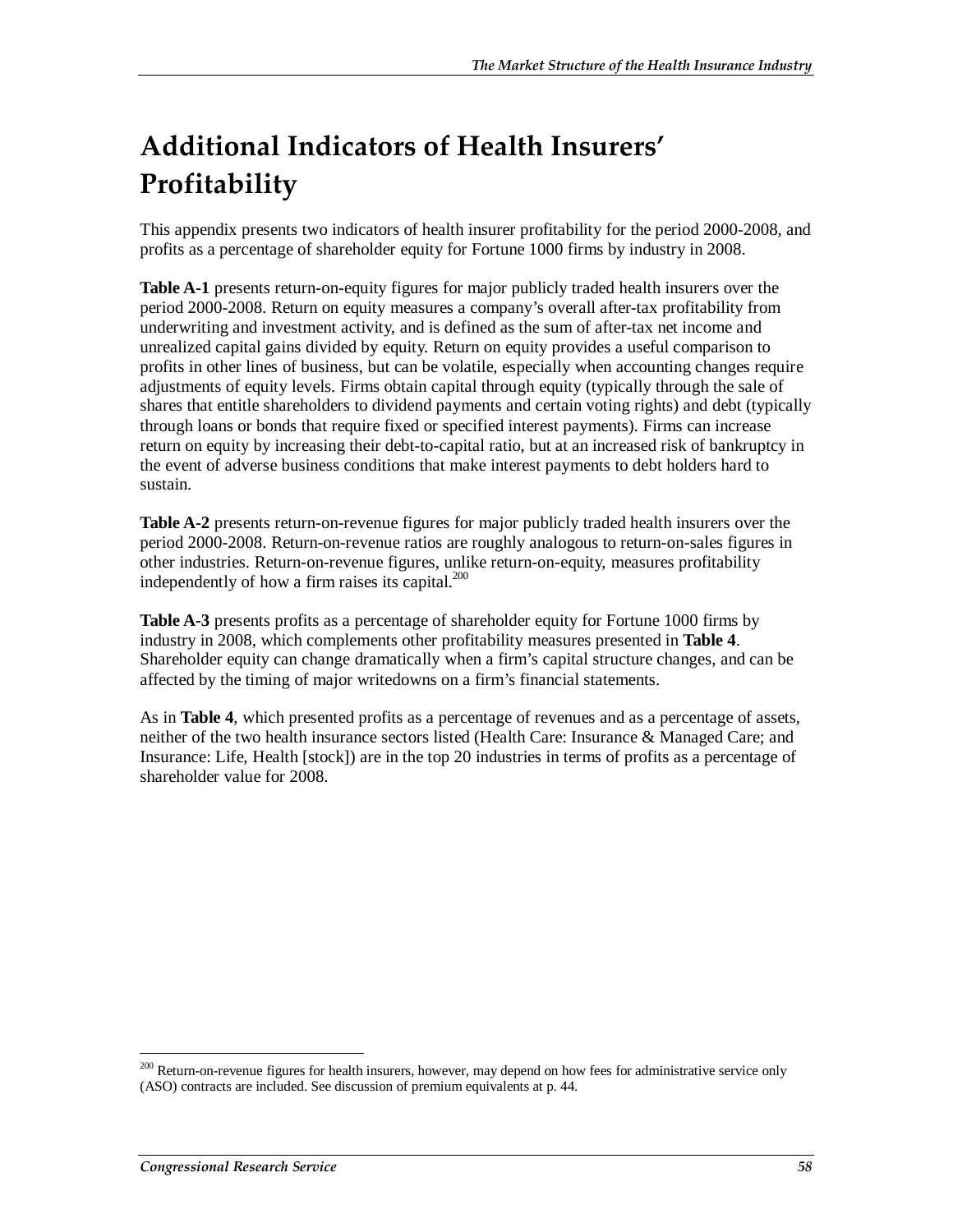|                                    | 2000     | 2001    | 2002    | 2003                        |      | 2004 | 2005 | 2006    | 2007 | 2008   |
|------------------------------------|----------|---------|---------|-----------------------------|------|------|------|---------|------|--------|
| Aetna Inc.                         | $-0.4$   | $-5.9$  | $-6.1$  | $-41.3$<br>3.0 <sup>a</sup> | 15.1 | 13.4 | 15.4 | 18.6    | 18.2 | 16.9   |
| Amerigroup Corp.                   | 520.0    | 19.7    | 19.7    | 20.1                        | 14.5 | 15.1 | 8.4  | 14.0    | 12.8 | $-6.0$ |
| Anthem Inc.                        | 11.8     | 16.6    | 16.6    | 10.2                        |      |      |      |         |      |        |
| Centene Corp.                      | $-100.0$ | 20.3    | 20.3    | 25.5                        | 15.0 | 16.5 | 15.9 | $-13.4$ | 17.7 | 16.7   |
| Cigna HealthCare Inc.              | 14.2     | 15.4    | 14.4    | 15.0                        | 9.8  | 27.6 | 30.3 | 26.7    | 23.5 | 8.1    |
| Cobalt Corp.                       | $-23.7$  | $-10.6$ | $-10.6$ | 24.5                        |      |      |      |         |      |        |
| Coventry Health Care Inc.          | 10.2     | 12.2    | 12.2    | 22.6                        | 27.0 | 27.8 | 19.6 | 19.0    | 19.0 | 11.1   |
| Health Net Inc.                    | 15.5     | 7.4     | 7.4     | 18.2a<br>17.5               | 18.1 | 3.4  | 14.5 | 18.5    | 10.3 | 5.4    |
| Humana Inc.                        | 6.6      | 7.8     | 7.8     | 8.9                         | 12.5 | 13.4 | 11.8 | 16.0    | 20.7 | 14.5   |
| Molina Healthcare Inc.             |          |         |         |                             | 19.5 | 16.9 | 7.7  | 10.9    | 11.9 | 12.2   |
| Mid Atlantic Medical Services Inc. | 17.7     | 20.6    | 20.6    | 28.0                        |      |      |      |         |      |        |
| Oxford Health Plans Inc.           | 41.8     | 69.8    | 69.8    | 44.7                        |      |      |      |         |      |        |
| PacifiCare Health Systems Inc.     | 8.0      | 0.9     | 0.9     | $-57.1$<br>10.5a            | 13.1 | 13.8 |      |         |      |        |
| RightCHOICE Managed Care, Inc.     | 11.9     | 16.2    |         |                             |      |      |      |         |      |        |
| Sierra Health Services Inc.        | $-222.2$ | 3.1     | 4.2     | 23.1                        | 41.1 | 60.9 | 42.3 | 64.5    | 29.1 |        |
| Trigon Healthcare, Inc.            | 11.0     | 11.4    |         |                             |      |      |      |         |      |        |
| Triple-S Management, Corp.         |          |         |         |                             |      |      |      | 16.0    | 12.1 | 5.1    |
| UnitedHealth Group                 | 19.1     | 23.5    | 23.5    | 30.5                        | 35.6 | 24.1 | 17.3 | 20.0    | 23.2 | 14.3   |
| Universal American Corp.           |          |         |         |                             |      |      |      |         | 6.2  | 7.2    |
| WellCare Health Plans Inc.         |          |         |         |                             | 24.0 | 15.9 | 4.1  | 24.8    | 26.8 | $-4.6$ |
| WellChoice Inc.                    |          |         | 15.8    | 30.6                        | 14.0 | 14.7 |      |         |      |        |
| WellPoint Health Networks Inc.     | 20.9     | 19.5    | 19.5    | 17.7                        | 12.9 | 4.9  | 9.9  | 12.6    | 14.6 | 11.6   |

**Table A-1. Return on Equity for Major Publicly Traded Insurers, 2000-2008** 

**Source:** A.M. Best Company, Special Reports, various years.

Notes: Return on equity is the sum of after-tax net income and unrealized capital gains, to the mean of prior and current year-end policyholder surplus, expressed as a percentage. This ratio measures a company's overall after-tax profitability from underwriting and investment activity. Leftmost columns for year ending Dec. 31, 2003 were taken from A.M. Best Company, Special Report surveying 2003 GAAP results; right column taken from report surveying 2004 GAAP results. See notes for **Table 6.**

a. Calculated before the cumulative effect of change in accounting principle. Return on revenue, return on equity and return on capital for Aetna Inc., Health Net Inc., and Pacificare Health Systems Inc. were calculated using net income before the cumulative effect of accounting principle changes. "Change in accounting principle" is a technical accounting term that refers to changes due to the adoption of a generally accepted accounting principle different from the one used previously for reporting purposes.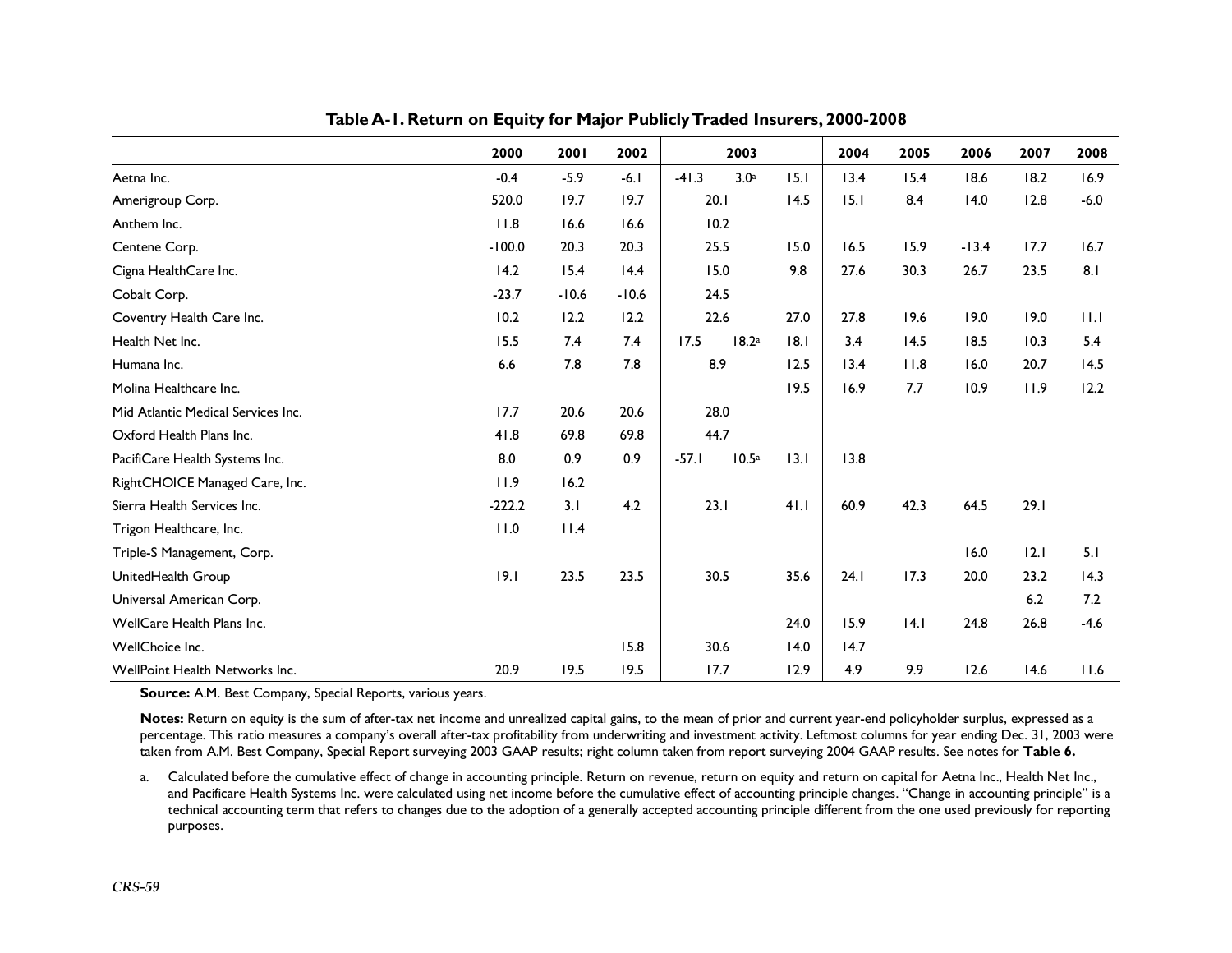|                                | 2000     | 2001    | 2002 <sup>a</sup> |      | 2003 | 2004 | 2005 | 2006    | 2007 | 2008    |
|--------------------------------|----------|---------|-------------------|------|------|------|------|---------|------|---------|
| Aetna Inc.                     | $-0.17$  | $-2.61$ | $-16.10$          | 1.31 | 4.60 | 6.10 | 7.00 | 6.80    | 6.60 | 4.50    |
| Amerigroup Corp.               | 3.94     | 4.04    | 4.13              | 4.16 | 4.10 | 4.70 | 2.30 | 3.80    | 3.00 | $-1.10$ |
| Anthem Inc.                    | 2.59     | 3.28    | 4.13              | 4.60 |      |      |      |         |      |         |
| Centene Corp.                  | 4.04     | 3.94    | 5.52              | 5.64 | 4.30 | 4.40 | 3.70 | $-2.20$ | 2.60 | 2.50    |
| Cigna HealthCare               | 5.26     | 4.96    | 3.67              | 4.04 | 3.30 | 7.90 | 9.70 | 7.00    | 6.30 | 1.50    |
| Cobalt Corp.                   | $-6.28$  | $-1.57$ | 4.71              | 5.39 |      |      |      |         |      |         |
| Coventry Health Care Inc.      | 2.31     | 2.63    | 4.04              | 4.17 | 5.50 | 6.30 | 7.50 | 7.10    | 6.20 | 3.20    |
| Health Net Inc.                | 1.81     | 0.98    | 2.62              | 2.77 | 2.50 | 0.40 | 1.90 | 2.50    | 1.40 | 0.60    |
| Humana Inc.                    | 0.85     | 1.15    | 1.27              | 1.31 | 1.90 | 2.10 | 2.10 | 2.30    | 3.30 | 2.20    |
| Molina Healthcare              |          |         |                   |      | 5.40 | 4.80 | 1.70 | 2.30    | 2.30 | 2.00    |
| Mid Atlantic Medical Services  | 2.70     | 3.21    | 4.17              | 4.28 |      |      |      |         |      |         |
| Oxford Health Plans            | 4.67     | 7.31    | 4.47              | 4.58 |      |      |      |         |      |         |
| PacifiCare Health Systems Inc. | 1.39     | 0.16    | $-6.79$           | 1.28 | 2.20 | 2.50 |      |         |      |         |
| RightCHOICE Managed Care,      | 3.33     | 5.43    |                   |      |      |      |      |         |      |         |
| Sierra Health Services Inc.    | $-17.26$ | 0.53    | 3.95              | 4.20 | 6.10 | 7.80 | 8.70 | 8.10    | 4.90 |         |
| Trigon Healthcare              | 4.29     | 3.90    |                   |      |      |      |      |         |      |         |
| Triple-S Management, Corp.     |          |         |                   |      |      |      |      | 3.50    | 3.80 | 1.40    |
| UnitedHealth Group             | 3.34     | 3.89    | 5.40              | 6.17 | 6.30 | 7.00 | 6.60 | 5.80    | 6.20 | 3.70    |
| Universal American Corp.       |          |         |                   |      |      |      |      |         | 2.80 | 2.00    |
| <b>WellCare Health Plans</b>   |          |         |                   |      | 2.30 | 3.50 | 2.80 |         | 4.00 | $-0.60$ |
| WellChoice Inc.                |          | 2.84    | 7.40              | 8.17 | 3.70 | 4.20 |      |         |      |         |
| WellPoint Health Networks Inc. | 3.72     | 3.34    | 4.05              | 4.34 | 4.60 | 4.60 | 5.50 | 5.40    | 5.50 | 4.10    |

**Table A-2. Return on Revenue for Major Publicly Traded Health Insurers, 2000-2008** 

**Source:** A.M. Best Company, Special Reports, various years.

**Notes:** See notes for **Table 6**. Return-on-revenue is sum of after-tax net income and unrealized capital gains divided by premium income.

a. Second column for 2002 (in italics) calculated before the cumulative effect of change in accounting principle. Insurers financial data separates investment income and premium income (sometimes called underwriting income). Because investment income fluctuates with trends in asset markets, analysts often focus on premium income, which is more stable. Premium income is affected by employment growth and pricing decisions.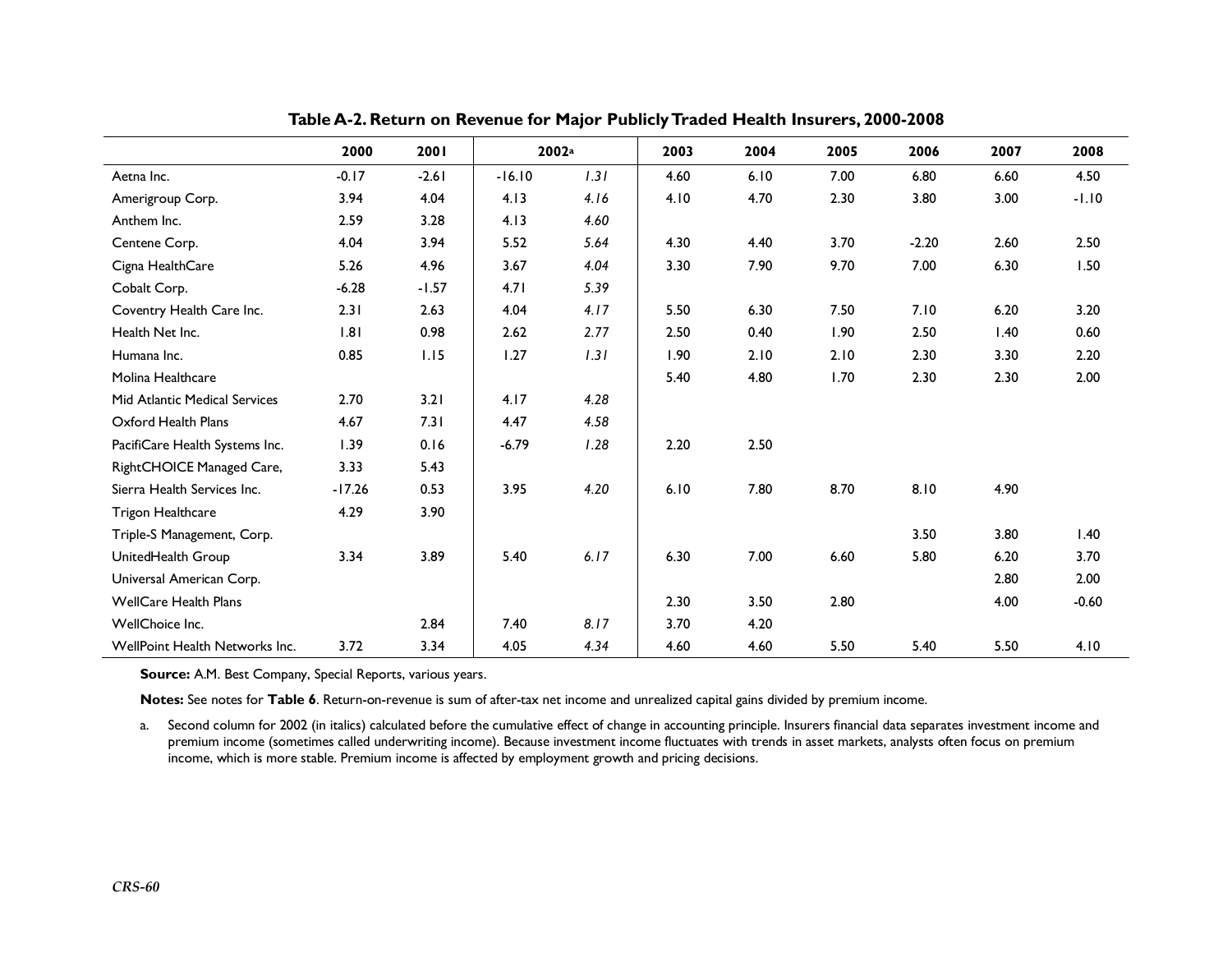|                                             |                                          |      | Profits As a % of Shareholder Equity |         |                |
|---------------------------------------------|------------------------------------------|------|--------------------------------------|---------|----------------|
| <b>Industry</b>                             | Fortune 1000<br><b>Firms in Industry</b> | Mean | <b>Weighted Mean</b>                 | Median  | Rank           |
| Tobacco                                     | 5                                        | 21.5 | 61.3                                 | 74.3    | 6              |
| Computer Software                           | 10                                       | 21.4 | 20.0                                 | 29.4    | 8              |
| <b>Pharmaceuticals</b>                      | 21                                       | 15.3 | 15.2                                 | 21.1    | 27             |
| Railroads                                   | 5                                        | 17.0 | 15.7                                 | 16.7    | 20             |
| <b>Financial Data Services</b>              | 15                                       | 15.7 | $-744.3$                             | 2.0     | 24             |
| Network and Other Communications Equip.     | 8                                        | 13.1 | $-1.2$                               | 13.9    | 36             |
| Oil and Gas Equip., Services                | 9                                        | 18.3 | 12.4                                 | 15.8    | 4              |
| Scientific, Photographic and Control Equip. | 8                                        | 13.9 | 10.4                                 | 10.2    | 32             |
| Mining, Crude-oil production                | 22                                       | 11.5 | 0.9                                  | 3.9     | 38             |
| <b>Education</b>                            | $\overline{2}$                           | 31.7 | 31.7                                 | 30.1    |                |
| <b>Medical Products and Equip.</b>          | 18                                       | 14.3 | 13.0                                 | 9.8     | 30             |
| <b>Computer Peripherals</b>                 | 5                                        | 18.2 | 17.3                                 | 14.2    | 15             |
| <b>Securities</b>                           | 4                                        | 10.0 | 0.3                                  | $-24.2$ | 45             |
| Internet Services and Retailing             | 8                                        | 15.5 | $-1.1$                               | 10.1    | 26             |
| Household and Personal Products             | 12                                       | 30.9 | 29.1                                 | 21.8    | $\overline{2}$ |
| Utilities: Gas and Electric                 | 46                                       | 11.0 | 10.8                                 | 12.0    | 41             |
| Toys, Sporting Goods                        | $\mathbf{2}$                             | 20.0 | 20.0                                 | 19.6    | 10             |
| Industrial Machinery                        | 26                                       | 18.2 | 21.6                                 | 16.6    | 16             |
| Transportation Equip.                       | 4                                        | 23.3 | 6.1                                  | 5.6     | 5              |
| Aerospace and Defense                       | 20                                       | 19.5 | 11.4                                 | 27.0    | 12             |
| <b>Food Consumer Products</b>               | 20                                       | 19.8 | 30.3                                 | 23.3    | $\mathbf{H}$   |
| Advertising, marketing                      | $\mathbf{2}$                             | 20.2 | 20.2                                 | 21.6    | 9              |
| Telecommunications                          | 21                                       | 4.2  | $-4.4$                               | 9.2     | 57             |
| Construction and Farm Machinery             | $\mathbf{H}$                             | 23.4 | 12.3                                 | 30.2    | 4              |
| Electronics, Electrical Equip.              | 17                                       | 13.9 | 13.0                                 | 18.2    | 31             |
| Waste Management                            | 2                                        | 9.7  | 9.7                                  | 8.8     | 46             |

### **Table A-3. Profits As a Percentage of Shareholder Equity By Industry for Fortune 1000 Firms, 2009**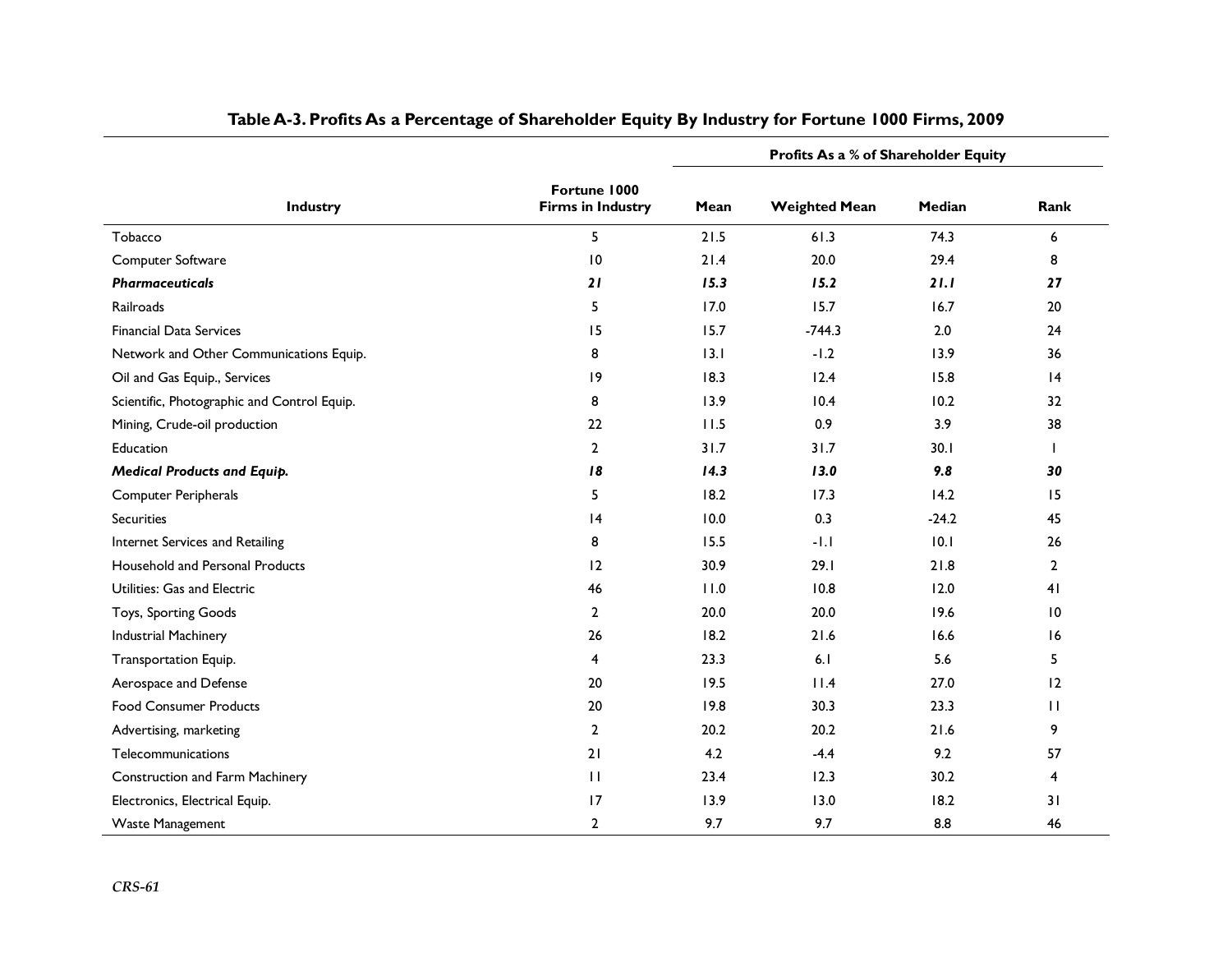|                                                 |                                          | Profits As a % of Shareholder Equity |                      |        |                |  |
|-------------------------------------------------|------------------------------------------|--------------------------------------|----------------------|--------|----------------|--|
| Industry                                        | Fortune 1000<br><b>Firms in Industry</b> | Mean                                 | <b>Weighted Mean</b> | Median | Rank           |  |
| Metals                                          | 12                                       | 18.6                                 | 5.4                  | 13.0   | 13             |  |
| Mail, Package and Freight Delivery              | $\overline{2}$                           | 26.0                                 | 26.0                 | 19.4   | 3              |  |
| Information Technology Services                 | $\overline{10}$                          | 13.8                                 | 24.3                 | 53.5   | 33             |  |
| Computers, Office Equip.                        | $\overline{7}$                           | 21.4                                 | $-8.3$               | 22.2   | $\overline{7}$ |  |
| Chemicals                                       | 40                                       | 17.1                                 | 13.9                 | 15.3   | 9              |  |
| <b>Commercial Banks</b>                         | 28                                       | 2.8                                  | $-3.6$               | $-1.2$ | 60             |  |
| <b>Food Services</b>                            | $\overline{10}$                          | 17.6                                 | $-70.2$              | 27.0   | 17             |  |
| Transportation and Logistics                    | 6                                        | 15.5                                 | 15.2                 | 9.1    | 25             |  |
| Apparel                                         | $\mathbf{H}$                             | 9.2                                  | $-17.0$              | 9.1    | 48             |  |
| Packaging, Containers                           | 8                                        | 13.2                                 | 17.0                 | $-5.5$ | 35             |  |
| Trucking, Truck Leasing                         | 7                                        | 9.1                                  | $-12.3$              | $-6.3$ | 50             |  |
| <b>Wholesalers: Diversified</b>                 | 17                                       | 17.3                                 | 1.0                  | 14.4   | 8              |  |
| Real estate                                     | 9                                        | 7.7                                  | $-64.8$              | $-5.4$ | 52             |  |
| <b>Beverages</b>                                | 8                                        | 13.5                                 | 1778.4               | 4.7    | 34             |  |
| <b>Specialty Retailers</b>                      | 60                                       | 10.2                                 | $-18.6$              | 8.8    | 44             |  |
| Engineering, Construction                       | 12                                       | 12.9                                 | 12.8                 | 13.6   | 37             |  |
| <b>Diversified Outsourcing Services</b>         | 15                                       | 14.9                                 | $-13.1$              | 16.2   | 29             |  |
| <b>Health Care: Pharmacy and Other Services</b> | 9                                        | 16.1                                 | 10.7                 | 19.5   | 23             |  |
| <b>Health Care: Medical Facilities</b>          | 17                                       | 7.3                                  | $-9.1$               | 175.6  | 53             |  |
| Health Care: Insurance and Managed Care         | 14                                       | 11.4                                 | 9.4                  | 12.4   | 39             |  |
| Insurance: Property and Casualty (mutual)       | 4                                        | 1.4                                  | 1.5                  | $-0.4$ | 61             |  |
| Miscellaneous                                   | 8                                        | 9.1                                  | 335.7                | 8.6    | 49             |  |
| Building materials, Glass                       | $\overline{7}$                           | $-0.1$                               | $-12.9$              | $-8.3$ | 63             |  |
| Home Equip., Furnishings                        | $\mathbf{H}$                             | 6.3                                  | 52.0                 | $-0.4$ | 55             |  |
| Petroleum Refining                              | 15                                       | 16.5                                 | 7.9                  | 18.8   | 21             |  |
| Food and Drug Stores                            | 16                                       | 10.9                                 | 11.8                 | 10.7   | 42             |  |
| Energy                                          | 20                                       | 15.0                                 | 10.1                 | 7.7    | 28             |  |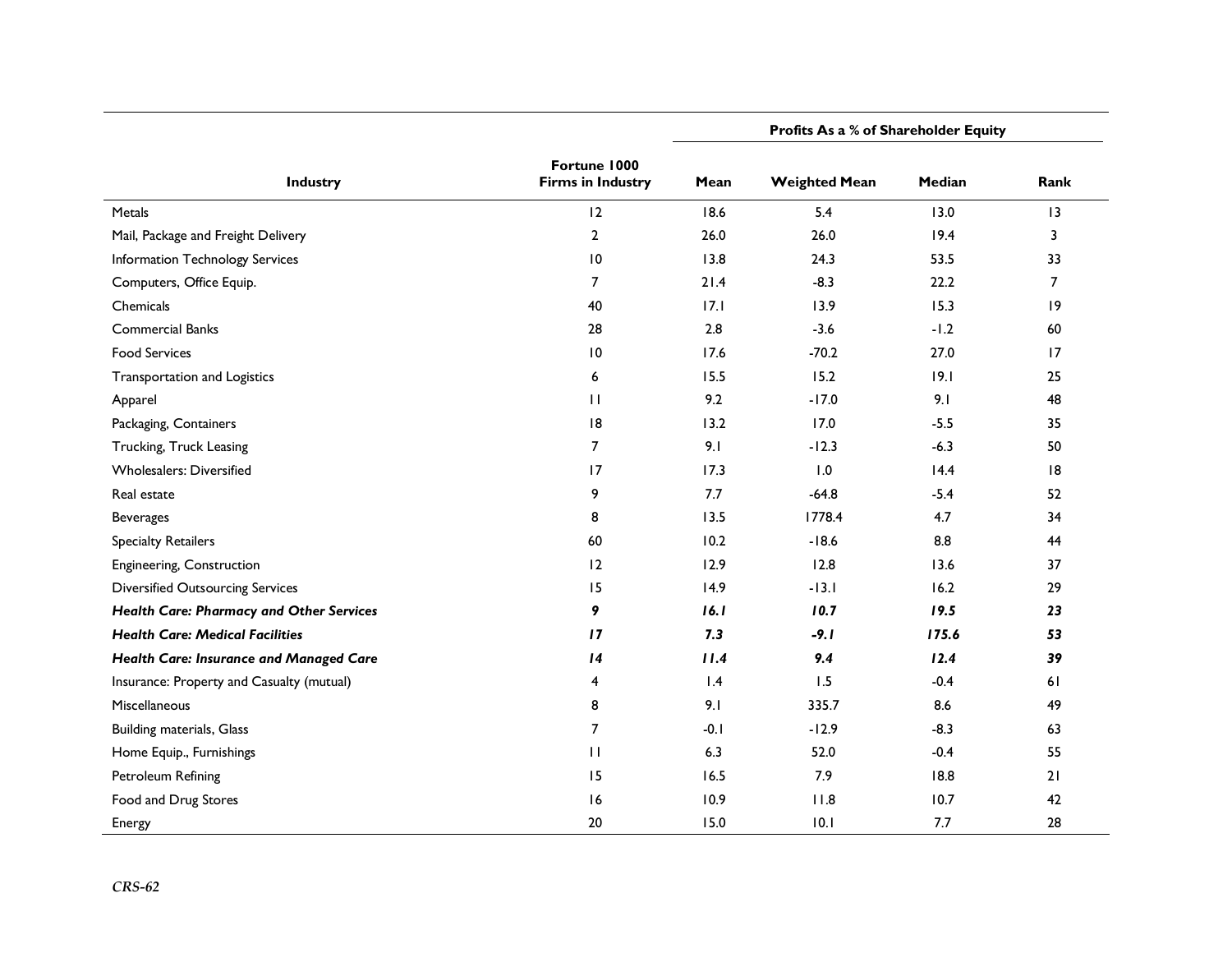| <b>Industry</b>                            | Fortune 1000<br><b>Firms in Industry</b> | <b>Profits As a % of Shareholder Equity</b> |                      |               |      |
|--------------------------------------------|------------------------------------------|---------------------------------------------|----------------------|---------------|------|
|                                            |                                          | Mean                                        | <b>Weighted Mean</b> | <b>Median</b> | Rank |
| Pipelines                                  | 15                                       | 11.2                                        | $-27.9$              | $-3.0$        | 40   |
| <b>Wholesalers: Health Care</b>            | $\overline{\mathbf{z}}$                  | 16.2                                        | 15.4                 | 15.4          | 22   |
| Wholesalers: Food and Grocery              | $\overline{7}$                           | 10.8                                        | 16.0                 | 26.2          | 43   |
| <b>General Merchandisers</b>               | $\overline{13}$                          | 3.8                                         | $-12.8$              | 11.0          | 58   |
| <b>Food Production</b>                     | 8                                        | 3.0                                         | $-40.0$              | 4.2           | 59   |
| Wholesalers: Electronics and Office Equip. | 9                                        | 7.2                                         | $-15.4$              | $-4.7$        | 54   |
| Semiconductors and Other Elec. Components  | 26                                       | 8.0                                         | 139.9                | $-8.5$        | 51   |
| Entertainment                              | 4                                        | 9.7                                         | 25.9                 | $-18.4$       | 47   |
| Temporary Help                             | 6                                        | $-1.9$                                      | $-5.9$               | 1.8           | 66   |
| Motor vehicles and Parts                   | 29                                       | 0.9                                         | $-24.5$              | 49.8          | 62   |
| <b>Diversified Financials</b>              | $\mathbf{H}$                             | 4.8                                         | 52.4                 | $-100.6$      | 56   |
| Insurance: Property and Casualty (stock)   | 29                                       | $-1.7$                                      | $-12.1$              | $-27.4$       | 65   |
| Publishing, Printing                       | 4                                        | $-2.1$                                      | $-278.0$             | $-542.4$      | 67   |
| Insurance: Life, Health (mutual)           | 10                                       | $-5.1$                                      | $-4.1$               | $-7.2$        | 69   |
| Insurance: Life, Health (stock)            | 16                                       | $-5.2$                                      | $-7.4$               | 2.0           | 70   |
| Forest and Paper Products                  | 9                                        | $-24.4$                                     | 106.7                | $-33.8$       | 72   |
| <b>Airlines</b>                            | $\overline{10}$                          | $-1.2$                                      | $-97.8$              | $-556.9$      | 64   |
| Hotels, Casinos, Resorts                   | 9                                        | $-3.7$                                      | 36.7                 | $-39.5$       | 68   |
| Automotive Retailing, Services             | $\overline{10}$                          | $-69.3$                                     | $-202.8$             | $-62.5$       | 73   |
| Homebuilders                               | 10                                       | $-73.8$                                     | $-107.1$             | $-66.0$       | 74   |
| Savings Institutions                       | $\overline{2}$                           | $-16.5$                                     | $-16.5$              | $-18.1$       | 71   |

**Source**: Fortune, May 4, 2009 and other Fortune data, and CRS calculations.

**Notes**: Health insurance and health care industries are emphasized for ease of comparison. For additional notes, see "The Largest U.S. Corporations," Fortune, vol. 159, no. 9 (May 4, 2009), pp. F-28-29. Firms with negative shareholder equity (66 firms in total) were excluded from calculations of profits as a percentage of shareholder equity.